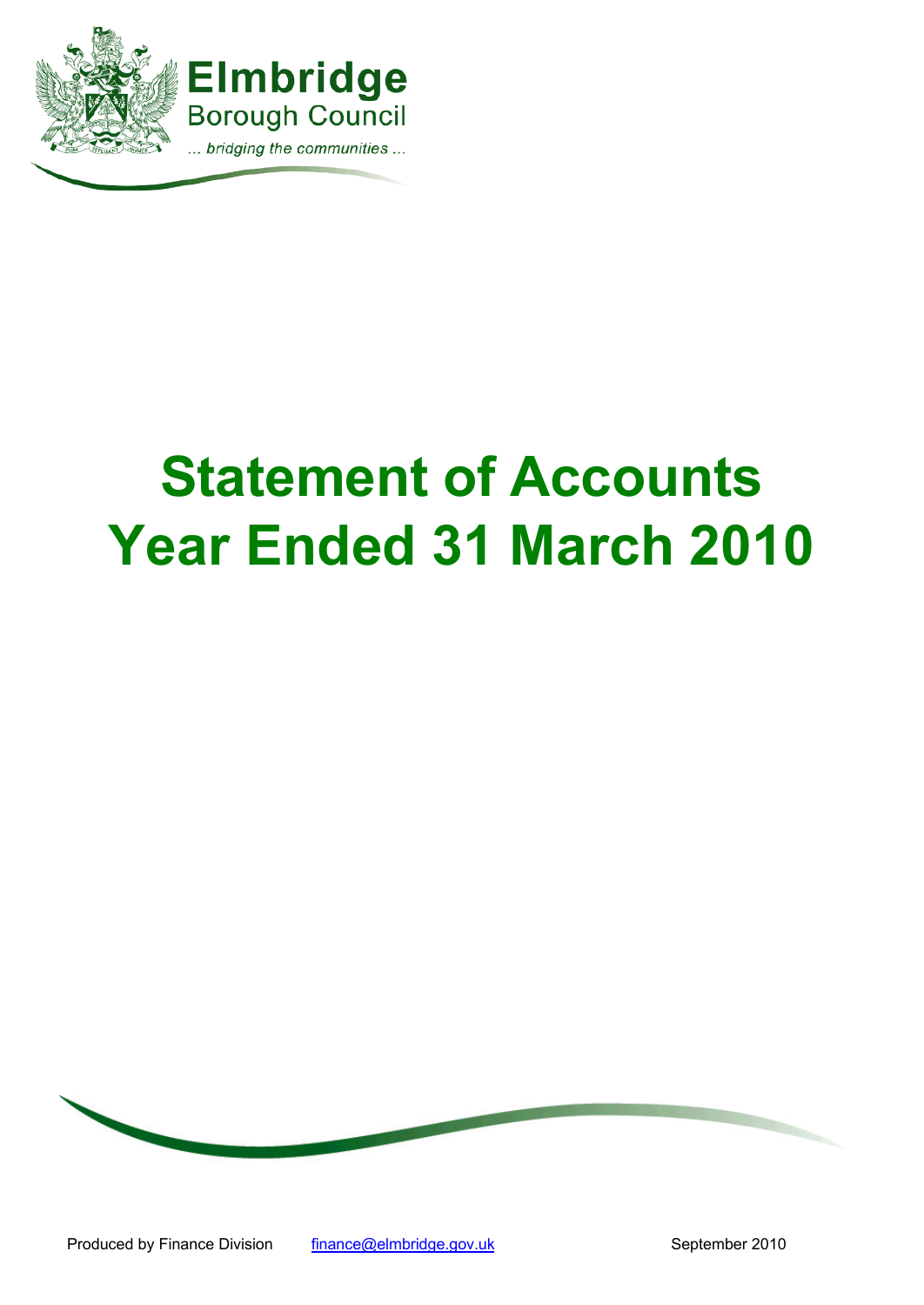# **Contents Page No.**

| <b>Explanatory Foreword</b>                                 | $2 - 6$        |
|-------------------------------------------------------------|----------------|
| <b>Statement of Responsibilities</b>                        | $\overline{7}$ |
| <b>Approval of Accounts</b>                                 | $\overline{7}$ |
| Independent Auditor's Report                                | $8 - 10$       |
| <b>Statement of Main Accounting Policies</b>                | $11 - 17$      |
| <b>Core Financial Statements</b>                            |                |
| Income and Expenditure Account                              | 18             |
| Statement of Movement on the General Fund Balance           | 19             |
| <b>Statement of Total Recognised Gains and Losses</b>       | 19             |
| <b>Balance Sheet</b>                                        | 20             |
| <b>Cash Flow Statement</b>                                  | 21             |
| Notes to the Core Financial Statements                      | 22-49          |
| <b>Collection Fund Income and Expenditure Account</b>       | 50             |
| Notes to the Collection Fund Income and Expenditure Account | $51 - 52$      |
| <b>Annual Governance Statement</b>                          | 53-70          |
| <b>Glossary of Terms</b>                                    | $71 - 74$      |
| Abbreviations                                               | 75             |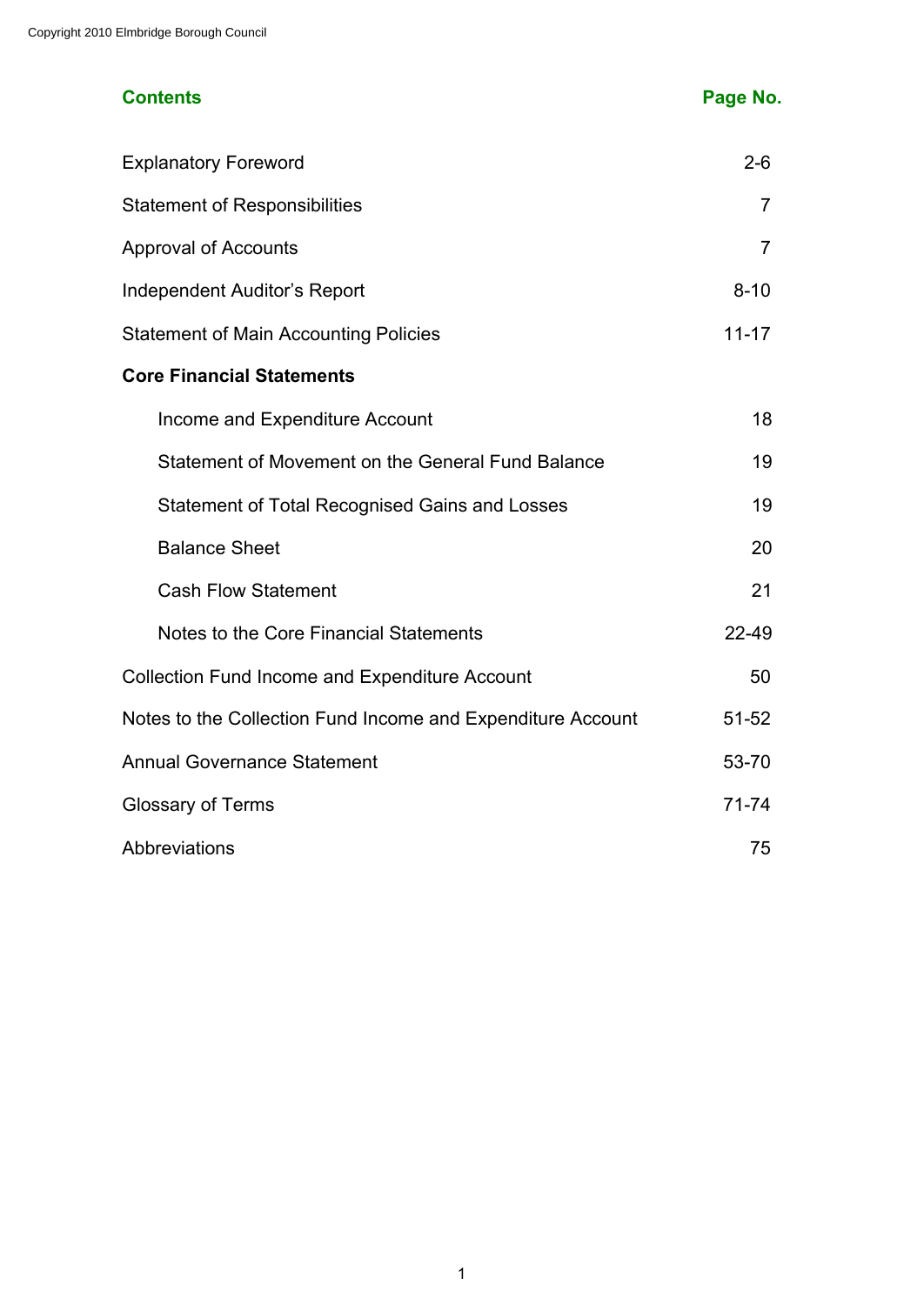# **Explanatory Foreword by the Strategic Director - Resources**

# **1. Accounts for 2009/10**

The Council's Statement of Accounts for the year 2009/10 is set out on pages 18 to 70, which includes:

- ∗ a Statement of Responsibilities for the Statement of Accounts, outlining the responsibilities of the Council and the Strategic Director – Resources (Page 7);
- \* the Core Financial Statements
	- the Income and Expenditure Account (page 18)
	- the Statement of Movement in General Fund Balance (page 19).
	- the Statement of Total Recognised Gains and Losses (page 19).
	- the Balance Sheet (page 20)
	- the Cash Flow Statement which summarises the total movement of the Council's cash (page 21);
- ∗ the Collection Fund Income and Expenditure Account which shows the transactions of the Council as a charging authority in relation to non-domestic rates, the receipt of Government grant in aid of the cost of local services and the council tax; the Collection Fund illustrates the way in which these have been distributed to the Council and other precepting authorities on whose behalf Elmbridge collects council tax (page 50);

These accounts are supported by the Statement of Accounting Policies, and various notes to the accounts.

# **2. Prior Period Adjustments**

Elmbridge Borough Council, as the billing authority, is acting as agent for the major preceptors (Surrey Police and Surrey County Council) for the collection of Council Tax and the Government for the collection of National Non-Domestic Rates (NNDR). From 2009/10 it is a requirement of the Statement of Recommended Practice that the billing authority only include its own proportion of the council tax debtors and receipts in advance and do not include any NNDR debtors within their Balance sheet. Instead a creditor is included for the cash collected at the balance sheet date that has still to be paid over to the major preceptors and a debtor for the cash overpaid to the Government at the balance sheet date.

Comparative figures in the Balance Sheet have been restated to reflect the removal of Council Tax and NNDR debtors and the inclusion of Creditors/Debtors which reflect the balances of cash collected which is due to/from the major preceptors and Government. This has the effect of reducing the Total Net Worth of the Authority by £709,000 which represents the major preceptors proportionate shares of the Collection Fund Surplus at 31 March 2009 (Surrey Police £106,907 and County £601,847). Elmbridge's share of the surplus is held in the Collection Fund adjustment Account instead of the Collection Fund balance.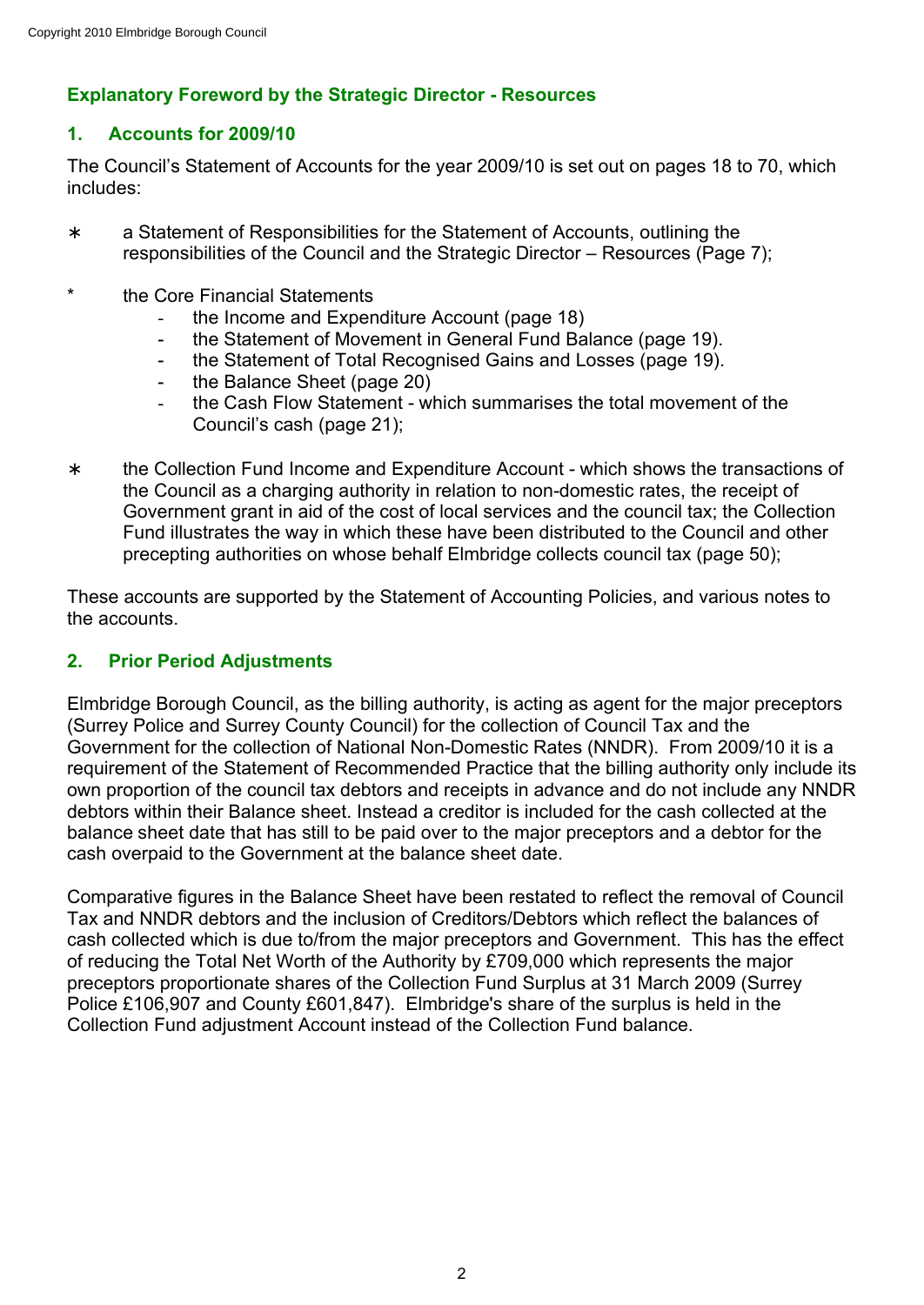| 31 March                                  | Restated       |                                                         |          |
|-------------------------------------------|----------------|---------------------------------------------------------|----------|
| 2009 before                               | 31 March       |                                                         | 31 March |
| Adjustment                                | 2009           |                                                         | 2010     |
| £'000                                     | £'000          |                                                         | £'000    |
| <b>Extract from Balance Sheet</b>         |                |                                                         |          |
| 9,468                                     |                | 6,968 Debtors                                           | 8,159    |
| (1,891)                                   |                | (1,149) Provision for Bad Debts                         | (1, 245) |
| (10,060)                                  |                | $(9,011)$ Creditors                                     | (9,961)  |
|                                           |                | (108) Collection Fund Adjustment Account                | (154)    |
| (817)                                     | $\overline{0}$ | <b>Collection Fund Balance</b>                          |          |
| 60,366                                    |                | 59,657 Total Net Worth                                  | 48,531   |
| <b>Extract from Cash Flow Statement</b>   |                |                                                         |          |
| 52,700                                    |                | 0 NNDR Payments to Pool                                 |          |
| 78,003                                    |                | 48 Precepts Paid                                        | 48       |
| 85,593                                    |                | 7,638 Council Tax Receipts                              | 8,080    |
| 52,825                                    |                | 0 Non Domestic Rate Income                              | O        |
| 4,479                                     |                | 4,866 Other Operating Cash Receipts                     | 5,875    |
| 4,440                                     |                | 4,178 Net Revenue Activities Cashflow                   | 934      |
| 2,006                                     |                | 1,744 Net Cash (Inflow)/Outflow before Financing        | (89)     |
| (2, 283)                                  |                | (2,021) Net Increase/Decrease in other liquid resources | (3, 545) |
| Extract from Income & Expenditure Account |                |                                                         |          |

# **In summary the changes to the Council's core financial statements as follows:**

# **3. Housing Revenue Account**

Pursuant to the large scale voluntary transfer of the Council's housing stock to the Elmbridge Housing Trust on 27 March 2000, the Secretary of State for the Environment, Transport and the Regions gave permission for the Housing Revenue Account to be closed. This action was taken on 31 March 2001; the revenue balance on the Housing Revenue Account was transferred to the Council's General Reserve at that date.

#### **4. Money Comes From:**

|                                      | £'000  | £'000  | $\%$ |
|--------------------------------------|--------|--------|------|
|                                      |        |        |      |
| <b>Formula Grant</b>                 | 6,480  |        |      |
| <b>Precept On Collection Fund</b>    | 12,418 |        |      |
| Less Claygate Parish Council Precept | (48    | 18,850 | 25   |
| <b>Defined Government Grants</b>     |        | 41,650 | 56   |
| <b>Other Income</b>                  |        | 11,904 | 16   |
|                                      |        | 72,404 |      |
| Interest and Investment Income       |        | 1,782  |      |
|                                      |        | 74,186 | 100  |
|                                      |        |        |      |

The most significant source of finance was from defined Government grants which provided 56% of total income, with the precept on the Collection Fund and Formula Grant combined contribution of 25%.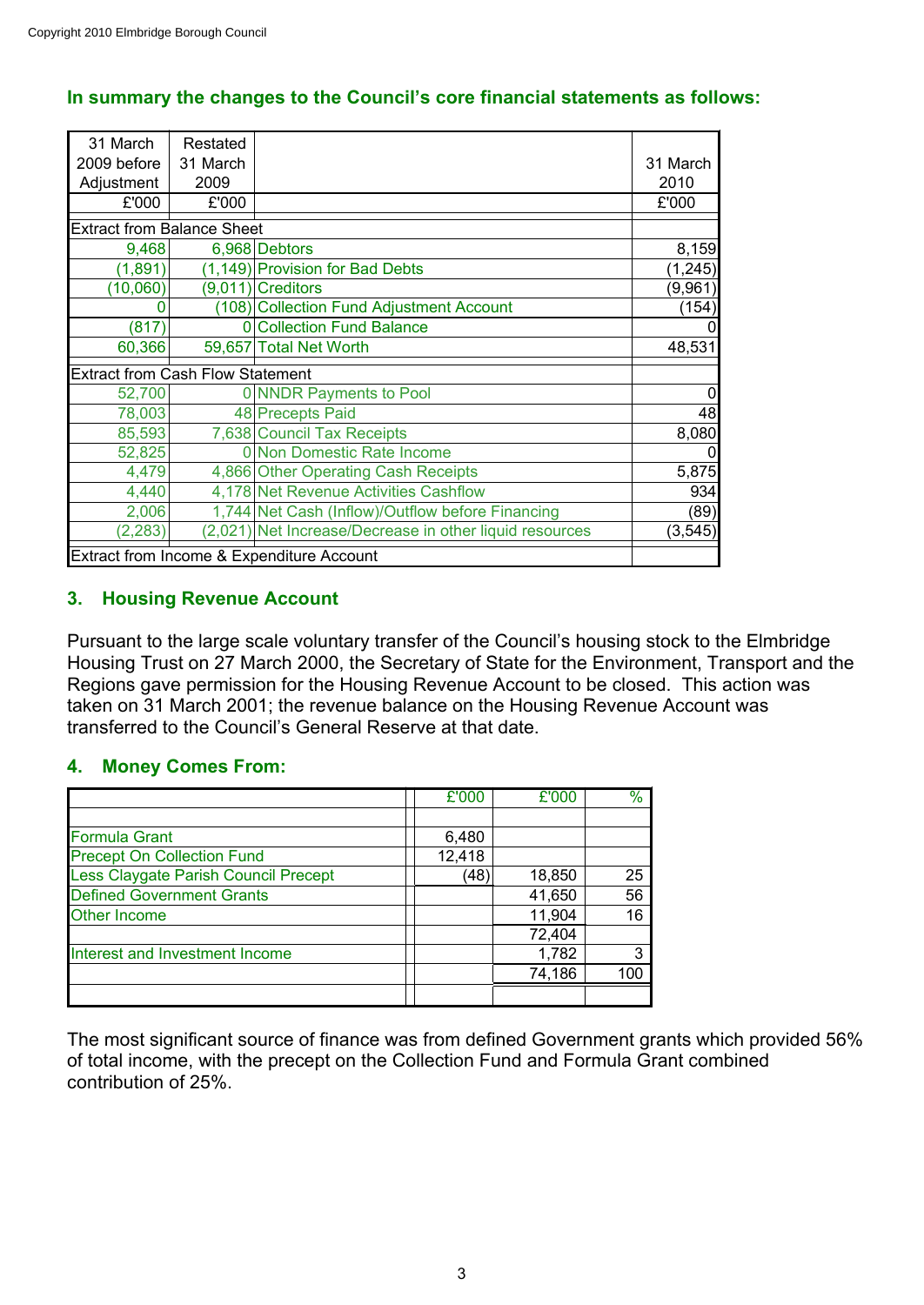# **5. Money is Spent on:**

|                             | £'000  | $\%$ |
|-----------------------------|--------|------|
|                             |        |      |
| <b>Employees</b>            | 12,238 | 17   |
| <b>Running Expenses</b>     | 61,373 | 83   |
| <b>Gross Expenditure</b>    | 73,611 | 100  |
| <b>Transfer to Reserves</b> | 575    |      |
|                             | 74,186 |      |
|                             |        |      |

# **6. Services Provided:**

|                                                                                        | £'000   | $\frac{1}{2}$ |
|----------------------------------------------------------------------------------------|---------|---------------|
| <b>Cultural, Environmental and Planning Services</b>                                   | 20,268  | 27            |
| <b>Housing Services</b>                                                                | 43,772  | 58            |
| <b>Highways and Transport Services</b>                                                 | 2,159   | 3             |
| <b>Social Services</b>                                                                 | 3,891   | 5             |
| <b>Other</b>                                                                           | 5,328   |               |
|                                                                                        | 75,418  | 100           |
| Items charged to Income and Expenditure Account but<br>having no effect on Council Tax | (1,713) |               |
| <b>Interest Payable</b>                                                                | 239     |               |
| Pension Fund FRS17 Adjustment                                                          | (333)   |               |
| <b>Contribution to Reserves</b>                                                        | 575     |               |
|                                                                                        | 74,186  |               |

# **7. Budget**

The main components of the budget for 2009/10, and how they compare with actual income and expenditure to the year are set out below:

|                                        | Original<br><b>Budget</b> | <b>Actual</b> | Variance<br>(Favourable) /<br>Adverse |
|----------------------------------------|---------------------------|---------------|---------------------------------------|
|                                        | £'000                     | £'000         | £'000                                 |
| <b>Expenditure</b>                     |                           |               |                                       |
| <b>Gross Expenditure on Services</b>   | 68,212                    | 73,611        | 5,399                                 |
| <b>Contribution (from)/to Reserves</b> | (722)                     | 575           | 1,297                                 |
| <b>Total Expenditure</b>               | 67,490                    | 74,186        | 6,696                                 |
| <b>Income</b>                          |                           |               |                                       |
| <b>Government Grants</b>               | (35, 373)                 | (41, 650)     | (6, 277)                              |
| <b>Other Income</b>                    | (11, 502)                 | (11, 904)     | (402)                                 |
| Interest on Investment Income          | (1,765)                   | (1,782)       | (17)                                  |
| <b>Total Income</b>                    | (48, 640)                 | (55, 336)     | (6,696)                               |
|                                        |                           |               |                                       |
| <b>Net Expenditure</b>                 | 18,850                    | 18,850        |                                       |
| Financed By:                           |                           |               |                                       |
| Formula Grant and Non Domestic Rates   | 6,480                     | 6,480         |                                       |
| <b>Precept On Collection Fund</b>      | 12,370                    | 12,370        |                                       |
|                                        | 18,850                    | 18,850        |                                       |
|                                        |                           |               |                                       |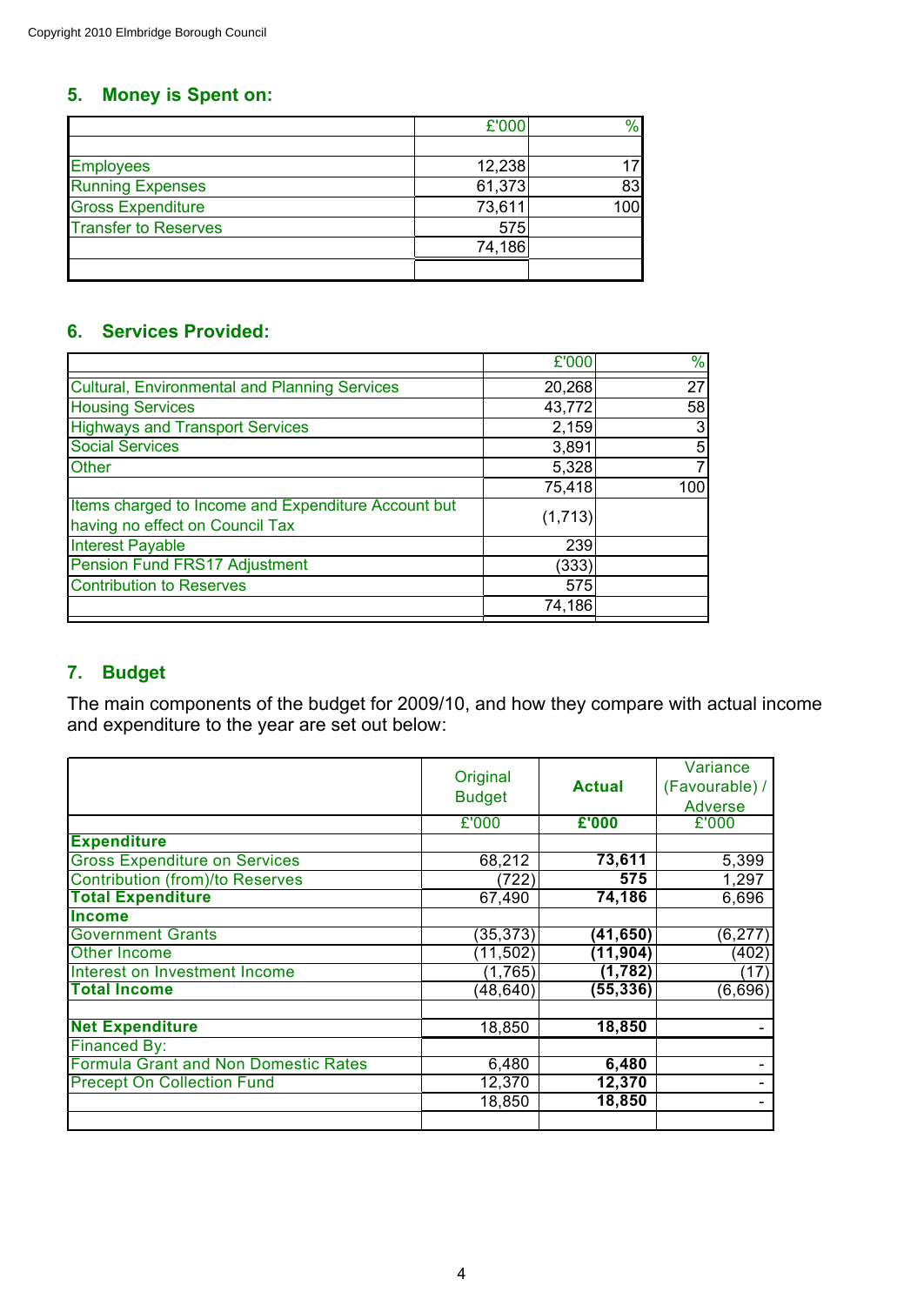# **8. Capital**

The Council spent £ 3.2 million on capital projects, compared with the approved revised capital programme provision for the year of  $\hat{\mathcal{L}}$  3.7 million. An analysis of the main items of expenditure is shown at note 6 to the Core Financial Statements.

The following sources of funding were used to finance capital expenditure in 2009/10:

| <b>Capital Receipts</b>       |  |  |
|-------------------------------|--|--|
| <b>External Contributions</b> |  |  |
| <b>Revenue Contributions</b>  |  |  |
|                               |  |  |
|                               |  |  |

At 31 March 2010 the authority had useable capital resources that were available for use in future years; an analysis of these resources can be found in notes 18 and 19 to the Core Financial Statements. In 2005/06 the authority borrowed £5.5 million from the PWLB; no new borrowing has been required. On 25 March the Council redeemed £4 million of it's borrowing and at 31 March 2010 has £1.5 million of borrowing outstanding.

## **9. Trust Funds**

The Council acts as trustee for a number of charities. A list of these charities, their purpose and the current net balance in respect of each is shown at note 28 to the Core Financial Statements.

# **10. Accounting for Fixed Assets**

The Revised Code of Practice on Local Authority Accounting published by CIPFA in 1993 changed the method of accounting for fixed assets. Until 1 April 2007 the differences between depreciated historical cost and current valuation were recorded in the Fixed Asset Restatement Account. From the 1 April 2007 authorities are required to record accumulated gains on fixed assets arising from increases in value and associated additional depreciation in the Revaluation Reserve.

In order to secure a consistent approach across all authorities the Revaluation Reserve was created with a zero balance on 1 April 2007 and the balances previously held in the Fixed Asset Restatement Account and the Capital Financing Account were incorporated into the Capital Adjustment Account

Revenue accounts now receive a depreciation charge for all assets used in the delivery of services, irrespective of how their acquisition was originally financed. The significant accounting change introduced by the above Code of Practice and subsequent changes in accounting for fixed assets have been designed so that they have no impact on the level of council tax, but they do allow for a more realistic value of the Council's assets to be shown in the balance sheet.

## **11. Impairment of Fixed Assets**

As a result of the changes in the United Kingdom economy a review of the value of the councils fixed assets was undertaken in 2008/09. As a result of the decrease in the value of these assets an impairment change of £13.5 million was made in 2008/09 as an exceptional item to the councils 2008/09 Income and Expenditure Account, and decreased the Net Worth of the authority. The impairment charge has no effect on the Council Tax since the effect is reversed out in the Statement of Movements on the General Fund Balances.

## **12. Introduction of the Euro**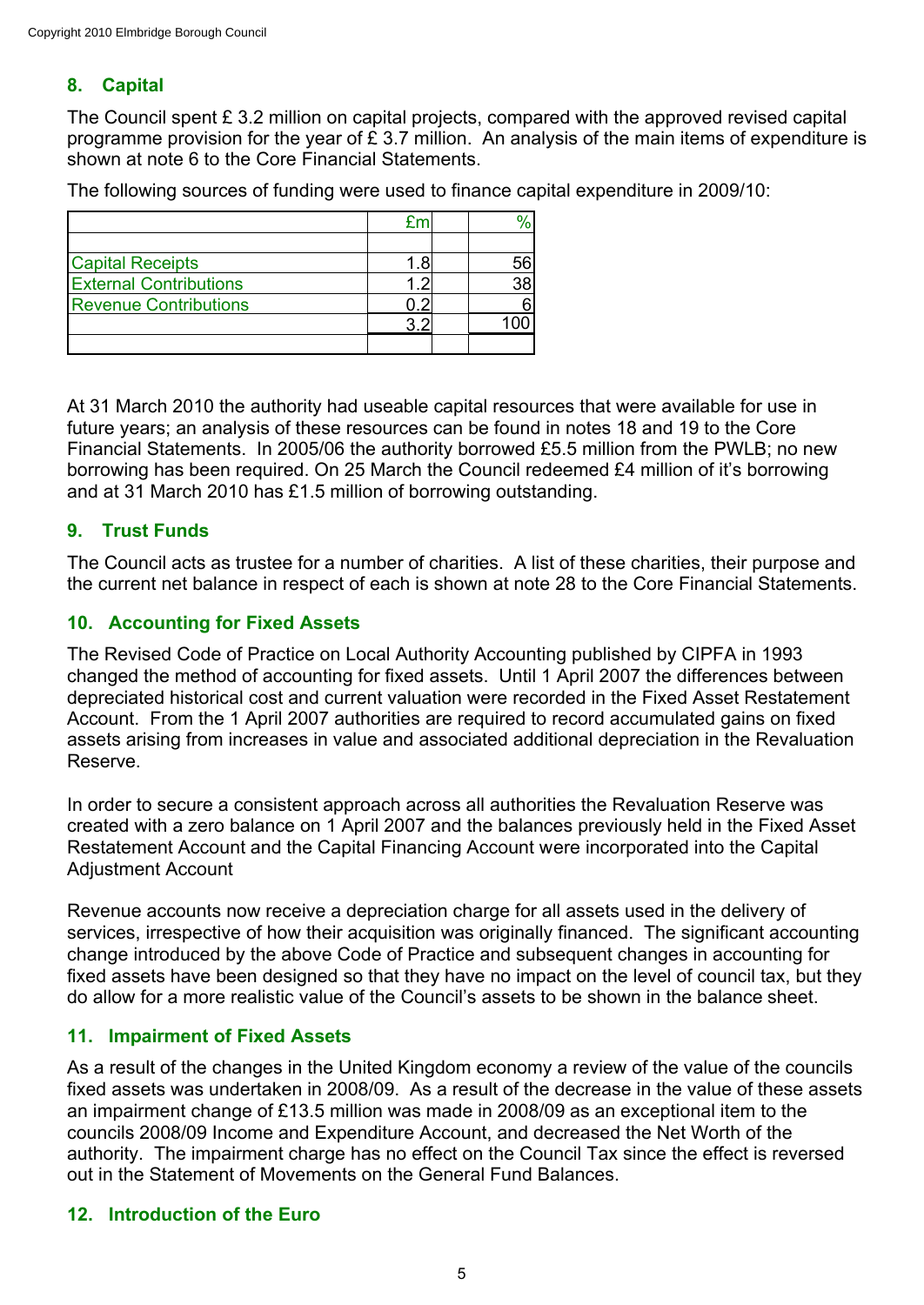The Council is following developments in any potential introduction of the Common European Currency (the Euro). It is essential that any implications for financial systems and business arrangements are identified at an early stage. At 31 March 2010 the authority had neither identified nor incurred any liabilities in relation to any possible future introduction of the Euro.

# **13. Pensions**

These Statements have been prepared in accordance with Financial Reporting Standard (FRS) 17 – Retirement Benefits. The Balance Sheet shows a Pensions liability of £39.4 million, which reduces the net worth of the Council by some 44%. Further explanatory notes are provided in the Statement of Accounting Policies and in the notes to the Core Financial Statements.

# **14. Value Added Tax (VAT) Claims**

The Council made a claim to HMRC for a refund of VAT in relation to a number of activities relating back to 1992. As a result of the claim the council received approximately £142,000 in the year and approximately £143,000 in interest. The Council has an outstanding claim against HMRC in relation to car parking charges and is awaiting the result of court action taken by a UK Local Authority.

# **15. Further Information**

Further information about the Council's accounts is available from the Strategic Director - Resources, Civic Centre, High Street, Esher, Surrey, KT10 9SD.

# **16. Conclusion**

The financial results for the year are again satisfactory and in accordance with the Council's medium term financial strategy, and careful management of the Council's services has enabled efficiency savings to be made during the year. Further efficiency measures and opportunities to increase income will be sought during the year. The Council's overall objective is to limit any increase in its element of the council tax whilst maintaining and where possible enhancing the range and quality of services provided to the Borough's residents.

# **Statement of Responsibilities**

The accounts for 2009/10 have been prepared in line with the 'Code of Practice on Local Authority Accounting in Great Britain: Statement of Recommended Practice' as developed by the CIPFA/LASAAC Joint Committee and last revised and published in 2009.

## **The Council's financial responsibilities are assigned as follows:**

## **The Authority is required to:**

- make arrangements for the proper administration of its financial affairs and to ensure that one of its officers (Strategic Director – Resources) has responsibility for the administration of those affairs
- manage its affairs to secure economic, efficient and effective use of resources and safeguard its assets
- approve the financial statements.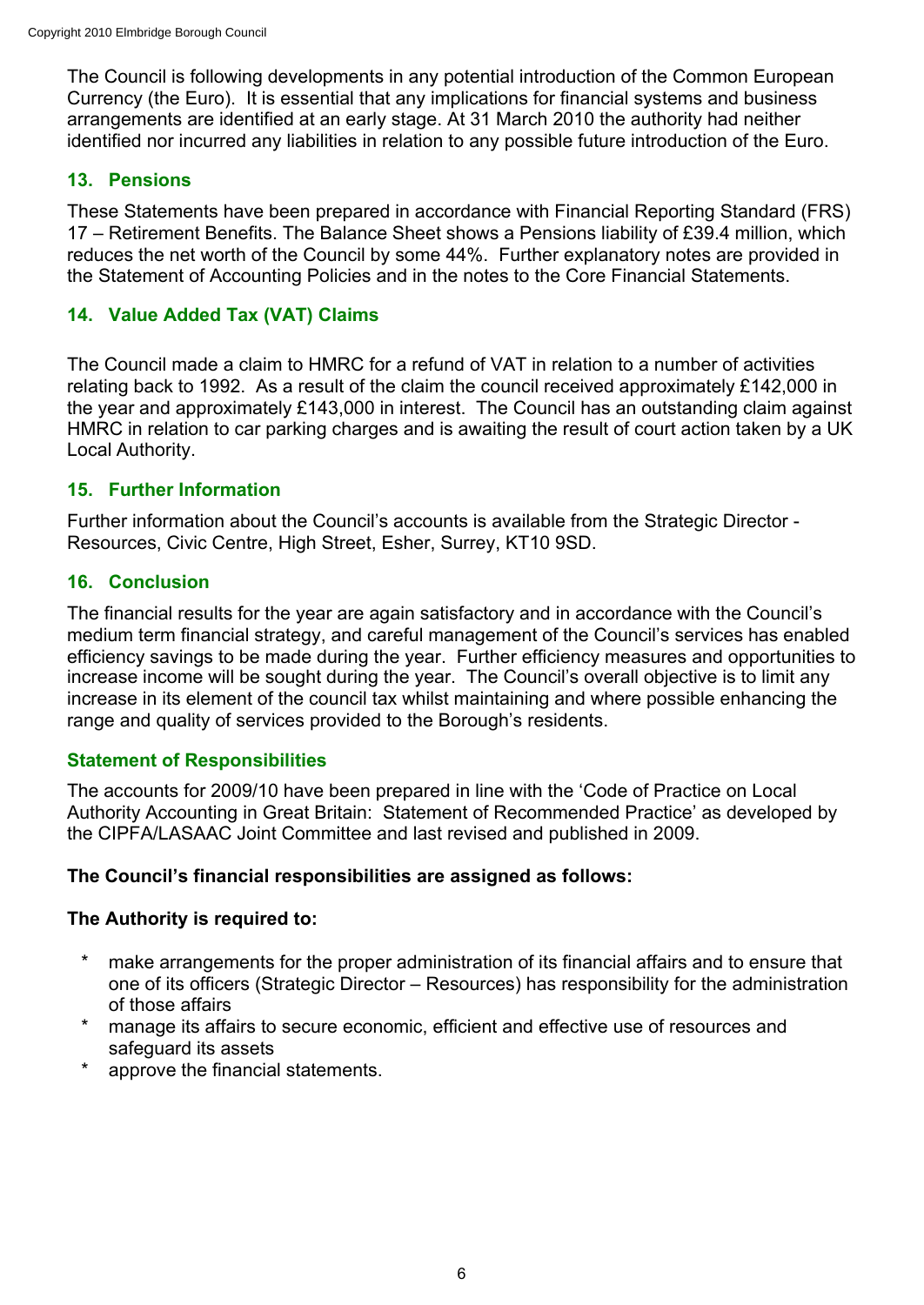**The Strategic Director – Resources** is responsible for the preparation of the Council's statement of accounts in accordance with proper practices as set out in the CIPFA/LASAAC Code of Practice on Local Authority Accounting in United Kingdom ('the Code of Practice'). In preparing this statement of accounts, the Strategic Director – Resources has:

- selected suitable accounting policies and then applied them consistently
- made judgements and estimates that were reasonable and prudent
- complied with the Code of Practice
- kept proper accounting records which were up to date
- taken reasonable steps for the prevention and detection of fraud and other irregularities.

The Council's accounts for the year 2009/10 present fairly the financial position of the authority at 31 March 2010 and its income and expenditure for the year ended 31 March 2010.

Shluana

**Sarah Selvanathan Strategic Director - Resources**

## **Date 29 September 2010**

#### **Approval of Accounts**

I confirm that these accounts were approved by the Audit and Standards Committee on 30 June 2010

Signed on behalf of Elmbridge Borough Council.

**Councillor O'Reilly Leader of the Council**

**Date 30 June 2010**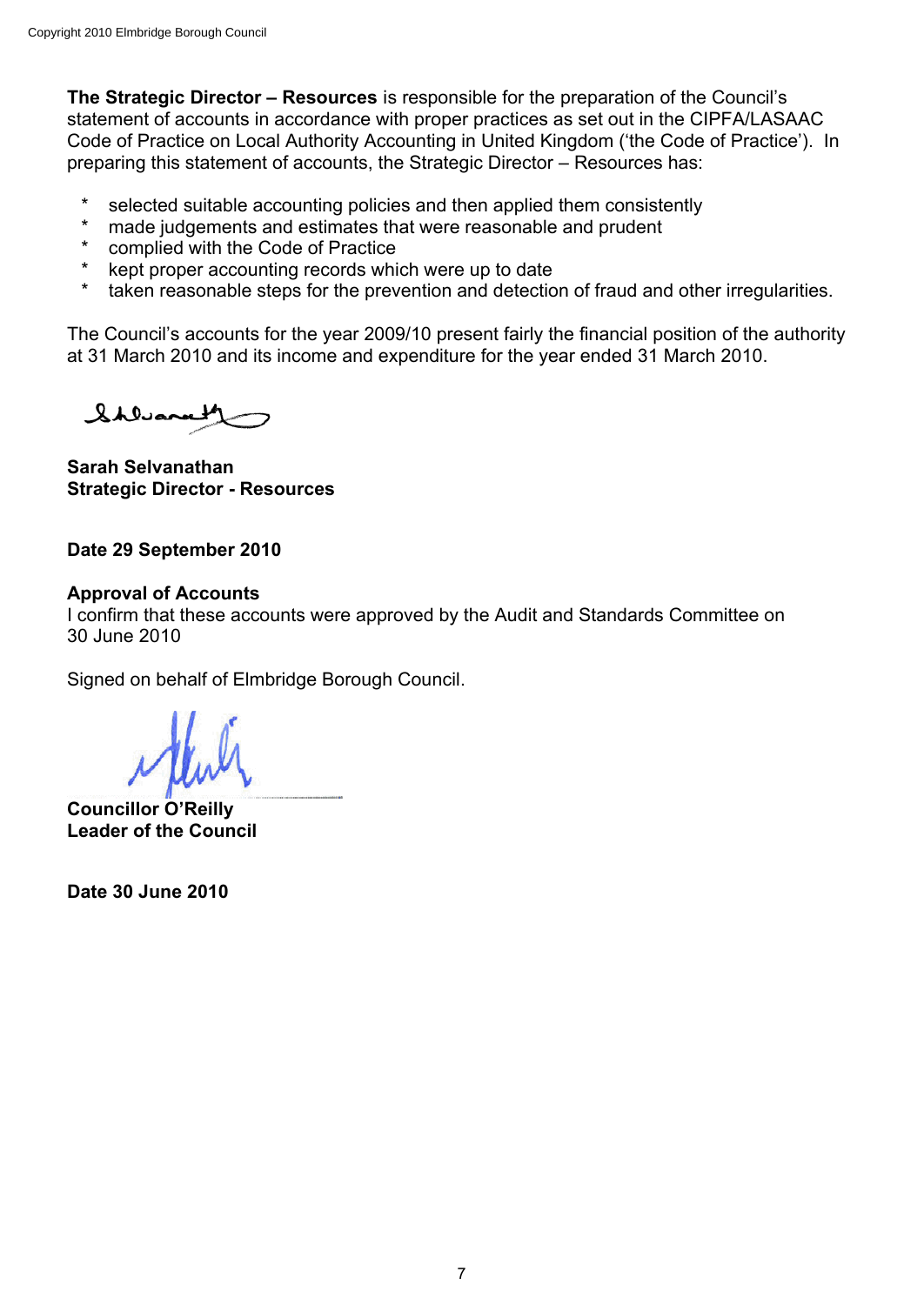# **Independent auditor's report to Members of Elmbridge Borough Council**

## **Opinion on the accounting statements**

I have audited the Authority accounting statements and related notes of Elmbridge Borough Council for the year ended 31 March 2010 under the Audit Commission Act 1998. The accounting statements comprise the Income and Expenditure Account, the Statement of Movement on the General Fund Balance, the Balance Sheet, the Statement of Total Recognised Gains and Losses, the Cash Flow Statement, Collection Fund and the related notes. These accounting statements have been prepared under the accounting policies set out in the Statement of Accounting Policies.

This report is made solely to the members of Elmbridge Borough Council in accordance with Part II of the Audit Commission Act 1998 and for no other purpose, as set out in paragraph 49 of the Statement of Responsibilities of Auditors and of Audited Bodies published by the Audit Commission in April 2008.

## **Respective responsibilities of the Strategic Director - Resources and auditor**

The Strategic Director - Resources responsibilities for preparing the accounting statements in accordance with relevant legal and regulatory requirements and the Code of Practice on Local Authority Accounting in the United Kingdom 2009: A Statement of Recommended Practice are set out in the Statement of Responsibilities for the Statement of Accounts.

My responsibility is to audit the accounting statements in accordance with relevant legal and regulatory requirements and International Standards on Auditing (UK and Ireland).

I report to you my opinion as to whether the accounting statements give a true and fair view, in accordance with relevant legal and regulatory requirements and the Code of Practice on Local Authority Accounting in the United Kingdom 2009: A Statement of Recommended Practice, of the financial position of the Authority and its income and expenditure for the year.

I review whether the governance statement reflects compliance with 'Delivering Good Governance in Local Government: A Framework' published by CIPFA/SOLACE in June 2007. I report if it does not comply with proper practices specified by CIPFA/SOLACE or if the statement is misleading or inconsistent with other information I am aware of from my audit of the accounting statements. I am not required to consider, nor have I considered, whether the governance statement covers all risks and controls. Neither am I required to form an opinion on the effectiveness of the Authority's corporate governance procedures or its risk and control procedures.

I read other information published with the accounting statements, and consider whether it is consistent with the audited accounting statements. This other information comprises the Explanatory Foreword. I consider the implications for my report if I become aware of any apparent misstatements or material inconsistencies with the accounting statements. My responsibilities do not extend to any other information.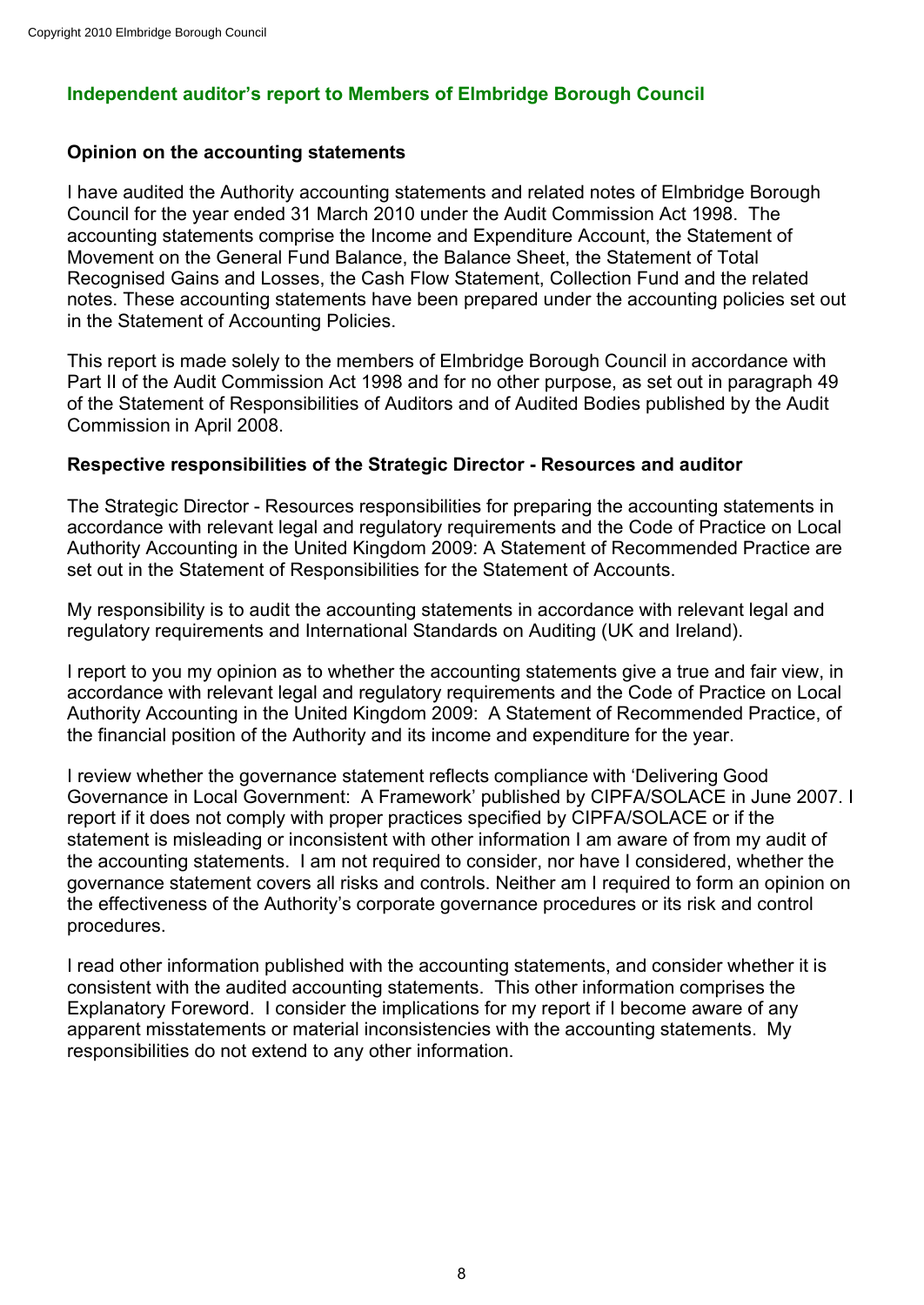# **Basis of audit opinion**

I conducted my audit in accordance with the Audit Commission Act 1998, the Code of Audit Practice issued by the Audit Commission and International Standards on Auditing (UK and Ireland) issued by the Auditing Practices Board. An audit includes examination, on a test basis, of evidence relevant to the amounts and disclosures in the accounting statements and related notes. It also includes an assessment of the significant estimates and judgments made by the Authority in the preparation of the accounting statements and related notes, and of whether the accounting policies are appropriate to the Authority's circumstances, consistently applied and adequately disclosed.

I planned and performed my audit so as to obtain all the information and explanations which I considered necessary in order to provide me with sufficient evidence to give reasonable assurance that the accounting statements and related notes are free from material misstatement, whether caused by fraud or other irregularity or error. In forming my opinion I also evaluated the overall adequacy of the presentation of information in the accounting statements and related notes.

# **Opinion**

In my opinion the Authority's accounting statements give a true and fair view, in accordance with relevant legal and regulatory requirements and the Code of Practice on Local Authority Accounting in the United Kingdom 2009: A Statement of Recommended Practice, of the financial position of the Authority as at 31 March 2010 and its income and expenditure for the year then ended.

## **Conclusion on arrangements for securing economy, efficiency and effectiveness in the use of resources**

## **Authority's Responsibilities**

The Authority is responsible for putting in place proper arrangements to secure economy, efficiency and effectiveness in its use of resources, to ensure proper stewardship and governance and regularly to review the adequacy and effectiveness of these arrangements.

## **Auditor's Responsibilities**

I am required by the Audit Commission Act 1998 to be satisfied that proper arrangements have been made by the Authority for securing economy, efficiency and effectiveness in its use of resources. The Code of Audit Practice issued by the Audit Commission requires me to report to you my conclusion in relation to proper arrangements, having regard to relevant criteria for principal local authorities specified by the Audit Commission and published in May 2008 and updated in October 2009. I report if significant matters have come to my attention which prevent me from concluding that the Authority has made such proper arrangements. I am not required to consider, nor have I considered, whether all aspects of the Authority's arrangements for securing economy, efficiency and effectiveness in its use of resources are operating effectively.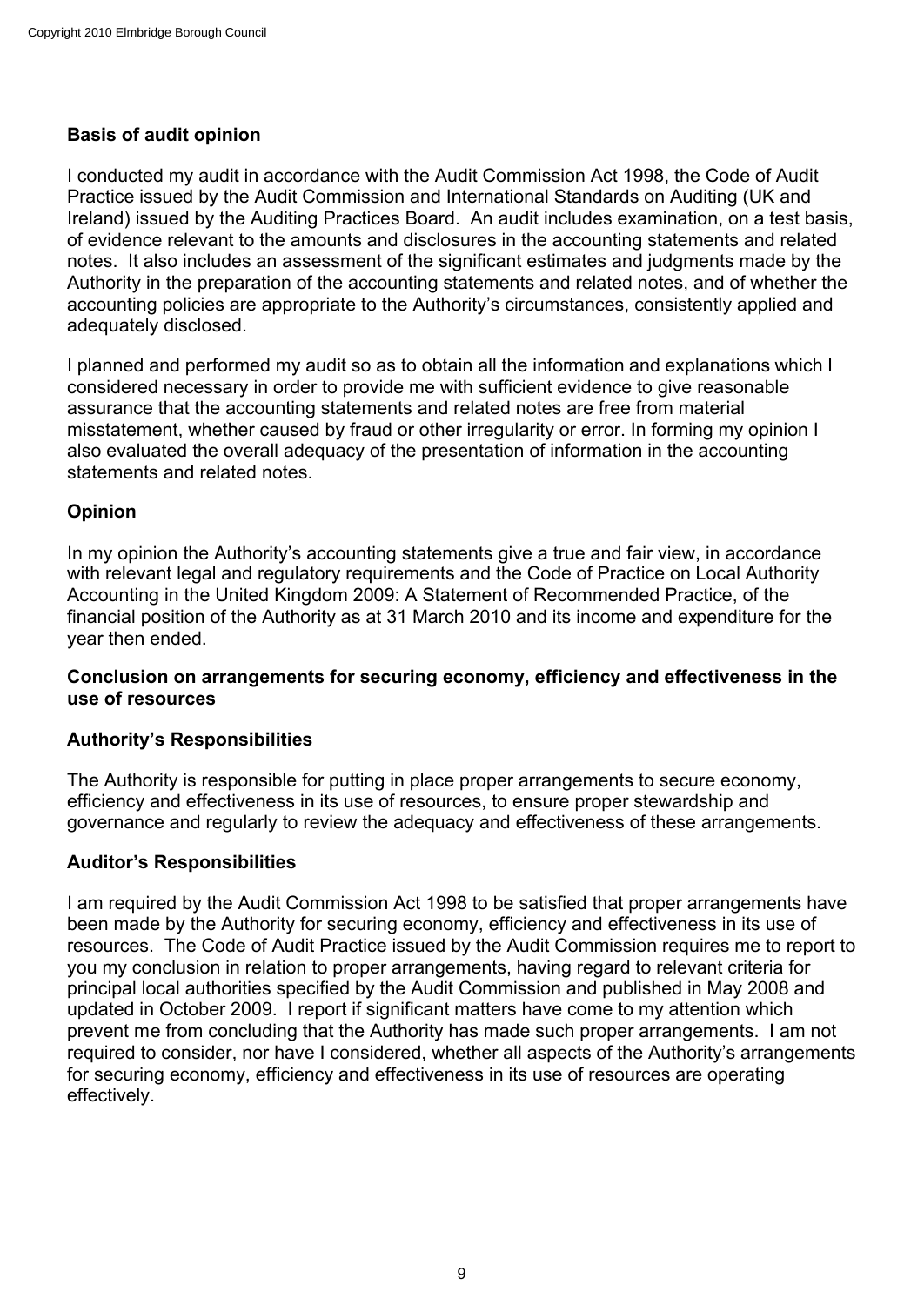# **Conclusion**

I have undertaken my audit in accordance with the Code of Audit Practice and having regard to the criteria for principal local authorities specified by the Audit Commission and published in May 2008 and updated in October 2009, and the supporting guidance, I am satisfied that, in all significant respects, Elmbridge Borough Council made proper arrangements to secure economy, efficiency and effectiveness in its use of resources for the year ended 31 March 2010.

# **Certificate**

I certify that I have completed the audit of the accounts in accordance with the requirements of the Audit Commission Act 1998 and the Code of Audit Practice issued by the Audit Commission. Paul Grady District Auditor Audit Commission, 1st Floor, City Executive Centres, Crossweys, 28-30 High Street, Guildford, Surrey. GU1 3HY

30 September 2010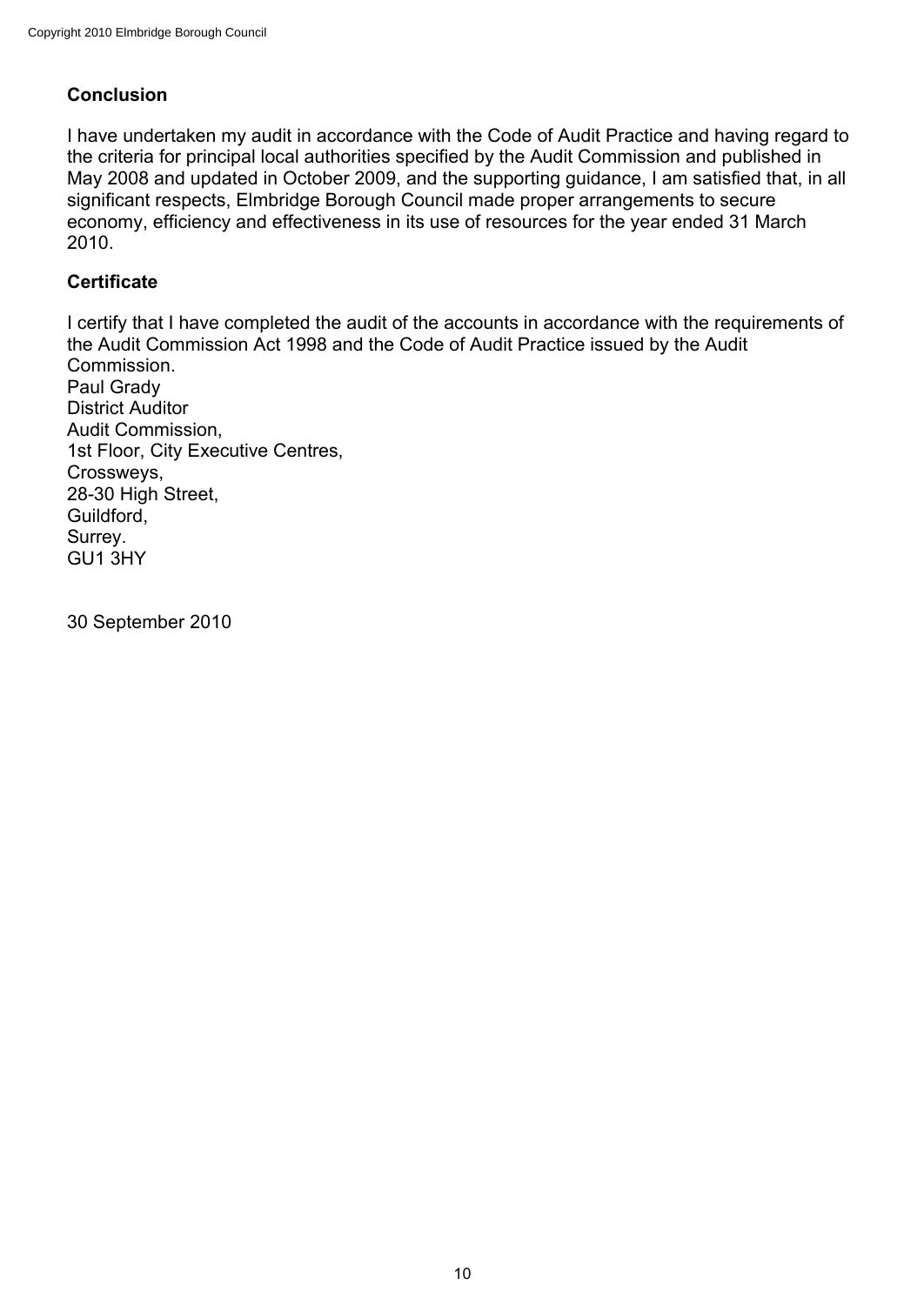# **Statement of Main Accounting Policies**

# **1. General**

The accounts have been prepared in accordance with the Code of Practice on Local Authority Accounting, last revised and published in 2009 by the CIPFA/LASAAC Joint Committee. These accounts also comply with the guidance notes issued by CIPFA/LASAAC on the application of accounting standards, except where otherwise specifically stated. The accounts are prepared using the convention of historic cost modified by the revaluation of certain categories of assets.

# **2. Fixed Assets**

The value of fixed assets as shown in the balance sheet has been determined in line with the CIPFA/LASAAC revised Code of Practice for Capital Accounting which took effect from 1 April 1994. These guidelines recommend that assets should formally be revalued on a five year rolling programme. All the assets of the Council which are subject to the revised Code of Practice have been valued by either a professionally qualified valuer (BSc, MRICS) employed by the authority, or by Cluttons LLP Chartered Surveyors, Drivers Jonas Chartered Surveyors or Cattaneo Professional Valuers.

Increases in valuations are matched by credits to the Revaluation Reserve to recognise unrealised gains. Exceptionally, gains might be credited to the Income and Expenditure Account where they arise from the reversal of an impairment loss previously charged to a service revenue account.

As the Revaluation Reserve was required to be created with a zero balance it only contains revaluation gains recognised since 1 April 2007, the date of its formal implementation. Gains arising before that date have been consolidated into the Capital Adjustment Account.

Properties and other fixed assets are valued as follows:

## **Operational:**

**Land and buildings** are valued on the basis of open market value for existing use or, where this cannot be assessed because there is no market for the asset, the depreciated replacement cost.

**Vehicles, plant and equipment,** are not subject to revaluation. On the grounds of materiality, historical cost is used as a proxy for current value.

**Infrastructure and community assets** are not revalued but included in the balance sheet at historic cost.

## **Non Operational:**

**Assets under construction** are valued on the basis of those costs incurred up to 31 March.

**Land Awaiting Development** is valued on the basis of open market value for its proposed use.

**Investment properties** are valued on the basis of open market value.

**Surplus Assets awaiting Disposal** are valued on the basis of their open market value.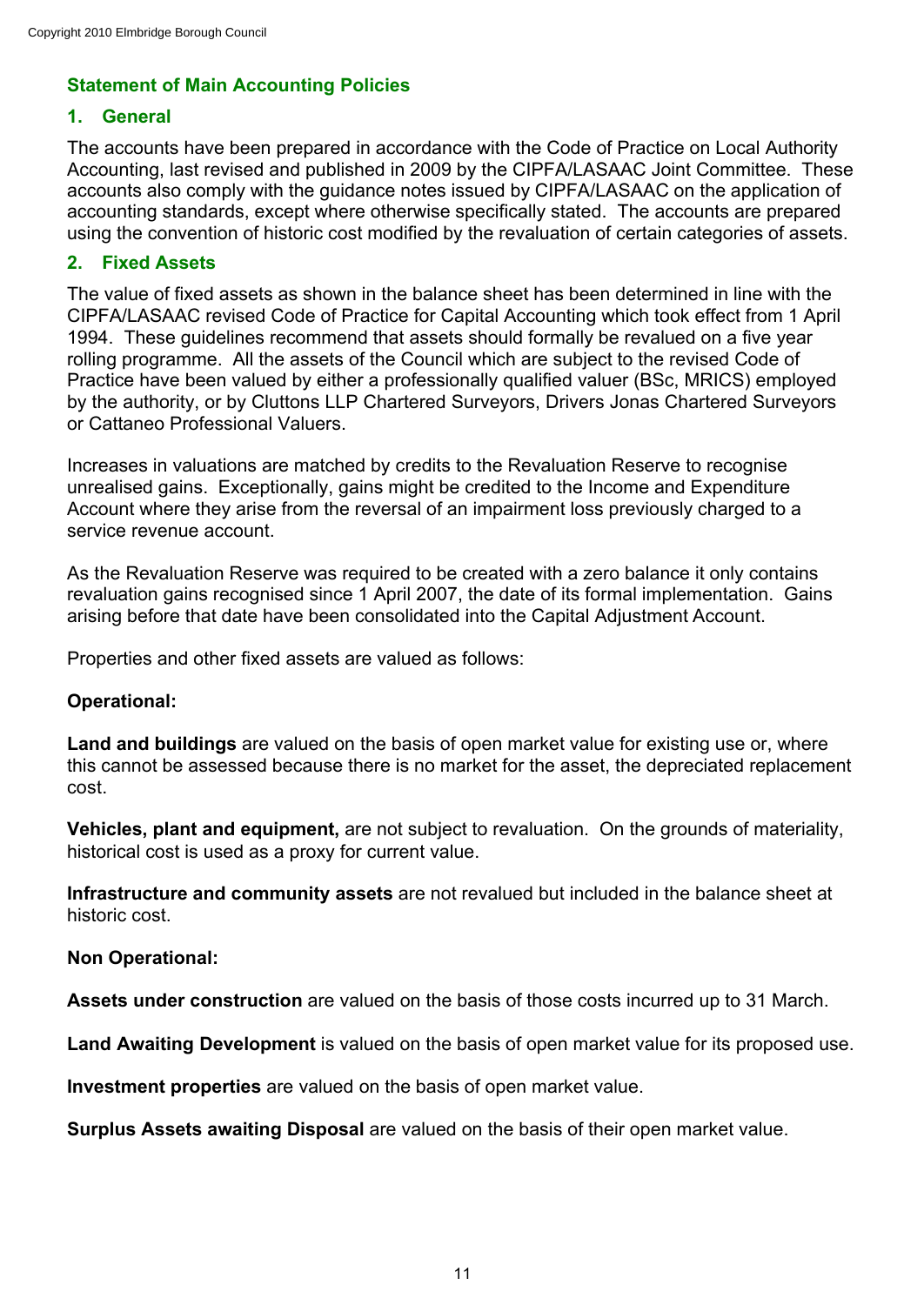Assets are re-valued over a five year rolling programme; an analysis of the values, including the year in which valuations have been undertaken, is shown in Note 6 to the Core Financial Statements.

## **3. Debtors and Creditors**

The accounts of the Council are maintained on an accruals basis in accordance with the Code of Accounting Practice and FRS 18 – Accounting Policies. This means that sums due to or from the Council during the year are included whether or not the cash has actually been received or paid in the year.

#### **4. Depreciation**

All fixed assets, other than freehold land and investment properties, are depreciated as set out below:

- Vehicles the reducing balance method at a rate of 33% for vehicles with a 10 year expected life and 55% for those with a 5 year expected life has been used; this reflects the fact that these assets depreciate more quickly in the early rather than in the later years of their economic life.
- Buildings and Other Equipment are depreciated using the straight-line method, based on the following economic lives:

| <b>Class of Asset</b>                                                                      | <b>Economic Useful Life</b><br>(Years) |
|--------------------------------------------------------------------------------------------|----------------------------------------|
| <b>Equipment:</b>                                                                          |                                        |
| <b>IT Equipment</b>                                                                        | 7                                      |
| Recycling Containers Boxes / Wheeled Bins                                                  | 10/14                                  |
| General Building Fixtures and Fittings (including<br>CCTV)                                 | $7 - 10$                               |
| Specific items of Plant                                                                    | 10-30                                  |
| <b>Playground Equipment and Fencing</b>                                                    | $12 - 15$                              |
| Notice Boards, Street Names Plates, Noise<br>Monitoring Equipment and Parking Pay Machines | 10                                     |
| <b>Tennis Courts</b>                                                                       | 6                                      |
| All Other Equipment                                                                        | 5                                      |
| <b>Buildings:</b>                                                                          |                                        |
| Elm Grove Public Hall                                                                      | 10                                     |
| <b>Public Conveniences</b>                                                                 | 25-35                                  |
| <b>Timber Built Pavilions</b>                                                              | 25                                     |
| Lower Green Community Centre and Thames<br><b>Ditton Youth Centre</b>                      | 30                                     |
| Day Centres, Other Public Halls, Hurst Pool and<br><b>Car Parks</b>                        | 40                                     |
| Mill Road Depot                                                                            | 30                                     |
| Cemetery Houses and Chapels*                                                               | 50                                     |
| <b>Brick Built Pavilions</b>                                                               | 50                                     |
| <b>Xcel Centre</b>                                                                         | 50                                     |
| <b>Civic Centre</b>                                                                        | 40                                     |
| <b>Stompond Lane</b>                                                                       | $10 - 25$                              |
| <b>Synthetic Turf Pitch Surface/Base</b>                                                   | 10/25                                  |

\* In 2009/10 following revaluation the economic life of St Peter's Chapel, Hersham Chapel and the Cemetery houses at Long Ditton and Burval Cemetery were increased from 40 to 50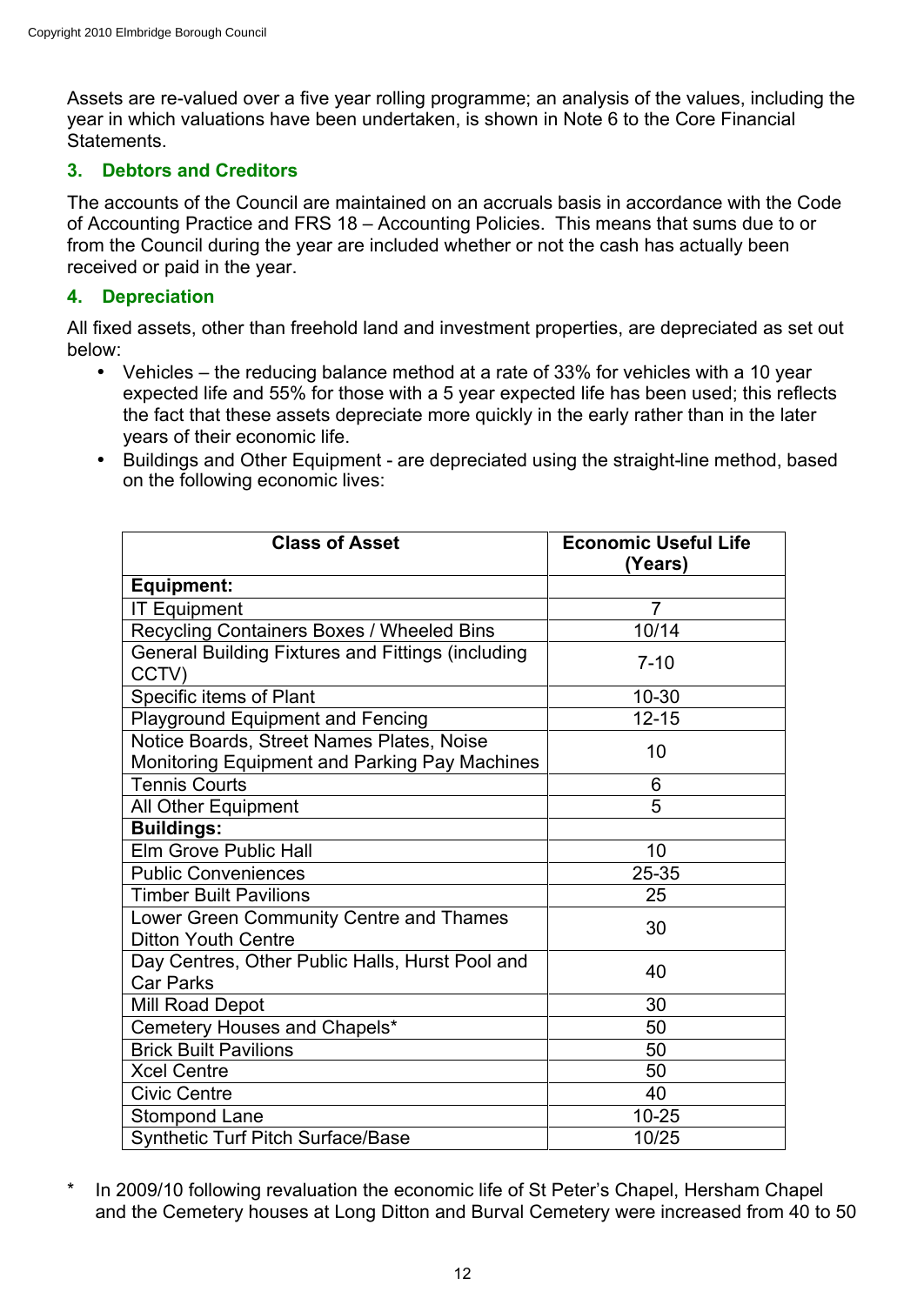years. This had the financial effect of reducing the total annual depreciation charge for these properties from £18,625 to £14,900.

Infrastructure assets are not depreciated, given that either the depreciation charge would be immaterial or the asset life is indeterminate.

# **5. Stocks and Works in Progress**

Stocks are valued at the latest price paid, with an appropriate allowance made for obsolescent and slow-moving items. This is a departure from the requirements of the Code and SSAP 9, which require stocks to be shown at actual cost or net realisable value, if lower. The effect of the difference in treatment is not material.

Work in progress on incomplete jobs is valued at cost, including an allocation of any appropriate overheads.

## **6. Finance and Operating Leases**

There are no material finance leases. An analysis of operating leases is shown in Note 26 to the Core Financial Statements.

## **7. Costs of Support Services**

Costs of support services relating to the Council's corporate costs (as defined by the CIPFA Best Value Accountancy Code of Practice) and the cost of its democratic processes are retained within the Corporate Development Portfolio. The treatment of these costs complies with CIPFA guidelines. All other management and administration costs have been fully recharged to services. The most appropriate basis of cost allocation is chosen for each individual support service.

## **8. Provisions**

The Council sets aside provisions for specific future expenses which are likely or are certain to be incurred but the amount of which cannot yet be determined accurately.

## **9. Reserves**

The Council maintains certain reserves to meet general and specific future expenditure. The type and purpose of the Council's reserves are explained in Notes 18, 20 and 21 to the Core Financial Statements.

#### **10. Pensions**

The pension costs charged to the Council's accounts in respect of its employees are equal to the contributions paid to the funded pension scheme for these employees. Further costs arise in respect of certain pensions paid to retired employees on an unfunded basis.

These contributions have been determined on the basis of rates that are set to meet 100% of the liabilities of the Superannuation Fund for that service. In accordance with relevant Government regulations, and in order to achieve a 100% solvency level, the actuary to the Superannuation Fund determined that significantly increased levels of contributions were necessary. This was phased in with effect from 1996/97, and continues to result in steadily rising levels of annual contributions.

The Council complies with the accounting requirements of FRS17 - Accounting for Pension Costs. There is no impact on the revenue account of the authority as a result of the application of FRS17 requirements.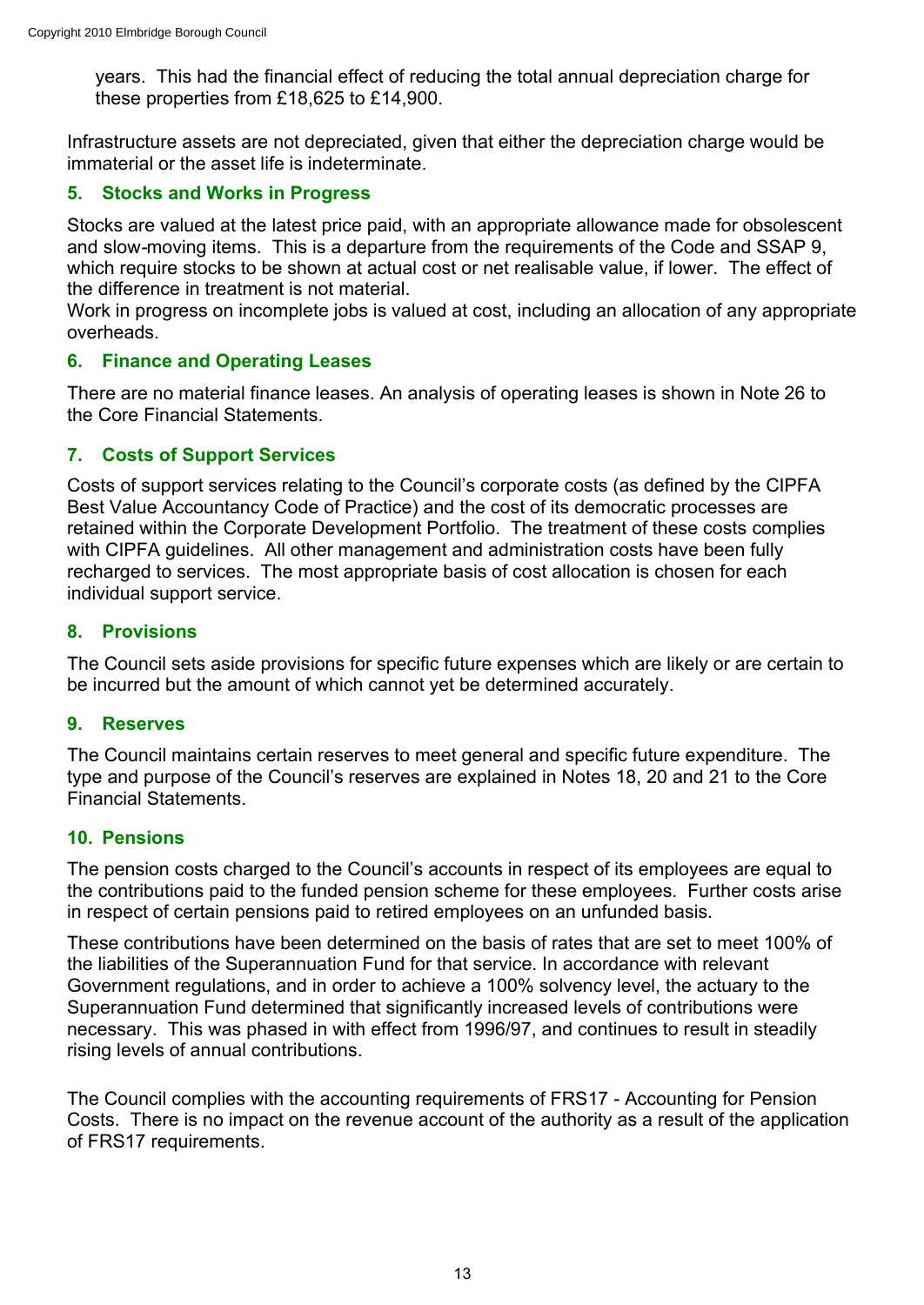In line with the recommendations contained in the Audit Commission Paper "Retiring Nature – Early Retirement in Local Government", the Council contributes to the Superannuation Fund the additional pension costs payable as a result of any non-ill health early retirements over a period of up to three years.

# **11. Financial Liabilities**

Financial liabilities are initially measured at fair value and carried at their amortised cost. Annual charges to the Income and Expenditure Account for interest payable are based on the carrying amount of the liability, multiplied by the effective rate of interest for the instrument. For all of the borrowings that the council has, this means that the amount presented in the Balance Sheet is the outstanding principal repayable and interest charged to the Income and Expenditure Account is the amount payable for the year in the loan agreement.

Gains and losses on the repurchase or early settlement of borrowing are credited and debited to Net Operating Expenditure in the Income and Expenditure Account in the year of repurchase/settlement. However, where repurchase has taken place as part of a restructuring of the loan portfolio that involves the modification or exchange of existing instruments, the premium or discount is respectively deducted from or added to the amortised cost of the new or modified loan and the write-down to the Income and Expenditure Account is spread over the life of the loan by an adjustment to the effective interest rate.

Where premiums and discounts have been charged to the Income and Expenditure Account, regulations allow the impact on the General Fund Balance to be spread over future years. The Council has a policy of spreading any material gains/losses over the term that was remaining on the loan against which the premium was payable or discount receivable when it was repaid. The reconciliation of amounts charged to the Income and Expenditure Account to the net charge required against the General Fund Balance is managed by a transfer to or from the Financial Instruments Adjustment Account in the Statement of Movement on the General Fund Balance.

# **12. Financial Assets**

Financial assets are classified into two types:

- loans and receivables assets that have fixed or determinable payments but are not quoted in an active market
- available-for-sale assets assets that have a quoted market price and/or do not have fixed or determinable payments

## **Loans and Receivables**

Loans and receivables are initially measured at fair value and carried at their amortised cost. Annual credits to the Income and Expenditure Account for interest receivable are based on the carrying amount of the asset multiplied by the effective rate of interest for the instrument. For all but one of the loans that the council has made, this means that the amount presented in the Balance Sheet is the outstanding principal receivable and interest credited to the Income and Expenditure Account is the amount receivable for the year in the loan agreement.

When soft loans are made, a loss is recorded in the Income and Expenditure Account for the present value of the interest that will be foregone over the life of the instrument, resulting in a lower amortised cost than the outstanding principal. Interest is credited at a marginally higher effective rate of interest than the rate receivable, with the difference serving to increase the amortised cost of the loan in the Balance Sheet. Statutory provisions require that the impact of soft loans on the General Fund Balance is the interest receivable for the financial year – the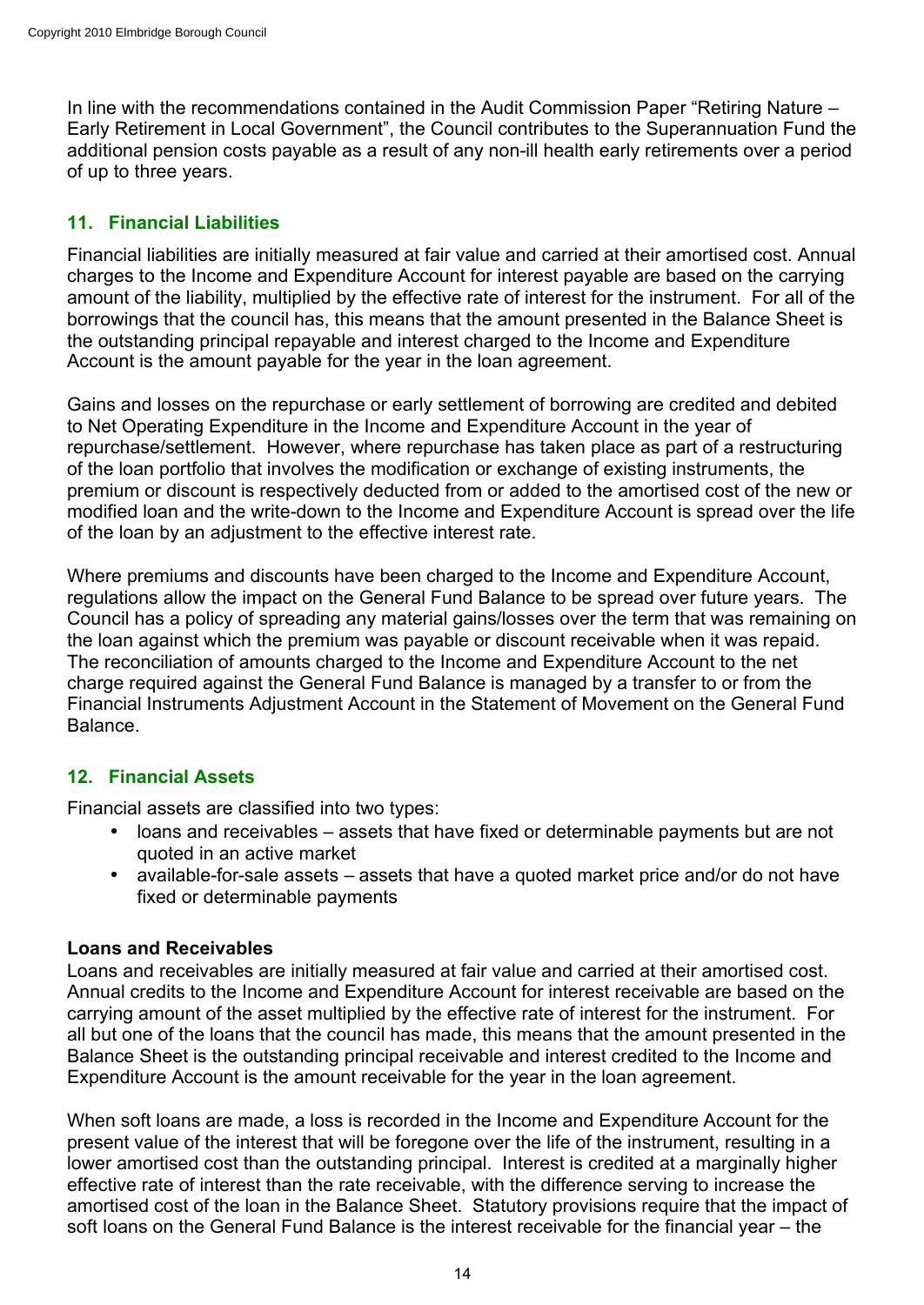reconciliation of amounts debited and credited to the Income and Expenditure Account to the net gain required against the General Fund Balance is managed by a transfer to or from the Financial Instruments Adjustment Account in the Statement of Movement on the General Fund Balance.

Where assets are identified as impaired because of a likelihood arising from a past event that payments due under the contract will not be made, the asset is written down and a charge made to the Income and Expenditure Account.

Any gains and losses that arise on the derecognition of the asset are credited/debited to the Income and Expenditure Account.

## **Available-for-sale Assets**

Available-for-sale assets are initially measured and carried at fair value. Where the asset has fixed or determinable payments, annual credits to the Income and Expenditure Account for interest receivable are based on the amortised cost of the asset multiplied by the effective rate of interest for the instrument. Where there are no fixed or determinable payments, income (e.g., dividends) is credited to the Income and Expenditure Account when it becomes receivable by the Council. Assets are maintained in the Balance Sheet at fair value. Values are based on the following principles:

- instruments with quoted market prices the market price
- other instruments with fixed and determinable payments discounted cash flow analysis
- equity shares with no quoted market prices independent appraisal of company valuations.

Changes in fair value are balanced by an entry in the Available-for-sale Reserve and the gain/loss is recognised in the Statement of Total Recognised Gains and Losses (STRGL). The exception is where impairment losses have been incurred – these are debited to the Income and Expenditure Account, along with any net gain/loss for the asset accumulated in the Reserve.

Where assets are identified as impaired because of a likelihood arising from a past event that payments due under the contract will not be made, the asset is written down and a charge made to the Income and Expenditure Account.

Any gains and losses that arise on the derecognition of the asset are credited/debited to the Income and Expenditure Account, along with any accumulated gains/losses previously recognised in the STRGL.

Where fair value cannot be measured reliably, the instrument is carried at cost (less any impairment losses).

## **13. Intangible Assets and Revenue Expenditure funded from Capital Resources Under Statute**

## **Intangible Assets**

Expenditure on assets that do not have physical substance but are identifiable and controlled by the Council (e.g. software licences) is capitalised when it will bring benefits to the Council for more than one financial year. The balance is amortised to the relevant revenue account over the economic life of the investment to reflect the pattern of consumption of benefits.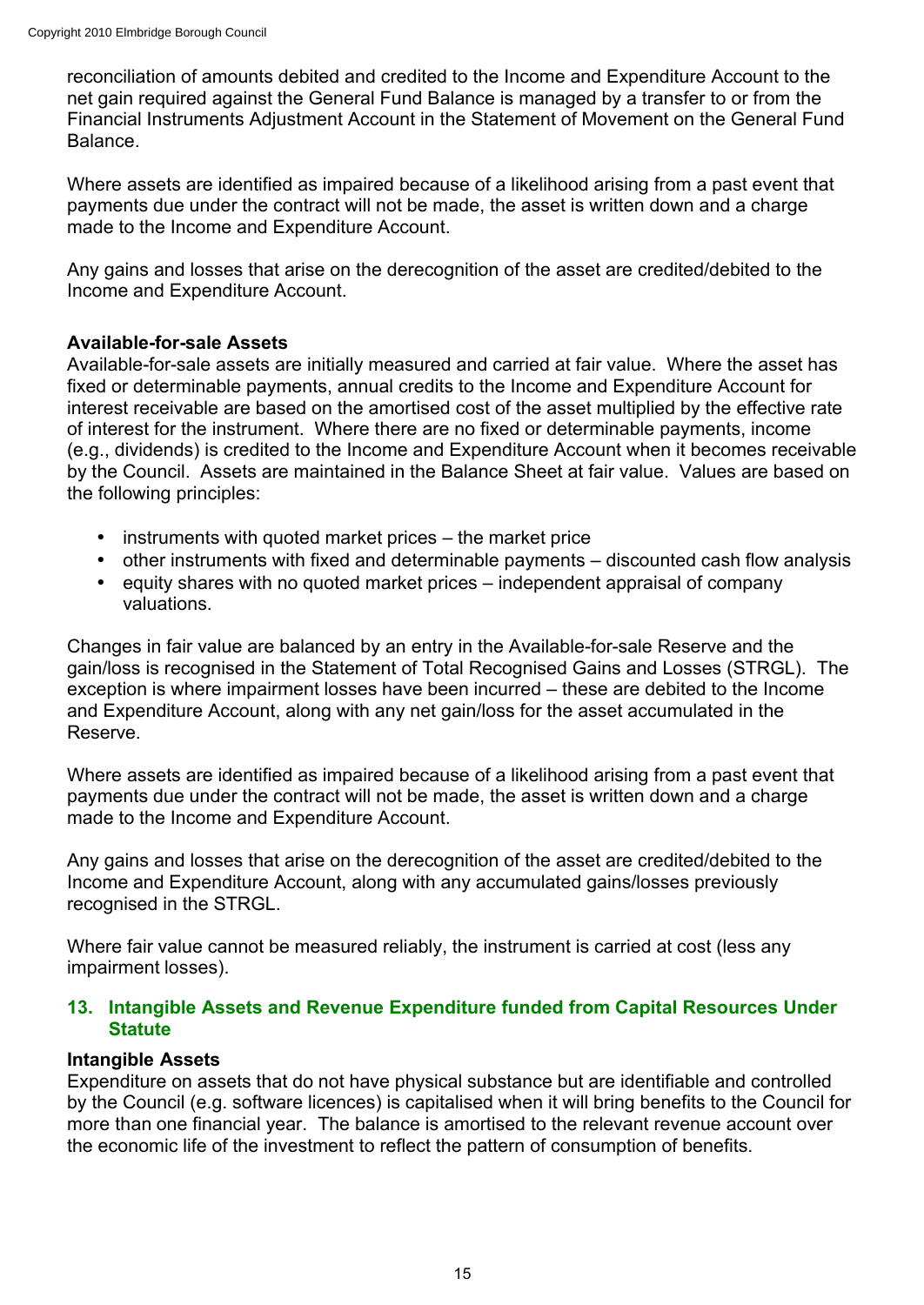# **Revenue Expenditure funded from Capital Resources Under Statute**

Revenue Expenditure funded from Capital Resources Under Statute represent capital expenditure which has not resulted in the acquisition or enhancement of any fixed asset e.g. Private Sector Housing Grants and Grants to developers for Affordable Housing Schemes. The accounting treatment for capital expenditure of this nature is for it to be written to the Income and Expenditure Account in the year in which it is incurred.

# **14. Useable Capital Receipts**

This is income received from the sale of assets.

# **15. Capital Adjustment Account**

The Capital Adjustment Account includes the sums required by Government regulations to be set aside from receipts obtained from the sale of assets for the repayment of external loans, and details the amount of capital expenditure financed from revenue and from usable capital receipts. It also contains the difference between amounts provided for historic cost depreciation and the amount which is required to be charged to revenue accounts to repay the principal on external loans (known as the Minimum Revenue Provision). From 2007/8 the account also includes the written down book value of any assets disposed and all revaluation adjustments prior to 31 March 2007.

# **16. Grants**

Revenue grants and subsidies have been credited to the appropriate revenue account and accruals have been made for balances anticipated to be receivable for the period to 31 March 2010.

Where the acquisition of a fixed asset is financed either wholly or in part by Government grant or other contribution, the amount of the grant or contribution is credited initially to the Capital Grants Deferred Account. Amounts are released to the Income and Expenditure Account over the useful life of the asset, to match the amount of depreciation charged on the asset to which it relates.

# **17. Companies and Joint Ventures**

The Accounting Statement of Recommended Practice (SORP) requires the inclusion of subsidiary and associated companies which would be regarded as subsidiaries or associates under the Companies Act. Very broadly, the criteria for a subsidiary can be subdivided into two:

- when the authority owns, directly or indirectly, a majority of the shares (i.e. over 50%) this would be a normal situation and relatively easy to ascertain;
- when the authority effectively controls the company (or has a dominant influence) through some other means - while this situation may not be so obviously clear, an authority should know which companies it controls.

The criteria for an associated company, which is one of significant influence, is generally taken as that of the Council owning between 20% and 50% of the shares of the company concerned, as stated in FRS 2 – Accounting for Subsidiary Undertakings.

Joint ventures are defined in accordance with FRS 9 – Associates and Joint Ventures, as situations in which a parent local authority holds an interest on a long-term basis in an entity and that entity is jointly controlled by the local authority and one or more other public or private sector entities under a contractual arrangement (i.e. none of the parties can alone control the entity's operating and financial policies, and the consent of each is required).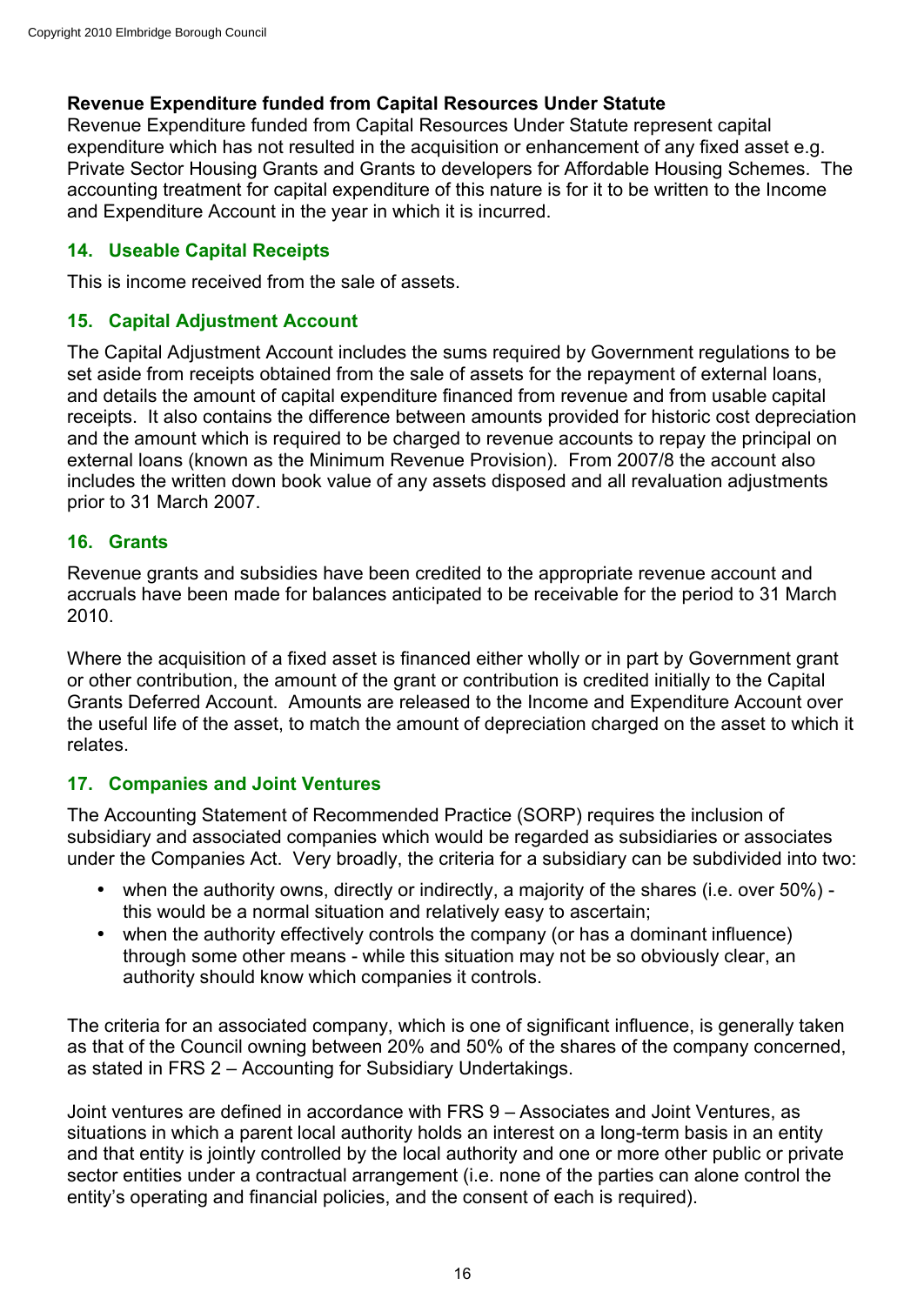Having regard to the definitions in the 2009/10 SORP, the Council does not have any interest which would be classified as either company subsidiaries or associates, and has not included group accounts in this statement.

# **18. Private Finance Initiatives (PFI) and Similar Contract**

From the 2009/10 accounts the accounting requirements for PFI and similar contracts is no longer based on the UK accounting standard FRS 5 but on the International Financial Reporting Standard IFRIC 12 Service Concession Arrangements. Elmbridge has reviewed the circumstances under which IFRIC 12 would apply and does not have any such arrangements.

# **19. Collection Fund Adjustment Account**

The Collection Fund Adjustment Account reflects the difference between the Collection Fund surplus included in the Income and Expenditure Account and the amount required by regulation to be credited to the General Fund.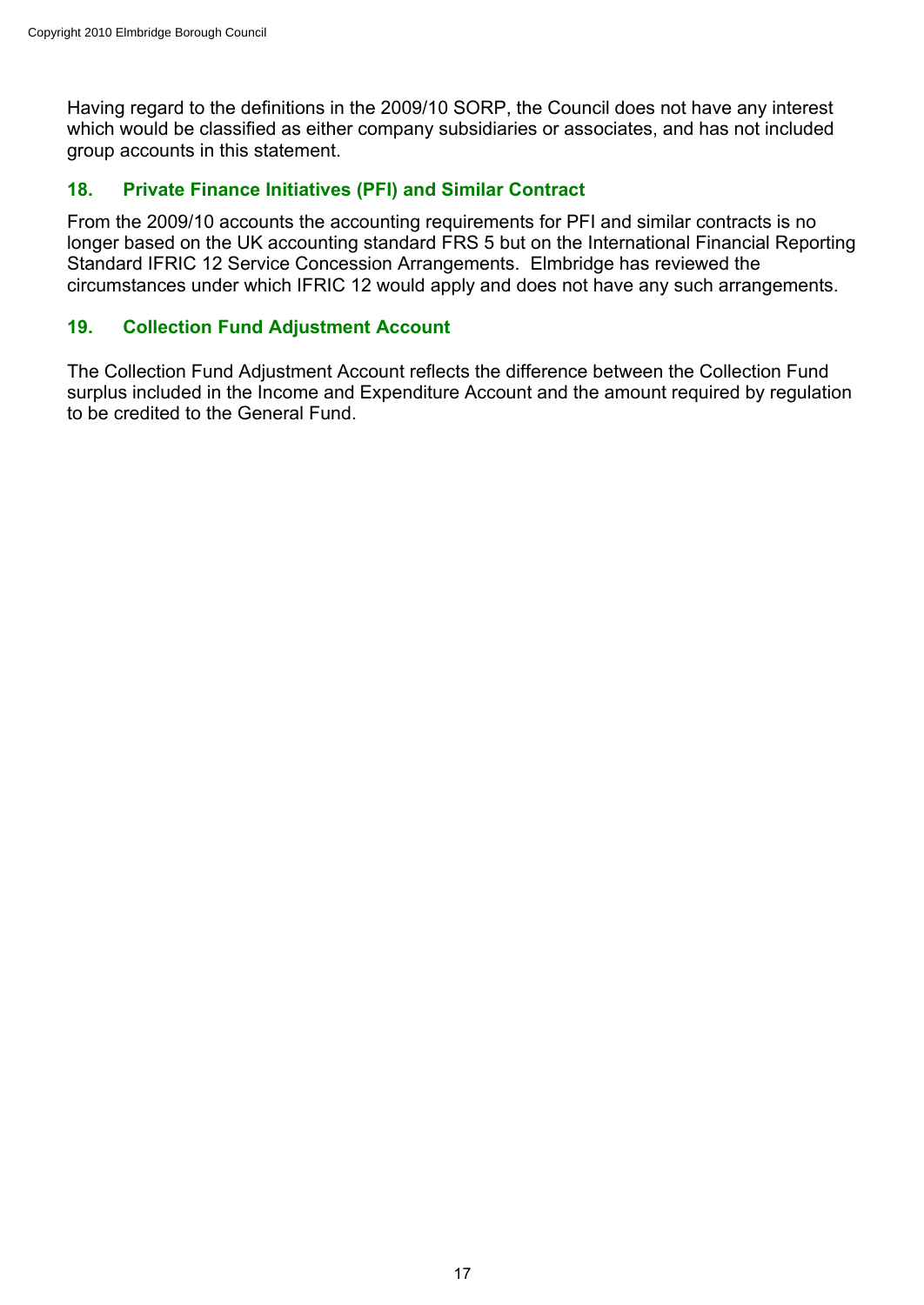# 2008/09 Net Expenditure / (Income) N o t e  **Gross Expenditure Gross Income Net Expenditure / (Income)**  £'000 **£'000 £'000 £'000 Service Expenditure** 1,370 Central Services to the Public (1) **3,435 1,956 1,479** 12,510 Cultural, Environmental and Planning<br>Services Services **20,268** 7,071 13,197 (613) Highways, Roads and Transport Services **2,159 2,842 (683)** 2,178 Housing **43,772 41,871 1,901** 1,857 Social Services **3,891 1,753 2,138** 2,319 Corporate and Democratic Core **1** 1,893 13 1,880 508 Non Distributed Costs **- - -** 13,468 Exceptional Item - Impairment (6) 33,597 **Net Cost of Services 75,418 55,506 19,912** (15) Gain on the Disposal of Fixed Assets **(65)** 48 Parish Council Precept **48** 239 Interest Payable **219** (239) Gains on Sale of Former Council Houses (2) **(256)** 14 Contribution of Housing Receipts to Government Pool<br>Government Pool **1**  (2,790) Interest and Investment Income **(1,782)** Discount on the early redemption of debt  $\vert$   $\vert$   $\vert$  (94) 873 Pension Interest Cost and Expected Return on Pension Assets (3) **2,123**<br> **on Pension Assets**  31,727 **Net Operating Expenditure 20,106** (11,834) Precept demanded from the Collection<br>Fund Fund (12,418) (89) Collection Fund surplus **(149)** (5,570) Contribution from Non-Domestic Rate Pool **(5,182) General Government Grants** (775) Government Formula Grant **(1,196)** (23) Area Based Grant - Climate Change **(23)** (256) Local Authority Business Growth Incentive Scheme (4) **(72)** 13,180 **(Surplus) / Deficit for the Year 1,066** 2009/10

# **Income and Expenditure Account**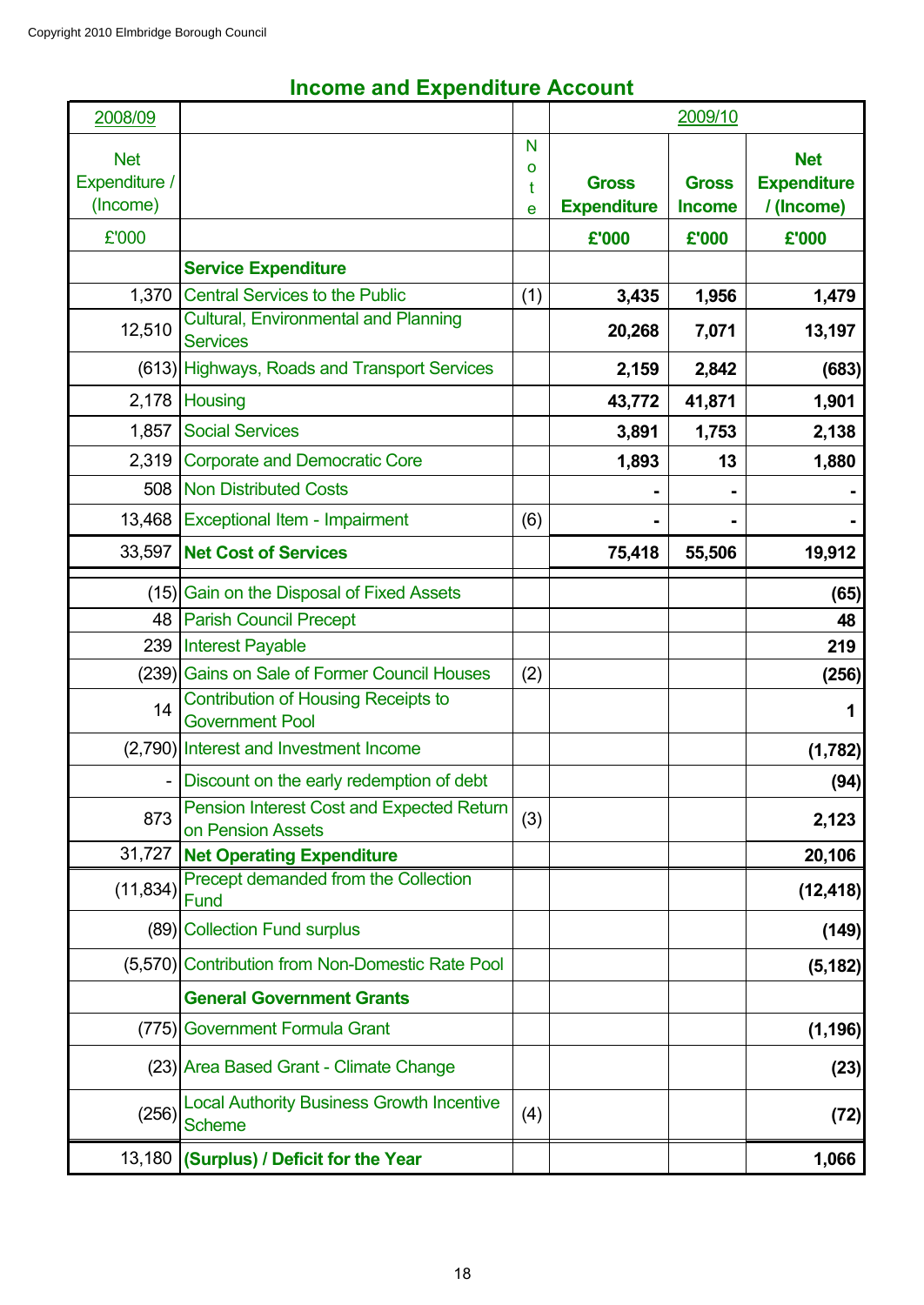| 2008/09   |                                                                                                                                                         |              | 2009/10 |
|-----------|---------------------------------------------------------------------------------------------------------------------------------------------------------|--------------|---------|
| £'000     |                                                                                                                                                         | <b>Notes</b> | £'000   |
|           |                                                                                                                                                         |              |         |
| (13, 180) | Surplus / (Deficit) for the year on the Income and Expenditure<br><b>Account</b>                                                                        |              | (1,066) |
| 13,156    | Net additional amount required by statute and non-statutory proper<br>practices to be (debited) or credited to the General Fund Balance for<br>the year | (5)          | 1,273   |
|           |                                                                                                                                                         |              |         |
|           | (24) Increase / (Decrease) in General Fund balance for the Year                                                                                         |              | 207     |
|           |                                                                                                                                                         |              |         |
| 5,375     | General Fund Balance brought forward                                                                                                                    |              | 5,351   |
|           |                                                                                                                                                         |              |         |
| 5,351     | <b>General Fund Balance carried forward</b>                                                                                                             |              | 5,558   |
|           |                                                                                                                                                         |              |         |

# **Statement of Total Recognised Gains and Losses**

| 2008/09   |                                                                                |              | 2009/10   |           |
|-----------|--------------------------------------------------------------------------------|--------------|-----------|-----------|
| £'000     |                                                                                | <b>Notes</b> | £'000     | £'000     |
|           |                                                                                |              |           |           |
| (13, 180) | Surplus / (Deficit) for the Year on the Income & Expenditure<br><b>Account</b> |              |           | (1,066)   |
| 3,549     | Surplus / (Deficit) arising on revaluation on fixed assets                     | (20)         | 201       |           |
|           | (13,894) Actuarial gains and (losses) on pension fund assets and liabilities   | (21)         | (10, 261) | (10,060)  |
|           | Other gains and (losses) required to be included in the                        |              |           |           |
|           | <b>STRGL</b>                                                                   |              |           |           |
|           | 75 Financial Instruments Adjustment Account                                    |              |           |           |
|           |                                                                                |              |           |           |
|           | (23,450) Total recognised gains and (losses) for the year                      |              |           | (11, 126) |
|           |                                                                                |              |           |           |

The decrease in the Councils net worth of £11.1 million is mainly due to the increase in the pension fund deficit.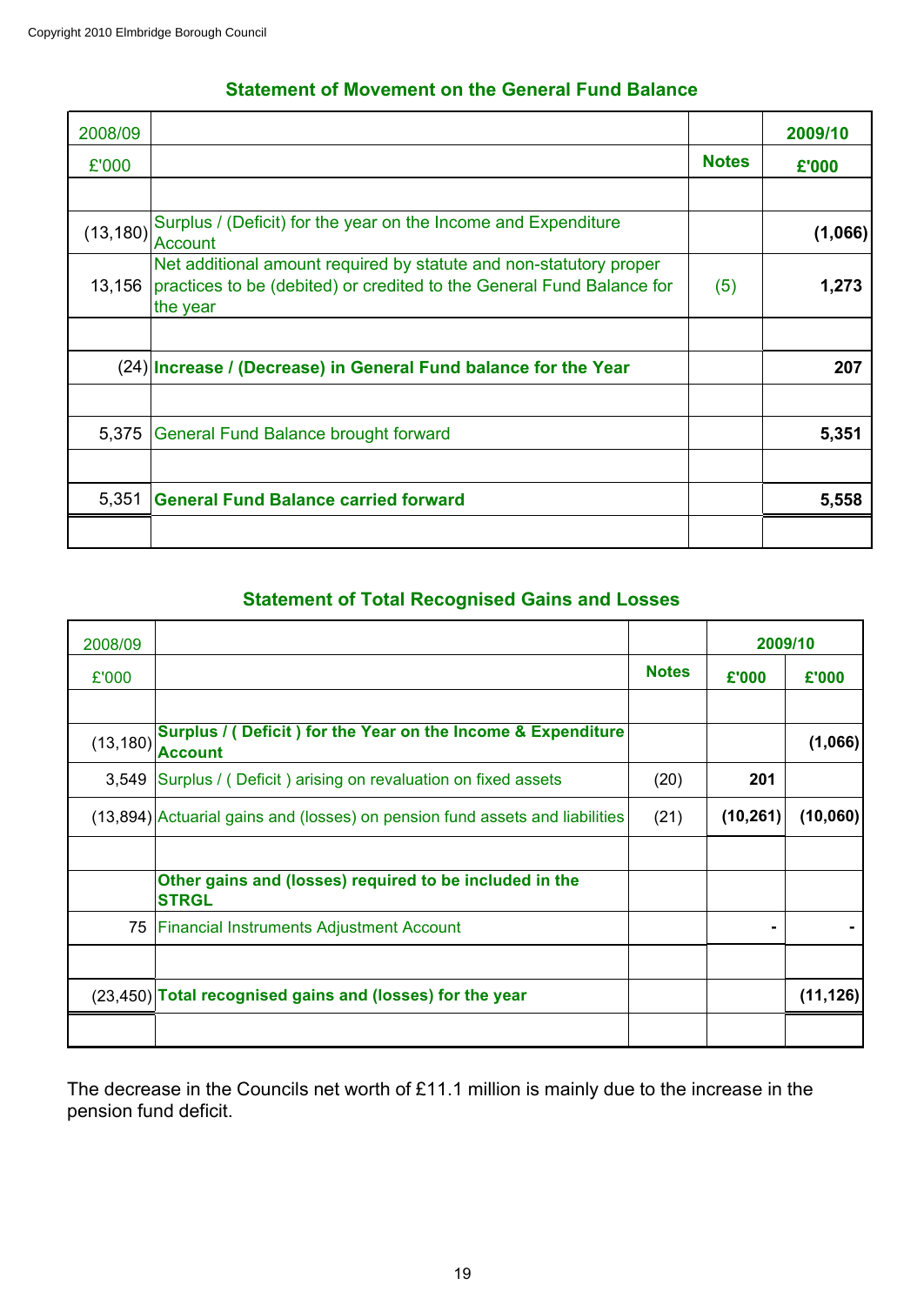| 31 March 2009 |                                                      |              | <b>31 March 2010</b> |
|---------------|------------------------------------------------------|--------------|----------------------|
| £'000         |                                                      | <b>Notes</b> | £'000                |
|               | <b>Fixed Assets</b>                                  |              |                      |
|               | <b>Operational Assets:</b>                           | (6)          |                      |
| 51,169        | and and Buildings                                    |              | 51,739               |
| 4,263         | <b>Vehicles, Plant and Equipment</b>                 |              | 4,928                |
| 437           | <b>Infrastructure Assets</b>                         |              | 437                  |
| 470           | <b>Community Assets</b>                              |              | 471                  |
|               | Non - Operational Assets :                           | (6)          |                      |
| 5,384         | <b>Investment Properties</b>                         |              | 5,384                |
| 1,072         | <b>Assets Under Construction</b>                     |              | 102                  |
| 1,310         | <b>Surplus, Held for Disposal</b>                    |              | 1,345                |
| 1.079         | <b>Intangible Assets</b>                             | (7)          | 1,070                |
| 65.184        | <b>Total Fixed Assets</b>                            |              | 65,476               |
|               | 45   Long Term Debtors                               | (8)          | 38                   |
|               |                                                      |              |                      |
|               | 17,000 Long Term Investments                         | (9)          | 14,000               |
| 82.229        | <b>Total Long Term Assets</b>                        |              | 79,514               |
|               |                                                      |              |                      |
|               | <b>Current Assets</b>                                |              |                      |
|               | 100 Stocks and Work in Progress                      | (10)         | 94                   |
|               | 6.968 Debtors                                        | (8)          | 8,159                |
|               | (1.149) Less: Provision for Doubtful Debts           | (8)          | (1, 245)             |
|               | 18,400   Investments                                 | (9)          | 18,380<br>968        |
|               | 1,334 Cash and Bank                                  |              |                      |
|               |                                                      |              |                      |
|               | 25.653 Total Current Assets                          |              | 26,356               |
|               | <b>Current Liabilities</b>                           |              |                      |
|               | $(9.011)$ Creditors                                  | (11)         | (9,961)              |
| (9.011)       |                                                      |              | (9,961)              |
|               |                                                      |              |                      |
|               | 16,642 Net Current Assets                            |              | 16,395               |
|               |                                                      |              |                      |
| 98.871        | <b>Total Assets less Current Liabilities</b>         |              | 95,909               |
|               | <b>Long Term Liabilities</b>                         |              |                      |
|               |                                                      | (12)         | (21)                 |
|               | (31) Deferred Capital Receipts<br>(130) Provisions   | (13)         | (590)                |
|               |                                                      | (14)         | (2,918)              |
|               | (2.583) Capital Grants Deferred                      | (17)         |                      |
|               | (2.142) Capital Grants Unapplied                     | (15)         | (2,927)              |
|               | (5,500) Long Term Borrowing                          |              | (1,500)              |
|               | <b>Liability Relating to Defined Benefit Pension</b> | (16)         | (39, 422)            |
|               | $(28,828)$ Scheme                                    |              |                      |
|               |                                                      |              | 48,531               |
| 59.657        | <b>Total Assets less Liabilities</b>                 |              |                      |
| 15.233        | <b>Financed By:</b>                                  | (18)         | 9,471                |
|               | Useable Capital Receipts Reserve                     | (19)         |                      |
| 50,964        | <b>Capital Adjustment Account</b>                    | (20)         | 55,553               |
| 6.991         | <b>Revaluation Reserve</b>                           | (21)         | 7,010<br>154         |
|               | 108   Collection Fund Adiustment Account             | (21)         | 10,207               |
|               | 9.838 Earmarked Revenue Reserves                     |              |                      |
|               | (28,828) Pensions Reserve                            | (21)         | (39,422)             |
|               | <b>Balances</b>                                      |              |                      |
| 5.351         | <b>General Fund</b>                                  | (21)         | 5,558                |
| 59.657        | <b>Total Net Worth</b>                               |              | 48,531               |
|               |                                                      |              |                      |

# **Balance Sheet**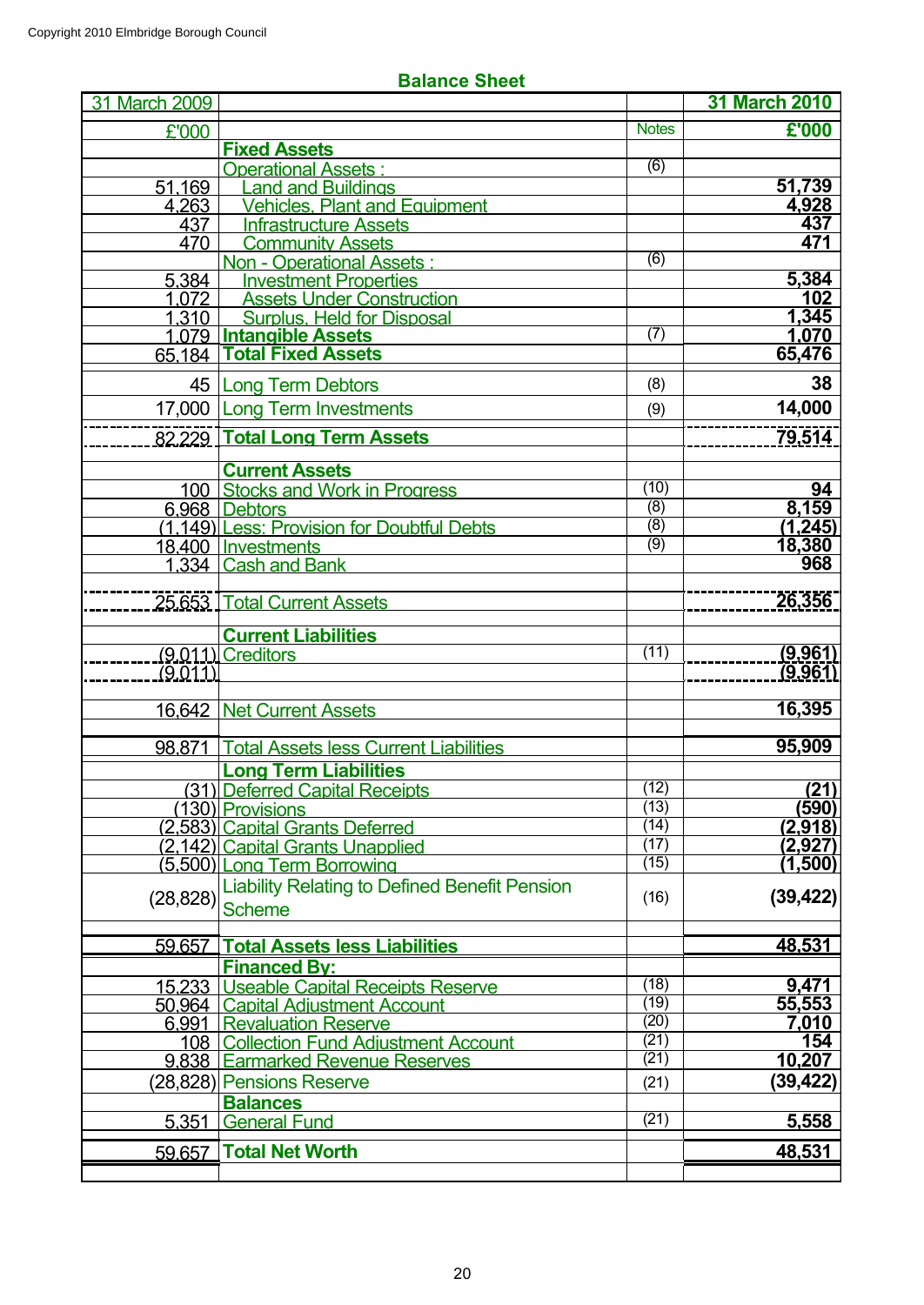# **Cash Flow Statement**

| 2008/09  |                                                             | 2009/10       |                |
|----------|-------------------------------------------------------------|---------------|----------------|
| £'000    | <b>Revenue Activities</b>                                   | £'000         | £'000          |
|          | <b>Cash Outflow</b>                                         |               |                |
|          | 11,591 Cash paid to and on behalf of employees              | 12,238        |                |
|          | 48 Parish precept paid                                      | 48            |                |
|          | 27,093 Other operating cash payments                        | 27,960        |                |
|          | 28,117 Housing benefits paid out                            | 33,875        |                |
| 66,849   |                                                             |               | 74,121         |
|          | Cash Inflow                                                 |               |                |
|          | 7,638 Council Tax receipts                                  | 8,080         |                |
|          | 5,570 Non-domestic rate receipts from National Pool         | 5,182         |                |
|          | 775   Formula Grant<br>31,586 DWP grants for benefits       | 1,196         |                |
|          | 1,451 Other government grants                               | 41,126<br>707 |                |
|          | 10,785 Cash received for goods and services                 | 11,021        |                |
|          | 4,866 Other operating cash receipts                         | 5,875         |                |
| (62,671) |                                                             |               | (73.187)       |
|          |                                                             |               |                |
|          | 4,178 Net revenue activity cash (inflow)/ outflow           |               | 934            |
|          | <b>Returns on Investments and Servicing of</b>              |               |                |
|          | <b>Finance</b>                                              |               |                |
|          | <b>Cash Outflow</b>                                         |               |                |
| 239      | Interest paid                                               |               | 219            |
|          | <b>Cash Inflow</b>                                          |               |                |
| (3,002)  | <b>Interest received</b>                                    |               | (1,953)        |
|          | <b>Capital Activities</b>                                   |               |                |
|          |                                                             |               |                |
|          | <b>Cash Outflow</b><br>2,706 Purchase of fixed assets       | 2,441         |                |
|          | 617 Other capital cash payments                             | 569           |                |
| 3,323    |                                                             |               | 3,010          |
|          | <b>Cash Inflow</b>                                          |               |                |
|          | (1,344) Sale of fixed assets                                | (476)         |                |
|          | (1,650) Capital grants received                             | (1,823)       |                |
| (2,994)  |                                                             |               | <u>(2,299)</u> |
|          | 1,744 Net Cash Flow Before Financing                        |               | (89)           |
|          |                                                             |               |                |
|          | <b>Management of Liquid Resources</b>                       |               |                |
|          | Net increase / (decrease) in short term deposits            |               |                |
|          | (2,021) Net increase / (decrease) in other liquid resources | (3,545)       | (3, 545)       |
|          | <b>Financing</b>                                            |               |                |
|          | Movements of Long Term Borrowing                            |               | 4,000          |
| (277)    | Net (Increase) / Decrease in Cash                           |               | 366            |

The notes to the Cash Flow Statement are set out at note 22 to the Core Financial Statements.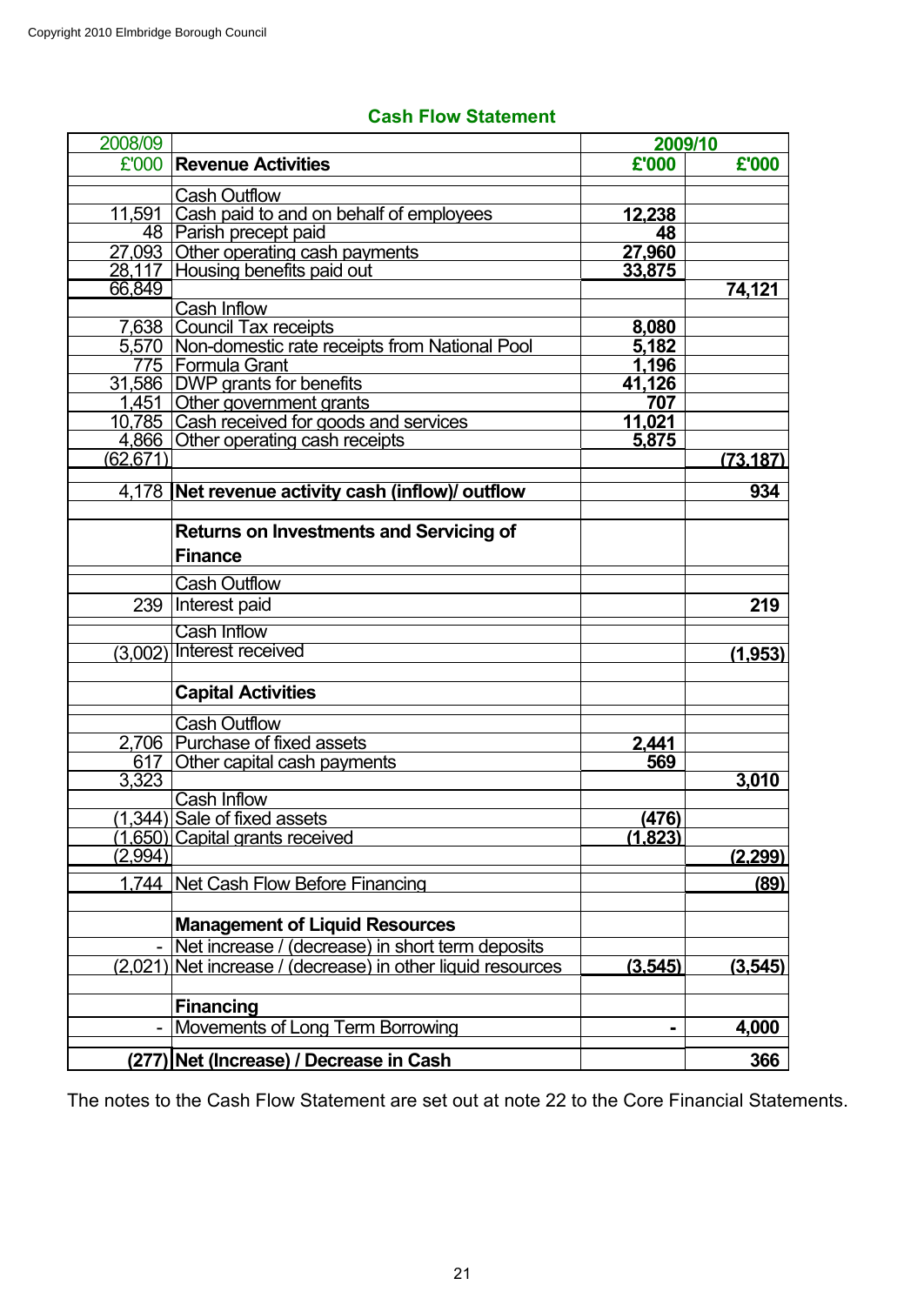# **Notes to the Core Financial Statements**

# **1. Central Services to the Public**

The main items included in 'Central Services to the Public' in the Income and Expenditure Accounts are as follows:

|                                             | 2009/10                            |               |                                      |  |  |
|---------------------------------------------|------------------------------------|---------------|--------------------------------------|--|--|
|                                             | <b>Gross</b><br><b>Expenditure</b> | <b>Income</b> | <b>Net Expenditure /</b><br>(Income) |  |  |
|                                             | £'000                              | £'000         | £'000                                |  |  |
| <b>Electoral Registration and Elections</b> | 555                                | 186           | 369                                  |  |  |
| <b>Local Land Charges</b>                   | 294                                | 376           | (82)                                 |  |  |
| <b>Grants and Aid</b>                       | 436                                | 5             | 431                                  |  |  |
| 35 Emergency Planning                       | 77                                 | 21            | 56                                   |  |  |
| (242) Other Operations                      | 816                                | 768           | 48                                   |  |  |
| <b>Business Management</b>                  | 194                                | 84            | 110                                  |  |  |
| <b>Local Taxation</b>                       | 1,063                              | 516           | 547                                  |  |  |
| <b>Total</b>                                | 3,435                              | 1,956         | 1,479                                |  |  |
|                                             |                                    |               |                                      |  |  |

# **2. Gains on Sale of Former Council Houses**

On the 27 March 2000 the Council transferred its housing stock to the Elmbridge Housing Trust. The agreement between the Council and the Elmbridge Housing Trust required that a proportion of the proceeds derived from the sale of the council houses transferred to the Trust under Right to Buy arrangements would in future years be passed to Elmbridge Borough Council. In 2009/10, £256,446 (2008/09 - £238,509) after taking account of the cost of sales, was due to be paid to the Council. The income can only be used to finance capital expenditure, or repay debt, and has been transferred to the Useable Capital Receipts Reserve.

## **3. Pensions**

As part of the terms and conditions of employment of its officers and other employees, the authority offers retirement benefits. Although these benefits will not be payable until employees retire, the authority has a commitment to make the payments that need to be disclosed at the time that employees earn their future entitlement.

The authority participates in the Local Government Pension Scheme for civilian employees, administered by Surrey County Council. This is a funded scheme, with the authority and employees paying contributions into a fund, calculated at a level intended to balance pensions liabilities with investment assets.

The cost of retirement benefits is recognised in the net cost of services within the Income and Expenditure Account when they are earned by employees, rather than when the benefits are eventually paid as pensions. However, the charge which the Council is required to make against council tax is based on the amount due in the year; thus the real cost of retirement benefits is reversed out of the General Fund Balance, as part of the Statement of Movements on the General Fund Balance.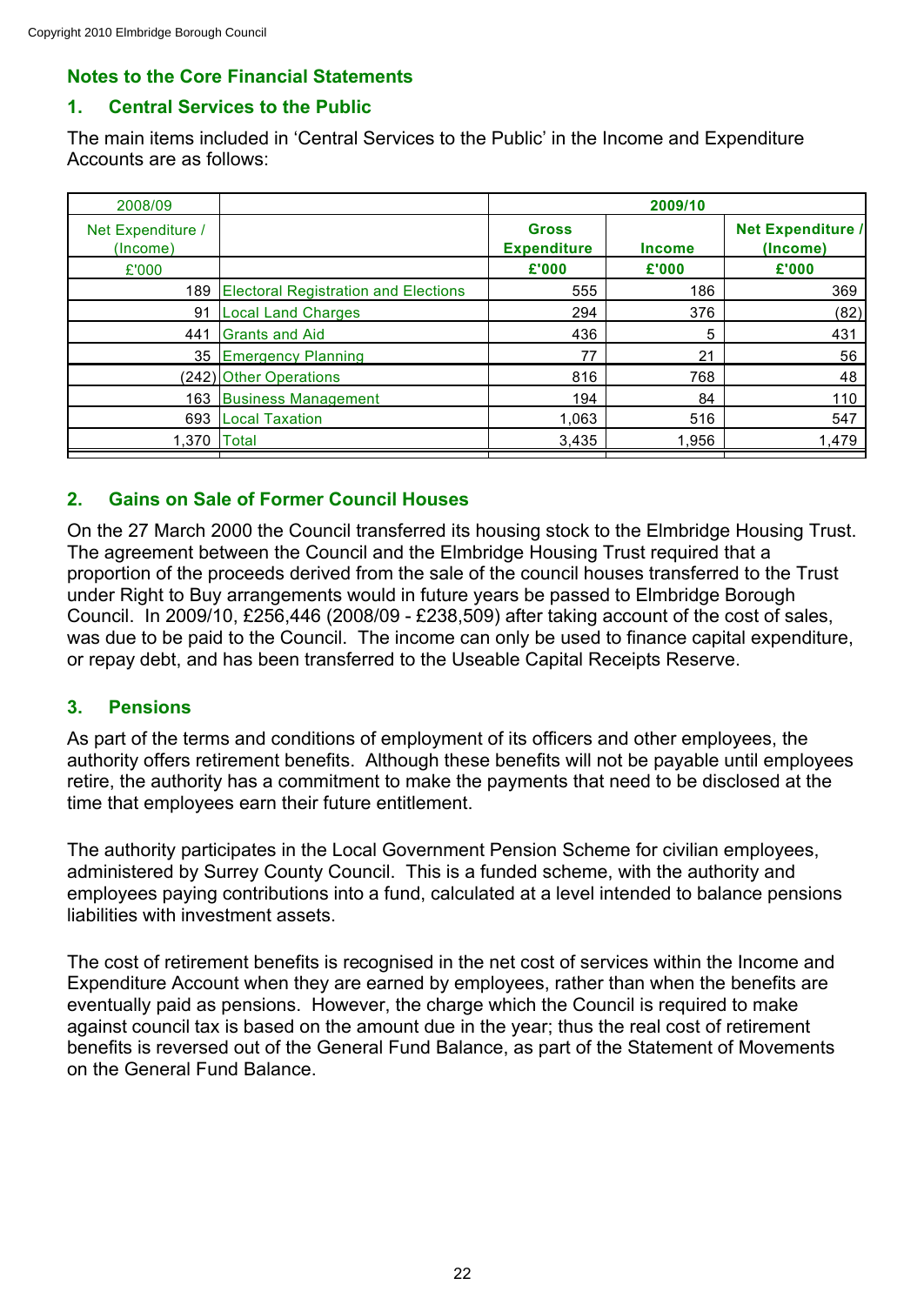The following transactions have been made in the Income and Expenditure Account during the year:

| 2008/09                  |                                                               | 2009/10  |          |
|--------------------------|---------------------------------------------------------------|----------|----------|
| £'000                    |                                                               | £'000    | £'000    |
|                          | <b>Net Cost of Services</b>                                   |          |          |
| (1, 170)                 | <b>Current service cost</b>                                   | (1,070)  |          |
| (508)                    | Past service costs                                            |          |          |
| $\overline{\phantom{0}}$ | <b>Curtailment and settlements</b>                            | (14)     | (1,084)  |
|                          | <b>Net Operating Expenditure</b>                              |          |          |
| (5, 484)                 | Interest cost                                                 | (5, 286) |          |
| 4,611                    | Expected return on assets in the scheme                       | 3,163    | (2, 123) |
|                          | <b>Amounts to be met from Government Grants and Local</b>     |          |          |
|                          | Taxation                                                      |          |          |
| (55)                     | Movement on pension reserve [Note 5]                          |          | 333      |
|                          | Actual amount charged against council tax for pensions in the |          |          |
|                          | vear:                                                         |          |          |
| (2,606)                  | Employer's contribution payable to the scheme                 |          | (2,874)  |
|                          |                                                               |          |          |

Additional information on pension fund liability can be found at note 16 to the Core Financial Statements. Further information can be found within the Surrey County Council Superannuation Fund Annual Report, which is available upon request from Surrey County Council, County Hall, Penrhyn Road, Kingston upon Thames, Surrey, KT1 2DN.

# **4. Local Authority Business Growth Incentive Scheme**

During 2009/10 the Government awarded an additional grant to those local authorities which met certain criteria in respect of business growth in their area. The authority agreed to set up a strategic reserve to hold sums received from this source. The sum of £72,072 was received in 2009/10 (£256,261 2008/09). This has been transferred to this reserve and forms part of the contribution to earmarked reserves shown in the Statement of Movements on the General Fund Balances.

# **5. Statement of Movements on the General Fund Balances**

The Income and Expenditure Account shows the Council's actual financial performance for the year, measured in terms of resources consumed and generated over the last twelve months. However, the authority is required to raise council tax on a different accounting basis, the main differences being:

capital investment is accounted for as it is financed, rather than when the fixed assets are consumed; and

retirement benefits are charged as amounts become payable to the pension funds, rather than as future benefits are earned.

The movement on the General Fund Balance shows whether the Council has over or under spent against the council tax that it raised for the year, taking into account the use of reserves built up in the past and contributions to reserves earmarked for future expenditure. The reconciliation statement set out below summarises the differences between the outturn on the Income and Expenditure Account and the General Fund Balance.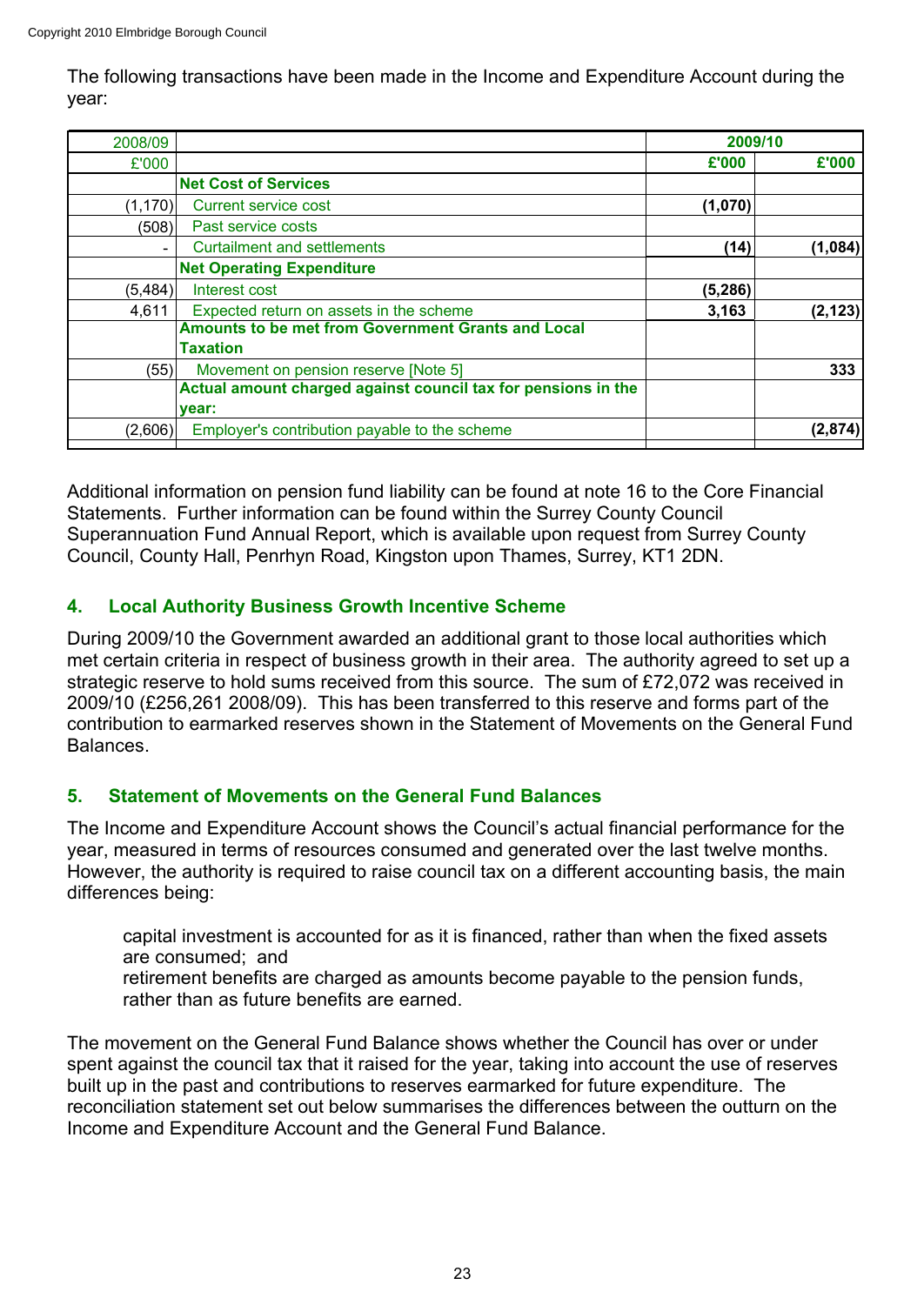The amounts additional to the surplus or deficit on the Income and Expenditure Account that are required by statute and non-statutory proper practices to be debited or credited to the General Fund for the year comprise the following:

| 2008/09 |                                                                                                                                                                                   |              | 2009/10  |
|---------|-----------------------------------------------------------------------------------------------------------------------------------------------------------------------------------|--------------|----------|
| £'000   |                                                                                                                                                                                   | <b>Notes</b> | £'000    |
|         | Amounts included in the Income & Expenditure Account but required<br>by statute to be excluded when determining the Movement on the<br><b>General Fund Balance for the year</b>   |              |          |
|         | (317) Amortisation of intangible fixed assets                                                                                                                                     | (7)          | (306)    |
|         | (14,875) Depreciation and impairment of fixed assets                                                                                                                              | (6)          | (2, 192) |
| 533     | Amounts treated as revenue income in accordance with the SORP but<br>treated as capital receipt by statute                                                                        | (18)         | 294      |
| 565     | Capital Grants Deferred amortisation matching depreciation and<br>impairments                                                                                                     | (14)         | 881      |
|         | (602) Amounts treated as revenue expenditure in accordance with the SORP but<br>which are treated as capital expenditure by statute (ie Deferred Charges)                         | (6)          | (563)    |
|         | 15 Net gain or loss on sale of fixed assets                                                                                                                                       | (18)         | 65       |
| 55      | Amount by which pension costs calculated in accordance with the SORP<br>are different from the contributions due under pension scheme regulations                                 | (3)          | (333)    |
|         | Amount by which Council Tax income included in the Income and<br>(12) Expenditure Account is different from the amount taken to the General<br>Fund in accordance with regulation |              | 46       |
|         | (14,638) Increase/(Decrease) in General Fund Balance for the Year                                                                                                                 |              | (2, 108) |
|         | Amounts not included in the Income & Expenditure Account but<br>required to be included by statute when determining the Movement<br>on the General Fund Balance for the year      |              |          |
|         | 103 Statutory provision for repayment of debt                                                                                                                                     | (6)          | 99       |
|         | 74 Capital Expenditure charged to the General Fund Balance                                                                                                                        | (6)          | 183      |
| (14)    | Transfer from Usable Capital Receipts equal to the amount payable into<br>the Housing Capital Receipts Pool                                                                       | (18)         | (1)      |
|         | <b>163</b> Increase/(Decrease) in General Fund Balance for the Year                                                                                                               |              | 281      |
|         | Transfers to or from the General Fund Balance that are required to be<br>taken into account when determining the movement on the General<br><b>Fund Balance for the year</b>      |              |          |
|         | 169 Voluntary provision for repayment of debt                                                                                                                                     | (6)          | 185      |
|         | 1,150 Net transfer to or (from) earmarked reserves                                                                                                                                | (21)         | 369      |
| 1,319   |                                                                                                                                                                                   |              | 554      |
|         | (13,156) Total net additional amount                                                                                                                                              |              | (1, 273) |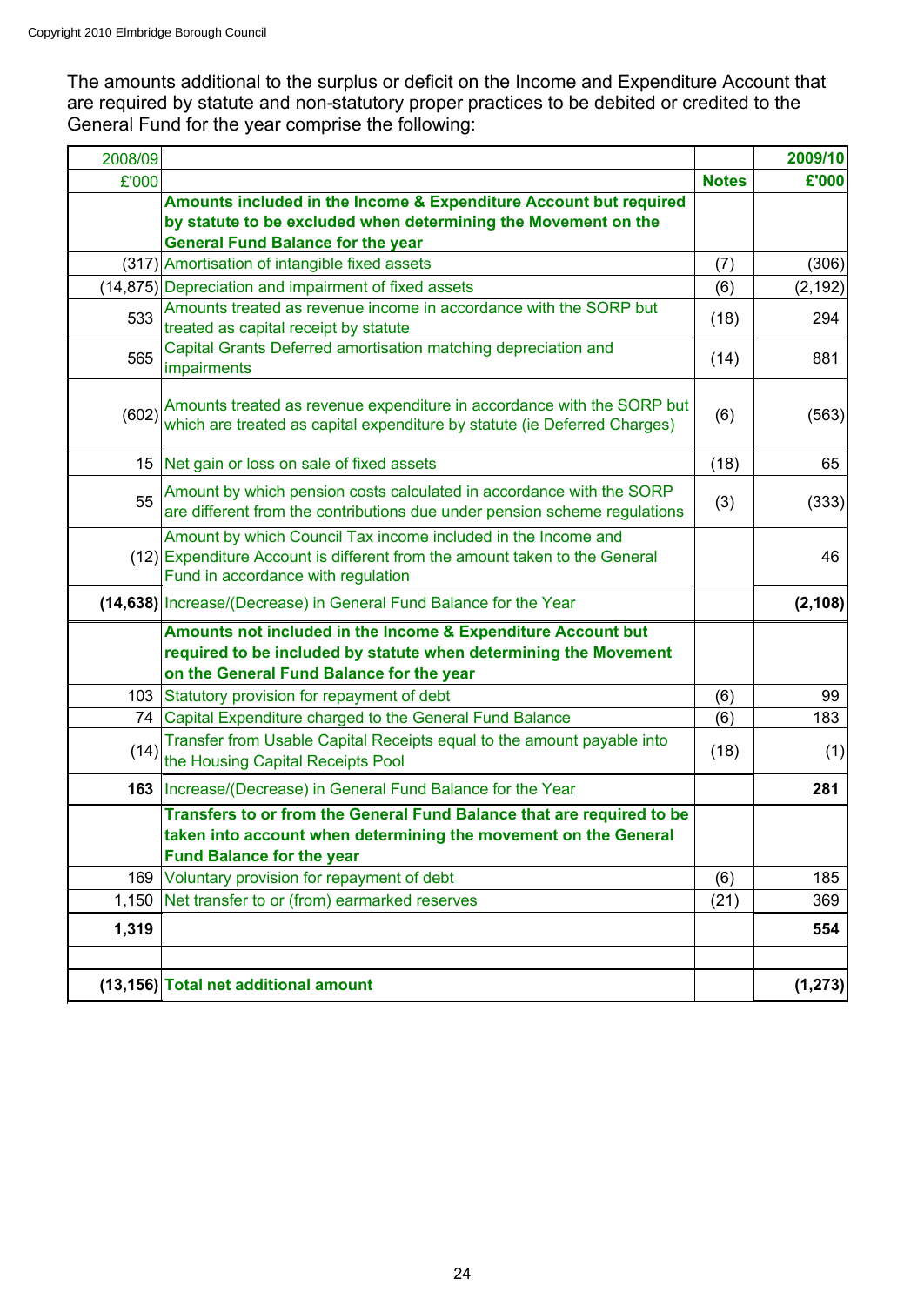# **6. Net Fixed Assets**

|                                                |                  | Vehicles,          |                            |                  |              |
|------------------------------------------------|------------------|--------------------|----------------------------|------------------|--------------|
|                                                | Land &           | <b>Plant &amp;</b> |                            | <b>Community</b> |              |
| <b>Operational Assets</b>                      | <b>Buildings</b> |                    | Equipment   Infrastructure | <b>Assets</b>    | <b>Total</b> |
|                                                | £'000            | £'000              | £'000                      | £'000            | £'000        |
|                                                |                  |                    |                            |                  |              |
| Certified Valuation at 31 March 2009           | 65,672           | 7,128              | 437                        | 481              | 73,718       |
| <b>Accumulated Depreciation and Impairment</b> | (14, 503)        | (2,865)            |                            | (11)             | (17, 379)    |
| Net book value as at 31 March 2009             | 51,169           | 4,263              | 437                        | 470              | 56,339       |
| Certified Valuation at 31 March 2010           | 67,059           | 8,258              | 437                        | 489              | 76,243       |
| <b>Accumulated Depreciation and Impairment</b> | (15, 320)        | (3, 330)           |                            | (18)             | (18, 668)    |
| Net book value as at 31 March 2010             | 51,739           | 4,928              | 437                        | 471              | 57,575       |
|                                                |                  |                    |                            |                  |              |
| <b>Reconciliation of Movement in 2009/10</b>   |                  |                    |                            |                  |              |
| <b>Reclassifications</b>                       | 861              | 84                 |                            |                  | 945          |
| <b>Additions</b>                               | 995              | 1,196              |                            | 8                | 2,199        |
| <b>Disposals</b>                               |                  | (150)              |                            |                  | (150)        |
| <b>Revaluations</b>                            | 219              |                    |                            |                  | 219          |
| <b>Depreciation Adjustments</b>                | 55               | 229                |                            |                  | 284          |
| Depreciation Charge for year                   | (685)            | (691)              |                            | (7)              | (1, 383)     |
| <b>Impairments</b>                             | (875)            | (3)                |                            |                  | (878)        |
| <b>Total Movement in 2009/10</b>               | 570              | 665                |                            | $\mathbf{1}$     | 1,236        |
|                                                |                  |                    |                            |                  |              |

The following table breaks down the fixed asset portfolio valuation over the years in which the valuations were made.

|                             | Land &           | Vehicles,<br><b>Plant &amp;</b> |                            | <b>Community</b> |              |
|-----------------------------|------------------|---------------------------------|----------------------------|------------------|--------------|
| <b>Operational Assets</b>   | <b>Buildings</b> |                                 | Equipment   Infrastructure | <b>Assets</b>    | <b>Total</b> |
|                             | £'000            | £'000                           | £'000                      | £'000            | £'000        |
| Valued at historical cost   | $\blacksquare$   | 8,258                           | 437                        | 489              | 9,184        |
| Valued at Current Value in: |                  |                                 |                            |                  |              |
| 2009-2010                   | 2,267            |                                 |                            |                  | 2,267        |
| 2008-2009                   | 12,672           |                                 |                            |                  | 12,672       |
| 2007-2008                   | 22,095           | $\overline{\phantom{0}}$        |                            |                  | 22,095       |
| 2006-2007                   | 28,413           |                                 |                            |                  | 28,413       |
| 2005-2006                   | 1,612            |                                 |                            |                  | 1,612        |
| <b>Total</b>                | 67,059           | 8,258                           | 437                        | 489              | 76,243       |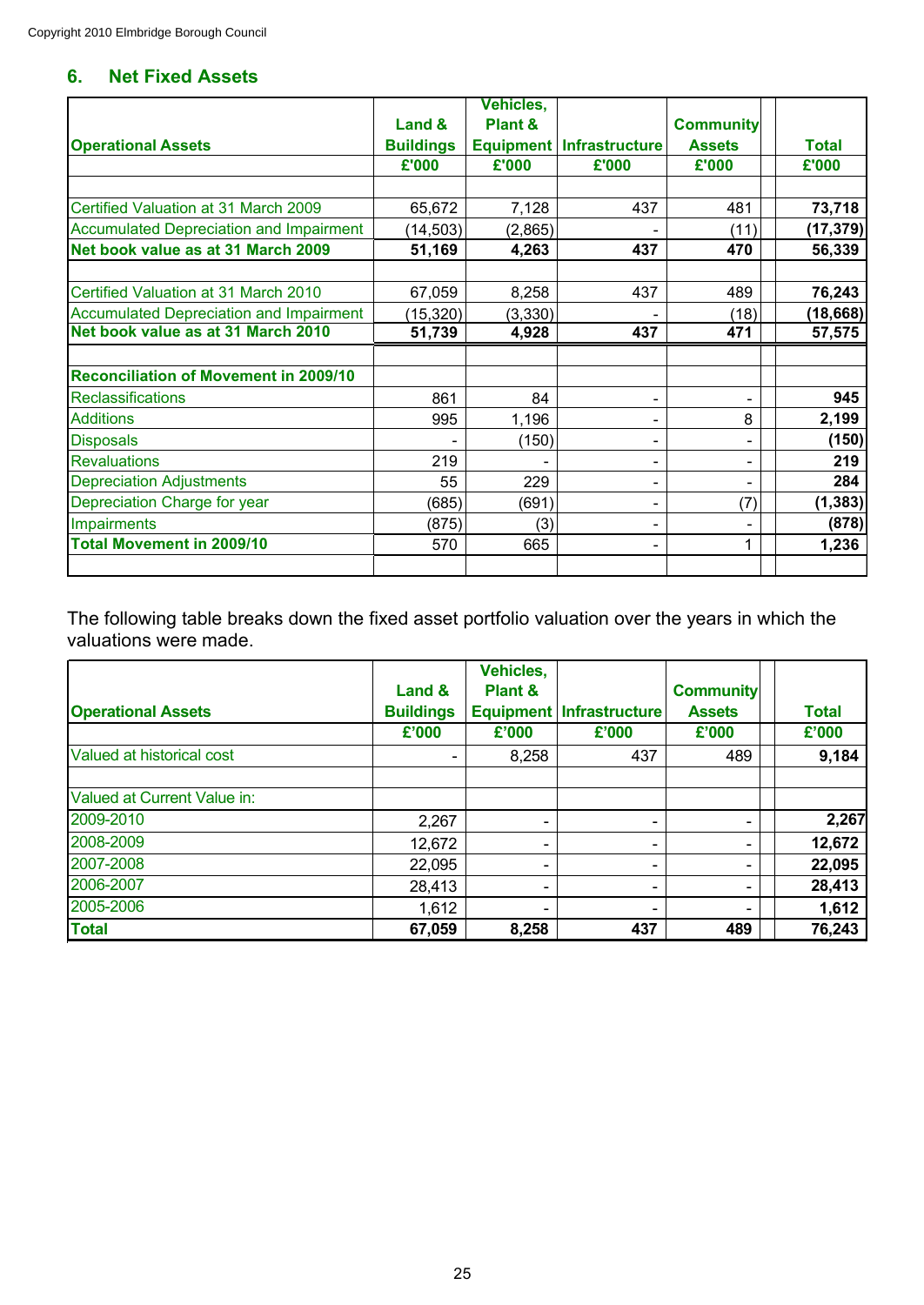|                                                |                   |                     | <b>Surplus Assets</b> |              |
|------------------------------------------------|-------------------|---------------------|-----------------------|--------------|
|                                                | <b>Investment</b> | Assets under        | awaiting              |              |
| <b>Non Operational Assets</b>                  | <b>Properties</b> | <b>Construction</b> | <b>Disposal</b>       | <b>Total</b> |
|                                                | £'000             | £'000               | £'000                 | £'000        |
|                                                |                   |                     |                       |              |
| Certified Valuation at 31 March 2009           | 6,170             | 1,072               | 2,100                 | 9,342        |
| <b>Accumulated Depreciation and Impairment</b> | (786)             |                     | (790)                 | (1, 576)     |
| Net book value as at 31 March 2009             | 5,384             | 1,072               | 1,310                 | 7,766        |
|                                                |                   |                     |                       |              |
| Certified Valuation at 31 March 2010           | 6,170             | 102                 | 2,127                 | 8,399        |
| <b>Accumulated Depreciation and Impairment</b> | (786)             |                     | (782)                 | (1, 568)     |
| Net book value as at 31 March 2010             | 5,384             | 102                 | 1,345                 | 6,831        |
|                                                |                   |                     |                       |              |
| <b>Reconcilation of Movement in 2009/10</b>    |                   |                     |                       |              |
| <b>Reclassifications</b>                       |                   | (1,072)             | 127                   | (945)        |
| <b>Additions</b>                               |                   | 102                 |                       | 102          |
| <b>Disposals</b>                               |                   |                     | (100)                 | (100)        |
| <b>Revaluations</b>                            |                   |                     |                       |              |
| <b>Depreciation Adjustment</b>                 |                   |                     | 10 <sup>10</sup>      | 10           |
| <b>Impairments</b>                             |                   |                     | (2)                   | (2)          |
| <b>Total Movement in 2009/10</b>               |                   | (970)               | 35                    | (935)        |
|                                                |                   |                     |                       |              |

The following table breaks down the fixed asset portfolio valuation over the years in which the valuations were made.

|                               | <b>Investment</b>          | <b>Assets under</b>          | <b>Surplus Assets</b><br>awaiting |                       |
|-------------------------------|----------------------------|------------------------------|-----------------------------------|-----------------------|
| <b>Non Operational Assets</b> | <b>Properties</b><br>£'000 | <b>Construction</b><br>£'000 | <b>Disposal</b><br>£'000          | <b>Total</b><br>£'000 |
|                               |                            |                              |                                   |                       |
| Valued at historical cost     |                            | 102                          | 81                                | 183                   |
| Valued at Current Value in:   |                            |                              |                                   |                       |
| 2009-2010                     |                            | -                            |                                   |                       |
| 2008-2009                     | 4,324                      | -                            | 46                                | 4,370                 |
| 2007-2008                     | 1,846                      | $\overline{\phantom{0}}$     |                                   | 1,846                 |
| 2006-2007                     |                            | -                            | 2,000                             | 2,000                 |
| 2005-2006                     |                            | -                            |                                   |                       |
| <b>Total</b>                  | 6,170                      | 102                          | 2,127                             | 8,399                 |
|                               |                            |                              |                                   |                       |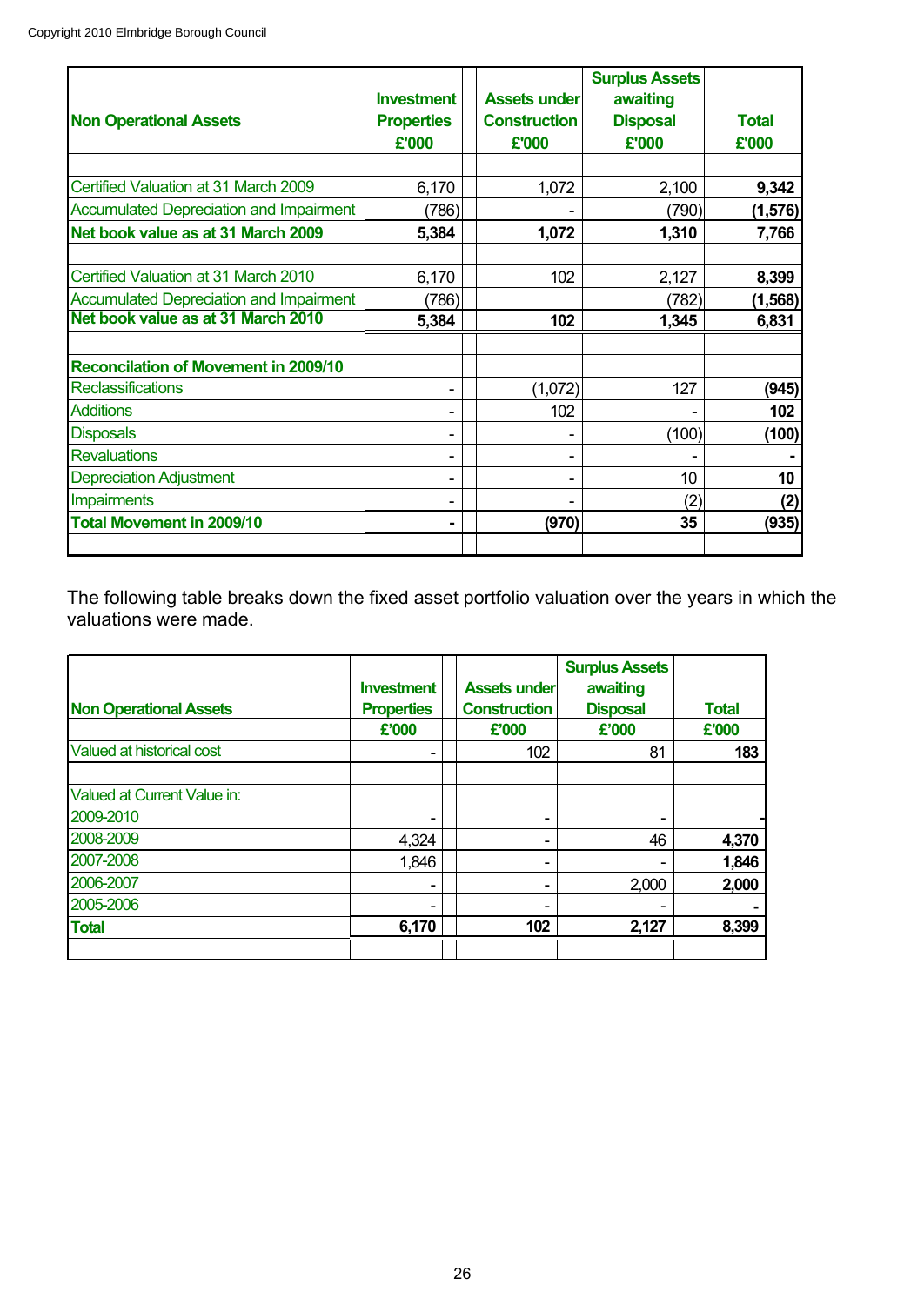In the 2008/09 Income and Expenditure Account a charge of £13.5 million was made as an exceptional item for the decrease in the value of assets as a result of the current economic climate. This has been treated as an exceptional item because of the value of the adjustment and it is considered to be a one off event. In 2009/10 a few normal impairments were made which were charged to the relevant services as part of their normal annual Capital Charges.

The following table provides a breakdown of the impairments made to the asset values and reconciles the amount charged to the Income and Expenditure Account in 2008/9.

|                                               |                          | <b>Surplus</b>  |                  |              |
|-----------------------------------------------|--------------------------|-----------------|------------------|--------------|
|                                               |                          | <b>Assets</b>   |                  |              |
| <b>Asset Type</b>                             | <b>Investment</b>        | awaiting        | Land &           |              |
|                                               | <b>Properties</b>        | <b>Disposal</b> | <b>Buildings</b> | <b>Total</b> |
|                                               | £'000                    | £'000           | £'000            | £'000        |
| <b>Civic Centre</b>                           |                          |                 | 5,960            | 5,960        |
| <b>Car Parks</b>                              |                          |                 | 2,763            | 2,763        |
| <b>Sports Ground</b>                          | $\overline{a}$           | -               | 120              | 120          |
| <b>Leisure Centre</b>                         |                          |                 | 3,132            | 3,132        |
| <b>Swimming Pool</b>                          |                          |                 | 12               | 12           |
| <b>Walton Town Centre</b>                     |                          |                 | 823              | 823          |
| <b>Walton Pool</b>                            | $\overline{a}$           | 700             | -                | 700          |
| <b>Public Conveniences</b>                    |                          | 90              | -                | 90           |
| <b>North Weylands</b>                         | 786                      |                 |                  | 786          |
| <b>Total Impairment to Assets at 31.3.09</b>  | 786                      | 790             | 12,810           | 14,386       |
| <b>Less Charged to Revaluation Reserve:</b>   |                          |                 |                  |              |
| <b>North Weylands</b>                         | (786)                    | -               |                  | (786)        |
| <b>Sports Ground</b>                          |                          | -               | (110)            | (110)        |
| <b>Civic Centre</b>                           |                          |                 | (2, 408)         | (2, 408)     |
| <b>Add Downward revaluation at 1.4.08</b>     |                          |                 |                  |              |
| <b>Day Centres</b>                            | $\overline{\phantom{a}}$ | -               | 2,177            | 2,177        |
| <b>Public Conveniences</b>                    |                          |                 | 35               | 35           |
| <b>Miscellaneous Investment Properties</b>    | 174                      |                 |                  | 174          |
| <b>Total Impairment Charge to Expenditure</b> |                          |                 |                  |              |
| & Income Account                              | 174                      | 790             | 12,504           | 13,468       |

The main items of Capital Expenditure in the year were:

| 2008/09                  |                                                     | 2009/10 |
|--------------------------|-----------------------------------------------------|---------|
| £'000                    |                                                     | £'000   |
| 1,058                    | Synthetic Turf Pitch                                | 753     |
| 202                      | <b>Public Building Acquisition and Enhancements</b> | 508     |
| 260                      | <b>IT Development</b>                               | 462     |
| 458                      | <b>Other</b>                                        | 440     |
|                          | <b>Recycling Containers</b>                         | 382     |
| 297                      | <b>Private Sector Housing Grants</b>                | 319     |
| $\overline{\phantom{a}}$ | <b>Community Transport</b>                          | 158     |
| 213                      | Playground Refurbishments / Tennis Courts           | 130     |
| 229                      | <b>CCTV</b>                                         | 9       |
| 216                      | <b>Xcel Leisure Centre</b>                          |         |
| 114                      | Long Ditton Cemetery Extension                      |         |
| 3.047                    | <b>Total</b>                                        | 3,161   |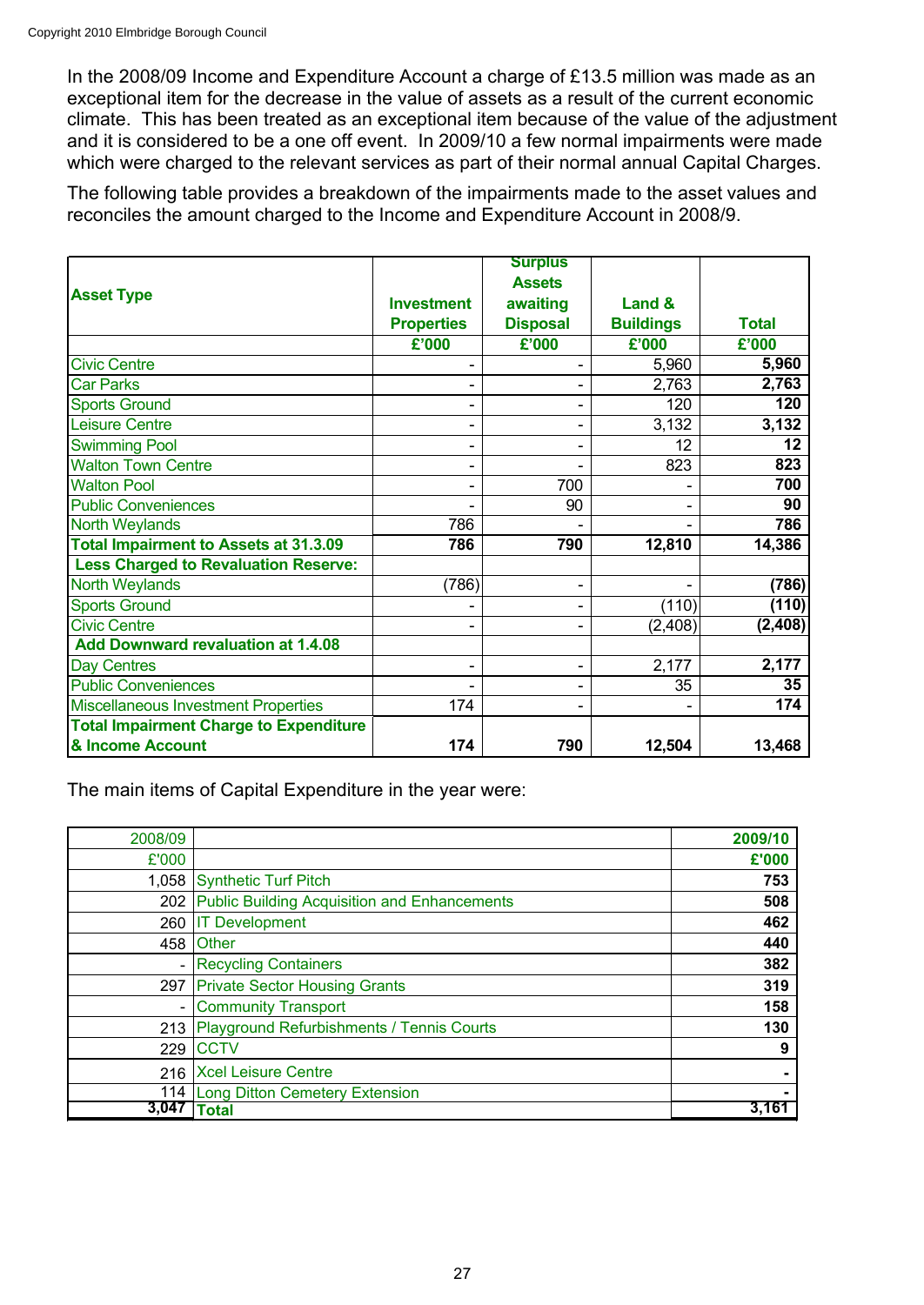Capital Expenditure was financed as follows:

| 2008/09 |                                                                        | 2009/10  |
|---------|------------------------------------------------------------------------|----------|
| £'000   |                                                                        | £'000    |
| 4,923   | <b>Opening Capital Financing Requirement</b>                           | 4,652    |
|         |                                                                        |          |
|         | <b>Capital Investment</b>                                              |          |
|         | 1,280 Operational Assets                                               | 2,199    |
|         | 1,072 Non-Operational Assets                                           | 102      |
|         | 92 Intangible Assets                                                   | 297      |
| 603     | Deferred Charges / De minimis Assets / Non Value Enhancements          | 563      |
|         | <b>Sources of Finance</b>                                              |          |
|         | (1,879) Capital Receipts - to fund Capital Expenditure                 | (1, 762) |
|         | Capital Receipts - to reduce indebtedness                              | (4, 368) |
|         | (1,094) Government Grants and Other contributions                      | (1, 216) |
|         | (345) financing, MRP and any voluntary set aside)                      | (467)    |
|         | 4,652 Closing Capital Financing Requirement                            |          |
|         |                                                                        |          |
|         | <b>Explanation of Movement in Year</b>                                 |          |
|         | Increase / (Decrease) in underlying need to borrow (supported by       |          |
|         | Government financial assistance)                                       |          |
|         | (271) Increase / (Decrease) in underlying need to borrow (supported by | (4, 368) |
|         | Government financial assistance)                                       |          |
|         | (271) Increase/(Decrease) in Capital Financing Requirement             | (4, 368) |
|         |                                                                        |          |

The major fixed assets of the authority as at 31 March 2010 consisted of:

| 31/03/2009     |                                                  | 31/03/2010 |
|----------------|--------------------------------------------------|------------|
|                | <b>Civic Centre</b>                              |            |
| 9              | <b>Public Halls, Youth and Community Centres</b> |            |
| 3              | <b>Commercial Properties</b>                     |            |
|                | Leisure Centre [including Synthetic Turf Pitch]  |            |
|                | <b>Swimming Pools</b>                            |            |
| 6              | Day Centres                                      | 6          |
| 27             | <b>Car Parks</b>                                 | 27         |
|                | <b>Cemeteries</b>                                |            |
| 766            | <b>Public Open Spaces-hectares</b>               | 766        |
| 9              | <b>Public Conveniences</b>                       | 8          |
| $\overline{2}$ | <b>Surplus Assets awaiting Disposal</b>          |            |
|                | <b>Assets under Construction</b>                 | ⌒          |
|                |                                                  |            |

The council has 127 community assets which are mainly recreation grounds and monuments.

# **Revenue Expenditure funded from Capital Resources Under Statute**

Revenue Expenditure funded from Capital Resources Under Statute represent capital expenditure which has produced no realisable asset e.g. Private Sector Housing (Improvement) Grants. The movements in the year were as follows:

|                           | Balance at |             | <b>Transfers</b> | <b>Balance at</b> |
|---------------------------|------------|-------------|------------------|-------------------|
|                           | 31/03/2009 | Expenditure | Written Off      | 31/03/2010        |
|                           | £'000      | £'000       | £'000            | £'000             |
| <b>Improvement Grants</b> | -          | 319         | (319)            |                   |
| <b>Other</b>              | -          | 79.         | (79)             |                   |
|                           | -          | 398         | 398)             |                   |
|                           |            |             |                  |                   |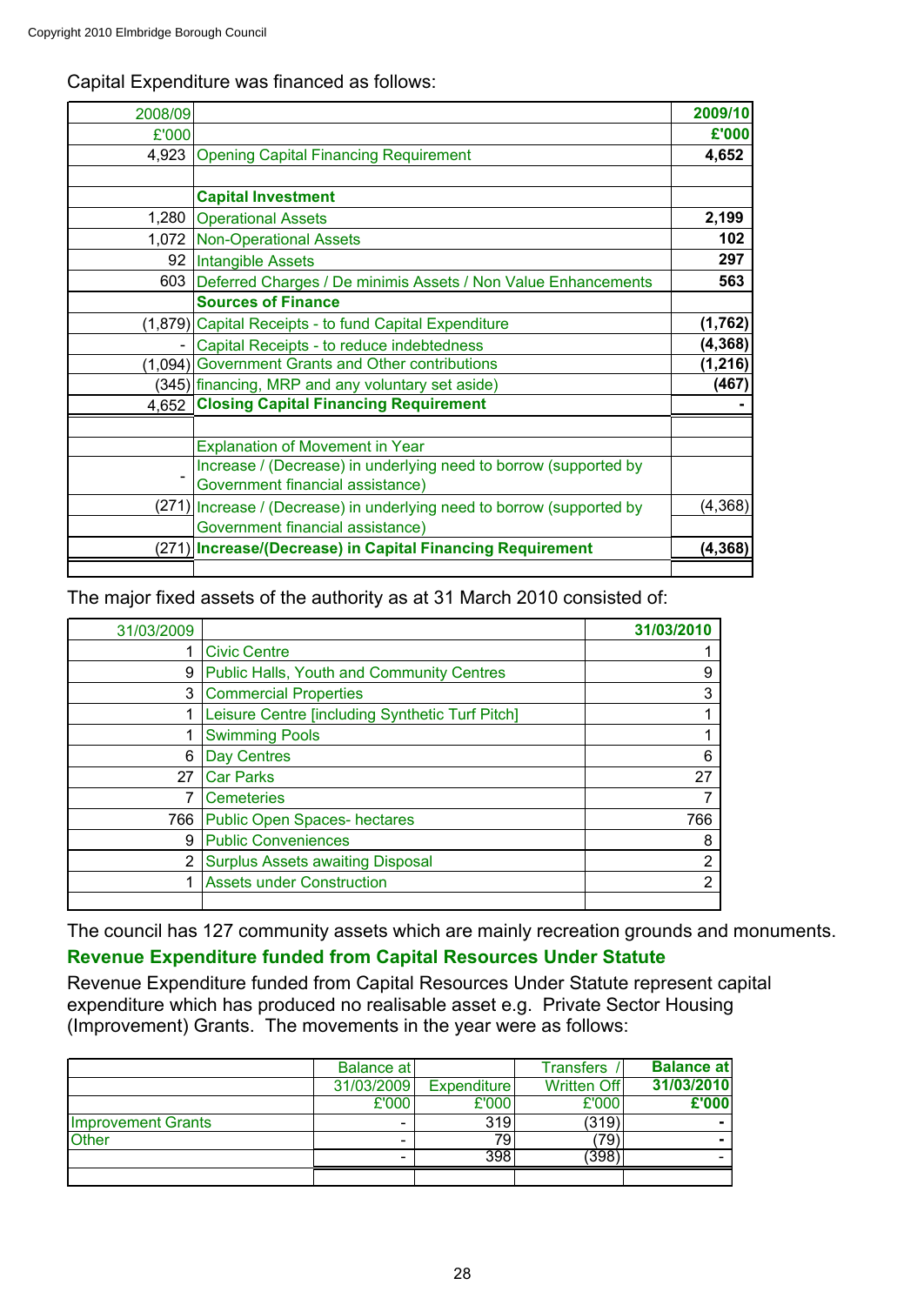# **7. Intangible Assets**

| <b>Intangible Assets</b><br><b>Original Cost</b> | Doc/<br><b>Record</b><br><b>Mgnt</b><br>£'000<br>268 | <b>Financial</b><br><b>Mgnt</b><br><b>Systems</b><br>£'000<br>169 | <b>Housing</b><br><b>Needs</b><br>£'000<br>71 | Land<br><b>Charges &amp;</b><br><b>Spatial</b><br><b>Data</b><br>£'000<br>458 | IT Infra-<br><b>structure</b><br>£'000<br>780 | <b>Revenues</b><br>and<br><b>Benefits</b><br>£'000<br>416 | <b>Other</b><br><b>Systems</b><br>£'000<br>167 | <b>Total</b><br>£'000<br>2,329 |
|--------------------------------------------------|------------------------------------------------------|-------------------------------------------------------------------|-----------------------------------------------|-------------------------------------------------------------------------------|-----------------------------------------------|-----------------------------------------------------------|------------------------------------------------|--------------------------------|
| <b>Amortised to 1 April</b><br>2009              | (34)                                                 | (127)                                                             | (61)                                          | (309)                                                                         | (438)                                         | (222)                                                     | (59)                                           | (1, 250)                       |
| <b>Balance at 1 April</b><br>2009                | 234                                                  | 42                                                                | 10                                            | 149                                                                           | 342                                           | 194                                                       | 108                                            | 1,079                          |
| Expenditure in year                              | 159                                                  | 109                                                               | $\overline{\phantom{a}}$                      |                                                                               | 29                                            | -                                                         | $\overline{\phantom{a}}$                       | 297                            |
| Written off to<br>revenue in year                | (38)                                                 | (20)                                                              | (10)                                          | (52)                                                                          | (106)                                         | (60)                                                      | (20)                                           | (306)                          |
| <b>Balance at 31</b><br><b>March 2010</b>        | 355                                                  | 131                                                               |                                               | 97                                                                            | 265                                           | 134                                                       | 88                                             | 1,070                          |
|                                                  |                                                      |                                                                   |                                               |                                                                               |                                               |                                                           |                                                |                                |

The authority has incurred no expenditure on licences, trademarks and artistic originals or patents. The cost of software licences is being written off over seven years.

# **8. Debtors**

| 31/03/2009 |                                    | 31/03/2010 |
|------------|------------------------------------|------------|
| £'000      |                                    | £'000      |
|            | <b>Long Term Deferred Debtors</b>  |            |
|            | 38 Sale of (former) Council Houses |            |
|            | 7 House Purchases                  |            |
|            |                                    |            |
|            |                                    |            |

| 31/03/2009 |                                                | 31/03/2010 |
|------------|------------------------------------------------|------------|
| £'000      |                                                | £'000      |
|            | <b>Other Debtors</b>                           |            |
|            | 36 Payments in Advance                         | 43         |
|            | 2,612 Government Departments                   | 3,514      |
| 157        | <b>Surrey County Council (Agency Services)</b> | 148        |
| 3,990      | <b>Sundry Debtors</b>                          | 4,263      |
|            | 173 Council Tax Elmbridge                      | 191        |
| 6,968      |                                                | 8,159      |
| 1.149      | <b>Less Provision for Doubtful Debts</b>       | 1,245      |
| 5,819      |                                                | 6.914      |
|            |                                                |            |

The increase in government department debtors mainly relates to the increase in the money due from the Business Rates Pool (£1,380,406).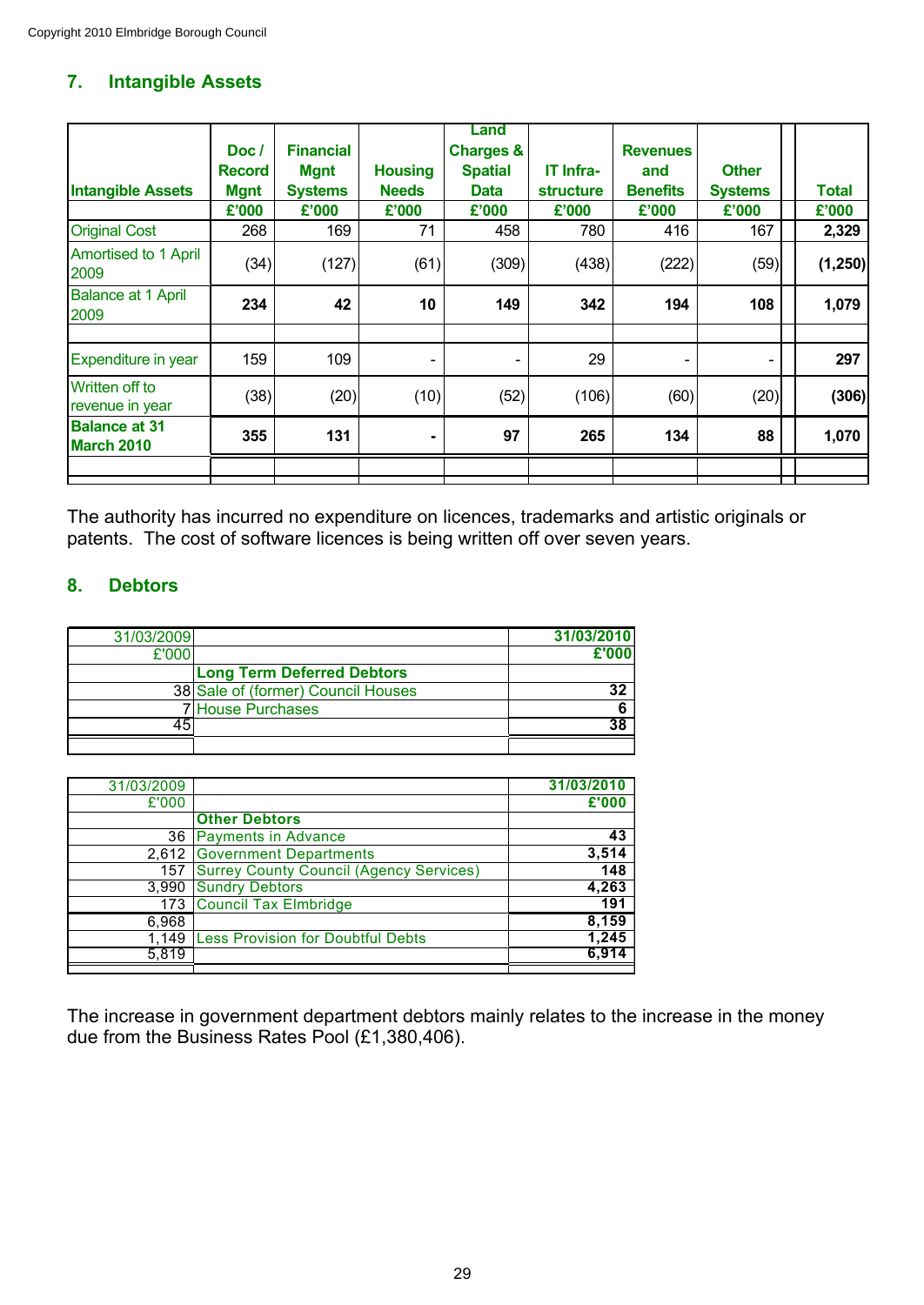# **9. Financial Instruments**

The borrowings and investments disclosed in the Balance Sheet are made up of the following categories of financial instruments:

| 2008/09   |         |                                                                | 2009/10   |         |
|-----------|---------|----------------------------------------------------------------|-----------|---------|
| Long Term | Current |                                                                | Long Term | Current |
| £'000     | £'000   |                                                                | £'000     | £'000   |
| 5,500     | 3,409   | Financial liabilities at amortised<br>cost                     | 1,500     | 3,762   |
| -         |         | Financial liabilities at fair value<br>through profit and loss |           |         |
| 5,500     | 3,409   | <b>Total Borrowings</b>                                        | 1,500     | 3,762   |
| 17,045    | 23,312  | Loans and receivables                                          | 14,038    | 22,980  |
|           |         | Available-for-sale financial assets                            |           |         |
| -         |         | Unquoted equity investments at<br>cost                         |           |         |
| 17,045    | 23,312  | <b>Total Investments</b>                                       | 14,038    | 22,980  |

#### **Financial Instruments Gains / Losses**

The gains and losses recognised in the Income and Expenditure Account and STRGL in relation to financial instruments are made up as follows:

|                                                         | <b>Financial Liabilities</b>      | <b>Financial Assets</b>  |                               |              |
|---------------------------------------------------------|-----------------------------------|--------------------------|-------------------------------|--------------|
|                                                         | <b>Liabilities</b><br>measured at | Loans and<br>receivables | Available-for-<br>sale assets | <b>Total</b> |
|                                                         | amortised cost<br>£'000           | £'000                    | £'000                         | £'000        |
| Interest expenses                                       | 219                               |                          |                               | 219          |
| Loss on de-recognition                                  |                                   |                          |                               |              |
| <b>Impairment losses</b>                                |                                   |                          |                               |              |
| Interest payable and similar charges                    | 219                               |                          |                               | 219          |
| Interest income                                         |                                   | 1,782                    |                               | 1,782        |
| Gains on de-recognition                                 | 94                                |                          |                               | 94           |
| Interest and investment income                          | 94                                | 1,782                    |                               | 1,876        |
| Gains on revaluation                                    |                                   |                          |                               |              |
| Losses on revaluation                                   |                                   |                          |                               |              |
| Amounts recycled to the I&E Account<br>after impairment |                                   |                          |                               |              |
| Surplus arising on revaluation of<br>financial assets   |                                   |                          |                               |              |
| Net gain/(loss) for the year                            | (125)                             | 1,782                    |                               | 1,657        |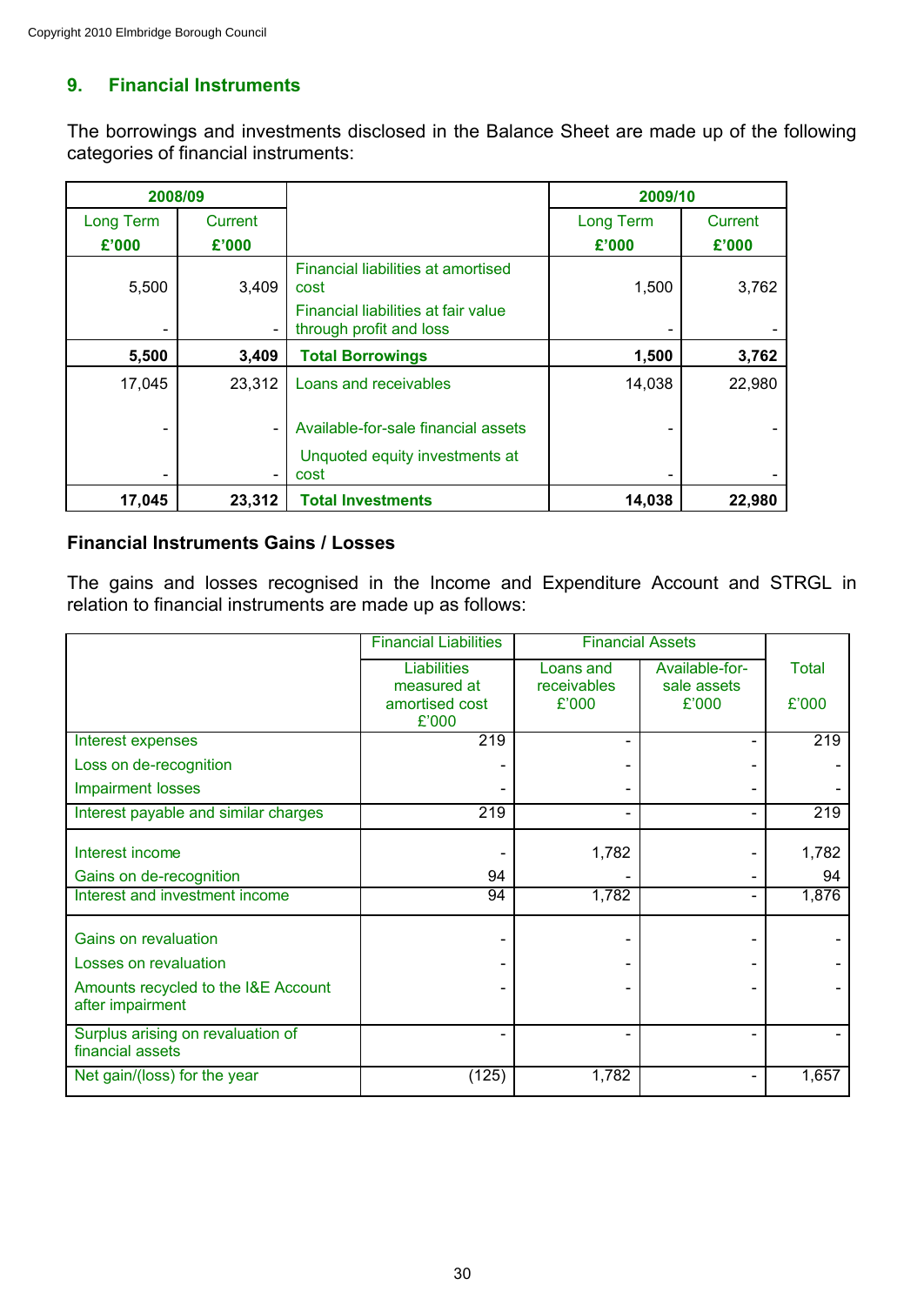# **Nature and Extent of Risks Arising from Financial Instruments**

The authority's activities expose it to a variety of financial risks:

- credit risk the possibility that other parties might fail to pay amounts due to the authority
- liquidity risk the possibility that the authority might not have funds available to meet its commitments to make payments
- market risk the possibility that financial loss might arise for the authority as a result of changes in such measures as interest rates and stock market movements.

The authority's overall risk management programme focuses on the unpredictability of financial markets and seeks to minimise potential adverse effects on the resources available to fund services. Risk management is carried out by a central treasury team, under policies approved by the Council in the annual Treasury Management Strategy. Elmbridge Borough Council provides written principles for overall risk management, as well as written policies covering specific areas, such as interest rate risk, credit risk, and the investment of surplus cash.

Credit risk arises from deposits with banks and financial institutions, as well as credit exposures to the authority's customers.

Elmbridge Borough Council's risk is minimised through the Annual Investment Strategy, which requires that deposits are not made with financial institutions unless they meet identified minimum credit criteria, such as ratings received from Fitch, Moody's and Standard & Poors, applying the lowest available rating for any institution. The Annual Investment Strategy also imposes maximum sum to be invested with a single financial institutions located within each category as detailed below.

The credit criteria in respect of financial assets held by the authority are as detailed below:

| <b>Financial asset category</b>     | <b>Criteria</b>                                                                                                | <b>Maximum investment</b> |
|-------------------------------------|----------------------------------------------------------------------------------------------------------------|---------------------------|
| Deposits with banks                 | Short Term: F1<br>Long Term: AA                                                                                |                           |
|                                     | Are UK Banks or UK Bank Subsidiaries of Major<br>Oversea Banks.<br>Banks Nationalised by HM Government         | £10m<br>£3m               |
| Deposits with building<br>societies | Short Term: F1<br>Nationwide Building Society<br>Yorkshire, Coventry and Leeds<br>Furness and Hinckley & Rugby | £8m<br>£5m<br>£3m         |

Elmbridge does not have any money in Money Market Funds.

Customers are assessed, taking into account their financial position, past experience and other factors, with individual credit limits being set in accordance with internal ratings in accordance with parameters set by Elmbridge Borough Council.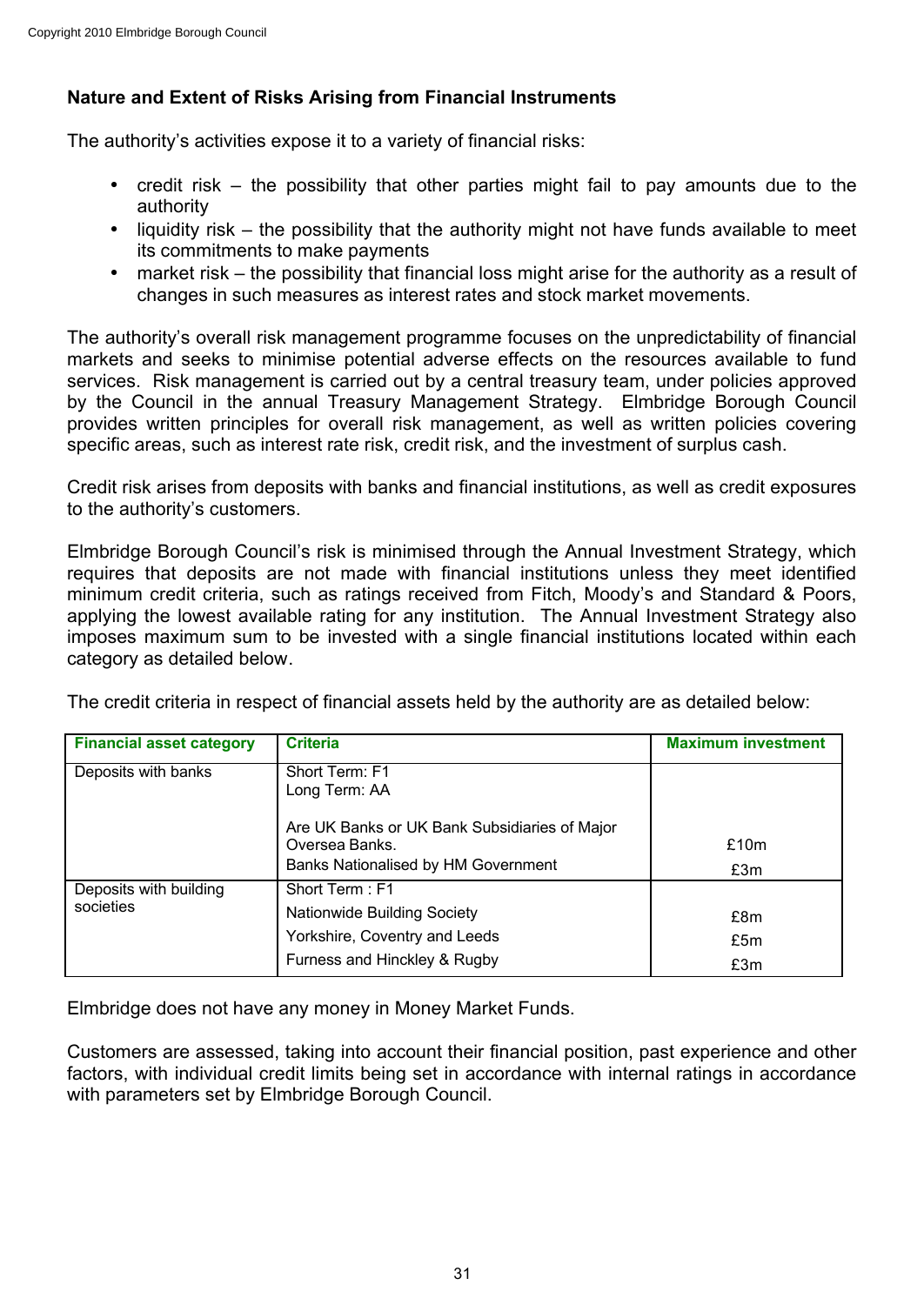The Council does not expect any losses from non-performance by any of its counterparties in relation to deposits. In relation to its customers, the Council does not generally allow credit, however it has a prudent provision for bad debts cover cases of default. There are no debts posing a credit risk to the Council at the balance sheet date which are not covered by the provision for bad debts.

No credit limits were exceeded during the reporting period and the Elmbridge Borough Council does not expect any losses from non-performance by any of its counterparties in relation to deposits and bonds.

The authority does not generally allow credit for customers, such that £985,000 of the £3.7m balance is past its due date for payment. The past due amount can be analysed by age as follows:

| 31-Mar-09 |                        | 31-Mar-10 |
|-----------|------------------------|-----------|
| £'000     |                        | £'000     |
| 823       | Less than three months | 775       |
| 28        | Three to Six months    | 78        |
| 4         | Six months to one year | 39        |
| 43        | More than one year     | 93        |
| 898       |                        | 985       |

## **Liquidity risk**

Elmbridge undertakes daily cash flow management to ensure that it has adequate but not excessive cash resources, borrowing arrangements, overdraft or standby facilities to enable it to have sufficient funds to meet its liabilities as they become due.

At 31 March 2010 Elmbridge has external borrowing with the Public Works Loan Board for £1,500,000 with a maturity in excess of 15 years.

All trade and other payables are due to be paid in less than one year.

# **Market risk**

## Interest rate risk

The authority is exposed to significant risk in terms of its exposure to interest rate movements on its investments. Movements in interest rates have an impact on the authority. For instance, a rise in interest rates would have the following effects:

- Borrowing at fixed rates the fair value of the liabilities borrowing will fall
- investments at variable rates the interest income credited to the Income and Expenditure Account will rise
- investments at fixed rates the fair value of the assets will fall.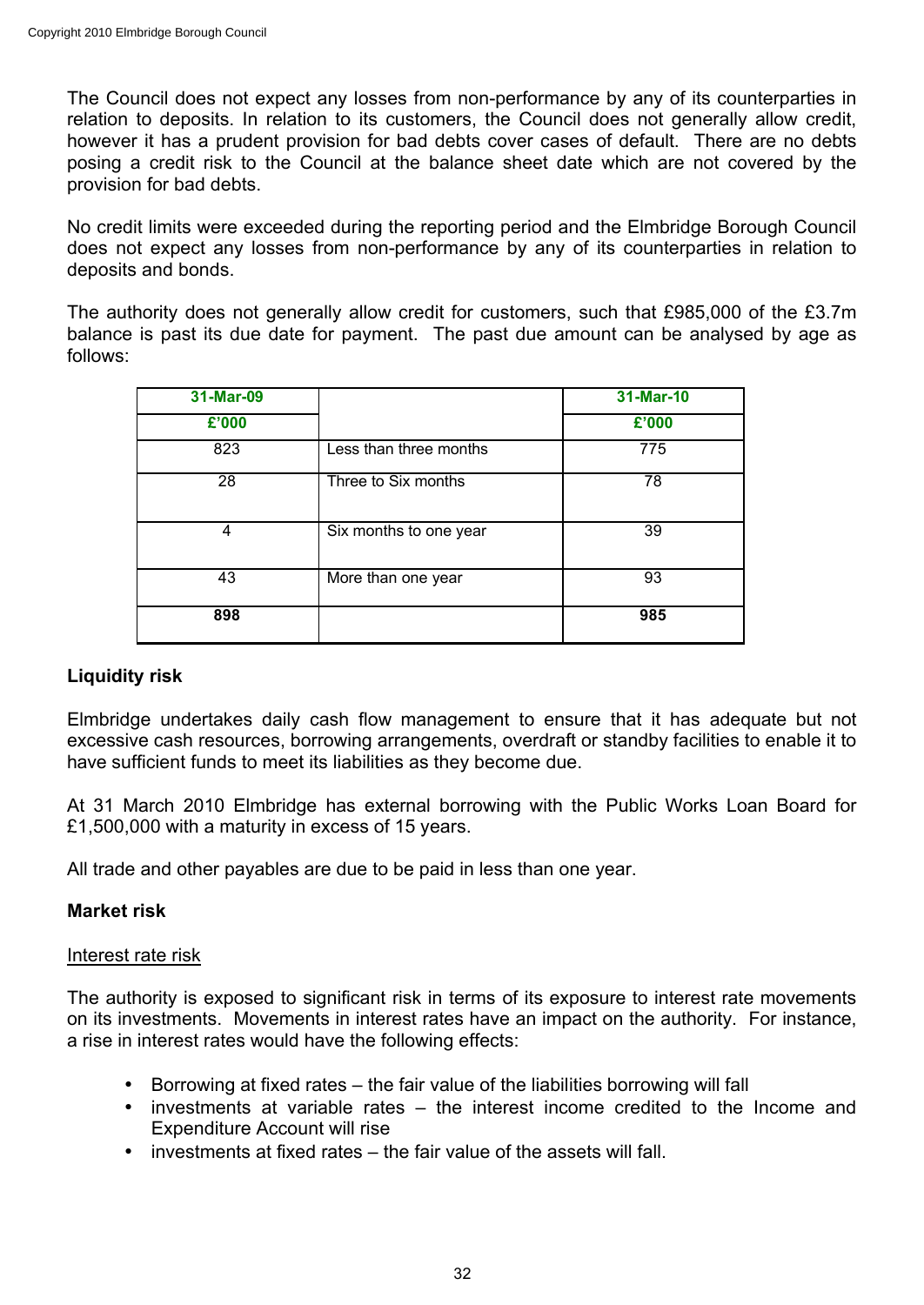Borrowings are not carried at fair value, so nominal gains and losses on fixed rate borrowings would not impact on the Income and Expenditure Account or STRGL.

However, interest receivable on variable rate investments will be posted to the Income and Expenditure Account and any changes in interest rates will have an impact on the General Fund Balance. Movements in the fair value of fixed rate investments that have a quoted market price will be reflected in the STRGL.

The authority has a number of strategies for managing interest rate risk. The treasury management team has an active strategy for assessing interest rate exposure that feeds into the setting of the annual budget and which is used to update the budget quarterly during the year. This allows any adverse changes to be accommodated. The Council established an Interest Equalisation Reserve a number of years ago to protect the authority against changes in the investment income generated on its surplus funds due to changes in market conditions, at the 31 March 2010 the balance remaining on this reserve was approximately £2.3 million.

According to this assessment strategy, at 31 March 2010, if interest rates had been 1% higher with all other variables held constant, the financial effect would be an additional £124,000 being credited to the Income and Expenditure Account. The impact of a 1% fall in interest rates would be a decrease of £124,000 to the Income and Expenditure Account.

## **Price risk**

The Authority does not hold any investments in equity shares and therefore is not exposed to potential losses arising from movements in share prices.

#### **Foreign exchange risk**

The authority has no financial assets or liabilities denominated in foreign currencies and thus has no exposure to loss arising from movements in exchange rates.

| 31/03/2009 |                         | 31/03/2010 |
|------------|-------------------------|------------|
| £'000      |                         | £'000      |
|            |                         |            |
| 26         | Paper                   | 22         |
|            | 16 Day Centre Food etc  | 13         |
| 4          | <b>Museum Goods</b>     |            |
|            | 33 Wheelie Bins         | 38         |
|            | 13 Postages             | 10         |
| 3          | <b>Community Alarms</b> | 5          |
| 4          | <b>Other</b>            |            |
| 1          | <b>Work in Progress</b> |            |
| 100        |                         | 94         |
|            |                         |            |

#### **10. Stocks and Work in Progress**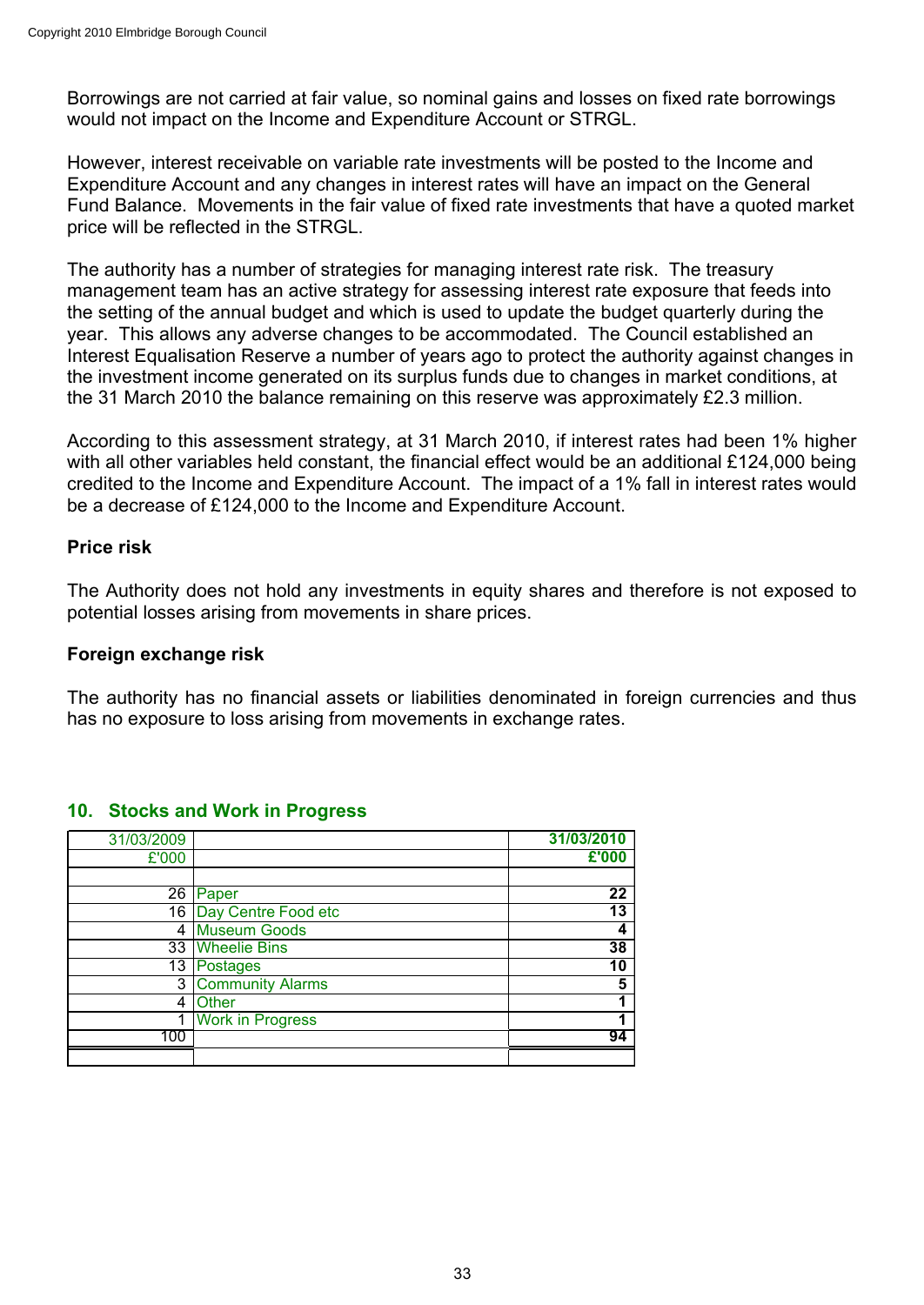# **11. Creditors**

| 31/03/2009 |                                    | 31/03/2010 |
|------------|------------------------------------|------------|
| £'000      |                                    | £'000      |
|            |                                    |            |
|            | 35 Government Departments          | 6          |
|            | 5,486 Sundry Creditors             | 5,819      |
|            | 1,686 Receipts in Advance          | 1,813      |
|            | <b>Council Tax Transactions</b>    |            |
| 1,329      | - Surrey County Council (Creditor) | 1,740      |
| 236        | - Surrey Police (Creditor)         | 309        |
| 239        | - Elmbridge (Receipt in Advance)   | 274        |
| 9.011      |                                    | 9.96'      |
|            |                                    |            |

# **12. Deferred Capital Receipts**

These are receipts that are derived from the sale of assets, that will be received over a period of time in instalments, and arise from mortgages on the sale of former council houses.

# **13. Provision**

In 2004/05 a claim was made against the Council in the High Court for damages in respect of land abutting a Council owned asset. During 2005/06 the High Court found in favour of the claimant and the final value of this claim has been determined and settled at £95,000 (£20,000 had been lodged with the court during 2007/08).

During 2009/10 three property related issues are either being taken to court or may be the subject of court action. It is unknown at this time the overall cost of these actions however a provision of £265,000 has been made based on best estimates.

An outstanding dispute with a number of the council's tenants may result in court action regarding the rectification of dilapidation to the premises they occupied. A provision of £200,000 has been set aside for the cost of any future action.

Two outstanding disputes with ex employees of the council may result in legal action and a provision of £125,000 has been set aside for the potential cost.

# **14. Capital Grants Deferred**

Grants and other contributions which relate to the funding of expenditure incurred against fixed assets are credited to the Capital Grants Deferred, which are used to offset depreciation charges made for the subsequent use of the fixed asset, and does not represent money that may be used to finance new capital expenditure.

| 2008/09 |                           | 2009/10 |
|---------|---------------------------|---------|
| £'000   |                           | £'000   |
|         |                           |         |
|         | 2,055 Opening Balance     | 2,583   |
|         | 1,093 Receipts in Year    | 1,216   |
| 3,148   |                           | 3,799   |
|         | (565) Applied in Year     | (881    |
|         | 2,583 Balance at Year End | 2.918   |
|         |                           |         |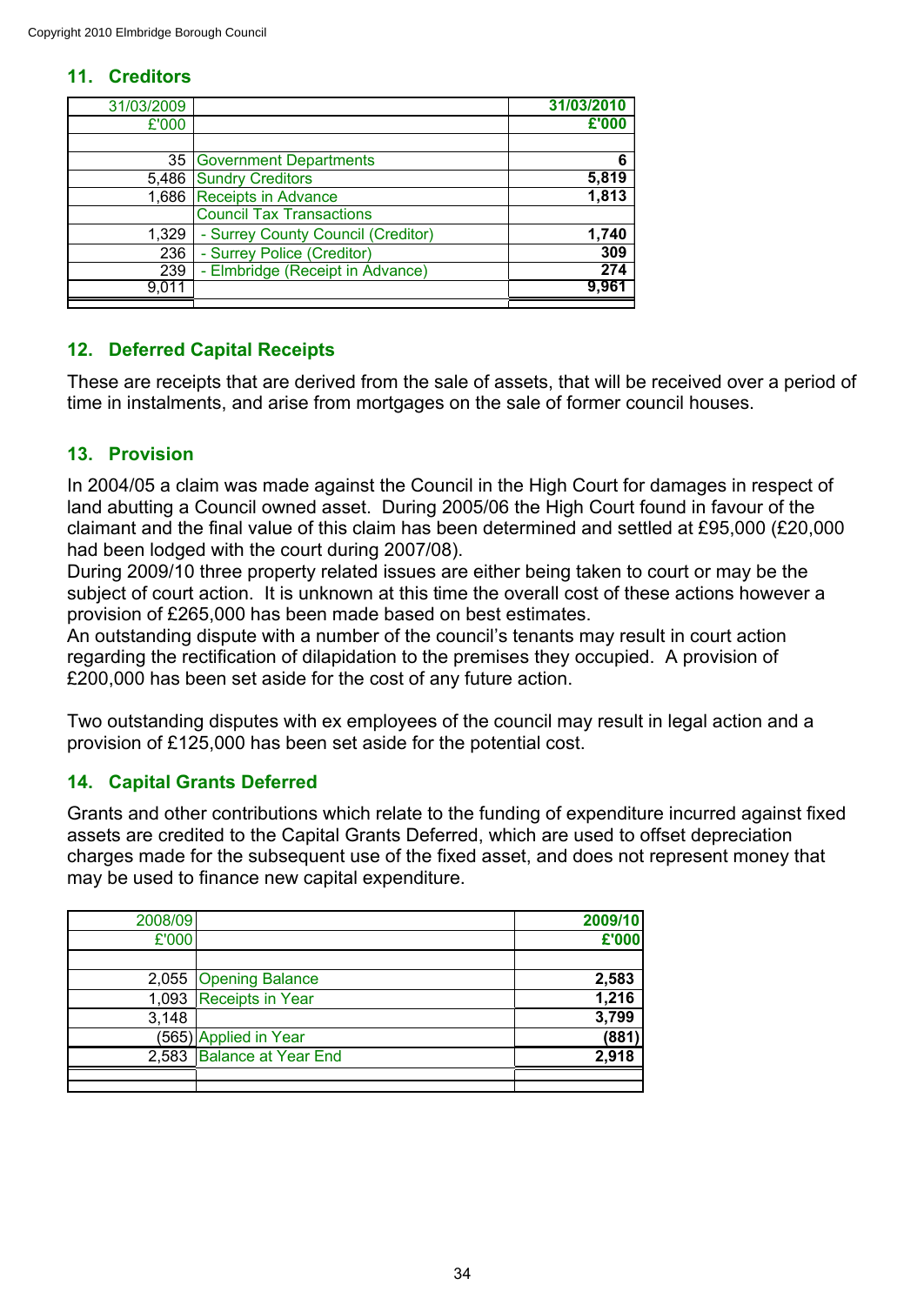# **15. Long and Short Term Borrowing**

| 31/03/2009 |                                      | 31/03/2010 |
|------------|--------------------------------------|------------|
| £'000      |                                      | £'000      |
|            |                                      |            |
|            | <b>Analysis of Loans by Type</b>     |            |
| 5,500      | <b>Public Works Loan Board</b>       | 1,500      |
| 5,500      |                                      | 1,500      |
|            |                                      |            |
|            | <b>Analysis of Loans by Maturity</b> |            |
|            | Between 1 and 2 years                |            |
|            | Between 2 and 7 years                |            |
|            | Between 7 and 15 years               |            |
| 5,500      | More than 15 years                   | 1,500      |
| 5,500      |                                      | 1,500      |
|            |                                      |            |

The only outstanding borrowing at 31 March 2009 related to a loan made to the Council in 2005/06. The Council redeemed £4.0 million of its outstanding debt on 25 March 2010. In accordance with the 2007/08 SORP the loan is carried in the balance sheet at the value of the outstanding principal payment. The fair value of the Public Works Loan Board loan is £1,443,227.

At 31 March 2009 there was no outstanding short term borrowing.

# **16. Liability Relating to Defined Benefit Pension Scheme**

Note 3 in the Core Financial Statements contains details of the Councils' participation in the Local Government Pension Scheme administered by Surrey County Council. The underlying assets and liabilities for retirement benefits attributable to the authority at 31 March 2010 are as follows:

|                                        | <b>Local Government Pension Scheme</b> |            |            |            |            |
|----------------------------------------|----------------------------------------|------------|------------|------------|------------|
|                                        | 31/03/2006                             | 31/03/2007 | 31/03/2008 | 31/03/2009 | 31/03/10   |
|                                        | £'000                                  | £'000      | £'000      | £'000      | £'000      |
| <b>Estimated Liabilities in Scheme</b> | (92, 105)                              | (90, 502)  | (80, 367)  | (77, 862)  | (108, 296) |
|                                        |                                        |            |            |            |            |
| <b>Estimated Assets in Scheme</b>      | 66,120                                 | 69,411     | 65,378     | 49.034     | 68,874     |
|                                        |                                        |            |            |            |            |
| Net Asset / (Liability)                | (25,985)                               | (21,091)   | (14,989)   | (28, 828)  | (39, 422)  |

The liabilities show the authority's long term commitment for the payment of retirement benefits. The total liability of £39.4 million has a substantial impact on the net worth of the authority as recorded in the balance sheet. However, statutory arrangements for funding the deficit on the Local Government Pension Scheme require the net liability to be made good by increased contributions over the remaining working life of employees, as assessed by the scheme actuary.

Liabilities have been assessed on an actuarial basis using the projected unit method, which estimates the pensions that will be payable in future years dependent on assumptions about mortality rates, salary levels, etc. The Surrey County Council Pension Fund liabilities have been assessed by an independent firm of actuaries; estimates for the Surrey Fund are based on the latest full valuation of the scheme as at 1 April 2008.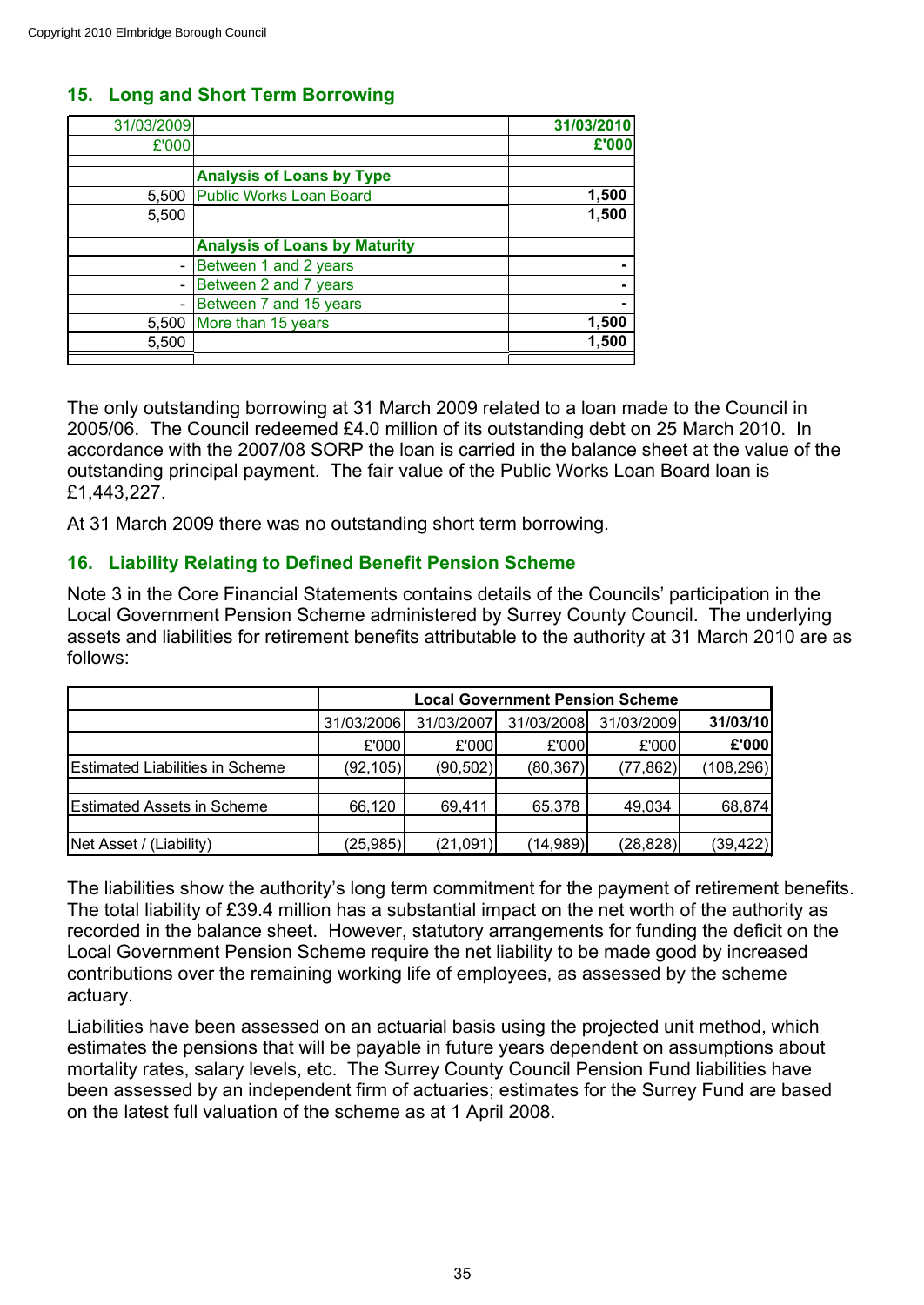The main assumptions used in the actuarial calculations have been:

| Assumptions as at                       |      | 31/03/2006 31/03/2007 31/03/2008 31/03/2009 |      |      | 31/03/2010 |
|-----------------------------------------|------|---------------------------------------------|------|------|------------|
|                                         | $\%$ | $\%$                                        | $\%$ | %    | $\%$       |
| Rate of inflation                       | 3.10 | 3.20                                        | 3.60 | 3.10 | 3.8        |
| Rate of increase in salaries            | 4.60 | 4.70                                        | 5.10 | 4.60 | 5.3        |
| Rate of increase in pensions            | 3.10 | 3.20                                        | 3.60 | 3.10 | 3.8        |
| Rate for discounting scheme liabilities | 4.90 | 5.40                                        | 6.90 | 6.90 | 5.5        |
|                                         |      |                                             |      |      |            |

Life expectancy is projected to calendar year 2033 for non pensioners and 2017 for pensioners. The average future life expectancies at age 65 are summarised below:

|                           | 31/03/2010                     |                                        | 31/03/2009   |                |  |
|---------------------------|--------------------------------|----------------------------------------|--------------|----------------|--|
|                           | <b>Females</b><br><b>Males</b> |                                        | <b>Males</b> | <b>Females</b> |  |
| <b>Current Pensioners</b> | 22.7 vears                     | 26.1 years 21.5 years 24.4 years       |              |                |  |
| <b>Future Pensioners</b>  | 24.8 vears                     | 28.3 years $ 22.6$ years $ 25.5$ years |              |                |  |

Assets in the Surrey County Council Pension Fund are valued at fair value, principally the market value for investments, and consist of the following categories by proportion of the total assets held by the Fund:

|                 |     | 31/03/2006 |     | 31/03/2007 |     | 31/03/2008 |      | 31/03/2009 |     | 31/03/2010 |
|-----------------|-----|------------|-----|------------|-----|------------|------|------------|-----|------------|
|                 | %   | £'000      | %   | £'000      | %   | £'000      | $\%$ | £'000      | %   | £'000      |
| <b>Equities</b> | 7.4 | 49,600     | 7.8 | 51,373     | 7.7 | 46,442     | 7.0  | 35,795     | 7.8 | 51,656     |
| <b>Bonds</b>    | 4.6 | 11,650     | 4.9 | 12,368     | 5.7 | 12,517     | 5.4  | 8,826      | 5.0 | 11,709     |
| Property        | 5.5 | 3,740      | 5.8 | 4,333      | 5.7 | 4,773      | 4.9  | 2,942      | 5.8 | 4,132      |
| Cash            | 4.6 | 1,130      | 4.9 | 1,337      | 4.8 | 1,646      | 4.0  | 1,471      | 4.8 | 1,377      |
| <b>Total</b>    | 6.8 | 66,120     | 7.1 | 69,411     | 7.1 | 65,378     | 6.5  | 49,034     | 7.1 | 68,874     |
|                 |     |            |     |            |     |            |      |            |     |            |

The percentages shown in the table above are the actuary's anticipated long term rates of return on each individual class of investments.

The pension fund actuary estimates that the Employer's contributions for the year to 31 March 2011 will be approximately £2,080,000.

# **17. Capital Grants Unapplied**

These are grants from various sources which are earmarked to assist in funding capital schemes, but which have yet to be used.

| 2008/09 |                             | 2009/10  |
|---------|-----------------------------|----------|
| £'000   |                             | £'000    |
|         |                             |          |
| 2,158   | <b>Opening Balance</b>      | 2,142    |
| 1,878   | Receipts in Year            | 2,127    |
| 4,036   |                             | 4,269    |
|         | (330) Reclassified Receipts | (12)     |
|         | $(1,564)$ Applied in Year   | (1, 330) |
|         | 2,142 Balance at Year End   | 2,927    |
|         |                             |          |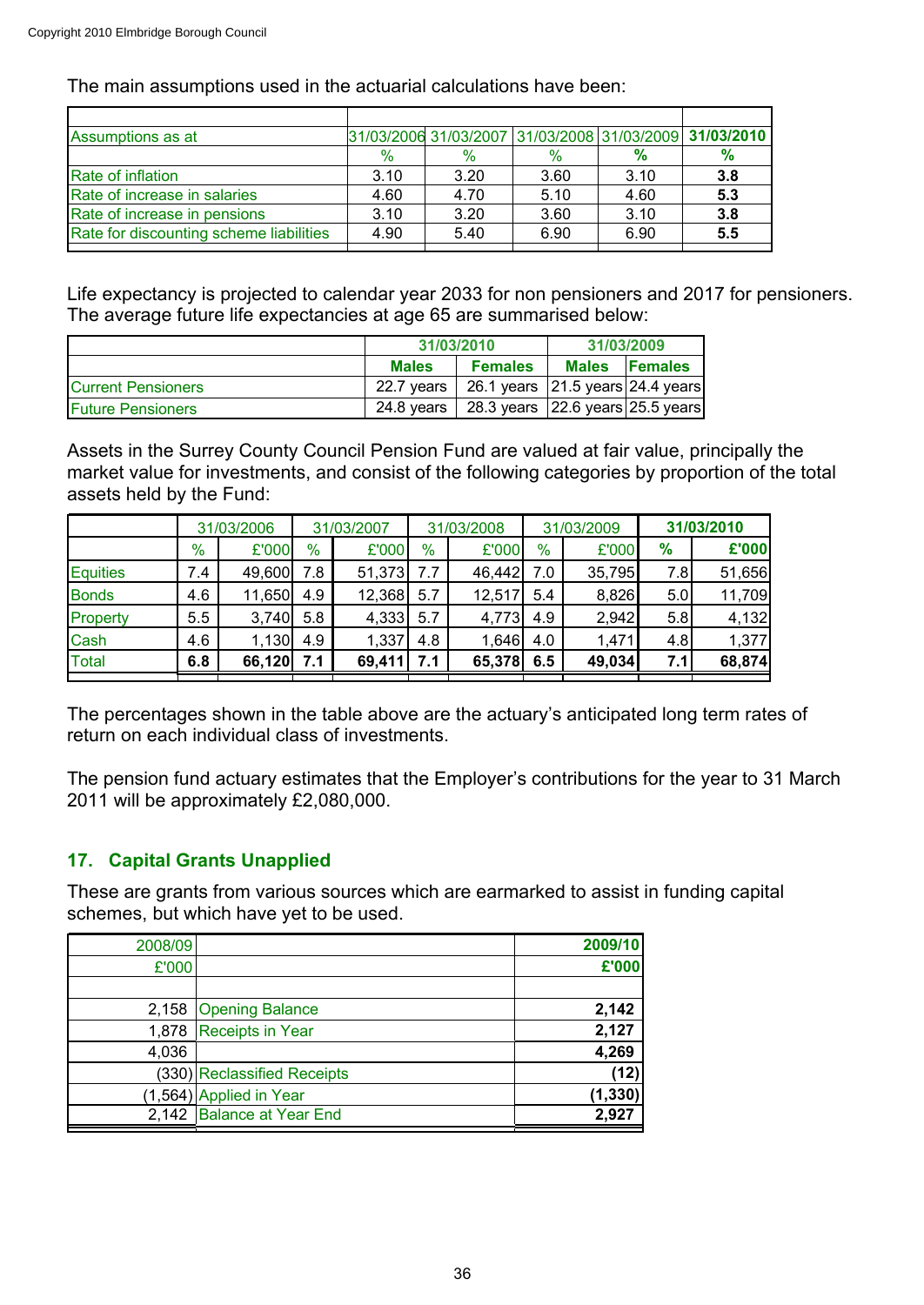# **18. Useable Capital Receipts**

This is net income received from the sale of assets.

| 2008/09 |                                                       | 2009/10  |
|---------|-------------------------------------------------------|----------|
| £'000   |                                                       | £'000    |
|         |                                                       |          |
|         | 16,561 Opening Balance                                | 15,233   |
| 565     | <b>Receipts in Year</b>                               | 369      |
| 17,126  |                                                       | 15,602   |
|         | (1,879) Applied in Year - to fund Capital Expenditure | (1,762)  |
|         | - Applied in Year - to reduce indebtedness            | (4, 368) |
|         | (14) Pooling Payments to Central Government           |          |
|         | 15,233 Balance at Year End                            | 9.47     |

# **19. Capital Adjustment Account**

The Capital Adjustment Account (formerly the Capital Financing Account) reflects the sums required by Government regulations to be set aside for the repayment of external loans from receipts obtained from the sale of assets, and details the amount of capital expenditure financed from revenue and from usable capital receipts. It also contains the difference between amounts provided for historic cost depreciation, amortisation, impairment and the amount which is required to be charged to revenue accounts to repay the principal on external loans (known as the Minimum Revenue Provision). From 2007/08 the account also includes the written down book value of any assets disposed and all revaluation adjustments prior to 31 March 2007.

| 2008/09 |                                                             | 2009/10  |
|---------|-------------------------------------------------------------|----------|
| £'000   |                                                             | £'000    |
|         |                                                             |          |
|         | <b>Capital Receipts Set Aside</b>                           |          |
|         | Receipts Set Aside to Reduce Indebtedness                   | 4,368    |
|         | 1,879 Useable Receipts Applied                              | 1,762    |
| 1,879   | <b>Total Capital Receipts Set Aside</b>                     | 6,130    |
|         | <b>Revenue Resources Set Aside</b>                          |          |
| 74 I    | <b>Capital Expenditure Financed from Revenue</b>            | 183      |
|         | (14,775) Reconciling Amount for Provision for Loan Payments | (1,714)  |
|         | <b>Net Book Value Asset Disposals</b>                       | (10)     |
|         | (14,701) Total Revenue Resources Set Aside                  | (1, 541) |
|         | (12,822) Total Movement on Reserve                          | 4,589    |
| 63,786  | Balance brought forward at 1 April                          | 50,964   |
| 50,964  |                                                             | 55,553   |
|         | Balance carried forward at 31 March                         |          |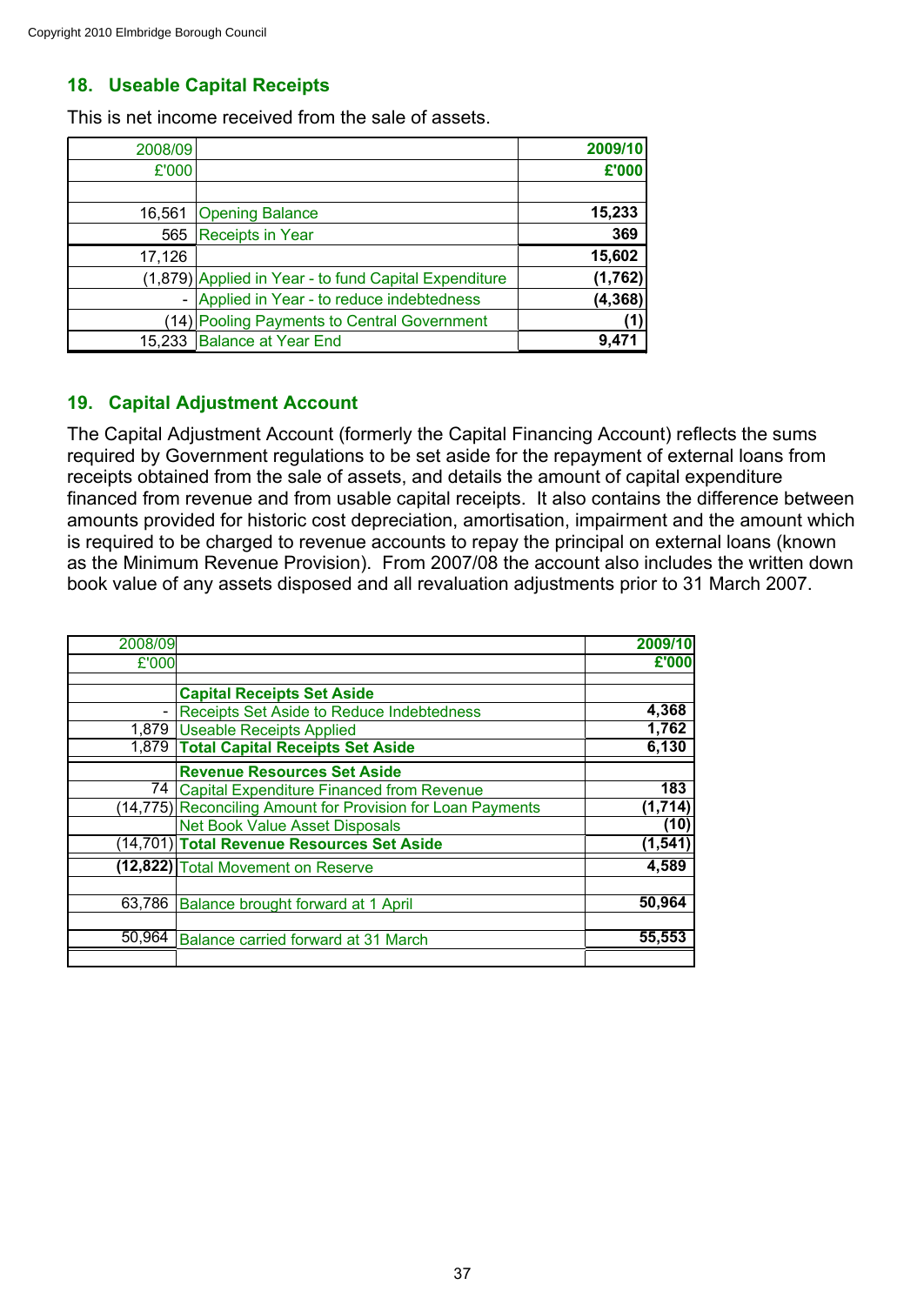# **20. Revaluation Reserve**

In accordance with accounting standards this reserve was created at the 1 April 2007 with a zero balance. As a result the closing position at the 31 March 2009 only shows revaluation gains accumulated since 1 April 2007. Gains arising before that date have been consolidated into the Capital Adjustment Account.

| 2008/09 |                                                             | 2009/10 |
|---------|-------------------------------------------------------------|---------|
| £'000   |                                                             | £'000   |
|         |                                                             |         |
| 3.549   | Gains / (losses) on revaluation of fixed assets             | 201     |
|         | (199) Historic Cost depreciation adjustment                 | (182)   |
| 3,350   | Total increase / (decrease) in unrealised capital resources | 19      |
|         |                                                             |         |
|         | - Amounts written off on fixed asset disposal               |         |
|         |                                                             |         |
| 3,350   | <b>Total movement on Revaluation Reserve</b>                | 19      |
|         |                                                             |         |
| 3.641   | Balance brought forward at 1 April                          | 6,991   |
|         |                                                             |         |
| 6,991   | Balance carried forward at 31 March                         | 7.010   |
|         |                                                             |         |

# **21. Movements in Revenue Resources and Collection Fund Adjustment Account**

|                                              |                     | Earmarked       |                 | <b>Collection</b> |
|----------------------------------------------|---------------------|-----------------|-----------------|-------------------|
|                                              | <b>General Fund</b> | <b>Revenue</b>  | <b>Pension</b>  | <b>Fund</b>       |
|                                              | <b>Balances</b>     | <b>Reserves</b> | <b>Reserves</b> | <b>Adjustment</b> |
|                                              | £'000               | £'000           | £'000           | £'000             |
|                                              |                     |                 |                 |                   |
| Surplus/(Deficit) for 2009/10                | 207                 | 369             | (333)           | 46                |
| Actuarial gain / (loss) Relating to Pensions |                     |                 | (10, 261)       |                   |
|                                              |                     |                 |                 |                   |
|                                              | 207                 | 369             | (10, 594)       | 46                |
| Balance brought forward at 1 April 2009      | 5,351               | 9,838           | (28, 828)       | 108               |
| Balance carried forward at 31 March 2010     | 5,558               | 10,207          | (39, 422)       | 154               |

## **General Fund Balance**

The main revenue fund of the Council, which is used to meet the cost of services principally financed through income obtained from Council Tax, Central Government grant, fees, charges and rent.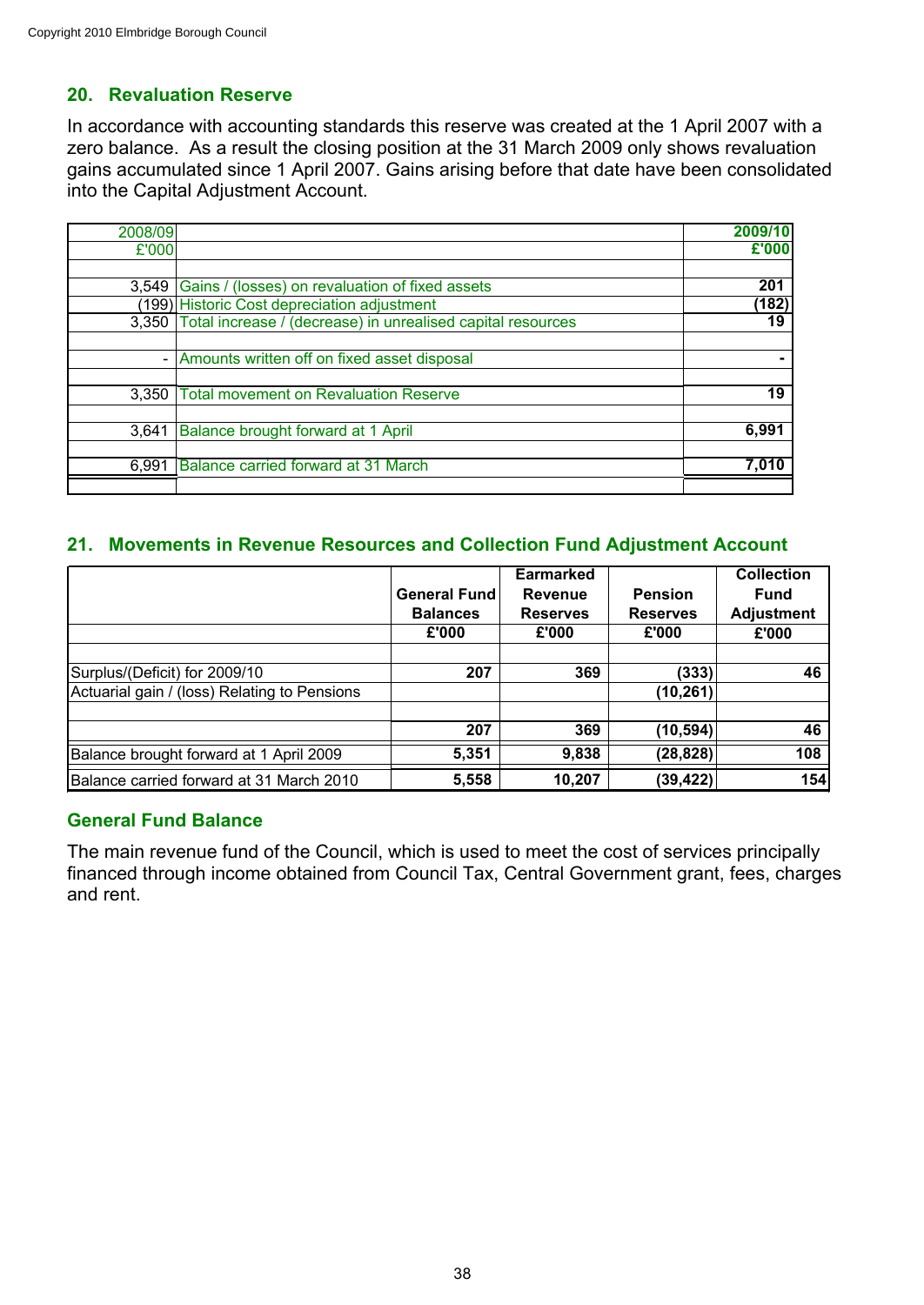# **Earmarked Revenue Reserves**

Money set aside to meet particular items of future expenditure, as detailed below:

|                                                     | <b>Note</b>  | 31 March 2009  | <b>Additions</b>         | Use of Reserve | <b>31 March 2010</b>    |
|-----------------------------------------------------|--------------|----------------|--------------------------|----------------|-------------------------|
|                                                     |              | £'000          | £'000                    | £'000          | £'000                   |
| <b>Capital Expenditure</b>                          | a            | 785            | 80                       | (140)          | 725                     |
| <b>Revenue Contingency</b>                          | $\mathsf{b}$ | 666            |                          |                | 666                     |
| Insurance                                           | C            | 157            | 43                       |                | 200                     |
| <b>Interest Equalisation</b>                        | d            | 2,557          |                          | (244)          | 2,313                   |
| <b>Maintenance of Graves</b>                        | $\mathsf{e}$ | 192            |                          |                | 192                     |
| <b>Insurance Premium Excess</b>                     | f            | 101            |                          |                | 101                     |
| <b>Mill Road Depot</b>                              | g            | 28             |                          |                | 28                      |
| Sponsorship CCTV                                    | h            | 17             | $\overline{\phantom{0}}$ |                | 17                      |
| <b>North Weylands Industrial Estate</b>             |              | $\overline{3}$ |                          |                | $\overline{\mathbf{3}}$ |
| <b>Centres for the Retired Donations</b>            |              | 91             | 20                       | (16)           | 95                      |
| <b>Relief Care Advice Line</b>                      | k            | 8              |                          |                | 8                       |
| Sarah Payne Memorial Fund                           |              | 10             |                          |                | 10                      |
| <b>Thames Ditton Dual Use Facility</b>              | m            | 9              | $\overline{2}$           |                | 11                      |
| <b>Home Office Projects</b>                         | n            | 413            | 83                       | (10)           | 486                     |
| <b>Sponsorship of Trees</b>                         | o            | 21             |                          |                | 21                      |
| <b>Planning Delivery Grant</b>                      | р            | 341            | 204                      | (171)          | 374                     |
| <b>Strategic Reserve (PDG)</b>                      | q            | 737            |                          |                | 737                     |
| Strategic Reserve (LABGI) *                         | r            | 1,527          | 72                       | (35)           | 1,564                   |
| <b>Hospital Discharge Scheme</b>                    | s            | 20             |                          |                | 20                      |
| <b>Revenue Risk Reserve</b>                         | t            | 500            |                          |                | 500                     |
| <b>Repairs and Maintenance</b>                      | $\cup$       | 300            | 100                      |                | 400                     |
| <b>Smoke Free</b>                                   | v            | 21             |                          |                | 21                      |
| Performance Reward (LPSA) -<br><b>Revenue Grant</b> | W            | 334            | 92                       | (14)           | 412                     |
| <b>Elmbridge Civic Improvement Fund</b>             | X            | 1,000          |                          | (34)           | 966                     |
| <b>Paul Vanson Memorial Fund</b>                    | ٧            |                | $\overline{14}$          |                | $\overline{14}$         |
| <b>Concessionary Fares Formula Grant</b>            | z            |                | 290                      |                | 290                     |
| <b>Habitats Regulations Assessment</b>              | aa           |                | 34                       | (1)            | 33                      |
| <b>Total Earmarked Revenue</b><br><b>Reserves</b>   |              | 9,838          | 1,034                    | (665)          | 10,207                  |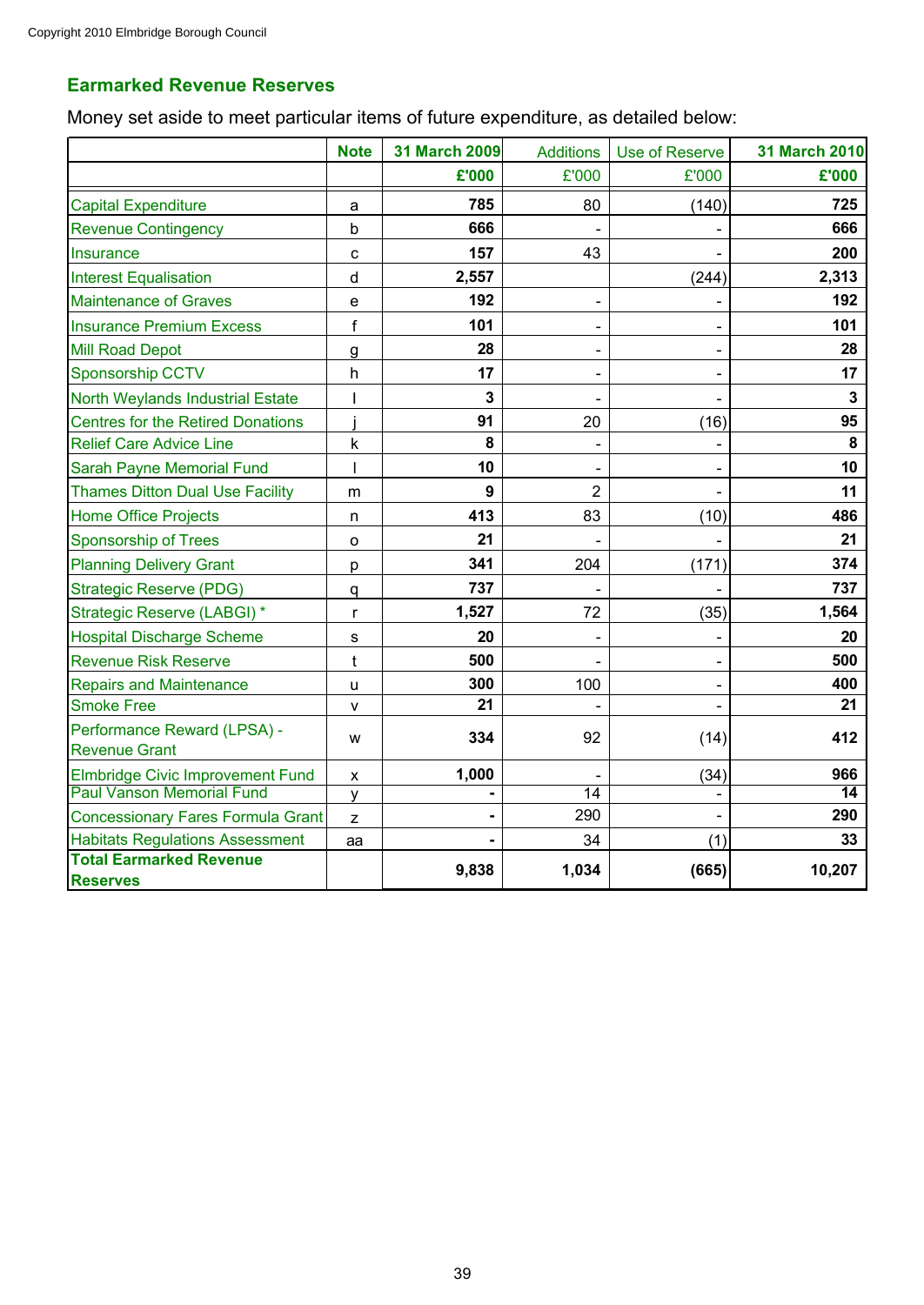# **Notes to Earmarked Revenue Reserves**

|    | <b>a.</b> Capital Expenditure              | This reserve was established to facilitate the financing of capital<br>expenditure from revenue resources. The balance held represents<br>the overall sum available for the direct revenue financing of<br>specific projects which was unused at 31 March 2009. |
|----|--------------------------------------------|-----------------------------------------------------------------------------------------------------------------------------------------------------------------------------------------------------------------------------------------------------------------|
|    | <b>b.</b> Revenue Contingency              | The Council's policy is to provide for revenue contingencies by<br>way of a reserve set up for the purpose, it may also be used to<br>fund the costs associated with restructure or reorganisation of the<br>council.                                           |
|    | c. Insurance                               | The Insurance Reserve covers likely future payments relating to<br>agreed excesses on the Councils insurance policies.                                                                                                                                          |
|    | d. Interest Equalisation                   | To balance out year on year fluctuations in the external interest<br>earned by the investment of surplus funds.                                                                                                                                                 |
|    | e. Maintenance of Graves                   | Funds received to pay for the annual maintenance of graves.                                                                                                                                                                                                     |
| f. | <b>Insurance Premium</b><br>excess         | A reserve established to provide for the premium excess<br>payments the authority makes each year.                                                                                                                                                              |
|    | g. Mill Road Depot                         | Money held in lieu of dilapidation works deposited by an ex-<br>occupier of Mill Road Depot.                                                                                                                                                                    |
|    | h. Sponsorship CCTV                        | Funding received to support CCTV schemes.                                                                                                                                                                                                                       |
| j. | North Weylands<br><b>Industrial Estate</b> | Deposits held for occupation of the Industrial Estate.                                                                                                                                                                                                          |
| J. | Centres for the Retired<br>Donations       | Donations made to support the ongoing provision and<br>maintenance of day centre services.                                                                                                                                                                      |
|    | k. Relief Care Advice Line                 | Money held for the future support of the Relief Care Advice Line.                                                                                                                                                                                               |
| L. | Sarah Payne Memorial<br>Fund               | Money provided to pay for future maintenance of the Sarah<br>Payne Memorial.                                                                                                                                                                                    |
|    | m. Thames Ditton Dual<br>Use Facility      | A deposit held for the potential future development of a Dual Use<br>Facility.                                                                                                                                                                                  |
|    | n. Home Office Projects                    | Funds provided by the Home Office related to Crime and Disorder<br>initiatives.                                                                                                                                                                                 |
|    | <b>o.</b> Sponsorship of Trees             | Money donated to provide for the future planting of trees.                                                                                                                                                                                                      |
|    |                                            | <b>p.</b> Planning Delivery Grant A grant received by local planning authorities from Government.                                                                                                                                                               |
| q. |                                            | Strategic Reserve (PDG) A proportion of the grant received by local planning authorities<br>from Government, being held to provide short/medium term<br>flexibility in support of the Councils' corporate revenue budget.                                       |
| r. | <b>Strategic Reserve</b><br>(LABGI)        | A grant received by local authorities from Government,<br>resulting from an increase in rateable values, being held to provide<br>short / medium term flexibility in support of the Council's corporate<br>revenue budget.                                      |
|    | s. Hospital Discharge<br>Scheme            | To assist with provision of facilities to enable people to leave<br>hospital.                                                                                                                                                                                   |
| t. | <b>Revenue Risk Reserve</b>                | A reserve established to manage the revenue budget risks<br>facing the authority.                                                                                                                                                                               |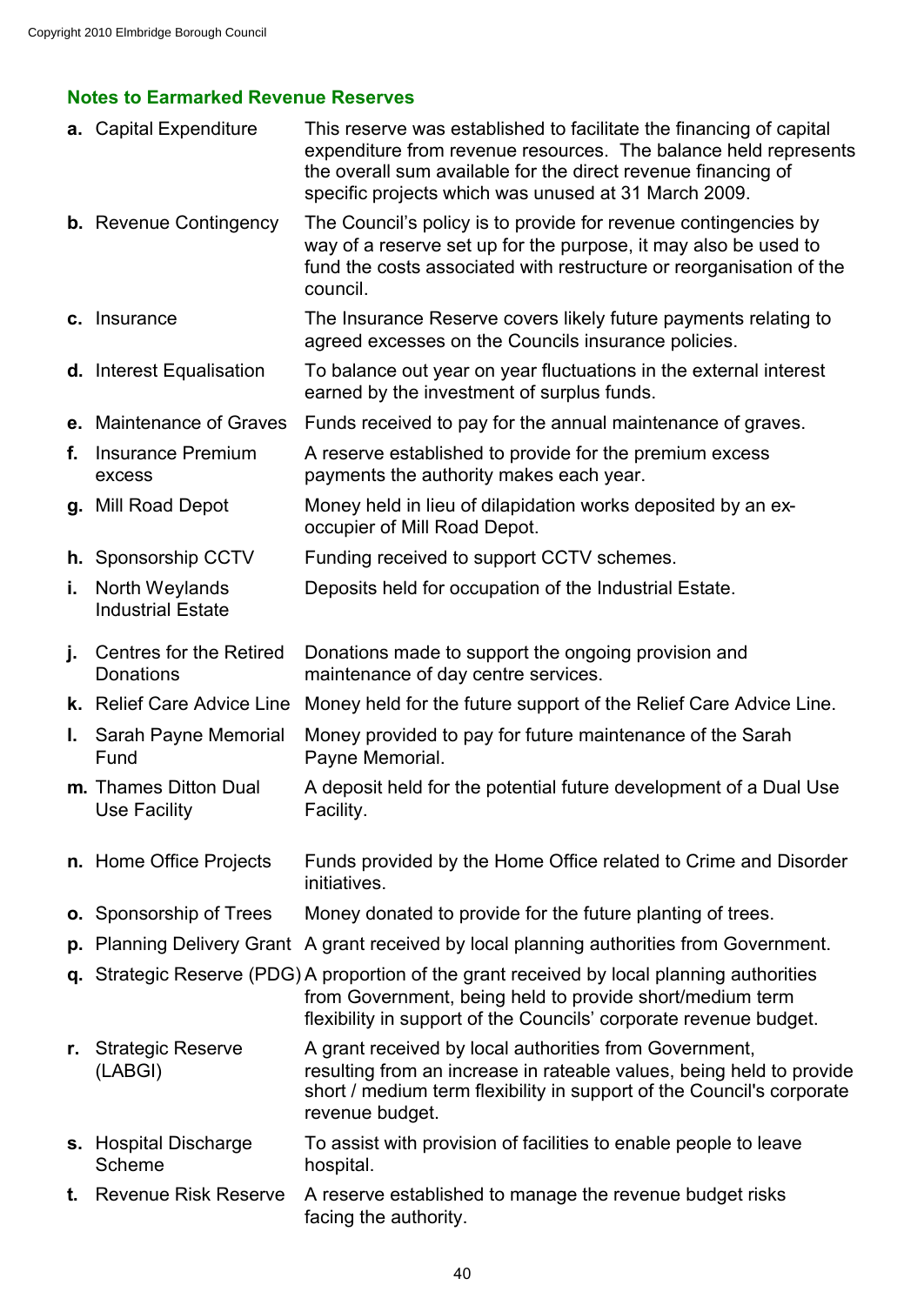| u. Repairs and<br>Maintenance                 | A reserve established to deal with emergency repairs and<br>maintenance and dilapidation costs to council owned property.                                                                                                                                |
|-----------------------------------------------|----------------------------------------------------------------------------------------------------------------------------------------------------------------------------------------------------------------------------------------------------------|
| v. Smoke Free                                 | Grant money received for the promotion and education relating to<br>"Smoke Free" legislation.                                                                                                                                                            |
| w. Performance Reward<br>(LPSA) Revenue Grant | The council received a revenue reward grant as a result of its<br>participation in the Local Strategic Partnership. The reserve has<br>been established to fund future one off revenue and capital projects.                                             |
| x. Elmbridge Civic<br><b>Improvement Fund</b> | Elmbridge Civic Improvement Fund (ECIF), money set aside to<br>fund the improvement, enhancement and regeneration of the<br>borough.                                                                                                                     |
| y. Paul Vanson<br><b>Memorial Fund</b>        | A donation given to the Council for future twinning activities.                                                                                                                                                                                          |
| z. Concessionary Fares<br>Formula Grant       | Established to protect the authority from any change in the level<br>of Formula Grant funding as a result of the transfer of responsibility<br>for Concessionary Fares to Surrey County Council                                                          |
| <b>aa.</b> Habitats Regulations<br>Assessment | Under the provision of the Habitat Regulations, the Council is<br>required to consider the potential impact of a land use plan on<br>European Designated sites – Special areas of Conservation<br>(SAC), Special Protection Areas (SPA) or Ramsar Sites. |

# **Pensions Reserve**

The cost of providing pensions for employees is funded in accordance with the statutory requirements governing the particular pension schemes or funds in which the authority participates. However, accounting for employees' pensions will be in accordance with generally accepted accounting practice subject to the interpretations set out in the SORP.

Where the payments made for the year in accordance with scheme requirements do not match the change in the authority's recognised asset or liability for the same period, the recognised cost of pensions will not match the amount required to be raised in taxation. This is represented by an appropriation to or from the Pensions Reserve, which equals the net change in pensions liability recognised in the Consolidated Revenue Account. The actuarial gains identified as movements on the Pensions Reserve in 2009/10 can be analysed into the following categories: measured as absolute amounts and as a percentage of assets at 31 March 2009: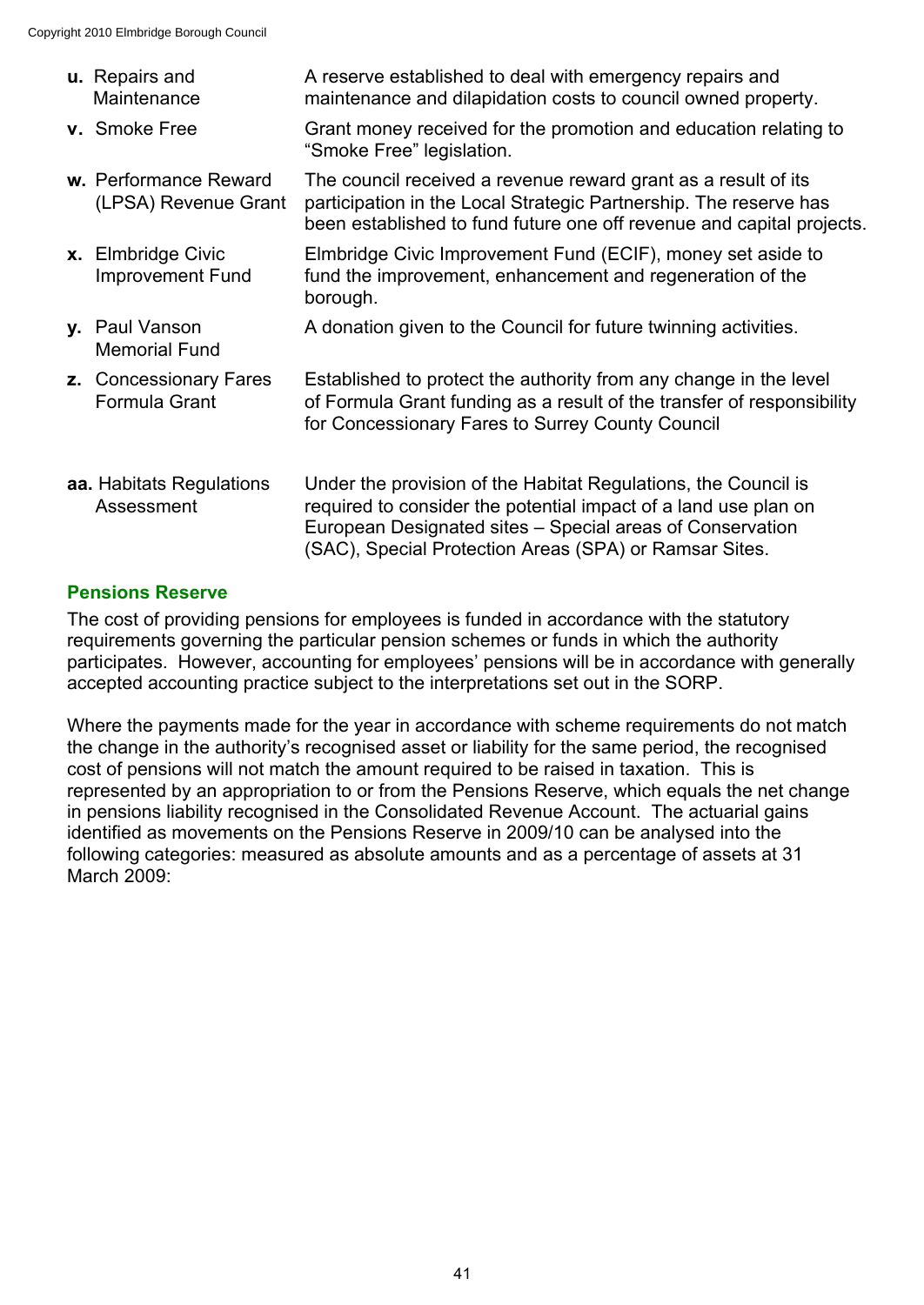|                                                                                   | £'000     | $\frac{9}{6}$ |
|-----------------------------------------------------------------------------------|-----------|---------------|
| Differences between the expected and actual return on assets                      | 17,446    | 35.6          |
| Differences between actuarial assumptions about liabilities and actual experience | (27, 707) | (56.5)        |
| Changes in the demographic and financial assumptions used to estimate liabilities |           |               |
| Actuarial gain / (loss) relating to pensions - 2009/10                            | (10, 261) |               |
| Actuarial gain / (loss) relating to pensions - 2008/09                            | (13, 894) |               |
| Actuarial gain / (loss) relating to pensions - 2007/08                            | 5,467     |               |
| Actuarial gain / (loss) relating to pensions - 2006/07                            | 4,895     |               |
| Actuarial gain / (loss) relating to pensions - 2005/06                            | 91        |               |
| Actuarial gain / (loss) relating to pensions - 2004/05                            | (11, 372) |               |

# **Collection Fund Adjustment Account**

The Collection Fund Adjustment Account reflects the difference between the sums required by Government regulations to be charged to the General Fund in the year and the amount required by accounting requirements to be shown in the Income and Expenditure Account. The balance on this account reflects Elmbridge Borough Council's proportion of the overall Collection Fund Balance. Details of the overall Collection Fund Balance and the Income and Expenditure account are shown on page 50 of the Statement of Accounts.

# **22. Notes to the Cash Flow Statement**

**Reconciliation of the Net Surplus / Deficit on Revenue Accounts and Revenue Activities on the Cash Flow Statement.**

| 2008/09  |                                                                                                                              | 2009/10  |          |
|----------|------------------------------------------------------------------------------------------------------------------------------|----------|----------|
| £'000    |                                                                                                                              | £'000    | £'000    |
|          | <b>Surplus on Fund Balances</b>                                                                                              |          |          |
|          | (13,180) Surplus / (Deficit) on Income and Expenditure Account                                                               | (1,067)  |          |
| 13,156   | Net Additional Amount required by Statute and non statutory<br>proper practice (See note 5 to the Core Financial Statements) | 1,273    |          |
| (24)     |                                                                                                                              |          | 206      |
|          | <b>Movement in Current Assets</b>                                                                                            |          |          |
|          | (7) Decrease / (Increase) in Stocks and Works in Progress                                                                    | 6        |          |
|          | (621) Decrease / (Increase) in Debtors                                                                                       | (1, 184) |          |
|          | (2) Decrease / (Increase) in Payments in Advance                                                                             | (7)      |          |
| (630)    |                                                                                                                              |          | (1, 185) |
|          | <b>Movement in Current Liabilities</b>                                                                                       |          |          |
|          | (2,068) Increase / (Decrease) in Creditors                                                                                   | 788      |          |
| 257      | Increase / (Decrease) in Receipts in Advance                                                                                 | 162      |          |
| (1, 811) |                                                                                                                              |          | 950      |
|          | <b>Movement in Long Term Liabilities</b>                                                                                     |          |          |
|          | (100) Increase/(Decrease) in Provisions                                                                                      | 460      |          |
| (100)    |                                                                                                                              |          | 460      |
|          | 1,150 Transfers to / (from) Other Reserves                                                                                   | 369      |          |
|          | 239 Interest Paid on Borrowing                                                                                               | 219      |          |
|          | (3,002) Interest on Balances                                                                                                 | (1,953)  |          |
|          |                                                                                                                              |          | (1, 365) |
|          | (4,178) Net Cash (Outflow)/Inflow from Revenue Activities                                                                    |          | (934)    |
|          |                                                                                                                              |          |          |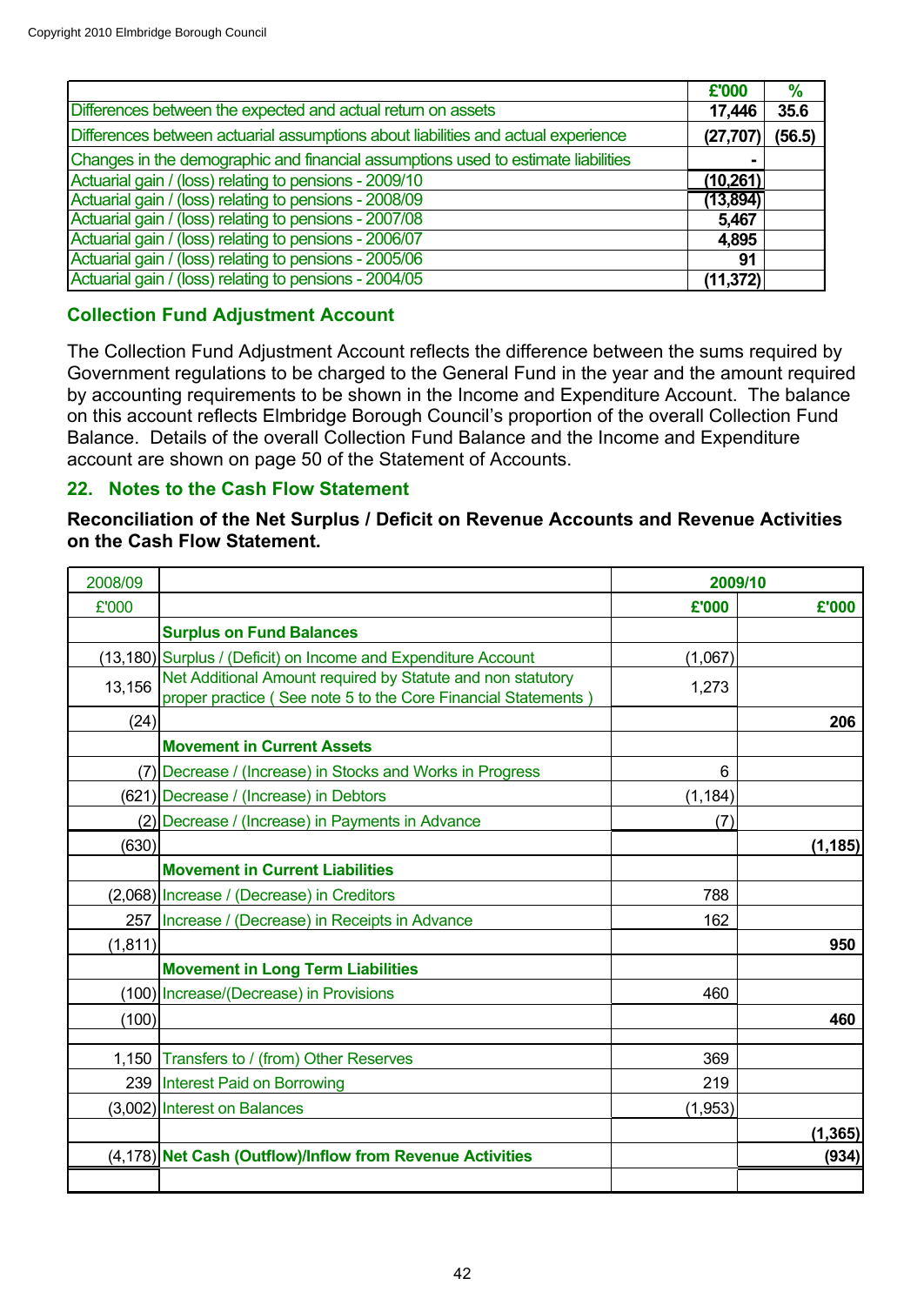# **Reconciliation of Movement in Cash to Movement in Net Debt**

|                                  | 2008/09 | 2009/10 | <b>Movement</b> |
|----------------------------------|---------|---------|-----------------|
|                                  | £'000   | £'000   | £'000           |
| Cash in Hand                     | 4       | 4       |                 |
| Cash at Bank / (Overdraft)       | 1,330   | 964     | (366)           |
|                                  | 1,334   | 968     | (366)           |
|                                  |         |         |                 |
| Debt Due After 1 year            | (5,500) | (1,500) | 4,000           |
| Debt Due Within 1 year           |         |         |                 |
|                                  | (5,500) | (1,500) | 4,000           |
|                                  |         |         |                 |
| <b>Current Asset Investments</b> | 18,400  | 18,380  | (20)            |
| <b>Long Term Investments</b>     | 17,000  | 14,000  | (3,000)         |
|                                  | 35,400  | 32,380  | (3,020)         |
| Net Funds / (Debt)               | 31,234  | 31,848  | 614             |
|                                  |         |         |                 |

### **Reconciliation of Financing and Management of Liquid Resources to Opening and Closing Balance Sheet**

|                                  | 31/03/2009 | 31/03/2010 | <b>Movement</b> |
|----------------------------------|------------|------------|-----------------|
|                                  | £'000      | £'000      | £'000           |
| <b>Current Asset Investments</b> | 18,400     | 18,380     | (20)            |
| <b>Long Term Investments</b>     | 17,000     | 14,000     | (3,000)         |
|                                  | 35,400     | 32,380     | (3,020)         |
| <b>Change in Accruals</b>        |            |            | (525)           |
| <b>Net Cash Flow</b>             |            |            | (3, 545)        |
|                                  |            |            |                 |

### **Liquid Resources**

The Council defines liquid resources as all current asset investments held as readily disposable stores of value, i.e. investments which are disposable without curtailing or disrupting the authority's activities and are either readily convertible into ascertainable amounts of cash at, or close to, its carrying amount, or are assets traded in an active market.

### **Analysis Of Government Grants**

| 2008/09 |                                                | 2009/10 |
|---------|------------------------------------------------|---------|
| £'000   |                                                | £'000   |
|         |                                                |         |
|         | 31,586 Housing and Council Tax Benefit Subsidy | 41,126  |
|         | 775   Formula Grant                            | 1,196   |
| 755     | <b>Specific Capital Grants</b>                 | 301     |
| 5,570   | <b>Contribution from NDR Pool</b>              | 5,182   |
| 922     | <b>LABGI</b>                                   | 72      |
| 529     | <b>Other Government Revenue Grants</b>         | 635     |
| 40,137  | <b>Total</b>                                   | 48,512  |
|         |                                                |         |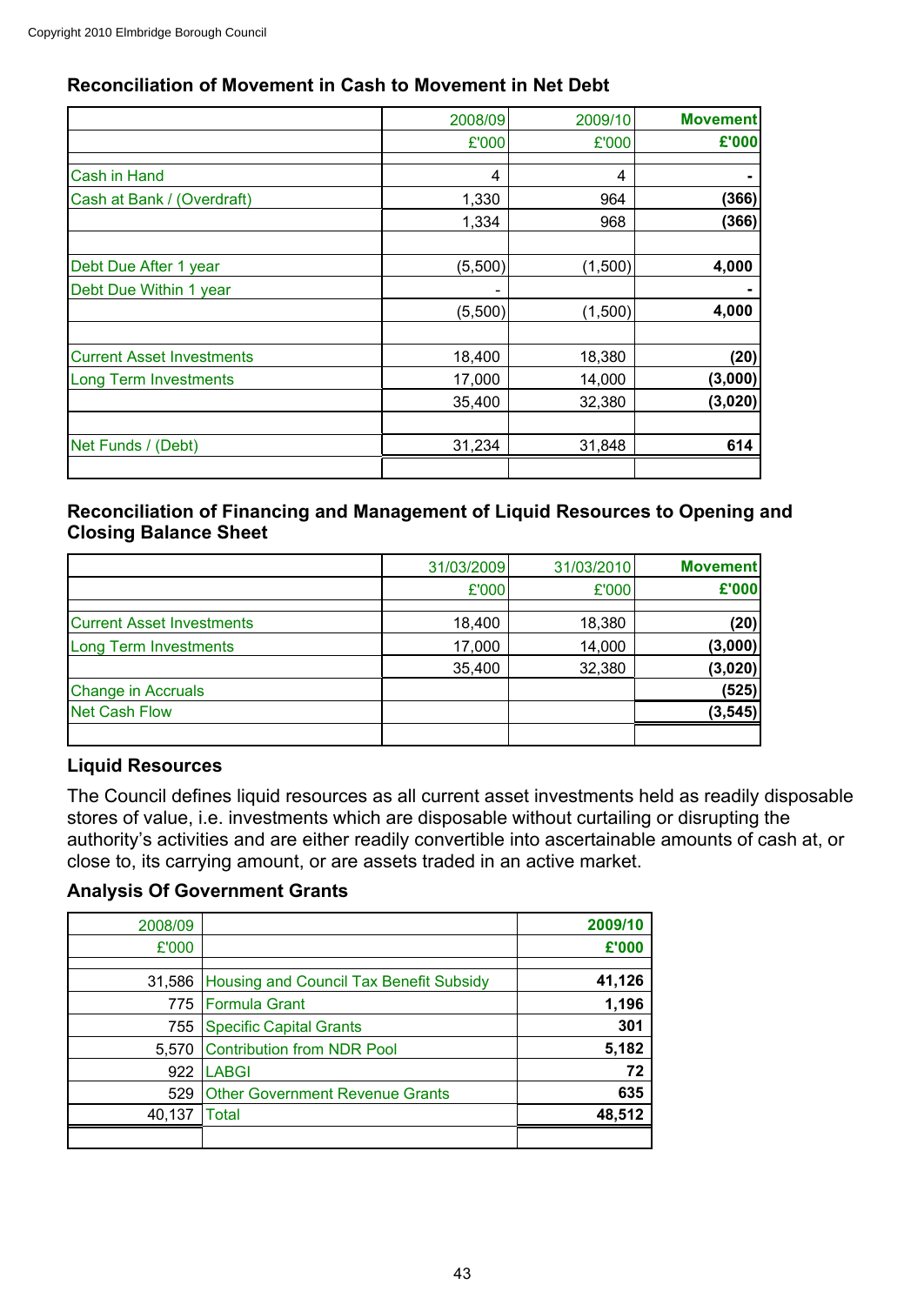# **23. Members' Allowances**

Each Member of the Council receives a fixed (basic) allowance; in addition a special responsibility allowance is paid to the Leader of the Council, Members of the Cabinet, the Chairmen and Vice Chairmen of committees and to the leaders of political groups. Payments made to all Members of the Council in 2009/10 amounted to £390,099 (2008/09 - £398,002). These allowances were agreed by the Council after consideration of the recommendations of an Independent Remuneration Panel appointed to consider Members' allowances.

# **24. Officers' Emoluments**

The Accounts and Audit Regulations 1996 introduced a specific requirement for the disclosure of officers' emoluments. This information must be in a form which shows the number of employees whose total remuneration for the year fell in each band of a scale in multiples of £5,000, starting at £50,000. This sum includes benefits in respect of such items as car provision, attendance allowances, electoral fees and employers pension contributions, details of which are as follows:

| 2008/09 |                        | 2009/10        |
|---------|------------------------|----------------|
| 15(6)   | £50,000<br>$- E54,999$ | 17             |
| $5(-)$  | £55,000<br>$- E59,999$ | 9              |
| 1(1)    | £60,000<br>$- E64,999$ | 3              |
| 1(4)    | £65,000<br>$- E69,999$ | 3              |
| 2(5)    | £70,000<br>$- E74,999$ | $\overline{2}$ |
| $5(-)$  | £75,000<br>$- E79,999$ | 1              |
| $3(-)$  | £80,000<br>$- E84,999$ | 7              |
| $- (1)$ | £85,000<br>$- E89,999$ |                |
| $-(-)$  | £90,000<br>$- E94,999$ |                |
| (1)     | £95,000 - £99,999      |                |
| $-(-)$  | £100,000 - £104,999    |                |
| $- (1)$ | £105,000 - £109,999    |                |
| $1(-)$  | £110,000 - £114,999    |                |
| $-(-)$  | £115,000 - £119,999    |                |
| 1(1)    | £120,000 - £124,999    | $\overline{2}$ |
| - (-)   | £125,000 - £129,999    |                |
| - (-)   | £130,000 - £134,999    |                |
| $1(-)$  | £135,000 - £139,999    |                |
| - (-)   | £140,000 - £144,999    |                |
| $-(-)$  | £145,000 - £149,999    |                |
| - (-)   | £150,000 - £154,999    |                |
| - (-)   | £155,000 - £159,999    |                |
| $-(-)$  | £160,000 - £164,999    | 1              |

\* Restated to include employers pension contribution, previous years figures in brackets.

In addition, the regulations require a full breakdown of the remuneration of the following senior officers of the Council (these officers are no longer reflected in the above table).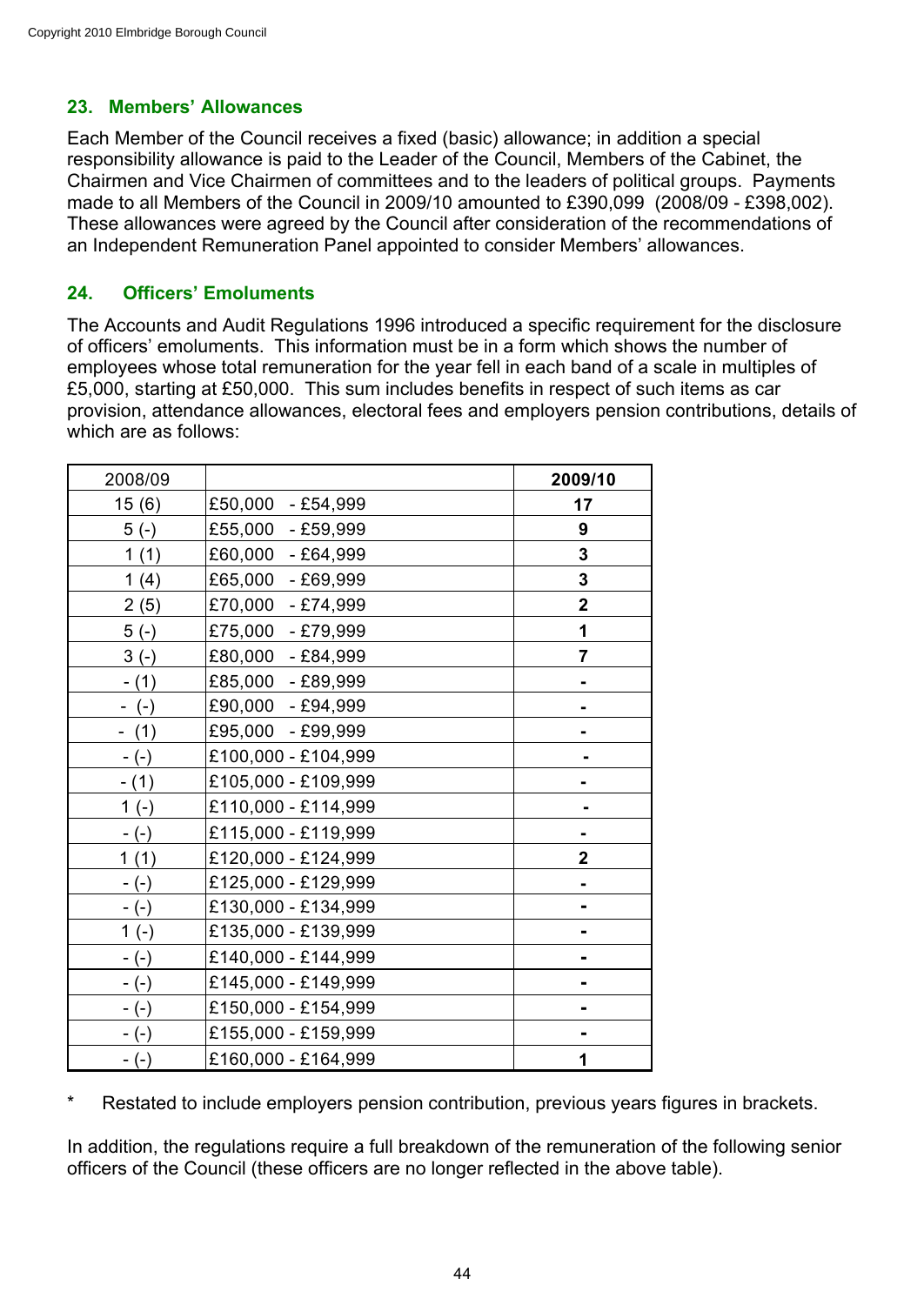#### **Disclosure of remuneration for senior employees**

#### **2009/10 Elmbridge BC**

| <b>Post Holder Information</b>                    | <b>Notes</b> | Salary (including<br>fees &<br>allowances) | <b>Elections</b> | <b>Bonuses</b> | <b>Expenses</b><br><b>Allowances</b> | Compensation<br>for loss of office | Other<br><b>Benefits</b> | <b>Total remuneration</b><br>excluding Pension<br>contributions | <b>Pension</b><br><b>Contributions</b> | <b>Total remuneration</b><br>including pension<br>contributions 2009/10 |
|---------------------------------------------------|--------------|--------------------------------------------|------------------|----------------|--------------------------------------|------------------------------------|--------------------------|-----------------------------------------------------------------|----------------------------------------|-------------------------------------------------------------------------|
| Chief Executive (Head of Paid<br>Service)         |              | 122.697.50                                 | 8,656.86         | 4,583.00       | 7.909.72                             | 0.00                               | 0.00                     | 143.847.08                                                      | 19.046.36                              | 162.893.44                                                              |
| <b>Assistant Chief Executive</b>                  |              |                                            |                  |                |                                      |                                    |                          |                                                                 |                                        |                                                                         |
| Strategic Director - Resources (S151)<br>Officer) |              | 96.755.97                                  | 4.000.00         | 0.00           | 6.597.00                             | 0.00                               | 1,013.00                 | 108.365.97                                                      | 13.904.55                              | 122,270.52                                                              |
| Strategic Director - Services                     |              | 101,397.00                                 |                  | 0.00           | 6,720.11                             |                                    | 1,452.00                 | 109,569.11                                                      | 14,913.12                              | 124,482.23                                                              |
| Head of Legal Services (Monitoring<br>Officer)    |              | 49.147.40                                  |                  | 0.00           | 5,164.56                             | 0.00                               | 1,731.65                 | 56.043.61                                                       | 9,496.97                               | 65,540.58                                                               |
|                                                   |              | 369,997.87                                 | 12,656.86        | 4.583.00       | 26,391.39                            | 0.00                               | 4.196.65                 | 417.825.77                                                      | 57,361.00                              | 475.186.77                                                              |

Note 1 The one off merit award paid to the Chief Executive in 2009/10 (£4,583) related to the 2008/09 financial year, there is no equivalent payment for 2009/10.

Note 2 The Assistant Chief Executive was seconded to act as Chief Executive at Epsom and Ewell Borough Council until November 2009 when she was appointed permanently to the position. All of the costs were fully re-imbrued by Epsom and Ewell. The full annual salary of the Assistant Chief Executive would have been £75,936. This post has currently been frozen on the Councils establishment list and there are currently no plans to recruit to this post.

Note 3 The Head of Legal Services works a four day week. The annualised salary for the post is £64,125

| 2008/09 Elmbridge Borough Council                 |                | Comparative data                           |                  |                |                                      |                                    |                          |                                                                 |                                        |                                                                         |
|---------------------------------------------------|----------------|--------------------------------------------|------------------|----------------|--------------------------------------|------------------------------------|--------------------------|-----------------------------------------------------------------|----------------------------------------|-------------------------------------------------------------------------|
| <b>Post Holder Information</b>                    | <b>Notes</b>   | Salary (including<br>fees &<br>allowances) | <b>Elections</b> | <b>Bonuses</b> | <b>Expenses</b><br><b>Allowances</b> | Compensation<br>for loss of office | Other<br><b>Benefits</b> | <b>Total remuneration</b><br>excluding Pension<br>contributions | <b>Pension</b><br><b>Contributions</b> | <b>Total remuneration</b><br>including pension<br>contributions 2008/09 |
| Chief Executive (Head of Paid<br>Service)         |                | 112,168.46                                 | 2,504.85         | 0.00           | 6,324.10                             |                                    | 2,165.88                 | 123,163.29                                                      | 16,627.63                              | 139,790.92                                                              |
| <b>Assistant Chief Executive</b>                  |                | 52,222.48                                  | 3,914.17         | 0.00           | 3,836.45                             |                                    | 781.43                   | 60,754.53                                                       | 11,408.31                              | 72,162.84                                                               |
| Strategic Director - Resources (S151)<br>Officer) |                | 91,467.33                                  |                  | 0.00           | 6,857.83                             |                                    | 686.00                   | 99,011.16                                                       | 13,150.32                              | 112,161.48                                                              |
| Strategic Director - Services                     |                | 98,445.00                                  |                  | 0.00           | 6,858.35                             |                                    | 1,288.00                 | 106,591.35                                                      | 14,452.38                              | 121,043.73                                                              |
| Officer)                                          | $\overline{2}$ | 23,891.25                                  |                  | 0.00           | 2,422.25                             |                                    | 0.00                     | 26,313.50                                                       | 3,464.25                               | 29,777.75                                                               |
| Head of Legal Services (Monitoring<br>Officer)    |                | 15,564.00                                  |                  | 0.00           | 334.37                               |                                    | 895.51                   | 16,793.88                                                       | 0.00                                   | 16,793.88                                                               |
|                                                   |                |                                            |                  |                |                                      |                                    |                          |                                                                 |                                        |                                                                         |
| Head of Legal Services (Monitoring                |                | 393,758.52                                 | 6,419.02         | 0.00           | 26,633.35                            | 0.00                               | 5,816.82                 | 432,627.71                                                      | 59,102.89                              | 491,730.60                                                              |

Note 1 The Assistant Chief Executive was seconded to act as Chief Executive at Epsom and Ewell Borough Council from December 2008 All of the costs were fully re-imbursed by Epsom and Ewell BC. The full annual salary of the Assistant Chief Executive would have been £73,725

Note 2 The Head of Legal Services post was occupied by two post holders in the year. The first was in post from July to November. With the second post holder commencing in December. The full annualised salary for this post is £57,339

\* - Election fees for the Returning Officer are set by the Ministry of Justice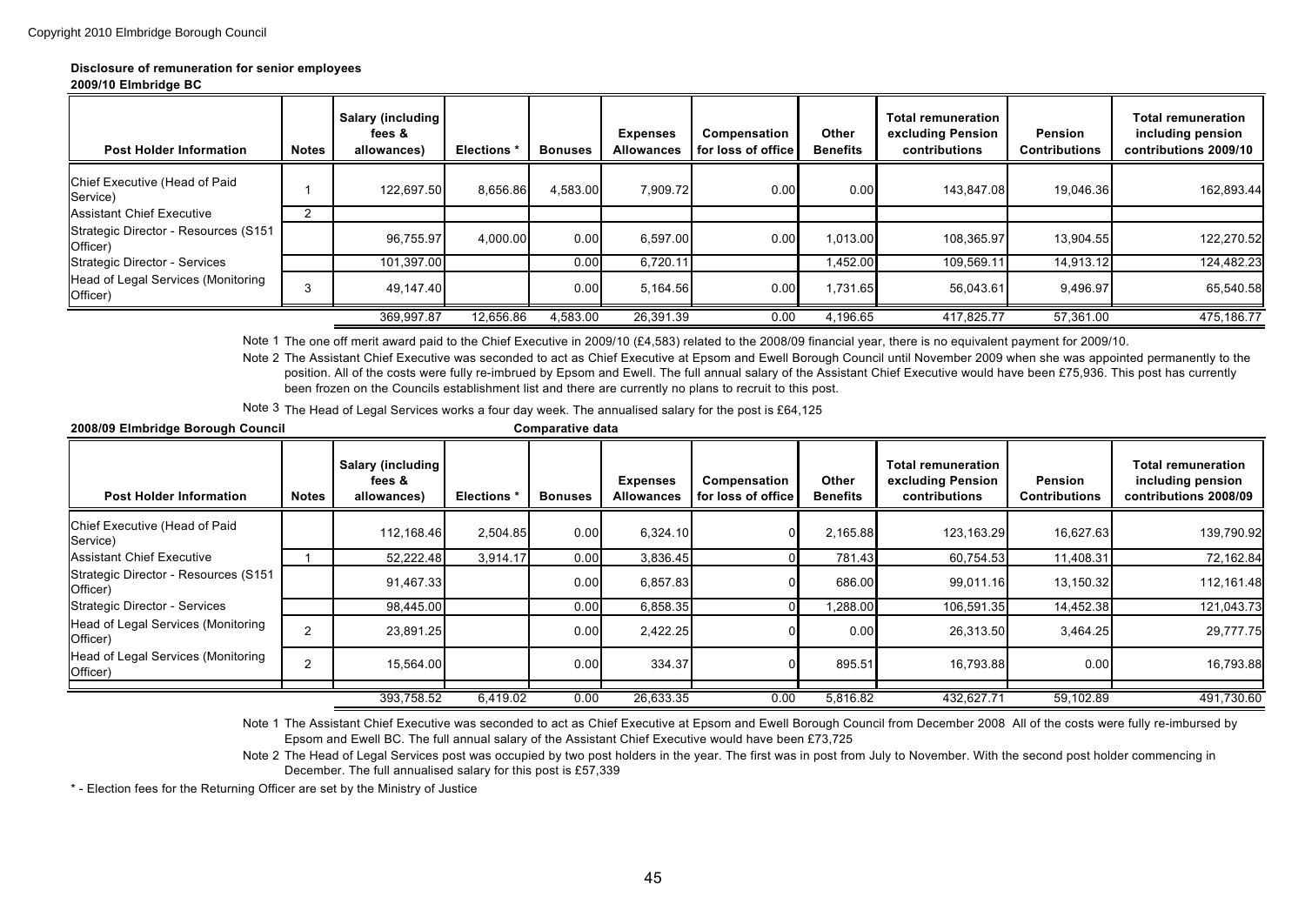# **25. Related Party Transactions**

The Code of Practice for Local Authority Accounting requires the disclosure of any material transactions with related parties which are not disclosed elsewhere. Examples of related parties to an authority such as Elmbridge Borough Council would include central government, other local authorities and precepting bodies, joint ventures and joint venture partners, together with the authority's Members and chief officers.

Several Members are connected with local organisations, with whom the Council has dealings. Material transactions, considered to be either material to the Council or of materiality to the third party concerned;

| 2008/09 |                                                | 2009/10    |
|---------|------------------------------------------------|------------|
| £       |                                                | £          |
|         | 10,629,608 Paragon Community Housing Group     | 11,788,991 |
|         | 577,690   A2 Housing                           | 654,045    |
|         | 452,911 Castle Wildish                         | 355,199    |
|         | 115,525 Walton, Weybridge & Hersham CAB        | 122,008    |
| 77,357  | <b>Esher &amp; District CAB</b>                | 82,517     |
| 33,230  | <b>Claygate Recreation Ground Trust</b>        | 24,923     |
| 26,650  | <b>South East Employers</b>                    | 12,533     |
|         | 22,830 Voluntary Action Elmbridge              | 23,235     |
|         | 20,952 Riverhouse Barn                         | 22,328     |
|         | 20,500 Elmbridge Rentstart                     | 20,500     |
| 20,469  | <b>Local Government Association</b>            | 17,763     |
|         | 12,500 Hersham Youth Trust                     | 525        |
|         | 12,038 Vera Fletcher Hall Association          | 12,766     |
|         | 11,975 Brooklands Museum Trust Ltd             | 975        |
|         | 10,185   Relate - West Surrey                  | 12,915     |
|         | 6,750 Oxshott Heath Conservators               | 6,570      |
|         | 5,000 Elmbridge Business Partnership           | 5,000      |
| 3,000   | <b>Elmbridge Twinning Guild</b>                |            |
| 2,500   | Home Start Elmbridge                           |            |
| 2,100   | <b>Mediation North Surrey</b>                  | 2,100      |
| 1,210   | <b>Claygate Village Youth Club Association</b> | 264        |
| 500     | Long Ditton Youth Project                      | 1,000      |
|         | $(2,860)$ CHEER                                |            |
|         |                                                |            |

Under the Council's corporate governance arrangements, Members are required to declare any interests, personal or prejudicial (or both) on agenda items before meetings of the Council including the Cabinet, committees and sub-committees commence, and any such declarations appear in the minutes.

Grants from Government departments are disclosed in a note to the Core Financial Statements.

The Council maintains a register of Members' and officers' interests which is updated annually.

The appropriate analysis has been undertaken with regard to related party transactions for the year ended 31 March 2010, and the conclusion reached that there were no other material transactions with related parties in that year which are not disclosed elsewhere in this Statement of Accounts.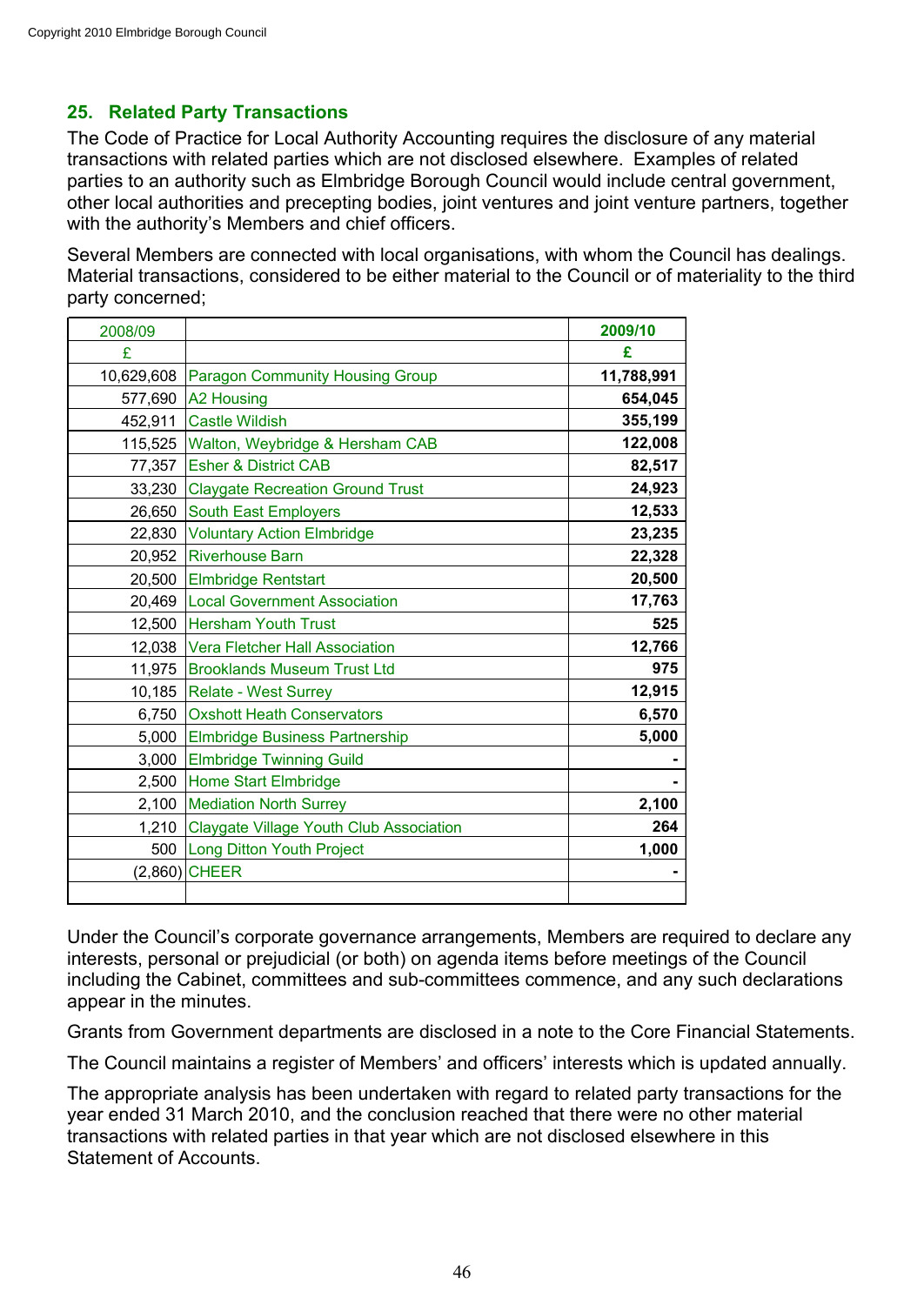# **26. Leases and Rentals**

The Council uses minor kitchen equipment and provides public conveniences under the terms of various operating leases. The amounts paid under the terms of these arrangements in 2009/10 were £119,816. The leasing arrangements for the public conveniences (£117,435) are in the seventh year of its lease. The minor kitchen equipment (£2,381) is in its third year of lease.

The Council has no material outstanding finance leasing arrangements. The Council leases a number of buildings and land to companies and other public sector organisations. The rents received for those properties are shown below:

| 2008/09 |                                  | 2009/10 |
|---------|----------------------------------|---------|
| £'000   |                                  | £'000   |
|         | 161 Walton Town Centre           | 162     |
|         | 544   Industrial Estates         | 415     |
|         | 42   Elmgrove (Walton on Thames) | 42      |
|         | 32 Recreational Land             | 39      |
|         | 45   Other                       | 59      |
| 824     | <sup>-</sup> otal                | 747     |

The net book value of these properties is £13.7 million (accumulated depreciation £2.2 million). The outstanding leases on these properties range from 1 to 100 years.

In addition the council leases a number of sites from companies and other public sector organisations :

| 2008/09 |                                     | 2009/10 |
|---------|-------------------------------------|---------|
| £'000   |                                     | £'000   |
|         | 54 North Weylands Industrial Estate | 27      |
| 32      | <b>Other</b>                        | 23      |
| 86      | Total                               | 50      |

# **27. Audit Costs**

In 2009/10 Elmbridge Borough Council incurred the following fees relating to external audit and inspection.

| 2008/09 |                                         | 2009/10 |
|---------|-----------------------------------------|---------|
| £       | <b>Audit/Inspection Area</b>            | £       |
|         |                                         |         |
| 26,842  | Planning, review and reporting          | 31,134  |
| 41,487  | <b>Audit opinion</b>                    | 48,866  |
|         | Local risk based work                   |         |
| 68,329  | <b>Total Audit</b>                      | 80,000  |
| 29,860  | <b>Use of Resources</b>                 | 30,010  |
| 98,189  | <b>Total Audit and Use of Resources</b> | 110,010 |
| 25,000  | <b>Grant Certification</b>              | 25,000  |
|         | <b>Inspection</b>                       |         |
| 6.569   | <b>Annual inspection work - Council</b> | 9,152   |
| 6,569   | <b>Total Inspection</b>                 | 9,152   |
| 129,758 | <b>Total Audit and Inspection Fee</b>   | 144,162 |
|         | <b>Voluntary Improvement Work</b>       |         |
| 129,758 | <b>TOTAL</b>                            | 144,162 |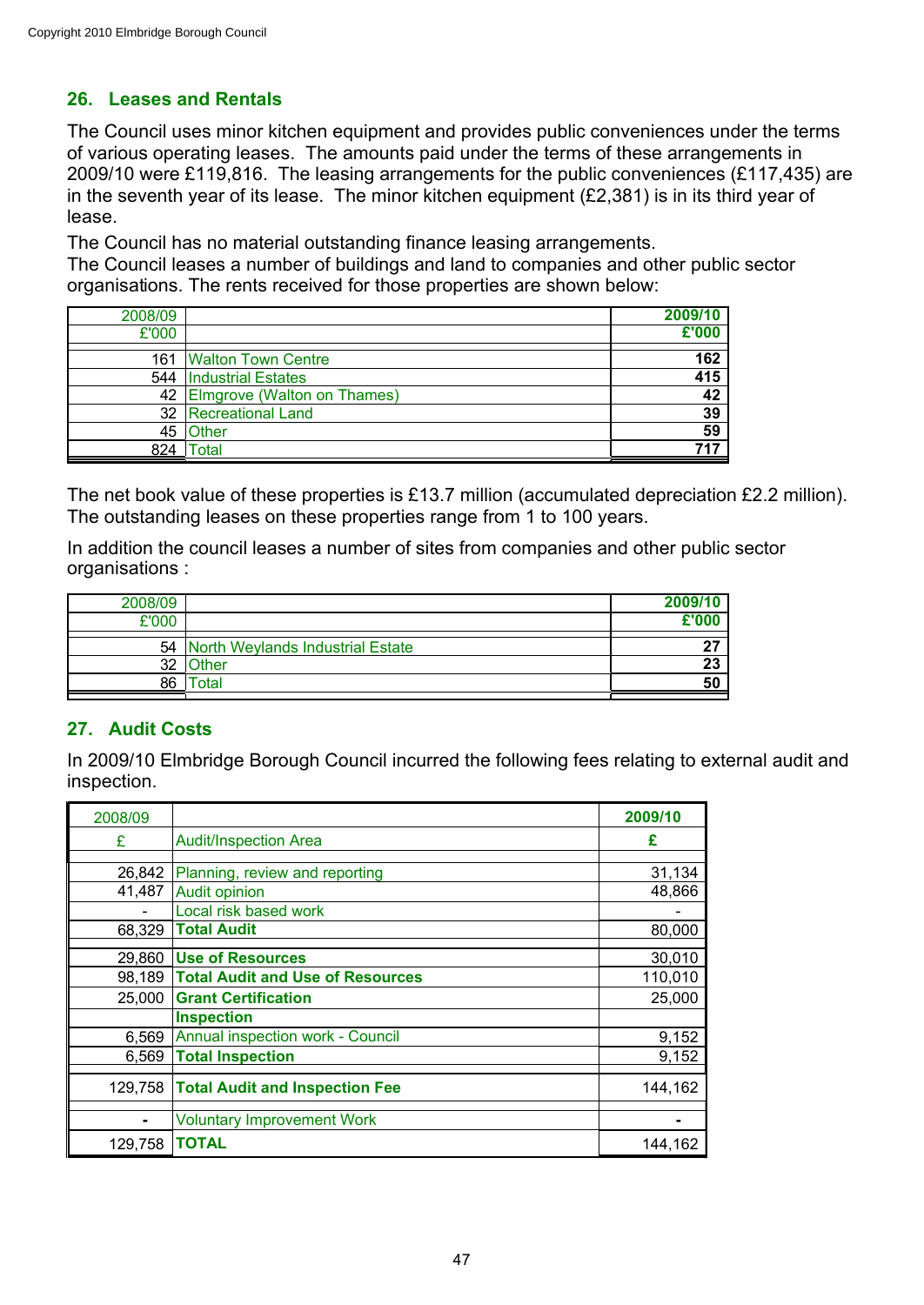# **28. Trust Funds**

The Council administers four Trust Funds, the values of which are as follows:

| 31/03/2009 |                                 | 31/03/2010 |
|------------|---------------------------------|------------|
|            |                                 |            |
|            | 156,670 King Georges Hall       | 449,363    |
|            | 76,329 Mayor of Elmbridge Trust | 76,802     |
|            | 56,582 Miss Harrison Bequest    | 64,560     |
|            | 96 Cyril Harvey Trust           | 96         |
| 289,677    |                                 | 590,821    |
|            |                                 |            |

Trust Funds do not represent assets of the Council, and are not included in the Balance Sheet. The purpose of each of these funds is set out below:

| <b>King Georges Hall</b>        | to provide and maintain a public hall for the use of the<br>inhabitants of Elmbridge.                                         |
|---------------------------------|-------------------------------------------------------------------------------------------------------------------------------|
| <b>Mayor of Elmbridge Trust</b> | to assist residents, especially young people, who are in need<br>and to provide for victims of natural or man-made disasters. |
| <b>Miss Harrison Bequest</b>    | for the benefit of old people and to make educational grants<br>for young people.                                             |
| <b>Cyril Harvey Trust</b>       | dormant, residual amount.                                                                                                     |

# **29. Contingent Liabilities**

There remains some uncertainty over the ability of Municipal Mutual Insurance to settle fully all outstanding claims. At this stage it is estimated that the maximum potential liability to the Council will not exceed £100,000.

As part of the large scale voluntary transfer agreement between the Council and the Elmbridge Housing Trust the Council provided an environmental warranty with an aggregate cap of £10 million for a period of 30 years. There was no local knowledge of serious problems in this regard, and after taking professional advice from the Council's specialist insurance consultant and considering the likely costs of a full survey and insurance cover, the Council decided not to effect insurance cover in respect of this risk. The warranty was subsequent to a full disclosure being made by the Council of all known environmental issues concerning the housing stock and related assets.

# **30. Section 106 Planning Receipts**

These receipts are monies paid to the Council by developers under Section 106 of the Town and Country Planning Act 1990, and arise from the grant of planning permission where works are required to be carried out or new facilities provided as a result of that permission. The sums are restricted to being spent only in accordance with the agreement concluded with the developer. An analysis of the Section 106 balances held at the 31 March 2010 is set out below: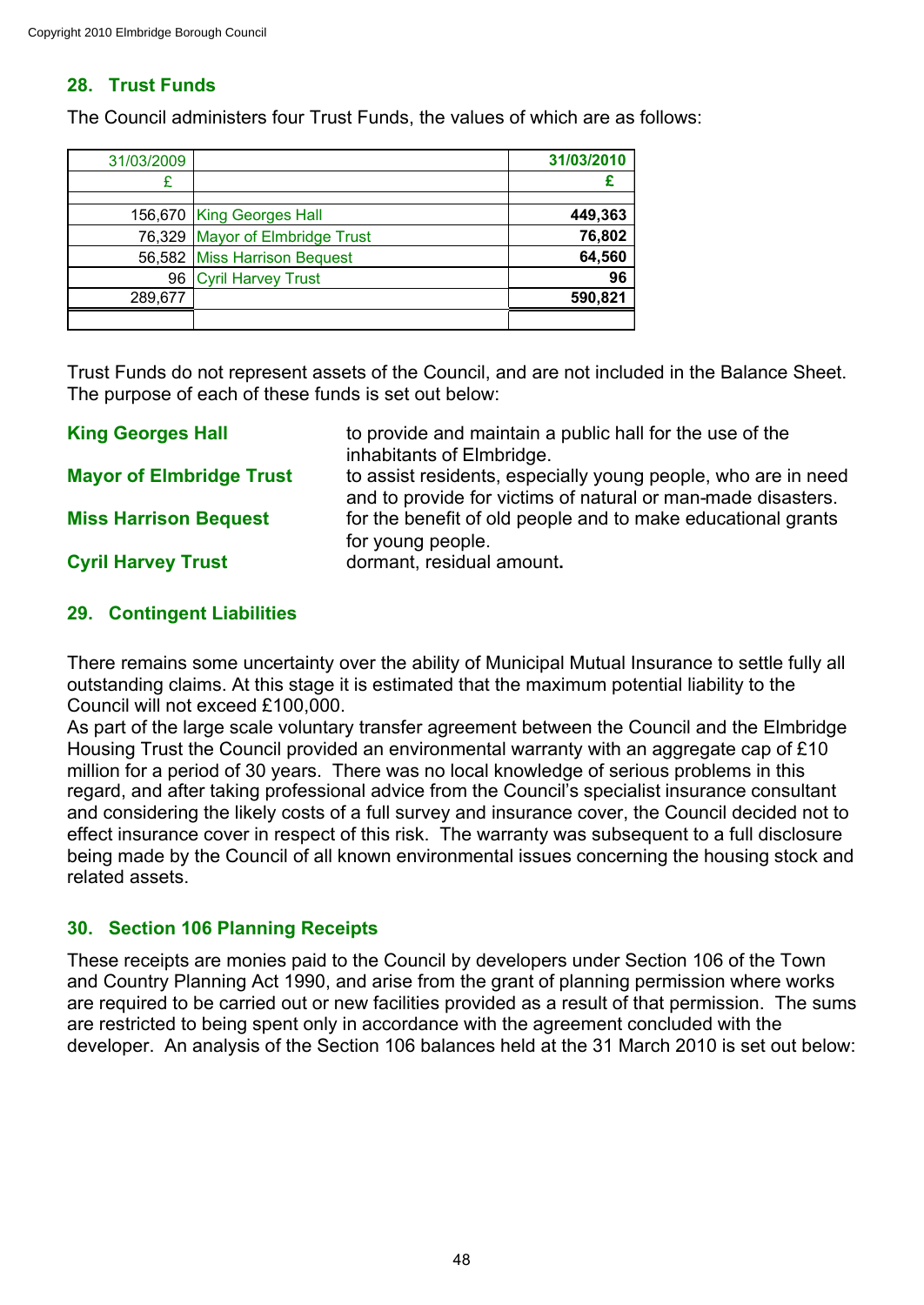|                              | 31/3/2009 | <b>Expenditure</b>       | Income | 31/3/2010 |
|------------------------------|-----------|--------------------------|--------|-----------|
|                              | £'000     | £'000                    | £'000  | £'000     |
| <b>Capital S106 Receipts</b> |           |                          |        |           |
| <b>Social Housing</b>        | 821       | $\overline{\phantom{a}}$ | -      | 821       |
| Leisure                      | 301       | 165                      | 594    | 730       |
| Other                        | 92        | 20                       | 117    | 189       |
|                              | 1,214     | 185                      | 711    | 1,740     |
| <b>Revenue S106 Receipts</b> | 1,498     | $\overline{\phantom{a}}$ | 61     | 1,559     |
| <b>Total S106 Receipts</b>   | 2,712     | 185                      | 772    | 3,299     |
|                              |           |                          |        |           |

# **31. Events after the Balance Sheet Date**

The 2009/10 statement of accounts were authorised for issue by Sarah Selvanathan, the Strategic Director – Resources, on 29 September 2010. All material events after the balance sheet date until this date have been considered for disclosure as events after the balance sheet date and as a result the following disclosure is made.

The Chancellor of the Exchequer announced in his Emergency Budget on 22 June 2010 that the consumer prices index rather than the retail prices index will be the basis for future public sector pension increases. In accordance with paragraph 21 of Financial Reporting Standard 21 (Events after the balance sheet date), this change is deemed to be a non-adjusting post balance sheet event. It is estimated that this change will reduce the value of an average employer's FRS17 liabilities in the Fund by around 6-8%.

**Sarah Selvanathan Strategic Director - Resources**

**Date 29 September 2010**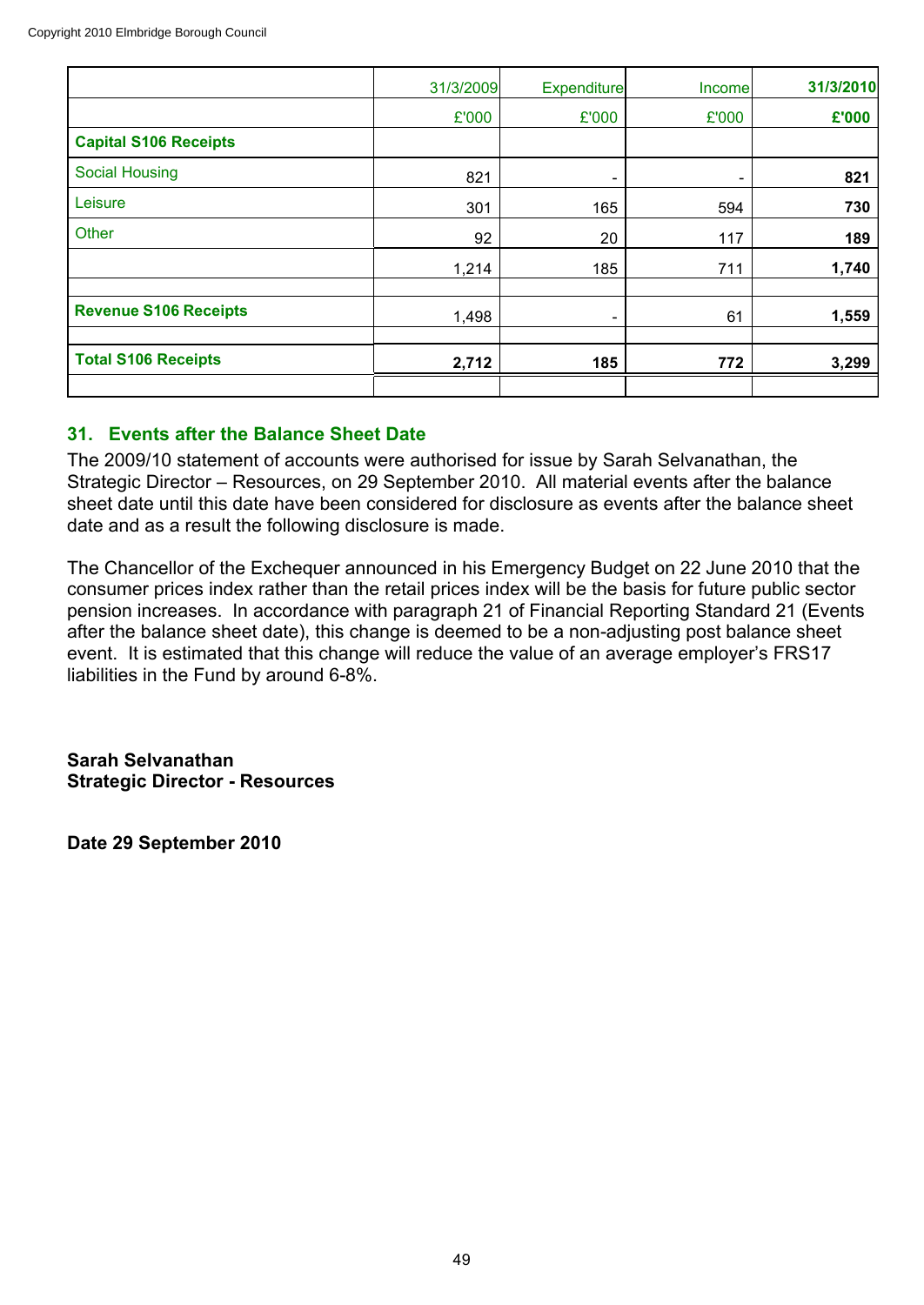| 2008/09 |                                                         |             | 2009/10  |
|---------|---------------------------------------------------------|-------------|----------|
| £'000   |                                                         | <b>Note</b> | £'000    |
|         | <b>Income</b>                                           |             |          |
| 84,323  | <b>Council Tax</b>                                      | (1)         | 86,853   |
|         | <b>Transfer from General Fund:</b>                      |             |          |
| 5,744   | <b>Council Tax Benefit</b>                              | (1)         | 6,569    |
| 50,782  | Income collectable from Business Rate Ratepayers        | (2)         | 51,476   |
| 140,849 |                                                         |             | 144,898  |
|         | <b>Expenditure</b>                                      |             |          |
| 89,165  | Precepts and Demands from County, District & Police     | (3)         | 92,096   |
|         | <b>Business Rate:</b>                                   |             |          |
|         | 50,585 Payment to National Pool                         | (2)         | 51,280   |
| 197     | <b>Cost of Collection Allowance</b>                     | (2)         | 196      |
|         | <b>Contributions:</b>                                   |             |          |
|         | <b>Towards previous years estimated Collection Fund</b> |             |          |
| 723     | <b>Surplus</b>                                          | (4)         | 775      |
|         | <b>Bad and Doubtful Debts/ Appeals:</b>                 |             |          |
| 139     | <b>Write Offs</b>                                       |             | 126      |
| 94      | <b>Provisions</b>                                       | (5)         | 93       |
| 140,903 |                                                         |             | 144,566  |
| 54      | <b>Movement on Fund Balance</b>                         |             | (332)    |
|         | <b>Movement on Fund Balance</b>                         |             |          |
|         | (871) Balance at 1 April                                |             | (817)    |
|         | (817) Balance at 31 March                               |             | (1, 149) |

# **Collection Fund Income and Expenditure Account**

| <b>Precepts and Demands on the Collection Fund</b> |                                    |                                                                          |       |              |  |
|----------------------------------------------------|------------------------------------|--------------------------------------------------------------------------|-------|--------------|--|
| 2008/09                                            |                                    | 2009/10                                                                  |       |              |  |
| <b>Total</b>                                       |                                    | <b>Share of 31.3.2010</b><br>Precept/<br><b>Demand</b><br><b>Surplus</b> |       | <b>Total</b> |  |
| £'000                                              |                                    | £'000                                                                    | £'000 | £'000        |  |
|                                                    | 11,942   Elmbridge Borough Council | 12,418                                                                   | 154   | 12,572       |  |
| 66,270                                             | <b>Surrey County Council</b>       | 67,639                                                                   | 845   | 68,484       |  |
| 11,770                                             | <b>Surrey Police Authority</b>     | 12,039                                                                   | 150   | 12,189       |  |
| 89,982                                             |                                    | 92,096                                                                   | 1,149 | 93,245       |  |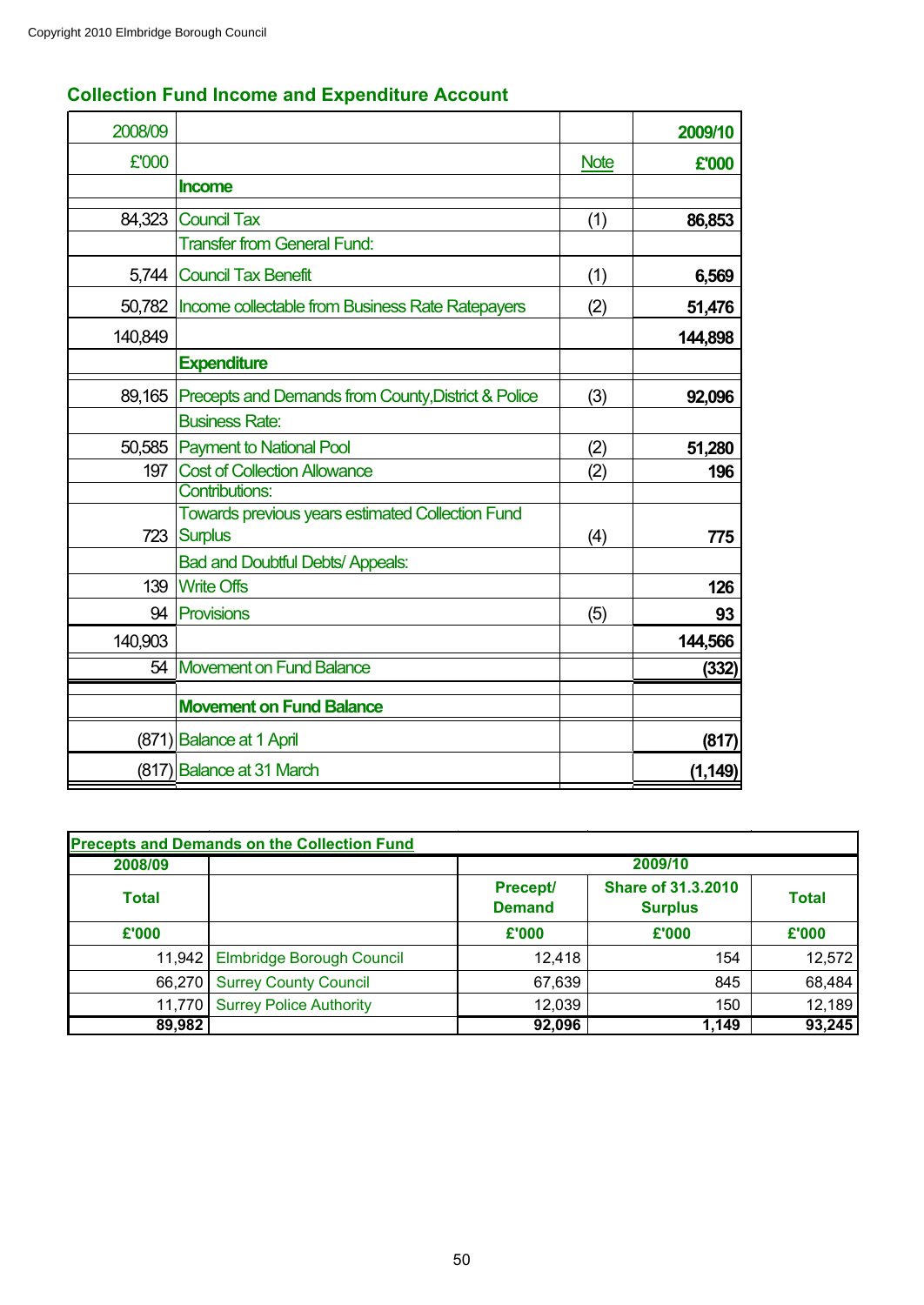# **Notes to the Collection Fund Income and Expenditure Account**

# **1. Council Tax**

For council tax purposes all domestic properties are placed in one of eight valuation bands at 1991 prices, the bands ranging from A to H. The Council set a 2009/10 council tax charge for Band D properties of £1,499.65 within the Claygate Parish Area and £1,485.47 for the area excluding Claygate. Persons on lower incomes are entitled to assistance with council tax costs under the Council Tax benefit system financed by Central Government.

The council tax base for the year for the Elmbridge Borough Council area, i.e. the estimated number of chargeable dwellings in each band (adjusted for dwellings where discounts and reliefs apply), converted to an equivalent number of Band D dwellings, was as follows:

|              |                            | <b>Estimated No. of Taxable</b> |                                      |               |                             |  |
|--------------|----------------------------|---------------------------------|--------------------------------------|---------------|-----------------------------|--|
|              | Properties After Effect of |                                 |                                      | <b>Band D</b> |                             |  |
| <b>Band</b>  |                            | <b>Discounts &amp; Reliefs</b>  | Ratio                                |               | <b>Equivalent Dwellings</b> |  |
|              |                            |                                 |                                      |               |                             |  |
| A            |                            | 217                             | 6/9                                  |               | 145                         |  |
| B            |                            | 1,380                           | 7/9                                  |               | 1,073                       |  |
| C            |                            | 5,953                           | 8/9                                  |               | 5,292                       |  |
| D            |                            | 11,448                          |                                      |               | 11,448                      |  |
| Ē            |                            | 9,695                           | 11/9                                 |               | 11,849                      |  |
| F            |                            | 7,054                           | 13/9                                 |               | 10,189                      |  |
| G            |                            | 10,158                          | 15/9                                 |               | 16,930                      |  |
| н            |                            | 3,156                           | 18/9                                 |               | 6,313                       |  |
| <b>TOTAL</b> |                            | 49,061                          |                                      |               | 63,239                      |  |
|              |                            |                                 |                                      |               |                             |  |
|              |                            |                                 | <b>Less: Adjustments (see below)</b> |               | (1, 138)                    |  |
|              |                            |                                 |                                      |               |                             |  |
|              |                            |                                 | <b>Council Tax Base</b>              |               | 62,101                      |  |
|              |                            |                                 |                                      |               |                             |  |

An adjustment is made to reflect the estimated rate of collection of council tax for the year.

### **2. Income from Business Rates**

It is the Council's responsibility to collect business rates for its area, based on local rateable values multiplied by a uniform rate prescribed by central Government. The total amount, less certain reliefs and other deductions, is paid into the National Pool, which is managed by the Government. Local authorities are then paid their share of the pool based on a standard amount per head of population and reflected within the amount of Formula Grant paid by central Government within the annual Local Government Finance Settlement.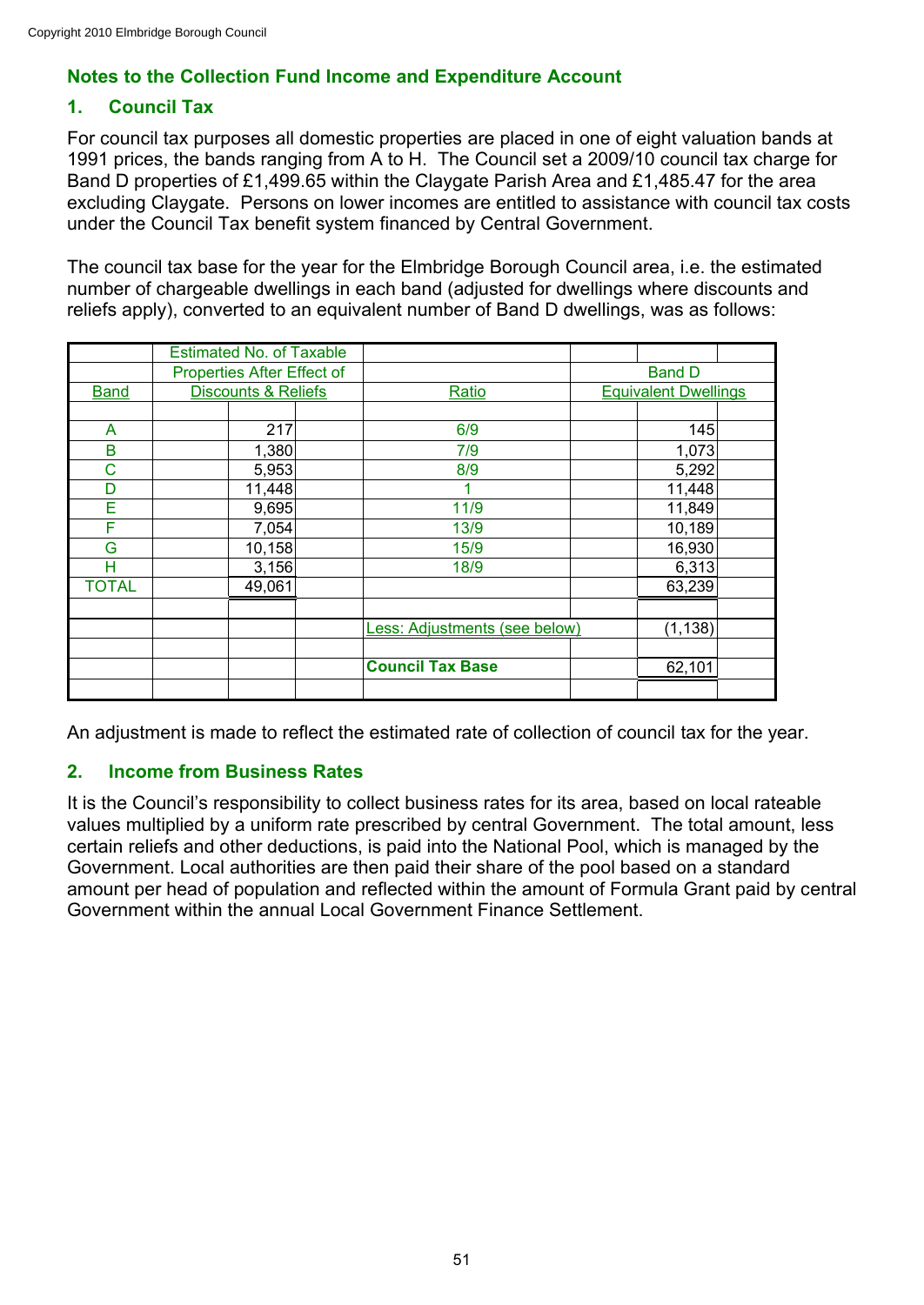Under these arrangements the amounts included in the accounts for the year are as follows :

| Average Non-Domestic Rateable Value (£122.217 million)        |        |
|---------------------------------------------------------------|--------|
| multiplied by the Uniform Business Rates (48.5p), (48.1p) for |        |
| small businesses                                              | 58,786 |
| Less: Debit adjustment made in year for empty properties and  |        |
| revaluations (including prior years)                          | 7,335  |
| Plus: Reliefs and Write-Offs (net)                            | 25     |
|                                                               |        |
| Net Sum Collectable                                           | 51,476 |
| Less: Allowance for Collection                                | 196    |
| <b>Payment to National Pool</b>                               | 51.280 |
|                                                               |        |

The Non Domestic Rateable Value for the Elmbridge area at 31 March 2010 was £121.730 million.

# **3. Precepts and Demands**

| 2008/09 |                                  | 2009/10 |
|---------|----------------------------------|---------|
| £'000   |                                  | £'000   |
|         |                                  |         |
|         | 65,668 Surrey County Council     | 67,639  |
|         | 11,786 Elmbridge Borough Council | 12,370  |
|         | 11,663 Surrey Police Authority   | 12,039  |
|         | 48 Claygate Parish Council       | 48      |
| 89,165  |                                  | 92.096  |
|         |                                  |         |

# **4. Distribution of Council Tax Surplus**

| 2008/09 |                               | 2009/10 |
|---------|-------------------------------|---------|
| £'000   |                               | £'000   |
|         |                               |         |
|         | 532 Surrey County Council     | 571     |
|         | 101 Elmbridge Borough Council | 103     |
|         | 90 Surrey Police Authority    | 101     |
| 723     |                               | 775     |
|         |                               |         |

# **5. Council Tax Provision for Bad Debts**

| 2008/09 |                                              | 2009/10 |
|---------|----------------------------------------------|---------|
| £'000   |                                              | £'000   |
|         | 400 Opening Balance                          | 494     |
| 94      | Increase / (Decrease) In Bad Debts Provision | 93      |
|         |                                              |         |
|         | 494 Balance at Year End                      | 58      |
|         |                                              |         |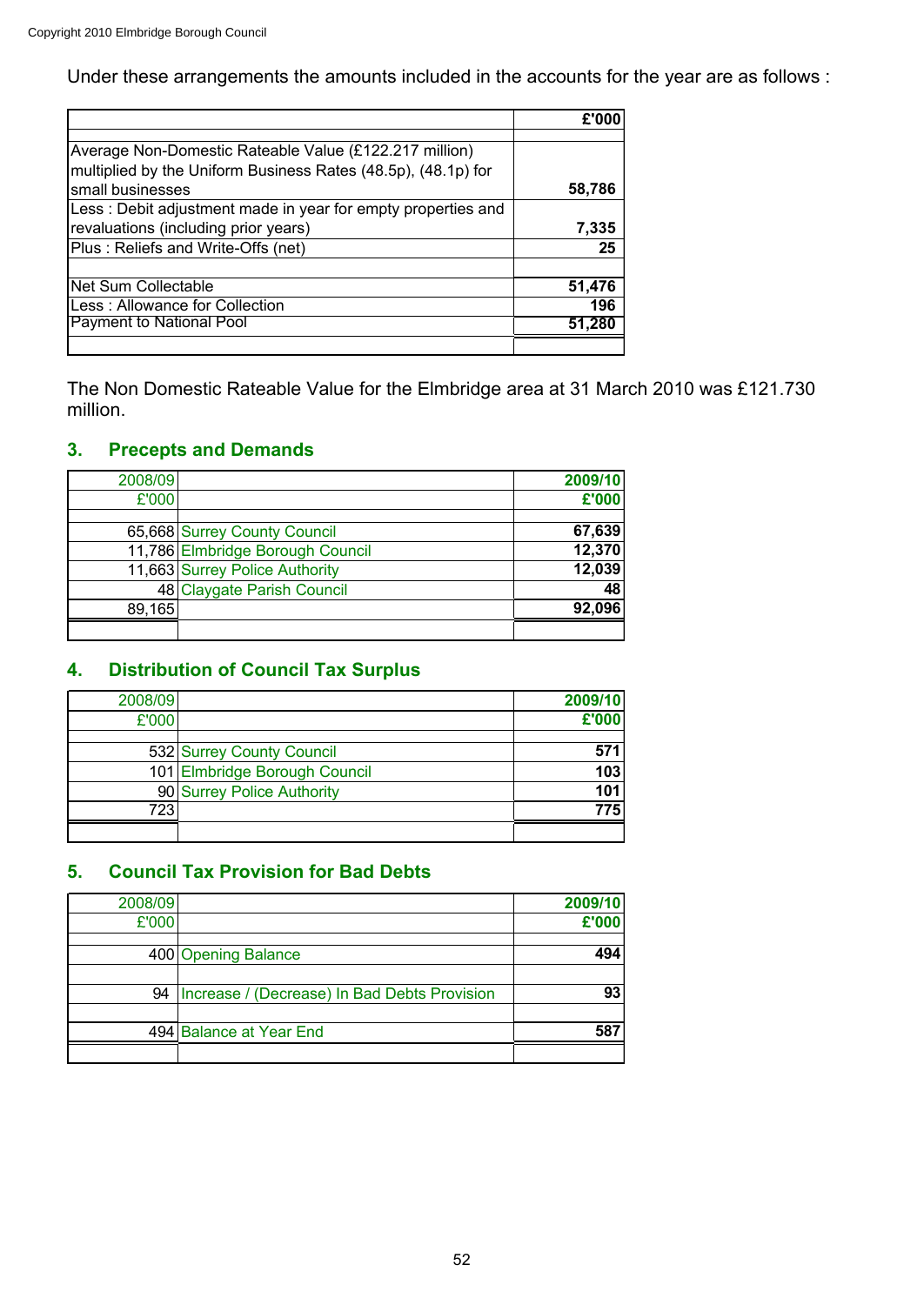# **Annual Governance Statement 2009/10**

# **1. Scope Of Responsibility**

Elmbridge Borough Council is responsible for ensuring that its business is conducted in accordance with the law and proper standards, that public money is safeguarded and properly accounted for, and used economically, efficiently and effectively. Elmbridge Borough Council also has a duty under the Local Government Act 1999 to make arrangements to secure continuous improvement in the way in which its functions are exercised, having regard to a combination of economy, efficiency and effectiveness.

In discharging this overall responsibility, members and senior officers are responsible for putting in place proper arrangements for the governance of Elmbridge Borough Council's affairs, the stewardship of the resources at its disposal and facilitating the effective exercise of its functions, which includes arrangements for the management of risk.

This statement explains how Elmbridge Borough Council will comply with the Elmbridge Local Code of Corporate Governance and also meets the requirements of Regulation 4(2) of the Accounts and Audit Regulations 2003 as amended by the Accounts and Audit (Amendment) (England) Regulations 2006 in relation to the publication of a Statement on Internal Control.

Elmbridge Borough Council has in place appropriate management and reporting arrangements to enable it to satisfy itself that the approach to Corporate Governance is both adequate and effective in practice. The Head of Paid Service, (the Chief Executive), the Section 151 Officer, (the Strategic Director – Resources) and the Monitoring Officer (the Head of Legal Services) in the Council have been given responsibility for:

- Overseeing the implementation and monitoring the operation of the Local Code of Corporate Governance
- Reviewing the operation of the Local Code of Corporate Governance in practice
- Reporting annually to the Audit & Standards Committee on compliance with the Code and any changes that may be necessary to maintain it and ensure its effectiveness in practice.

In addition, Elmbridge Borough Council's Head of Legal Services and Head of Internal Audit Partnership have responsibility for reviewing the arrangements independently and report annually to the Audit and Standards Committee and to provide assurance on the adequacy and effectiveness of the Council's governance arrangements and the extent of compliance with it.

In discharging the overall responsibility, Elmbridge Borough Council is also responsible for ensuring that there is a sound system of internal control that supports the achievement of the Council's objectives and includes arrangements for the management of risk.

# **2. The Purpose Of The Governance Framework**

The governance framework comprises the systems and processes, and culture and values, by which the authority is directed and controlled and its activities through which it accounts to, engages with and leads the community. It enables the authority to monitor the achievement of its strategic objectives and to consider whether those objectives have led to the delivery of appropriate, cost-effective services.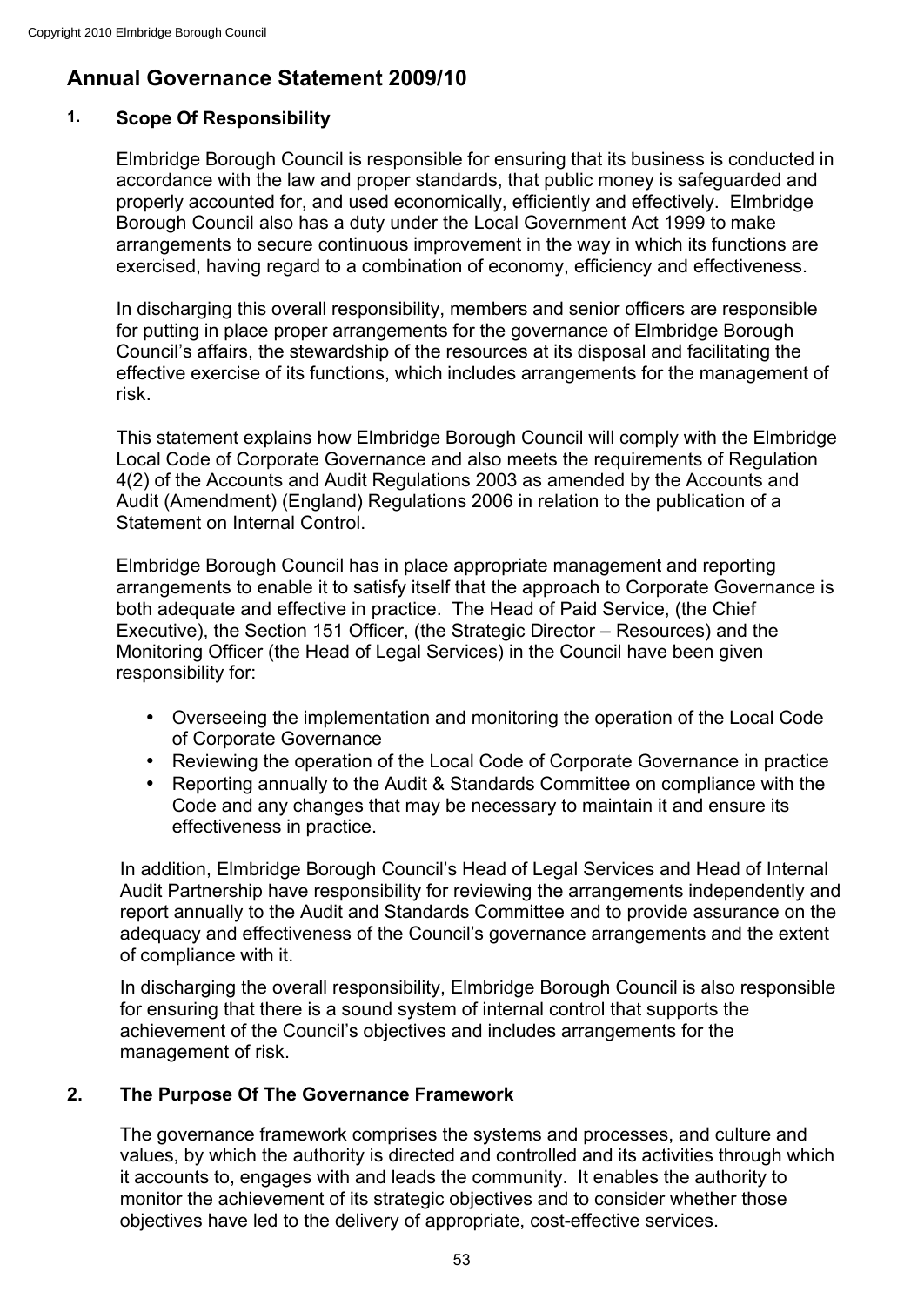The system of internal control is a significant part of that framework and is designed to manage risk to a reasonable level. It cannot eliminate all risk of failure to achieve policies, aims and objectives and can therefore only provide reasonable and not absolute assurance of effectiveness. The system of internal control is based on an ongoing process designed to identify and prioritise the risks to the achievement of Elmbridge Borough Council's objectives, to evaluate the likelihood of those risks being realised and the impact should they be realised, and to manage them efficiently, effectively and economically.

The governance framework has been in place at Elmbridge Borough Council for the year to 31 March 2010 and up to the date of approval of the Annual Report and Performance Plan and Statement of Accounts for 2009/10.

### **3. The Governance Framework**

The key elements of the systems and processes that comprise the authority's governance arrangements are summarised below:

3.1 Identifying and communicating our vision and outcomes for citizens and service users

A Corporate Plan was in existence throughout the year, approved by Members in February 2009. The Corporate Plan is available on the Council's web site. This document sets out the Council's Vision for the five-year period 2008 to 2013, and the specific top priorities for 2009/10.

# 3.2 Reviewing our Vision and its implications for our governance arrangements

Every year the Council takes the opportunity to review priorities. Following extensive consultation with stakeholders during 2007/08, in February 2008 the Council approved a new Vision for 2008-2013, and this was effective from April 2008. During 2008/09, the Council undertook a full review, including comprehensive consultation, of its priorities for the next two years. Council approved these priorities in February 2009. The priorities which were agreed in February 2009 were agreed for a two year period and these will be reviewed in June 2010 – ready for adoption in April 2011.

Progress towards the achievement of the objectives is monitored quarterly through the Performance Management Framework. Reports are received by the Council, Cabinet, Overview & Scrutiny Committee and by the Corporate Management Board.

3.3 Established clear channels of communication with all sections of our community and other stakeholders, ensuring accountability and encouraging open consultation

The Council continues to promote clear and effective communications and open consultation through its Reputation Toolkit.

The recommendations of the independent review of communications carried out by the IdeA during 2007/08 have continued to be implemented during 2009/10. Progress in implementation was monitored by the Corporate Management Board throughout the year, and following completion of these recommendations, a new action plan has been developed to ensure the Council maximises good communication and engagement opportunities to all sections of the community.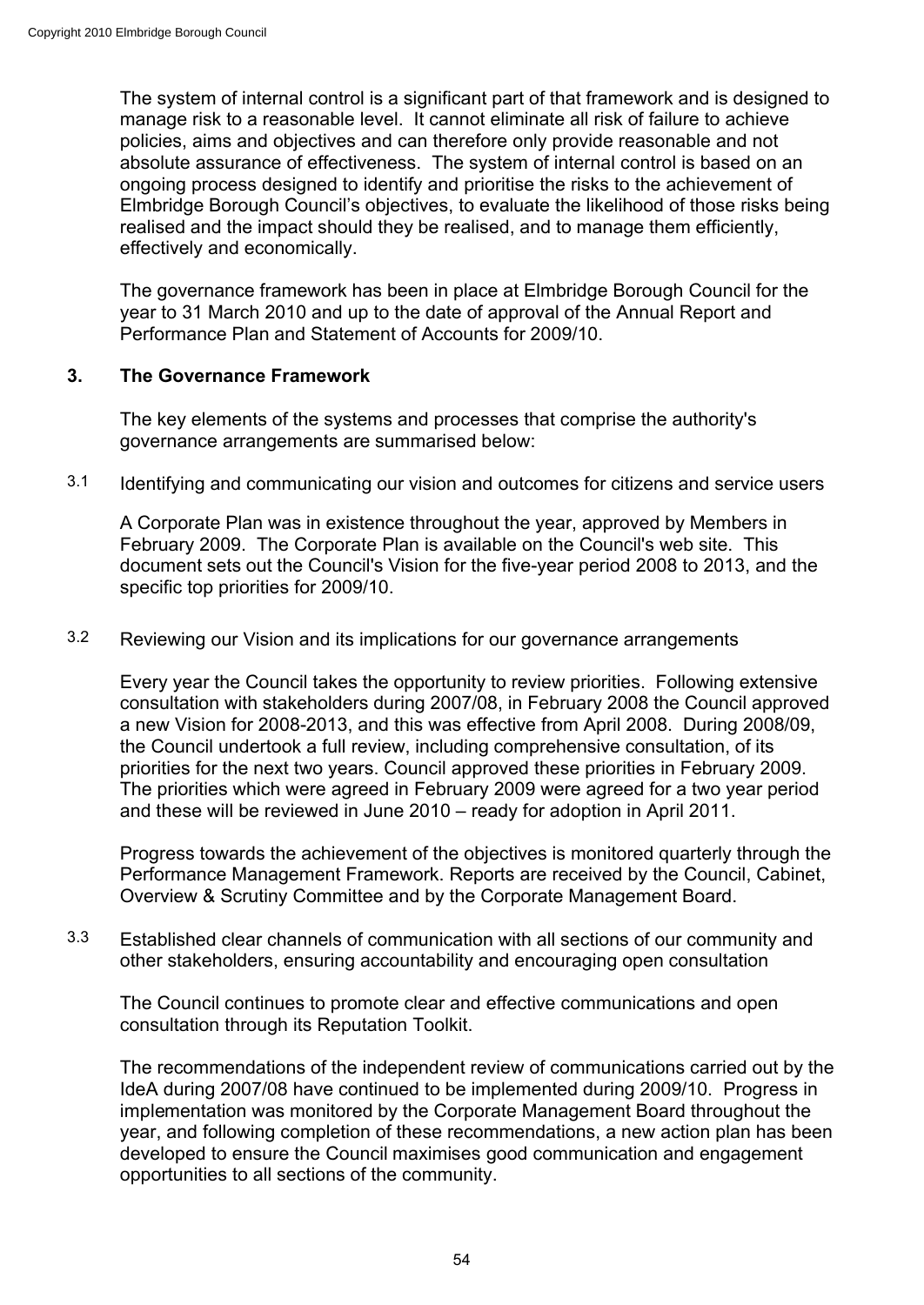Alongside the Council's communications activities, twice yearly consultation is carried out with the Council's Residents and Business Panels. The results feed into the annual review of the Council's priorities and help to feedback opinion about the Council's activities with its local communities. During 2009/10, the membership of the Business Panel was refreshed and expanded, including linking it to the Elmbridge Business Network. In 2008 the Council carried out the statutory Place Survey jointly with other Surrey districts. This survey asked residents about their local area and initial results include that 91% of Elmbridge residents felt safe when outside in their local area during the day; and 90% felt informed about how and where to register to vote.

The Council has an Equality and Diversity Strategy and works with the Elmbridge Diversity Forum to help ensure that all groups in our community have a voice, can be heard and are suitably consulted.

3.4 Defining and documenting the roles and responsibilities of the executive, non-executive, overview & scrutiny and officer functions, with clear delegation arrangements and protocols for effective communication

The Council's Constitution sets out how the Council operates; how decisions are made and the procedures to be followed to ensure efficiency, transparency, accountability and in accordance with legislative requirements. This includes functions and remit of:

- Council the full Council, comprising all sixty Members, has overall responsibility for setting its Policy Framework; the annual Budget and Council Tax. The Council appoints committees/sub-committees with specific delegations. Any matters which fall outside these delegations and/or outside the Budget and Policy Framework will be considered by full Council. The Council determines the Scheme of Delegation for Officers, together with Financial and Contract Procedure Rules.
- Cabinet comprises the Leader of the Council and up to nine Members with clearly defined Portfolio Holder remits. The Cabinet has executive decision making responsibilities, in accordance with the Council's agreed Budget and Policy Framework. The Council's Constitution also provides for Individual Cabinet Member Decision Making with a specific protocol and clear delegations. The Cabinet's published rolling Forward Plan, updated monthly, contains a schedule of Key Decisions (as defined in the Constitution) and other matters as known, to be considered by the Cabinet over the ensuing four month period.
- Overview and Scrutiny during 2009/10 the Council had three Overview and Scrutiny Committees. Key Functions include:
	- Holding the Cabinet to account;
	- Monitoring Council performance;
	- Developing and reviewing policy;
	- Scrutinising externally issues of local public concern.
- The Council's Constitution also provides for a 'Call In Procedure' to enable the Overview and Scrutiny Committee to consider any proposed action agreed by the Cabinet within prescribed timescales, thereby ensuring a mechanism for holding the executive to account.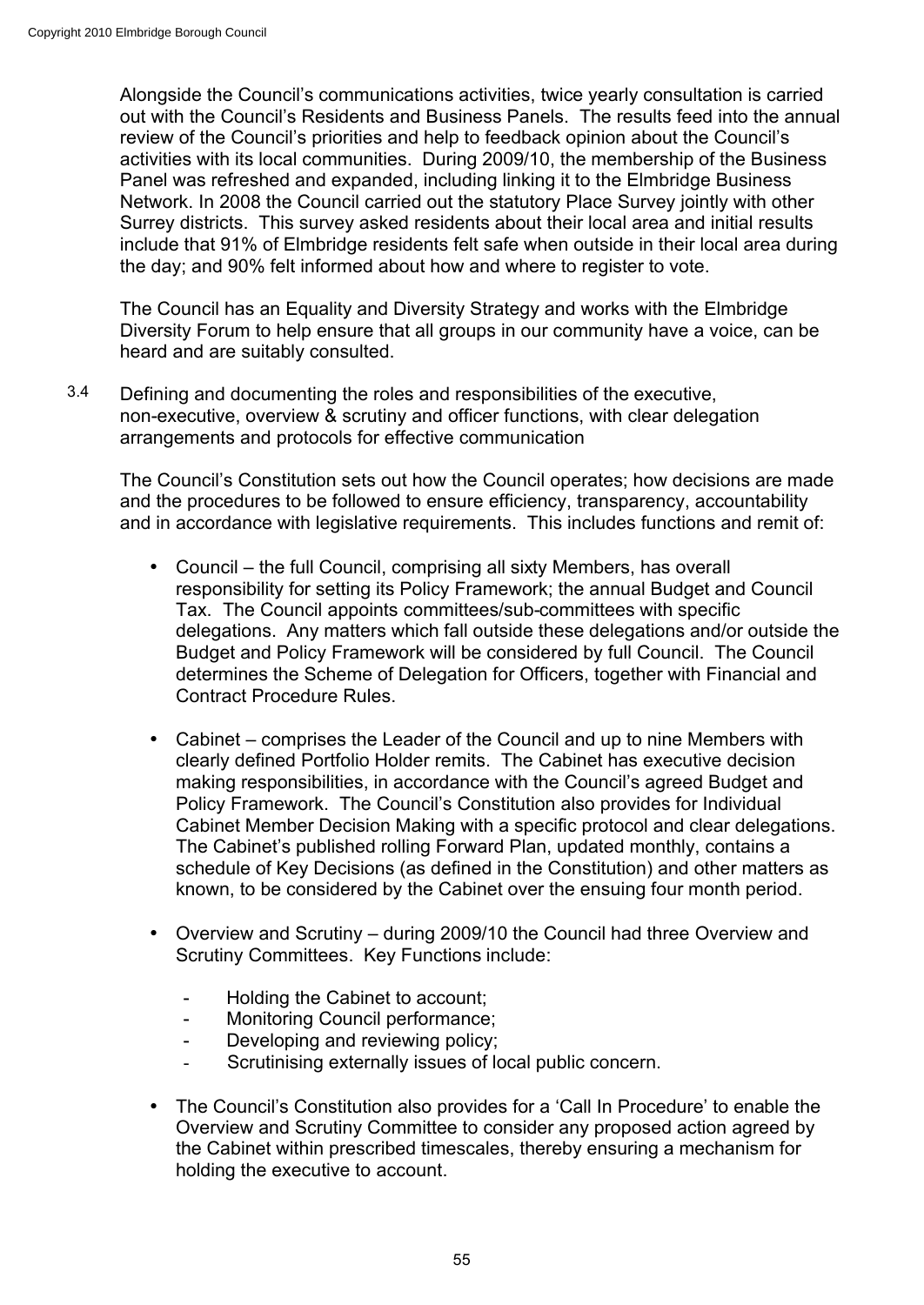- The Council carried out a review of Overview and Scrutiny in 2009/10 and this review has led to the adoption from May 2010 of a single Overview and Scrutiny Committee.
- Regulatory Committees the Council has appointed Licensing and Planning Committees (and related sub-committees) to discharge responsibilities in respect of regulatory matters as defined in their respective terms of reference.
- Audit and Standards the Council has appointed an Audit and Standards Committee (and related sub-committees, as appropriate) to promote and maintain high standards of conduct, as well as considering matters relating to the effective management of audit activity; accounts and governance framework. The Committee has three independent members, one of whom is the Chair.

The Council's Constitution, decision making structure and arrangements, Schedule of Meetings and associated relevant reports/minutes are publicly available in accordance with access to information requirements and to encourage public involvement/attendance, as appropriate.

3.5 Developing, communicating and embedding codes of conduct, defining the standards of behaviour for members and staff

The standards of conduct and personal behaviour expected of members and officers of Elmbridge Borough Council, its partners and the community are defined and communicated through Codes of Conduct and protocols. These include:

- Members' Model Code of Conduct
- Officers' Code of Conduct
- Officers' performance management system
- Regular performance reviews for staff linked to corporate and service objectives
- An anti- fraud and corruption policy
- A confidential reporting (Whistle-blowing) policy
- A Protocol for Member/Officer Relations
- An Audit & Standards Committee comprising six Councillors, two Parish Councillors and three independent members. One of the independent members chairs the Committee. Three sub-committees are in place for the purpose of assessment, hearing and review of complaints against members in respect of the Members' Model Code of Conduct.

The codes and policies listed above are available on the Council's website.

3.6 Whistle-blowing and receiving and investigating complaints from the public

A confidential reporting hotline is in place to enable internal and external whistle blowing. We request people to be open in their disclosure, but it is recognised that on occasions people will wish to remain anonymous.

The Council has an effective formal and informal complaints procedure. There have been no findings of maladministration against the Council by the Local Government Ombudsman in 2009/10.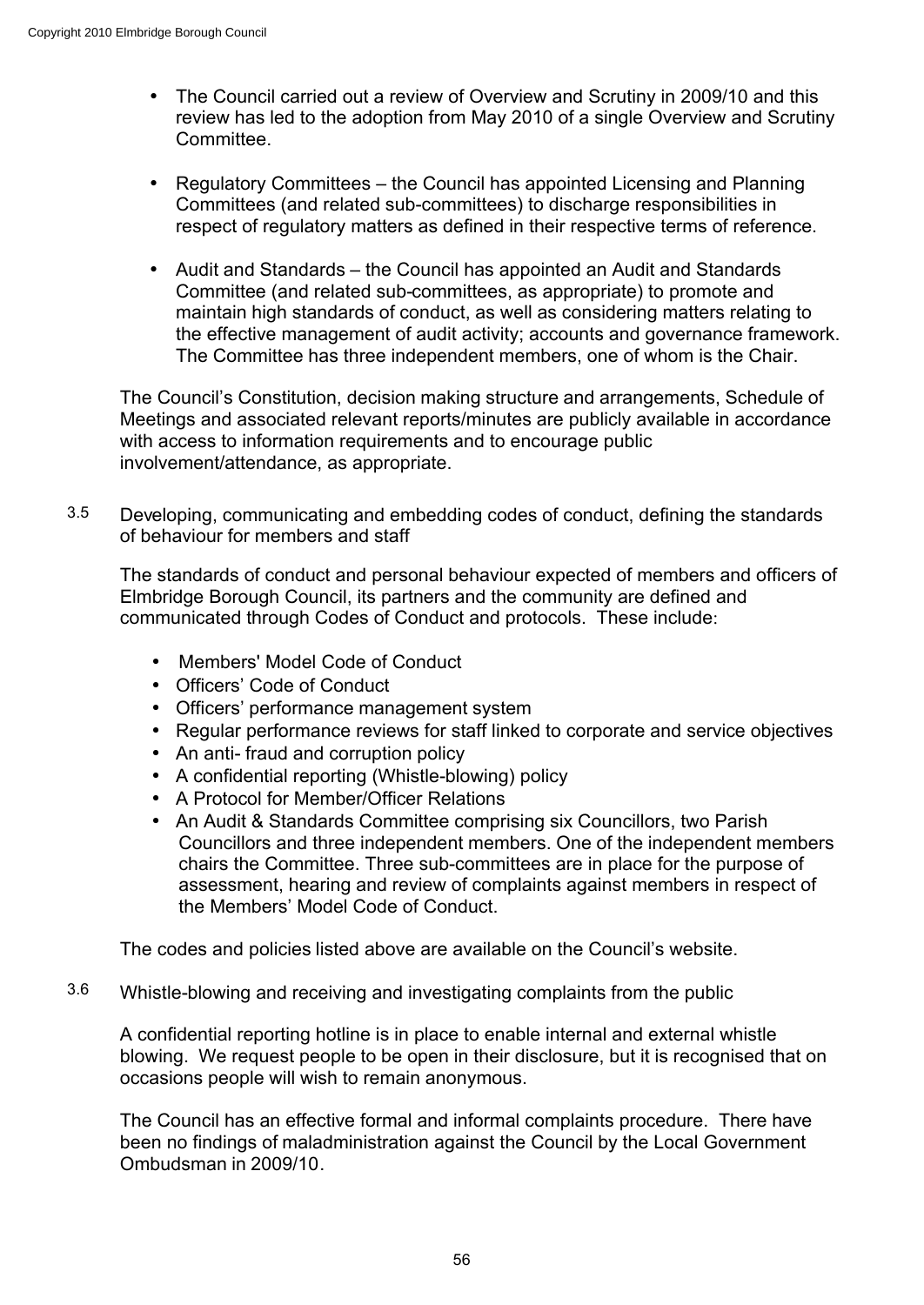3.7 Reviewing and updating the Council's Constitution that includes the Scheme of Delegation which clearly define how decisions are taken.

The Head of Legal Services is responsible for ensuring that the Constitution is updated on an ongoing basis as required. The Constitution was comprehensively reviewed in 2009 /10 following consideration in Member Working Group, Overview and Scrutiny Committee, Cabinet and full Council. The Council approved revisions to the Constitution across a range of functions on 9 December 2009. The Council has subsequently approved further changes to its structure, including a new scheme for Overview and Scrutiny. The Council will on 6 October 2010 formally resolve to adopt a new Leadership model following public consultant for implementation in May 2011.

3.8 Compliance with relevant laws and regulations, internal policies and procedures, and that expenditure is lawful.

Elmbridge Borough Council has a duty to ensure that it acts in accordance with the law and various regulations in the performance of its functions. It has developed policies and procedures for its officers to ensure that, as far as is possible, all officers understand their responsibilities both to the Council and to the public. Two key documents are the Financial Procedure Rules and the Contract Procedure Rules, which are available to all officers via the Council's Intranet, as well as available to the public as part of the Constitution, which is published on the Council's website.

Other documentation includes corporate policies on a range of topics such as Equality and Diversity, Information Governance, Customer Care, Data Protection, Anti-Fraud and Corruption and Confidential Reporting (Whistleblowing). All policies are subject to regular internal review to ensure these are adequately maintained. The Council informs all staff of changes in policy, or new documentation following new legislation by means of information provided on the Council's intranet and at regular management and staff forums, at induction training, and, where appropriate, holding training for all or key members of staff.

In 2003 as part of the original Local Code of Corporate Governance, Elmbridge Borough Council adopted a Risk Management Strategy. This document shows the role that both Members and Officers have in the strategic identification and minimisation of risk. Risks are recorded in a Strategic Risk Register and are then subject to an annual review. This strategy was reviewed and reported to Audit and Standards Committee in September 2009 and to Cabinet in February 2010. Risk Management training and awareness sessions were held for both members and Officers in 2009/10.

As part of the preparation of the Annual Governance Statement for 2009/10 an Annual Assurance Statement has been provided by all Heads of Service, detailing their assessment of their services. In this they give assurance that risks have been identified, that sound business arrangements operate in their service areas, and that the service is subject to monitoring and review in order to assess performance.

3.9 Measuring the quality of services for users, for ensuring they are delivered in accordance with our objectives and for ensuring that they represent the best use of resources

Elmbridge Borough Council, through its budgetary monitoring and control processes, ensures that financial resources were being used to their best advantage, via regular management reporting to the Corporate Management Board and Members.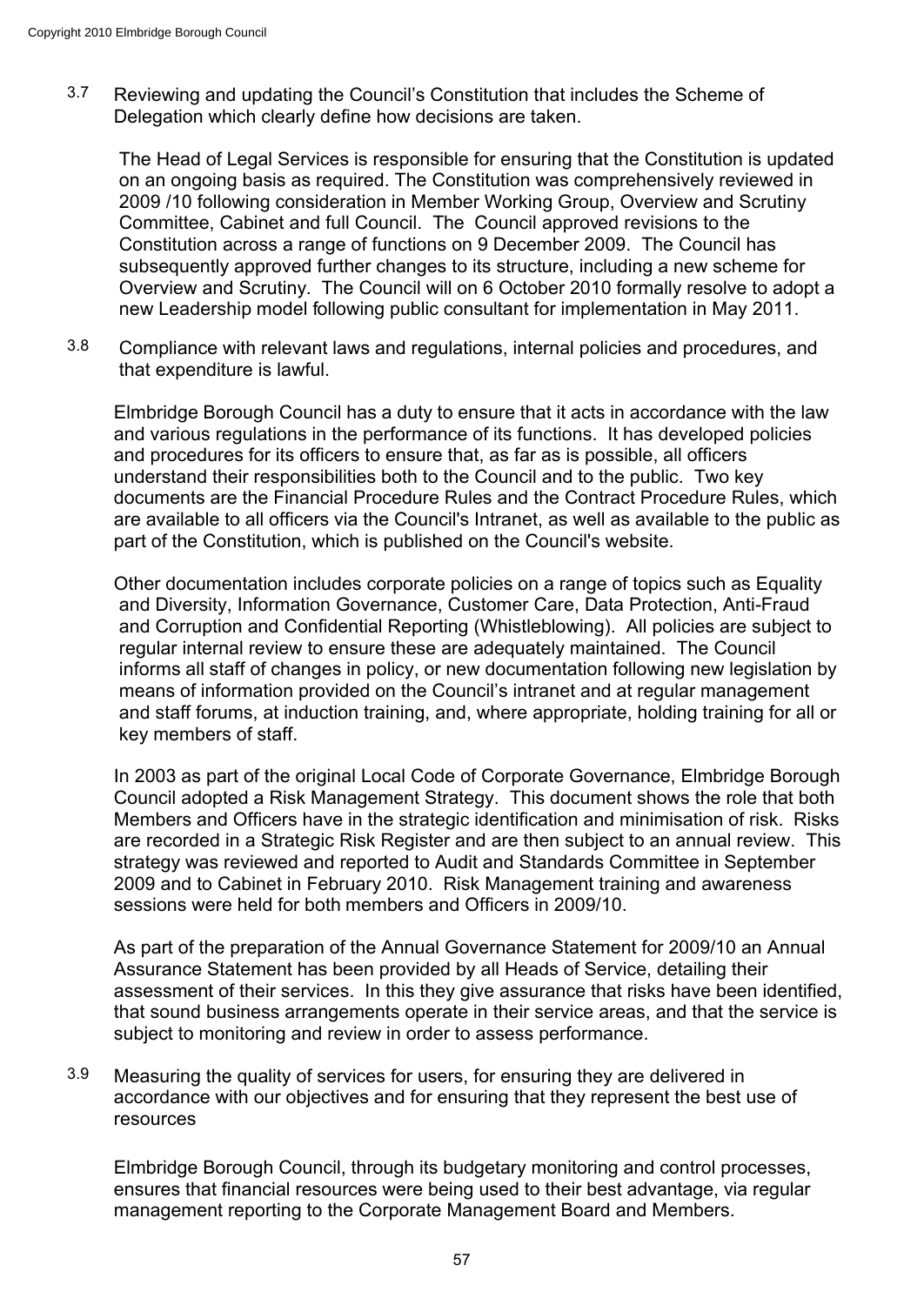Financial planning is underpinned by service planning, with increased expenditure in any service area being justified to the Corporate Management Board, and where necessary approved by the Executive. Key to the service planning process is a requirement to demonstrate planning for continuous improvement over several financial years, with clear links to the Council's Vision and top priorities. The Corporate Management Board is tasked with prioritising resources to ensure that the objectives within the Corporate Plan are supported by the individual service plans, and that improvements are in line with corporate objectives.

Through the quarterly Performance Report, corporate and key service objectives are carefully monitored in accordance with the Council's data quality arrangements to ensure that performance targets and indicators are being achieved.

The economic, effective and efficient use of resources is subject to review by the use of the Audit Commission's VFM tool, through the work of both Internal and External Audit, through benchmarking and the use of comparative techniques with other service providers, and through independent external review.

In 2009 the Council embarked on a Business Improvement Programme BEAM (Business Efficiency Achieves More).

It is a follow on from the VFM (Value for Money) reviews. The main difference is that instead of looking at a whole service, BEAM focuses on processes, with the aim of improving the customer experience.

For example, a VFM review would look at the Corporate Policy and Partnerships Division to try to identify efficiency savings across the whole division. In this example, BEAM might just look at the way the Elmbridge Review is being produced, and look for more efficient ways of doing so.

The Council needs to continue its programme of improvement, as is good practice in all organisations. The Council also needs to ensure it provides the best services possible to its customers and ensure they are as efficient as possible.

**Benefits for the customer:** improve the customer experience, less contact with the Council.

**Benefits for the process team:** the time and opportunity to make changes so that the process is simpler, quicker and easier to work with.

**Benefits for the Council:** improve our satisfaction rating and our processes and ensure their efficiency.

### 3.10 Use of Resources

Comprehensive Area Assessment (CAA) was a new way of assessing local public services in England, when it was introduced in April 2009. It examined how well councils worked together with other public bodies to meet the needs of the people they serve. It was a joint assessment made by a group of six independent watchdogs. It was an annual assessment that was reported by the Audit Commission in December 2009. It incorporated a revised Use of Resources assessment, previously in place, which was developed by the Audit Commission and was considered a tougher test.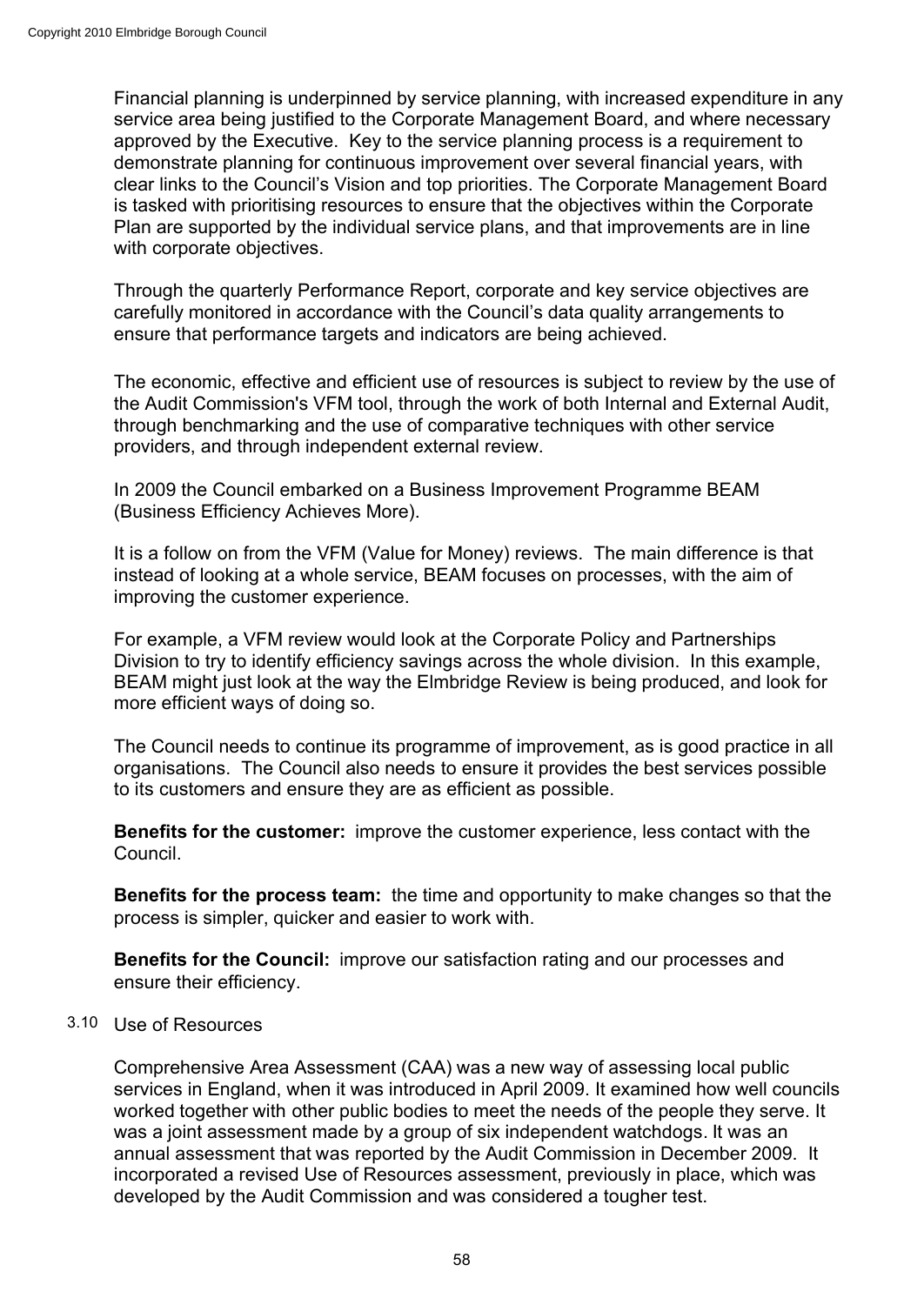The Council was specifically assessed under Comprehensive Area Assessment (CAA) by means of an Organisational Assessment. The Organisational Assessment was made up of two elements: a Use of Resources Assessment and a Managing Performance Assessment.

The overall results were reported to the Council via an Organisational Assessment Report.

The reports were received by the Council in December 2009 and related to the year 2008/09. This meeting presented the first opportunity to report formally to Members of the Council. The results of the Organisational Assessment for 2008/09 were published on 9 December 2009 by the Audit Commission on their One Place website www.direct.gov.uk/oneplace.

Organisational Assessment Judgement

An overall scored judgement on the basis of 1 to 4 is received, based on the Council's performance against the Managing Performance Assessment and the Use of Resources Assessment. Individual scores are also given for the Managing Performance Assessment and Use of Resources assessment.

The scores given follow the standard scale used by the Audit Commission identified below:

*1 An organisation that does not meet minimum requirements* Performs poorly

2 An organisation that meets only minimum requirements *Performs adequately* 

*3 An organisation that exceeds minimum requirements Performs well*

*4 An organisation that significantly exceeds minimum requirements Performs excellently*

The Council received an overall scored judgement of 3 for 2008/09, the Council is performing well and exceeds the minimum requirements.

The overall score was based on the following scores for the Managing Performance assessment and the Use of Resources assessment, as shown in the Table below.

| <b>Managing performance</b>   | 3 out of 4 |
|-------------------------------|------------|
| <b>Use of Resources</b>       | 3 out of 4 |
| <b>Managing finances</b>      | 3 out of 4 |
| <b>Governing the business</b> | 3 out of 4 |
| <b>Managing resources</b>     | 3 out of 4 |

The Council received the joint highest score in Surrey with Woking Borough Council, scoring 3's across all the areas assessed.

Following the change of government CAA was abolished in May 2010 and no new scores are to be issued by the Audit Commission for the Use of Resources Assessments, the Managing Performance Assessments or the overall Organisational Assessments for the year 2009/10. However, a Value for Money conclusion will be issued for 2009/10.

The Audit Commission is in discussions with the government and other representative bodies about the future approach to inspections.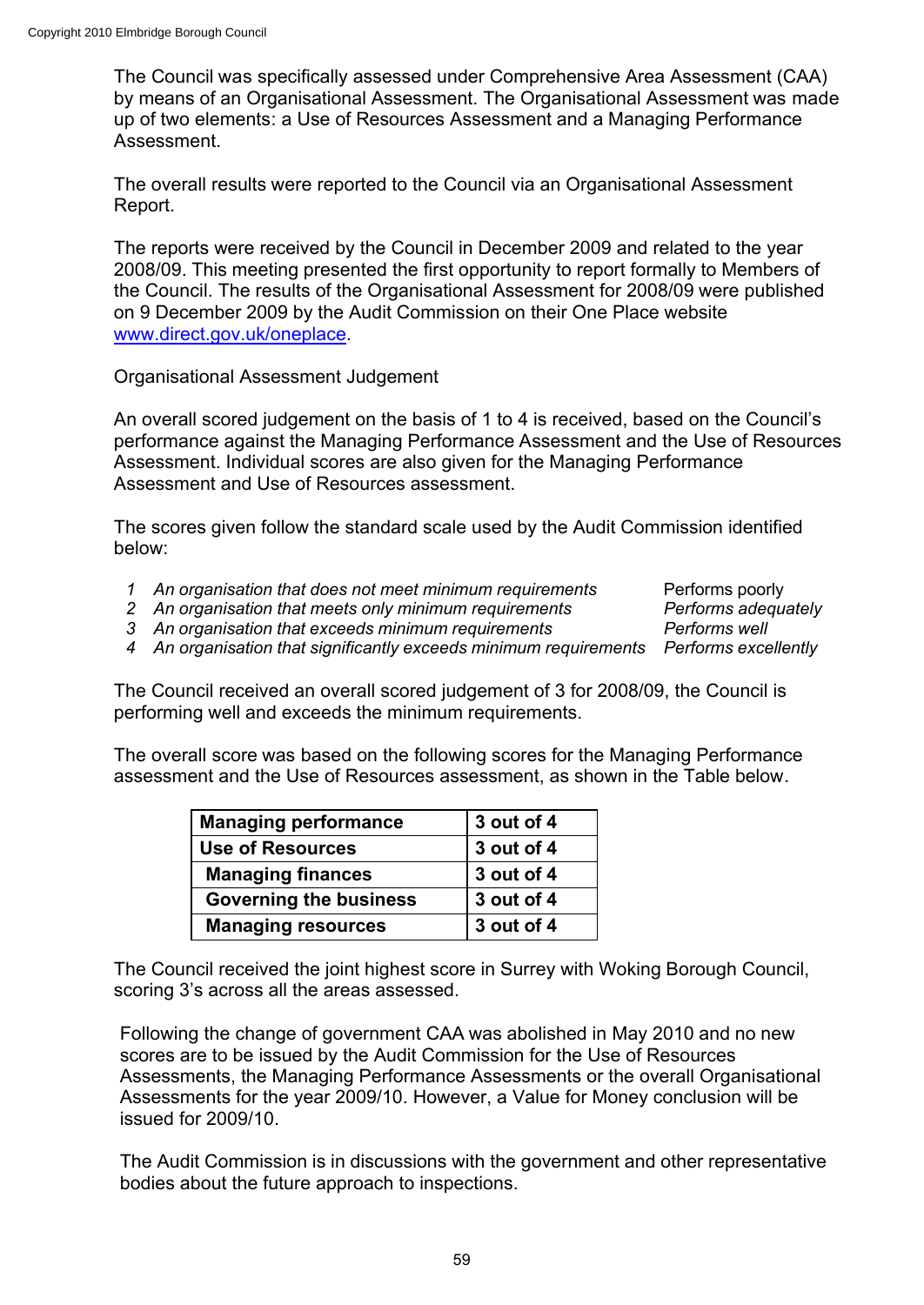## 3.11 Financial Management

Responsibility for ensuring that an effective system of internal financial control is maintained and operated rests with the Section 151 Officer. The systems of internal financial control provide sufficient assurance that assets are safeguarded, that transactions are authorised and properly recorded, and that material errors or irregularities are either prevented or would be detected within a timely period.

**Internal financial control is based on a framework of management information, financial regulations and administrative procedures, which include the segregation of duties, management supervision and a system of delegation and accountability. Ongoing development and maintenance of the various processes are the responsibility of Heads of Service within the Council.**

**In particular, the process in 2009/10 included:**

- **The setting of annual budgets;**
- **Monitoring of actual income and expenditure against the profiled budget;**
- **A continuous review of the annual budget and actions taken to mitigate the drop in income levels;**
- **Setting of financial and performance targets, including the prudential code and associated indicators;**
- **Regular reporting of the Council's financial position to Members;**
- **Clearly defined capital expenditure guidelines;**
- **The monitoring of finances against a Medium Term Financial Strategy;**
- **Managing risk in key financial service areas and in particular income from fees and charges by specific monthly monitoring and reporting to Senior Management.**

### 3.12 Effectiveness of Internal Audit

**The Head of Internal Audit Partnership reports to the Strategic Director - Resources, and operates in accordance with a Charter, which defines its relationship with the Council's officers, and the Audit and Standards Committee. The main responsibility of the Internal Audit Division is to provide assurance and advice on the internal control system of the Council to the Corporate Management Board and Members. Internal Audit reviews and appraises the adequacy, reliability and effectiveness of internal control within systems and recommends improvement. It also supports management in developing systems, providing advice on matters pertaining to risk and control. In 2009/10 all planned internal audit service reviews were risk-focused and a comprehensive risk-based auditing approach to both audit planning and activity has been developed further. The controls established by management are evaluated to ensure:**

- **Council objectives are being achieved;**
- **Economic and efficient use of resources;**
- **Compliance with policies, procedures, laws and regulations;**
- **The safeguarding of Council assets; and**
- **The integrity and reliability of information and data.**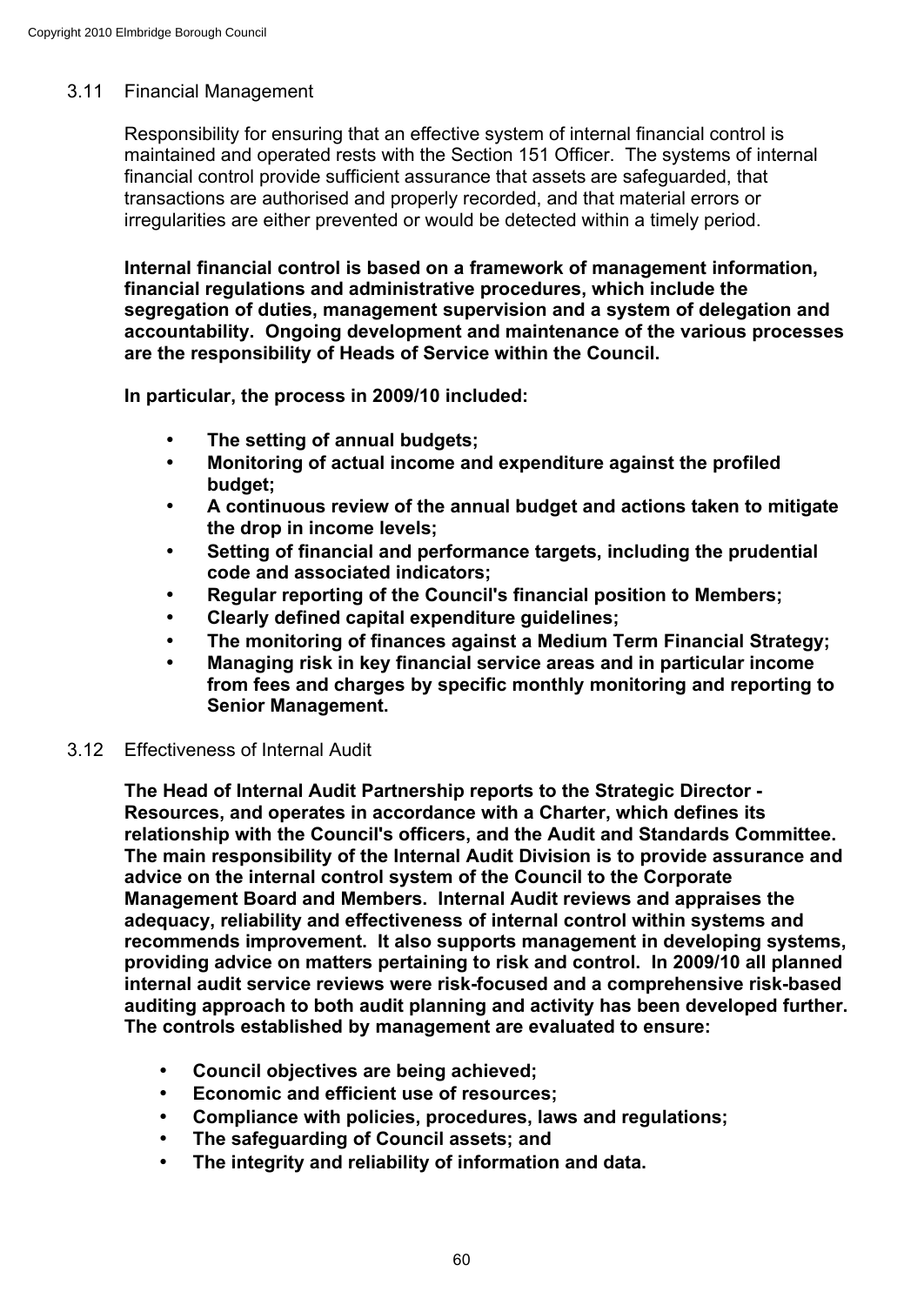As part of the wider annual review of the governance arrangements and in particular the System of Internal Control, the Council is required to undertake an annual review of the effectiveness of the system of internal audit. A review of the effectiveness of Internal Audit has been undertaken. The review concluded that an effective system of internal audit is provided by the Internal Audit Division and the opinion of the Head of Internal Audit Partnership in her annual report can be relied upon. The full details of the review will be reported to the Audit & Standards Committee, alongside this document as it is a key element of the review of the system of internal control and governance framework.

3.13 Audit & Standards Committee, as identified in CIPFA's Audit Committees – Practical Guidance for Local Authorities

It is a responsibility of the Audit and Standards Committee (as detailed in the Constitution) to monitor the work of Internal Audit and to ensure that any actions agreed are implemented. It is considered that the Audit and Standards Committee was effective and added value to the internal control system. The Committee's terms of reference are included in the Council's Constitution.

The Audit and Standards Committee is responsible for:

- i) advising the Council on the revision of the Model Code of Conduct for Members;
- ii) monitoring the operation of the Model Code of Conduct; and
- iii) receiving reports following complaints about individual Members and determining if a breach of the Model Code of Conduct has arisen and, if so, deciding upon the appropriate sanction.

#### 3.14 Performance and Risk Management

Elmbridge Borough Council produces a quarterly performance report which reports key information and analysis on objectives within the Corporate Plan, key performance indicators, major projects and risks assessment of progress on corporate working. Information is handled in accordance with the Council's agreed approach to data quality. The Corporate Management Board holds a quarterly "performance morning" to provide an opportunity to consider performance-related issues in an in-depth way. Performance reports are considered quarterly by Cabinet and Overview and Scrutiny Committees, alongside information on financial performance. Members also consider progress against targets in the Elmbridge Community Strategy. These performance reports are publicly available on the Council's website.

The Head of Finance has provided a positive opinion on the Council's compliance with its Risk Management Strategy. The revised Risk Management Strategy was taken to the Audit and Standards Committee in September 2009 and the Corporate Risk Register for 2009/10 was taken to Cabinet in February 2009, with reporting to CMB quarterly. The Audit & Standards Committee considers the effectiveness of the risk management arrangements and have not provided any adverse comments.

#### 3.15 Value for Money and BEAM Review Programme

In 2009/10 the Council developed a process review scheme called Business Efficiency Achieves More (BEAM) based on best practice from the VFM review programme and lessons learned from two pilot reviews that took place in 2008/09.

The BEAM review programme commenced in October 2009. By 31<sup>st</sup> March 2010 five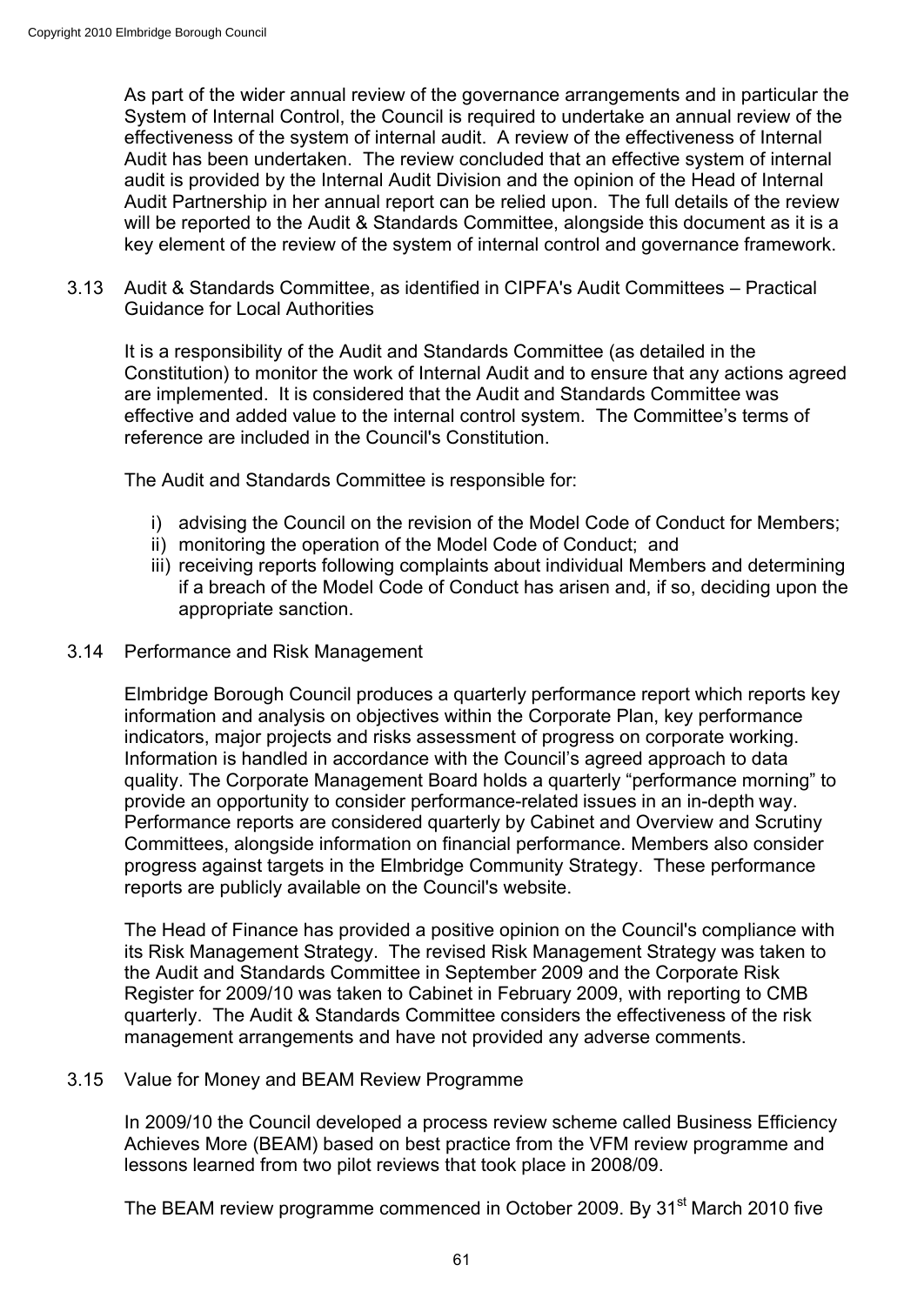reviews had been completed and a sixth review was in progress. Two more reviews are being undertaken in early 2010 -11 with two further reviews planned. The programme is continuing until March 2011.

3.16 The development needs of members and senior officers in relation to their strategic roles, supported by appropriate training

A fully resourced training and development plan is in place for officers and members of the Council, clearly linked to the Corporate and Service Delivery Plans and statutory responsibilities.

In 2009/10 the Council commenced a new Passport for Training two year programme that introduces 4 competency levels in order to assist managers and staff to achieve core competencies that are linked to performance management. The Passport includes mandatory courses in specific areas, eg. risk management and a suite of courses for both Senior and Middle Managers.

The Council has in place a comprehensive induction, development and support programme for all Members of the Council. The development is reviewed annually and informed by Members. In May 2007 the Council was awarded Charter status for the national Charter for Elected Member Development in recognition of its comprehensive induction, development and support programme for all members of the Council. The Council attained finalist status in the Municipal Journal Awards 2008 for the Councillor Development Achievement of the Year Award.

In February 2008 the Council was re-accredited by Investors in People UK. The Council received an exemplary rating in its Investor in People reassessment against the advanced Investor in People " Profile" standard, achieving a score against all ten Profile indicators, with a maximum score of 4 on six of them. Elmbridge Borough Council is the only authority to achieve this Gold Standard accreditation in the Local Government world.

#### 3.17 Partnership governance arrangements

The Council significantly strengthened its partnership governance arrangements in 2009/10 in order to comply with best practice. A Framework for Working in Partnership has been established to provide guidance on the criteria for determining what are key partnerships for the Council, based on risks relating to the Council's strategic objectives, finances or reputation from partnership arrangements. The Framework includes a checklist and guidance to help officers ensure that partnerships have robust governance and risk management arrangements in place. The requirements in terms of governance include decision-making processes, accountability structures, financial arrangements. In addition, there are requirements for management of performance, data quality and information sharing, equalities, conflict resolution and termination procedures and risk registers and are in place in the Framework.

#### 3.18 The ethical conduct of members and officers of this Council

The Council's Constitution sets out the framework for members and officers with respect to ethical governance. The Council adopted a Model Code of Conduct for Members in July 2007 and it has an ongoing Members Development and Support Programme and an Induction Training programme for newly elected Members.

The Audit & Standards Committee has over-arching responsibilities and oversees the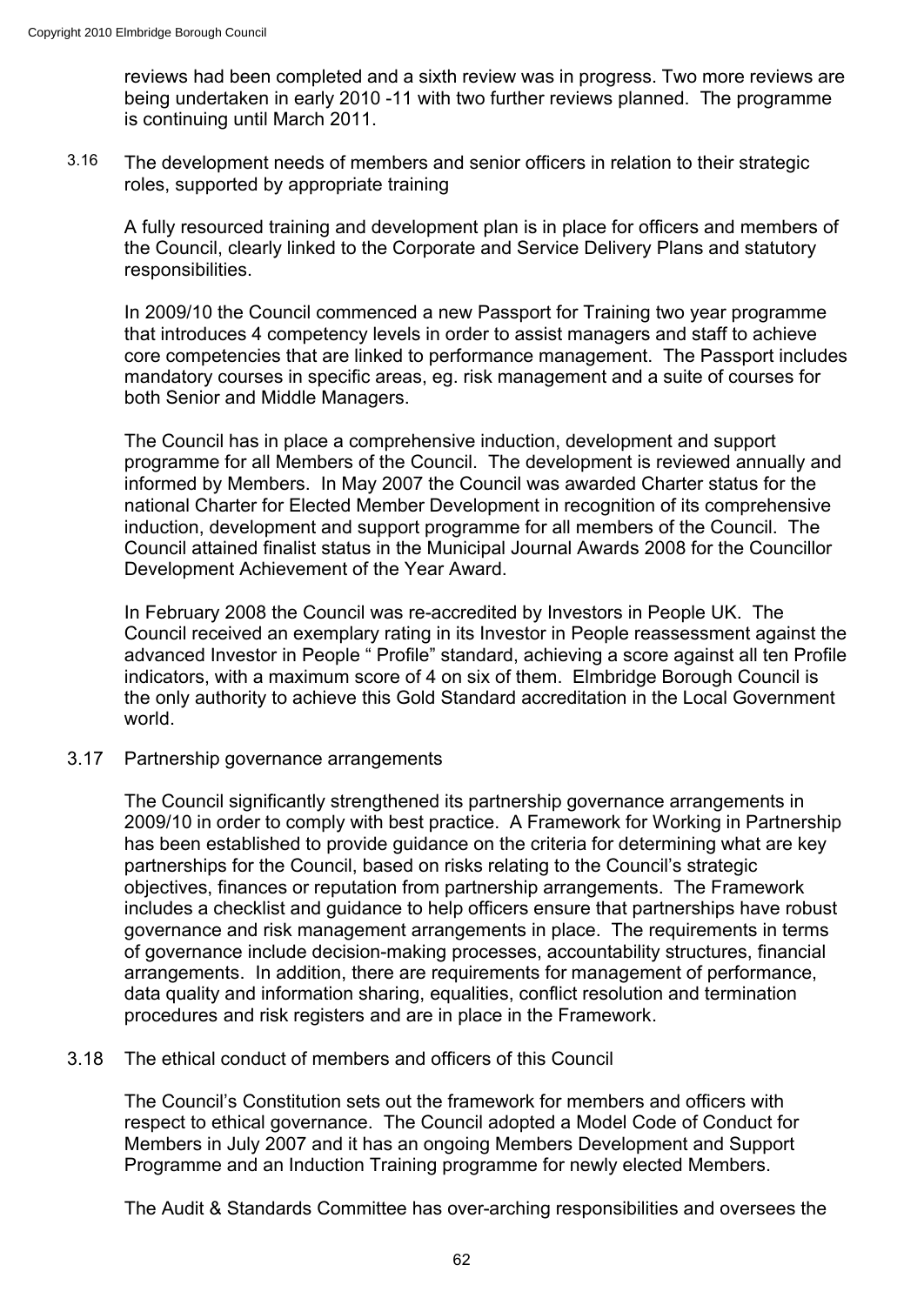Council's ethical governance arrangements. In 2009/10 the Head of Legal Services reported appropriate matters relating to the Model Code of Conduct to that Committee.

#### **4 Review Of Effectiveness**

Elmbridge Borough Council has responsibility for conducting, at least annually, a review of the effectiveness of its governance framework including the system of internal control. This review is informed by:

- The work of the Internal Audit Division and the Head of Internal Audit Partnership's Annual Report.
- The work of Heads of Service within Elmbridge Borough Council who have responsibility for the development and maintenance of the governance environment.
- The external auditors in their Annual Audit and Inspection Letter and other reports, including the CPA Use of Resources and Direction of Travel Statements.

The following processes have been applied in maintaining and reviewing the effectiveness of the governance framework:

#### 4.1 Council

The Council's Annual Report and Performance Plan reports on our performance against our key priorities and outlines our priorities and targets for the forthcoming year.

The Constitution was comprehensively reviewed in 2009/10. The review resulted in the Council approving new arrangements on 9 December 2009. The Council will in 2010/11 consult the public on which of the two statutory Leadership models ('Strong Leader' or 'Elected Mayor') it should adopt for implementation in May 2011.

4.2 Cabinet and Overview and Scrutiny Committees

The Cabinet and Overview and Scrutiny Committees receive the quarterly Performance Report, which reports on performance against our key priorities and sets robust and challenging targets. There is also an annual report which reports on the performance of the Overview and Scrutiny Committees to Council and the Overview and Scrutiny Committee has a Forward Work Programme.

#### 4.3 Audit & Standards Committee

The Audit & Standards Committee receives quarterly updates from the Head of Internal Audit Partnership on the assurance which can be placed against various systems and processes during the year, along with an annual assessment each year.

The Audit and Standards Committee established a sub-Committee framework for the handling of complaints that Members may have breached the Code of Conduct (Assessment, Review and Hearings). The Committee also approved assessment criteria, procedures and protocols in all respects.

In 2009/10 the Committee recruited two independent Members to serve four-year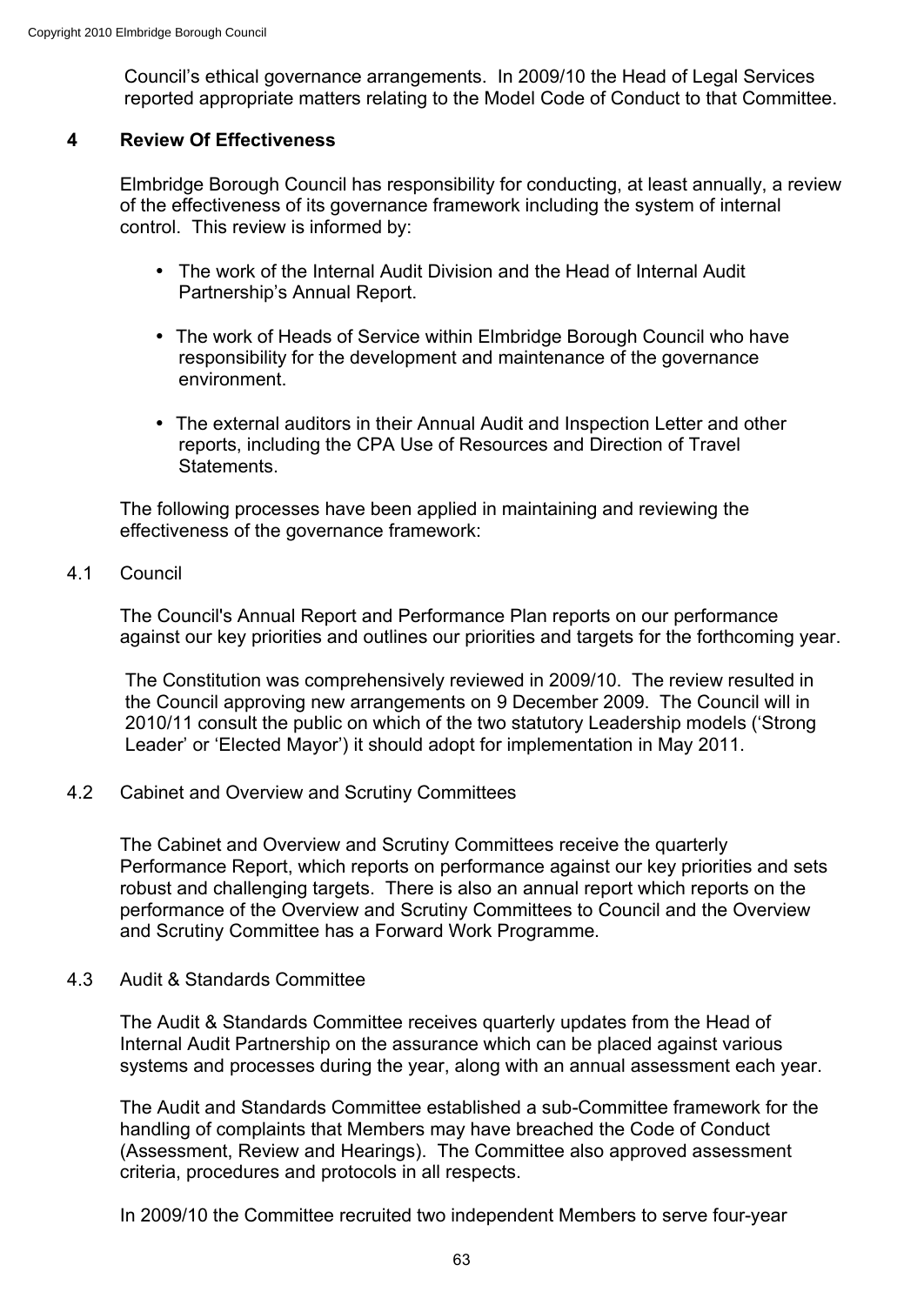terms of office. The total complement of Independent representation is three, and these Members are an important co-opted element to the work of the Committee and a valuable governance link to the wider community.

#### 4.4 Internal Audit

Based on the work undertaken by the Internal Audit Division relating to 2009/10 the results of the Internal Audit reviews have been reported to the Audit and Standards Committee. High risk audit recommendations made in 2009/10 have been implemented and followed up by Internal Audit and none remain outstanding. In 2009/10 regular quarterly reporting to CMB was undertaken.

#### 4.5 External Agencies

During 2009/10 Use of Resources and Managing Performance Assessments were received from the Audit Commission that related to the year 2008/09.

In 2008 the Council was re-accredited by Investors in People (IIP) UK. In July 2009 the Council was informed that the Gold status was effective from 15/02/08. In November 2009 the Council received a plaque in recognition of its further award of Champion status. The Council is one of very few local authorities to have achieved Champion status.

The Council's attainment of the National Charter for Elected Member Development in May 2007 through the accreditation framework provided by the South East Employers continues to apply and there is a continuing review and reassessment process.

All local authorities in England and Wales signed up to the Government Connect Programme for secure email and data exchange and the use of Government Connect became mandatory for Council Tax and Housing Benefits from 31<sup>st</sup> March 2009. The review of the Council's Code of Connection was completed in March 2010 and the Council has been approved for another year as at 15 March 2010.

In March 2010 the Council was awarded 3 out of 4 stars for best practice on its website for useful and useable content by the Society of Information Technology Management (SOCITM). Elmbridge was the only local district in Surrey to achieve such a high score.

Quest accreditation for Xcel and for Sports Development was obtained by the Leisure and Cultural Services Division. In addition, the Council maintained its ISPAL (Institute for Sport, Parks and Leisure) "Active" accreditation throughout 2009/10 and it holds the Charter for the Bereaved. The Council's museum is an MLA accredited museum.

The Local Taxation Division renewed its Charter Mark in January 2010 for a further twelve months for the fourteenth consecutive year. Customer Service Excellence awards were achieved by the Community Support Services, Planning, and Leisure and Cultural Services Divisions.

Lexcel accreditation for Legal Services was also obtained during the year at a higher standard than previously.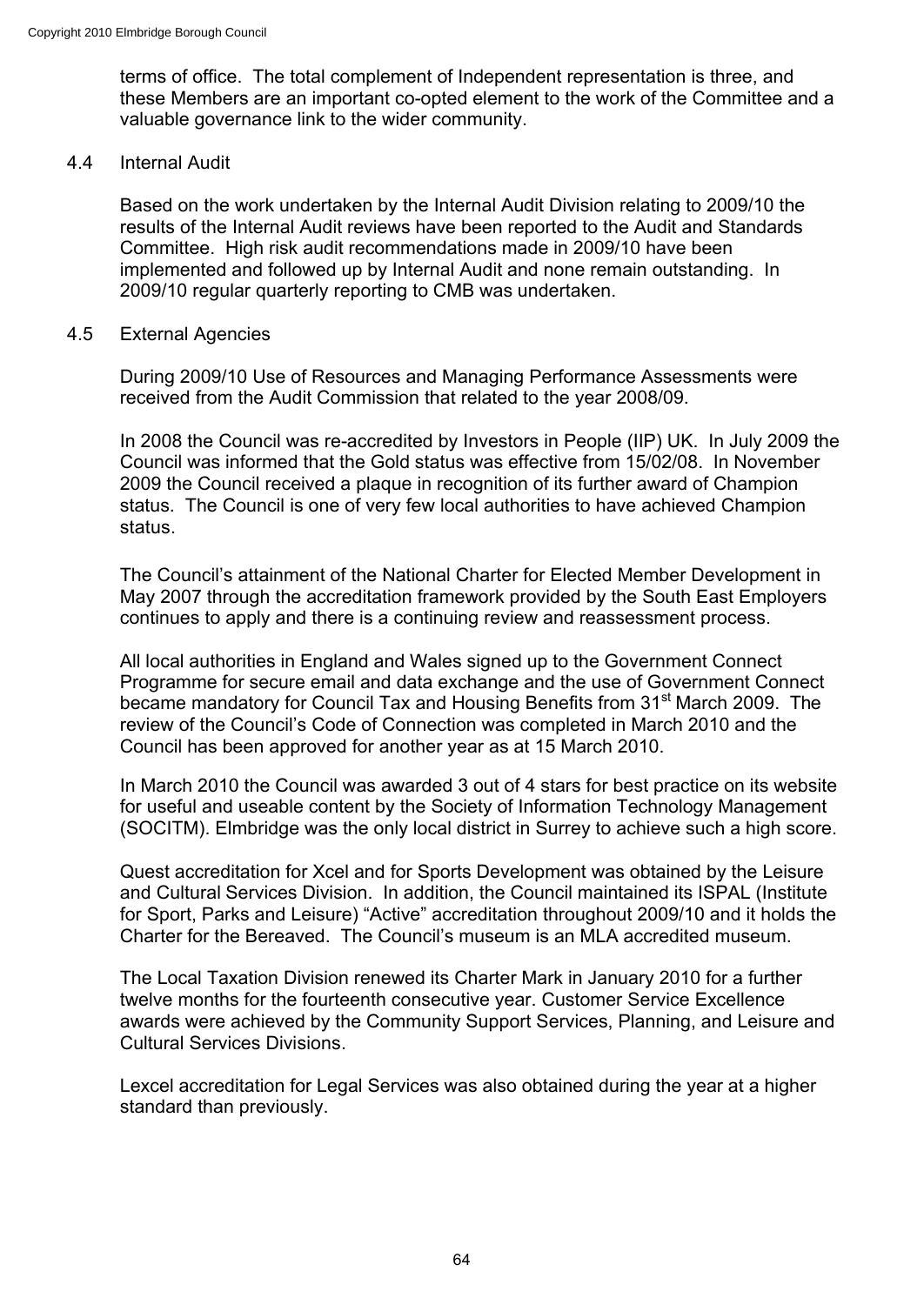# **5. Improvements During The Year**

In the period covered by this Annual Governance Assurance Statement, improvements have been made to the Council's arrangements and matters identified in 2008/09 have been addressed as follows:-

- i) The Council's Improvement Plan/Implementation Projects for 2009/10 sets out details of corporate working and projects across the Council that have been delivered during the year. This is detailed at Appendix B attached.
- ii) Risk management has been further embedded across the organisation.
- iii) Partnership governance arrangements have been strengthened significantly across the Council.
- iv) Information governance arrangements have been strengthened by the formation of an Information Governance Group. The group will lead the corporate Information Management vision and ensure the Council's Information Management Strategy is implemented, maintained and continually improved.
- v) In order to comply with the Government Connect Code of Connection requirements, an external review of the Council's Code of Connection was completed and the Council was approved for another year as of 15 March 2010. Mandatory information management and information security sessions were provided throughout 2009/10.
- vi) A dedicated homepage for the Audit and Standards Committee has been established with links to all key governance documents and the websites of external agencies.
- vii) A programme of formal meetings between the three statutory officers (Head of Paid Service, Chief Finance Officer and Monitoring Officer) has been put in place to share emerging issues and deal with the management of the Council's business that might fall outside the remit of other structures.

### **6 Significant Governance Issues**

### **On the basis of the Annual Assurance Statements received from Heads of Service for the period relating to 31st March 2010 there are no significant governance issues to report.**

During 2009/10 some internal control weaknesses were identified by management and by internal audit. For example some information security issues and financial control weaknesses were identified by Internal Audit in two service areas. Internal audit recommendations made to strengthen control in these areas have since been implemented by management.

However, areas for further improvement have been identified as follows :

• again more progress has been made on risk management in the organisation and work should continue to ensure that risk management is embedded across the organisation.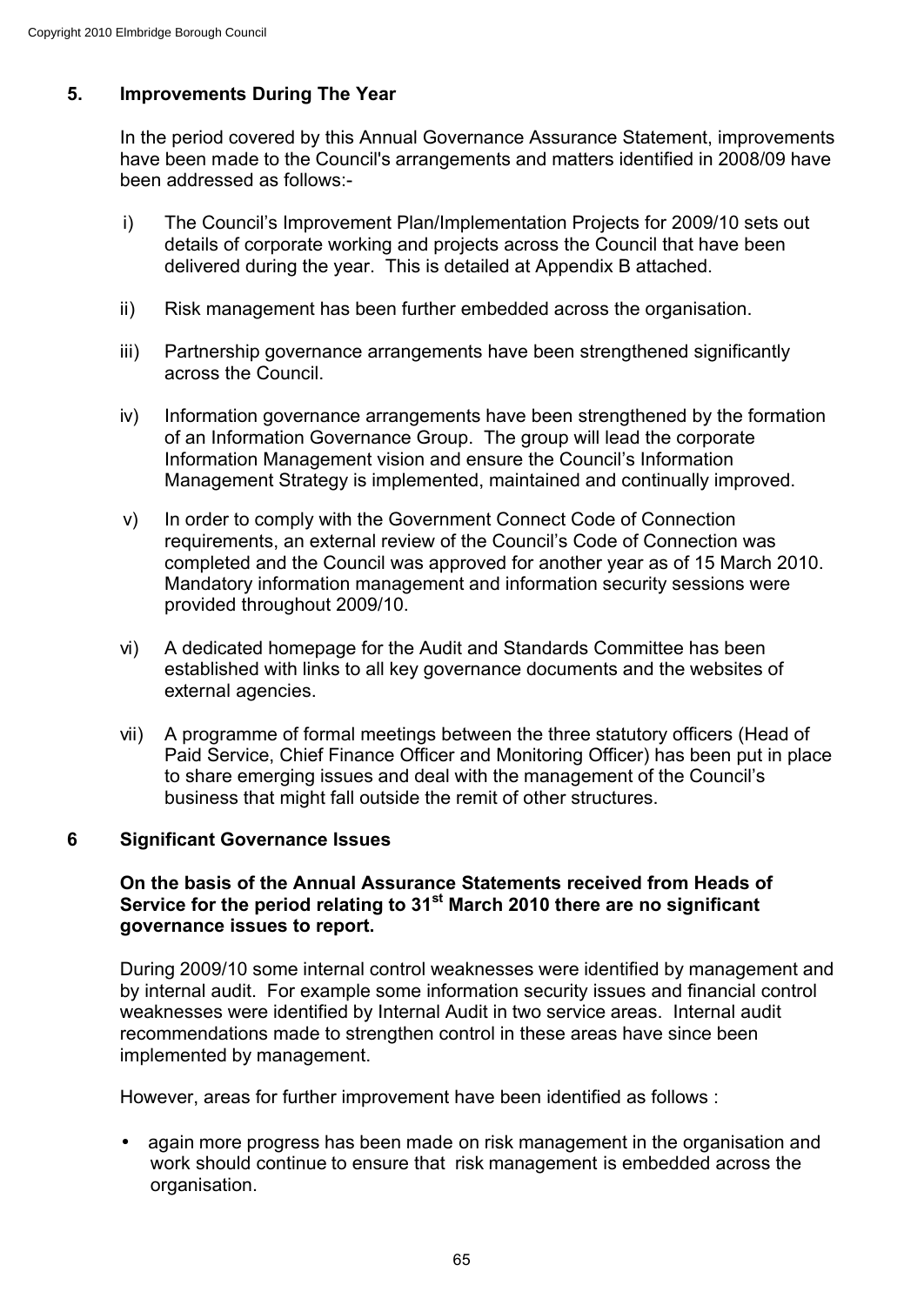• ensure the Council's business continuity arrangements are in line with best practice. The Council will need to consider appropriate future arrangements to progress business continuity planning. This should have particular regard to review of Part 1 of the Council's Civic Centre Business Continuity Plan. This provides essential information incorporating core procedures for corporate management responsibility and action to be taken in the event of an emergency, with particular regard to the business requirements of the Civic Centre as the major centre of the Council's operations.

These improvements are planned in order to meet and further develop the ongoing requirements for effective corporate governance.

We have been advised on the implications of the effectiveness of the Council's governance arrangements by the Audit & Standards Committee and full Council and a plan to address weaknesses and ensure continuous improvement of the system is in place.

We propose over the coming year to take steps to address the above matters to further enhance our governance arrangements. We are satisfied that these steps will address the need for improvements that were identified in our review of effectiveness and we will monitor their implementation as part of our regular reporting arrangements.

Signatures:

Leader of the Council

**Chief Executi** 

Date:  $23/$ 

Lyne zoio Date:  $\lambda$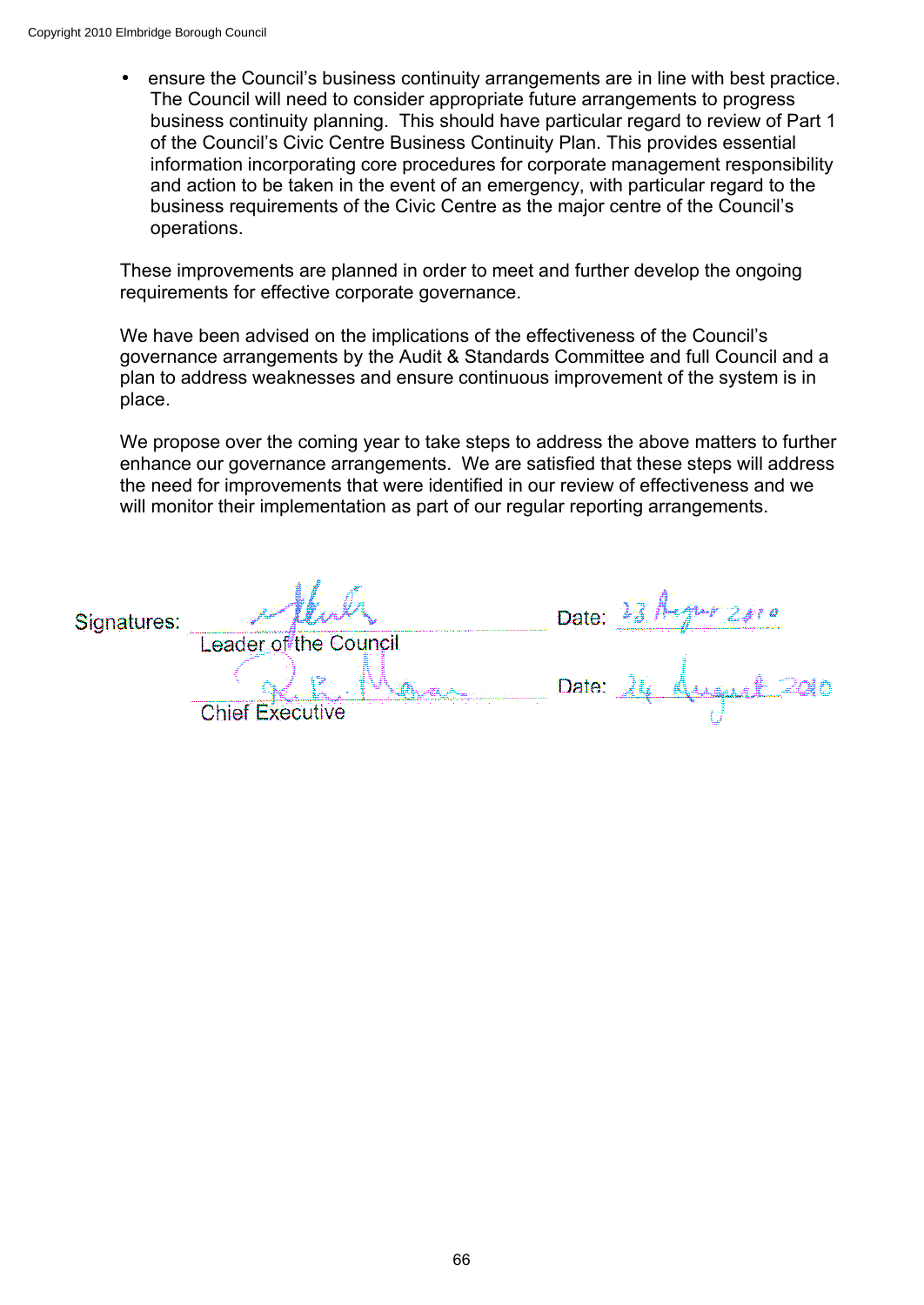**Appendix A**

# **Improvement Plan/Implementation Projects 2009/10**

# **Project Groups –**

| <b>No</b>               | <b>Project</b>                                             | <b>Significant Actions/outputs</b>                                                                                                                                                                                                                                                                                                                                                                                                                                                                                                                                                   | <b>Corporate</b><br><b>Risks</b> | <b>Timescales</b>                 |
|-------------------------|------------------------------------------------------------|--------------------------------------------------------------------------------------------------------------------------------------------------------------------------------------------------------------------------------------------------------------------------------------------------------------------------------------------------------------------------------------------------------------------------------------------------------------------------------------------------------------------------------------------------------------------------------------|----------------------------------|-----------------------------------|
| 1                       | <b>Culture Change</b>                                      | The 2009/10 action plan has been reviewed to<br>focus mainly on the Staff Survey and Big Staff<br>Lunch.<br>The Staff Survey is being led by the<br>Corporate Communications Team and<br>scheduled to start on the 14 <sup>th</sup> June. The<br>Culture Change group will review the<br>results to create a new action plan for<br>2010/11.<br>A sub group of Culture Change is being set up in<br>May to organise the Big Staff Lunch. We hope to<br>hold the event in July and will seek to involve as<br>many colleagues from across the Council as<br>possible.                 | G                                | On-going<br>throughout<br>2009/10 |
| $\overline{2}$          | <b>Communications</b><br>Improvement                       | Published the Elmbridge Review in March<br>$\bullet$<br>Signed off contract for the preferred<br>suppliers.<br>However CMB are asked to note that a<br>forward plan of work has not been<br>developed due to resource changes in the<br>corporate Communications team.                                                                                                                                                                                                                                                                                                               | A, G, M, N                       | On-going<br>throughout<br>2009/10 |
| $\mathbf{3}$            | <b>Carbon Footprint</b><br><b>Reduction</b>                | In October last year, the Carbon Footprint<br><b>Reduction Group put a bid for the Energy</b><br>Saving Trust (EST) 1-to-1 support programme.<br>This bid was successful and entitled<br>Elmbridge to 60 days free consultancy<br>support from the EST to prepare a Climate<br>Change action plan to reduce per capita CO2<br>emissions in the local area. The Group has<br>met with the EST and identified a number of<br>actions, which are being reviewed. A Draft<br>Action Plan will be prepared and the Group<br>will commence implementation of the plan<br>during 2010/2011. | G, L                             | On-going<br>throughout<br>2009/10 |
| $\overline{\mathbf{4}}$ | <b>Customer Service</b><br>Improvement<br>Programme (CSIP) | The new housing and local taxation reception<br>area was implemented on time. The CSIP<br>Members Group has been disbanded and will<br>not be replaced and the Customer Services<br>Improvement Programme will not continue in<br>its current state. A joint meeting of the<br><b>Customer Champions and Officers working</b><br>group met in February to discuss the future of<br>the groups and it was felt there was still a                                                                                                                                                      | G                                | On-going<br>throughout<br>2009/10 |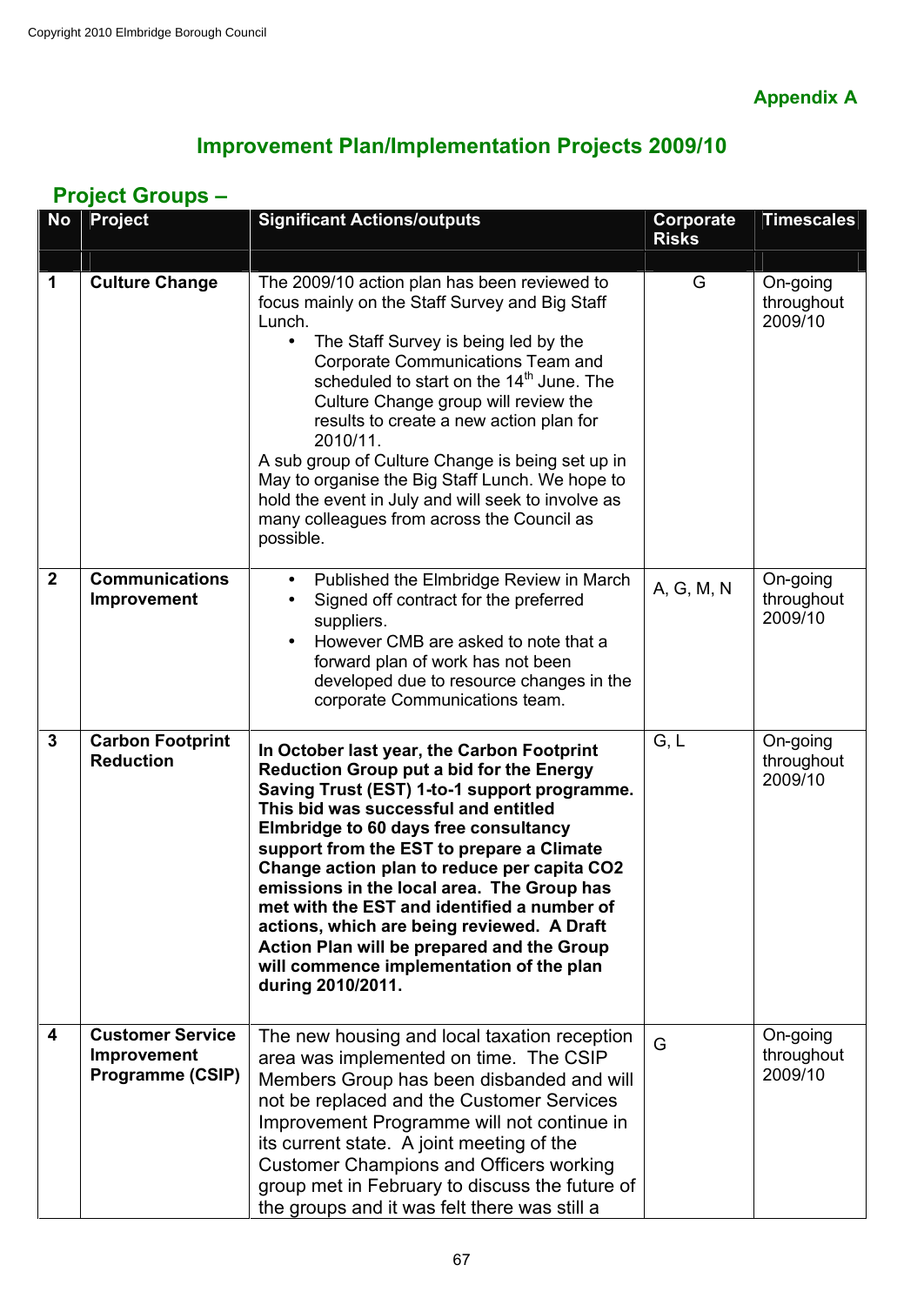| <b>No</b> | <b>Project</b>                       | <b>Significant Actions/outputs</b>                                                                                                                                                                                                                                                                                                                                                                                                                                                                                                                                                                                                                        | Corporate<br><b>Risks</b> | <b>Timescales</b>                 |
|-----------|--------------------------------------|-----------------------------------------------------------------------------------------------------------------------------------------------------------------------------------------------------------------------------------------------------------------------------------------------------------------------------------------------------------------------------------------------------------------------------------------------------------------------------------------------------------------------------------------------------------------------------------------------------------------------------------------------------------|---------------------------|-----------------------------------|
|           |                                      | place for both the Customer Champions and<br>Officers Working Group to continue meeting<br>to address corporate customer service<br>issues. Customer Champions will continue to<br>exchange best practice and discuss<br>operational issues, whilst the Officers<br>Working Group remains more strategic and<br>focussed on policy. A group will aim to meet<br>every other month and attendance would<br>depend on the issues being discussed at that<br>meeting, whilst sub-groups could meet to<br>take forward actions. A forward plan will be<br>developed and the groups will need to be<br>refreshed in light of recent organisational<br>changes. |                           |                                   |
| 5         | <b>Investors in</b><br><b>People</b> | Elmbridge are due to be reassessed in<br>February 2011. Management Board recently<br>approved reconvening the IiP Working Group<br>and the first meeting will be arranged within<br>the next two weeks. The working group will<br>assist the Council to prepare for the<br>assessment, taking into consideration the<br>priorities set out in the Council's improvement<br>plan, recommendations from our liP Adviser<br>and feedback from our previous assessment.<br>Elmbridge will need to achieve gold standard<br>in order to retain Champion status.                                                                                                | D, K, G, P                | On-going<br>throughout<br>2009/10 |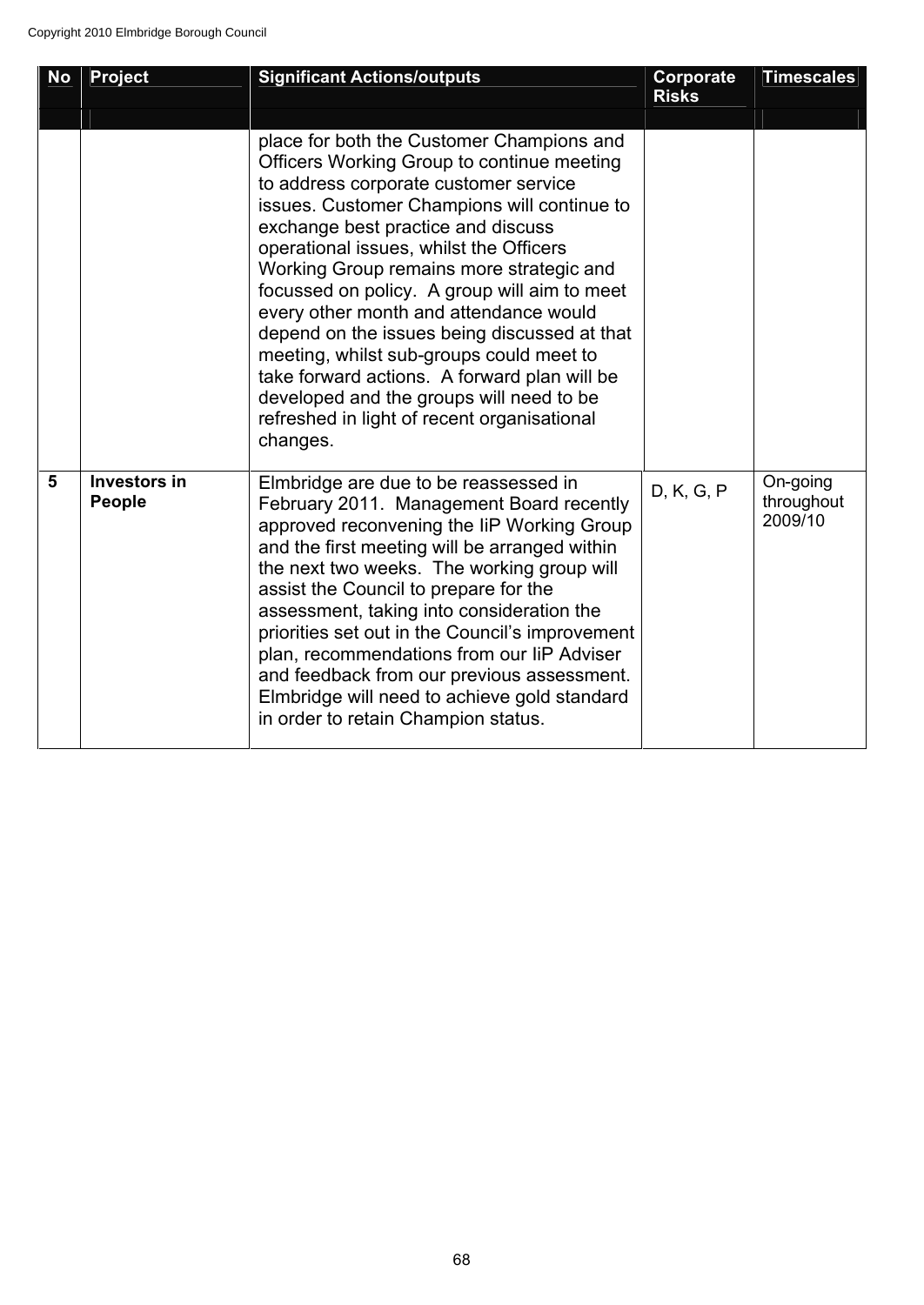# **Corporate Groups –**

| <b>No</b>               | <b>Project</b>                          | <b>Significant Actions/outputs</b>                                                                                                                                                                                                                                                                                                                                                                                                                                                                                                | Corporate<br><b>Risks</b>                                                                                               | <b>Timescales</b>                                                                                                                                                                                    |
|-------------------------|-----------------------------------------|-----------------------------------------------------------------------------------------------------------------------------------------------------------------------------------------------------------------------------------------------------------------------------------------------------------------------------------------------------------------------------------------------------------------------------------------------------------------------------------------------------------------------------------|-------------------------------------------------------------------------------------------------------------------------|------------------------------------------------------------------------------------------------------------------------------------------------------------------------------------------------------|
| $\mathbf{1}$            | Corporate<br>Governance                 | Update as at end May: The Audit<br>Commission have been asked to cease all<br>work on updating the area and<br>organisational assessment with immediate<br>effect. Our appointed auditors (Audit<br>Commission) will be reporting a value for<br>money conclusion alongside their opinion on<br>the financial statements in September.                                                                                                                                                                                            | B, C, I, L,<br>M, O, Q                                                                                                  | On-going<br>throughout<br>2009/10                                                                                                                                                                    |
| $\boldsymbol{2}$        | <b>Equality and</b><br><b>Diversity</b> | The group continues to meet monthly.<br>Public and member consultation on<br><b>Equality Impact Assessments conducted</b><br>during this quarter. Lead officers<br>assigned to workstreams in the Equality<br>Framework, and officers progressing<br>work in this regard. Participation in and<br>support for the Elmbridge Equality and<br><b>Diversity Forum continues.</b>                                                                                                                                                     | G                                                                                                                       | On-going<br>throughout<br>2009/10                                                                                                                                                                    |
| $\overline{3}$          | <b>Risk Management</b>                  | The Operational and Corporate Strategic<br>Risk Registers have been reviewed with an<br>emphasis on risk scores and recurring risks<br>within divisions. The 2010/11 Corporate /<br>Strategic Risk Register was approved by<br>Council in Feb 2010.<br>An ongoing review of risks associated with<br>the Council's partnerships and secondment<br>arrangements is in progress with reference<br>to checklists, risk registers and insurance<br>cover.<br>A re-tendering exercise for the Councils<br>insurance cover is underway. | March<br>2009: major<br>strategic<br>risks<br>identified<br>Strategic<br>and<br>Operational<br><b>Risk</b><br>Registers | March<br>2010:<br>update of<br>Strategic<br><b>Risk</b><br>Register<br>September<br>2009:<br>review of<br>Operational<br><b>Risk</b><br>Registers<br>completed.<br>On-going<br>throughout<br>2009/10 |
| $\overline{\mathbf{4}}$ | <b>Information</b><br>Governance        | The first meeting of the Information<br>Governance Group (IGG) was held on<br>19 January 2010 with the Law<br>Practice Manager as chair of the new<br>group. The IGG will lead the corporate<br>Information Management vision and<br>will report to the Corporate<br>Management Board and ensure the<br><b>Council's Information Management</b><br>Strategy is implemented, maintained<br>and continually improved.<br>The IGG reviewed and updated the<br>$\bullet$<br>draft Information Management                              | E, F, H                                                                                                                 | On-going<br>throughout<br>2009/10                                                                                                                                                                    |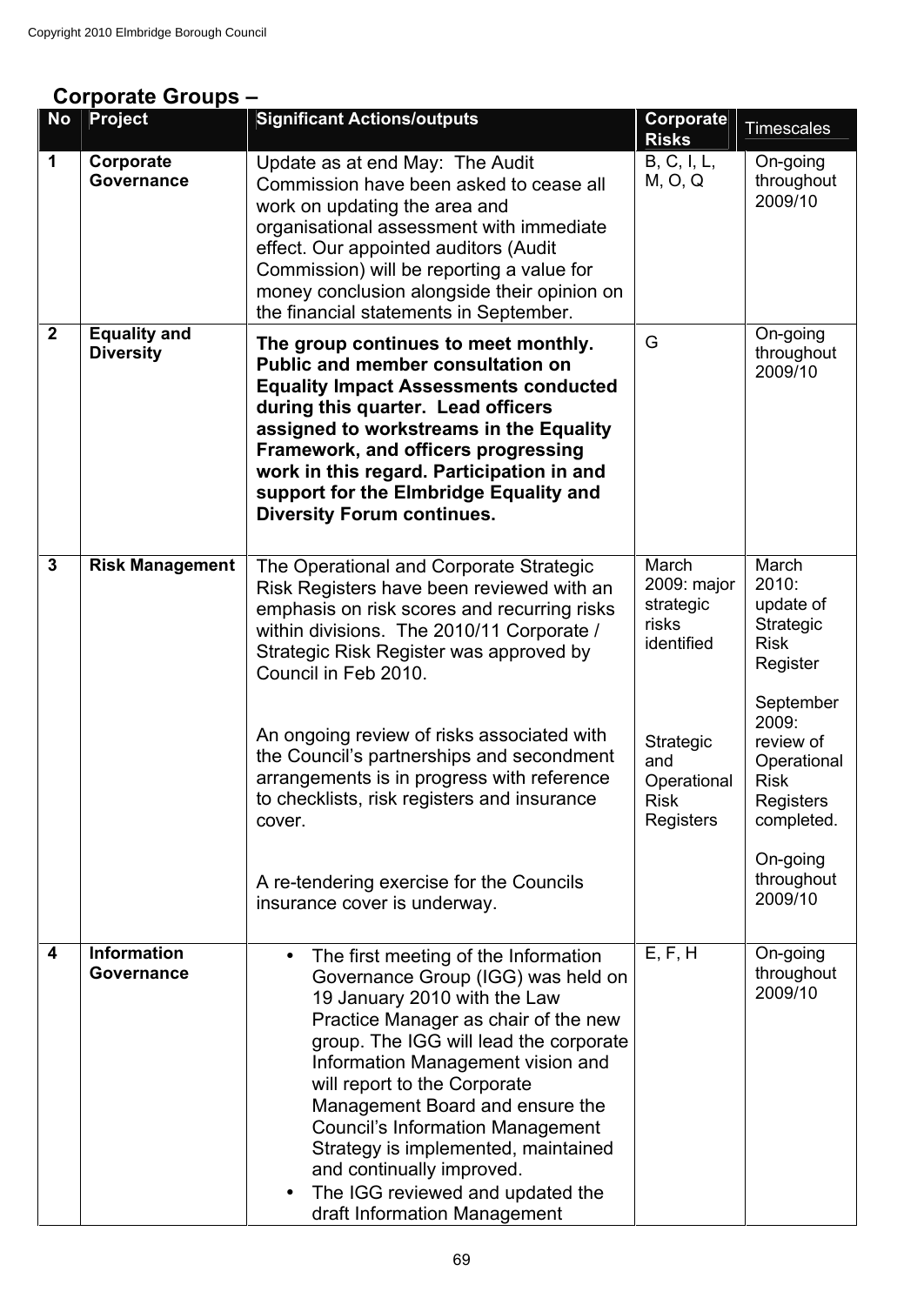| <b>No</b> | <b>Project</b>               | <b>Significant Actions/outputs</b>                                                                                                                                                                                                                                                                                                                                                                                                                                                                                                                                                                                                                                                                                                                                                                                                                                                                                                                            | Corporate<br><b>Risks</b> | <b>Timescales</b>                 |
|-----------|------------------------------|---------------------------------------------------------------------------------------------------------------------------------------------------------------------------------------------------------------------------------------------------------------------------------------------------------------------------------------------------------------------------------------------------------------------------------------------------------------------------------------------------------------------------------------------------------------------------------------------------------------------------------------------------------------------------------------------------------------------------------------------------------------------------------------------------------------------------------------------------------------------------------------------------------------------------------------------------------------|---------------------------|-----------------------------------|
|           |                              | Strategy with the final version<br>approved by CMB in March 2010 and<br>issued to Members in Information<br>Bulletin No 25.<br>The Information Management<br>Strategy included an Improvement<br>Plan, which will form the basis of the<br>2010-11 Work Programme for the<br>Information Governance Group.<br>The IGG delivered mandatory<br>Information Management and<br>Information Security training courses<br>within the Passport 4 Training<br>Programme.<br>The IGG reviewed information<br>security breach incidents recorded on<br>the ISD Help Desk for 2009/10 and<br>updated the Information Security<br>Incident Management Policy and<br>Procedure.<br>Received an update on the current<br>status of the Government Connect<br>Project including the successful<br>reassessment of compliance with the<br><b>Gsi Code of Connection in March</b><br>2010.                                                                                     |                           |                                   |
| 5         | Corporate<br><b>Property</b> | The group meets on a regular monthly basis.<br>We have now formed a Sub Group with officers<br>who are involved in managing assets, along with<br>the Risk Manager and our in-house<br>arborcologist. This sub-group is known as the<br>Tree Strategy Group, which also meets monthly.<br>The aim of this Group is to prepare a "Tree Risk<br>Strategy" for the organisation. Discussions at<br>CPG continue to relate to key projects such as,<br>Walton Pool, Walton Bridge, Public Toilets, and<br>Public Halls. The Asset Management Plan and<br>Property Strategy has been agreed by Council<br>and now includes a number of Performance<br>Indicators, which we will be reporting on a<br>regular basis. A revised Disposal and<br>Acquisition Policy will be written and agreed by<br>the Group in June which will then replace the<br>2006 Policy for the Achievements of Affordable<br>Housing through the Disposal of Surplus Land<br>and Property. | A, D, E, F,<br>K, L, P    | On-going<br>throughout<br>2009/10 |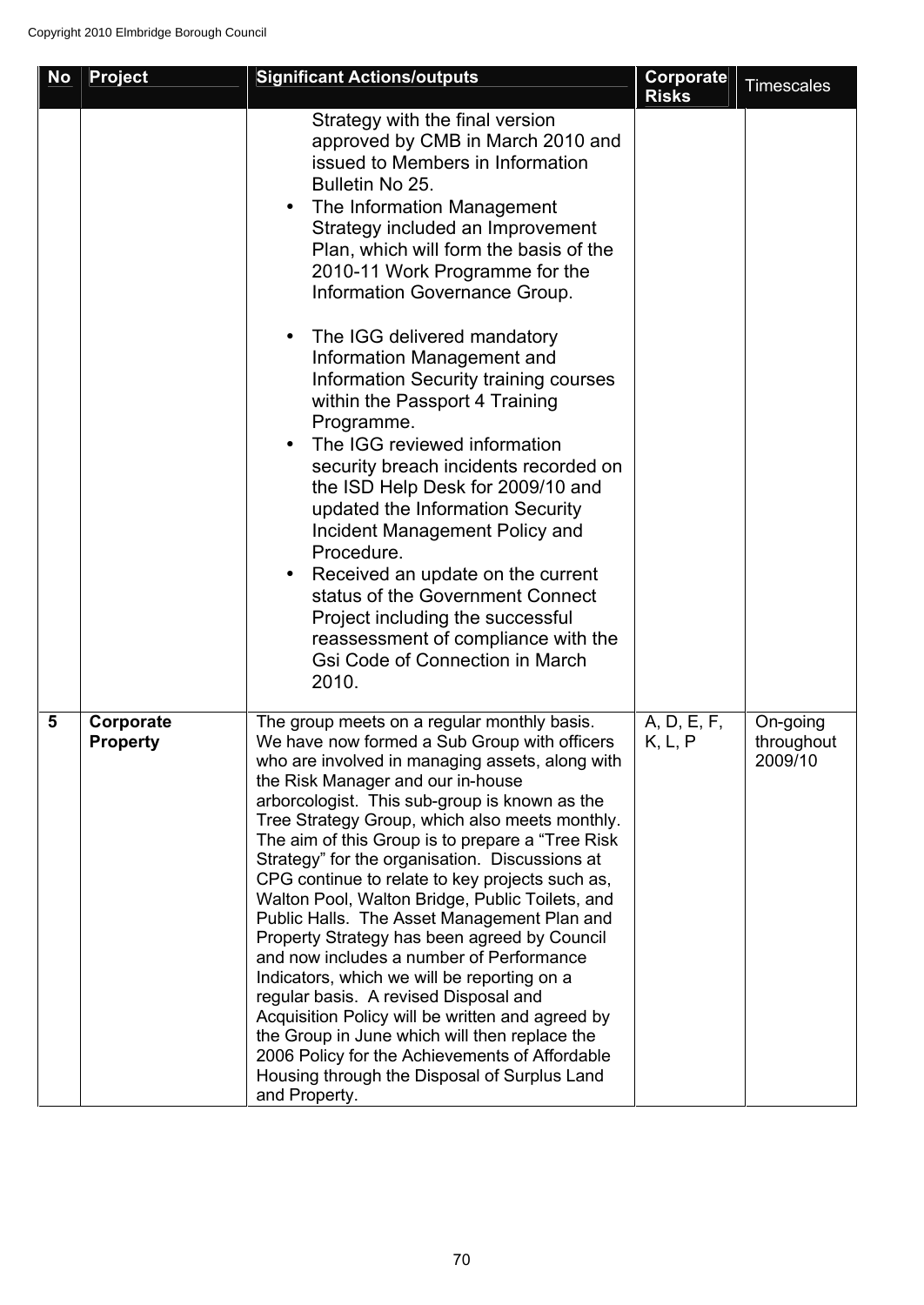# **Glossary of Terms**

This glossary helps to define some of the terms and phrases found in these accounts.

## **Accounting Period**

The length of time covered by the accounts, in the case of these accounts the year from 1 April 2008 to 31 March 2009.

## **Accrual**

A sum included in the accounts to cover income or expenditure attributable to the accounting period for goods or services, but for which payment has not been received/made, by the end of that accounting period.

### **Actuarial Gains and Losses**

Changes in the estimated value of the pension fund because events have not coincided with the actuarial assumptions made or the assumptions themselves have changed.

# **Appropriations**

The transfer of resources between various revenue reserves.

# **Asset Management Revenue Account**

An account kept separately from the main service accounts, which bears the cost of depreciation of assets and external interest payments and receives a credit netting off the capital charges borne by service accounts.

### **Balances**

These represent the accumulated surplus of revenue income over expenditure.

### **Best Value**

The legislative framework for ensuring that local authorities have set up arrangements to secure continuous improvement in services.

### **Budget**

An expression, mainly in financial terms, of the Council's intended income and expenditure to carry out its objectives.

### **Budget Requirement**

The amount each local authority estimates as its planned spending, after deducting funding from reserves and any income expected to be collected (excluding Council Tax and Government Grants). This requirement is then offset by Government Grant, the balance being the amount needed to be raised in Council Tax.

# **Capital Charge**

A charge to service revenue accounts to reflect the cost of fixed assets used in the provision of services.

### **Capital Expenditure**

Expenditure on the acquisition of fixed assets that will be of use or benefit to the Council in providing its services for more than one year.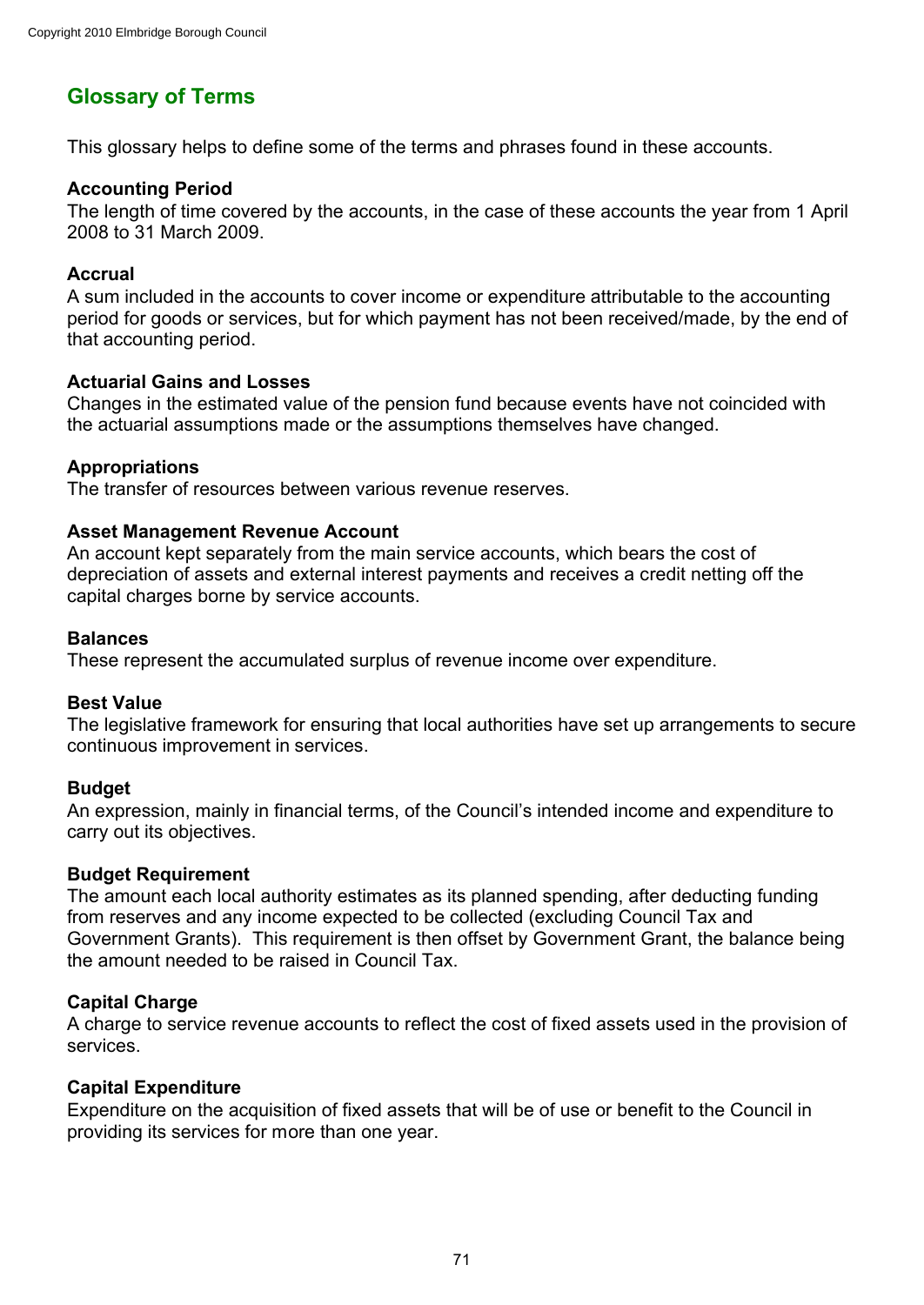## **Capital Financing Account**

An account that is credited with the amounts set aside for the repayment of external debt and with capital expenditure paid for from revenue and capital receipts. The balance cannot be used to fund revenue or capital expenditure.

## **Capital Receipts**

Income received from the sale of capital assets. Legislation requires a proportion of capital receipts from the sale of Council houses to be paid over to a national pool.

## **Cash Equivalents**

Generally short term, highly liquid investments readily convertible into cash.

## **Chartered Institute of Public Finance and Accountancy (CIPFA)**

CIPFA is the main professional body for accountants working in the public service. It draws up the Accounting Code of Practices and issues professional guidance that is used to compile these accounts.

## **Collection Fund**

A fund administered by the Council as a "charging authority". The Council Tax and National Non-Domestic Rates are paid into this fund. National Non-Domestic Rates are paid over in full to the National Pool, administered by central government. The Council Tax demand of the Council and the precepts (the council tax demands of Surrey County Council, Surrey Police and Claygate) are paid out of the fund. Any surplus or deficit is shared in accordance with statute between the major precepting authorities (Elmbridge Borough Council, Surrey County Council and Surrey Police).

## **Collection Fund Adjustment Account**

An account that is credited/debited with the difference between the Collection Fund surplus that is required by Government regulations to be charged to the General Fund in the year and the amount required under accounting requirements to be shown in the Income and Expenditure Account. The balance on the account at the year end represents the Borough Council's element of the Collection Fund balance at the year end.

## **Corporate and Democratic Core**

These are the activities that a local authority engages in specifically because it is a democratically elected decision making body. These are over and above what a private company would have if it were providing similar services. These costs are not apportioned to services but are shown here. Examples of costs are Councillors' allowances, Committee support and time spent by professional officers in giving policy advice.

## **Creditors**

The amounts owed by the Council at the Balance Sheet date in respect of goods and services received before the end of the accounting period with the actual payment being made in the next financial year.

## **Current Service Cost**

The increase of the present value of a defined benefit scheme's liabilities expected to arise from employee service in the accounting period.

## **Debtors**

Amounts owed to the Council but unpaid at the Balance Sheet date.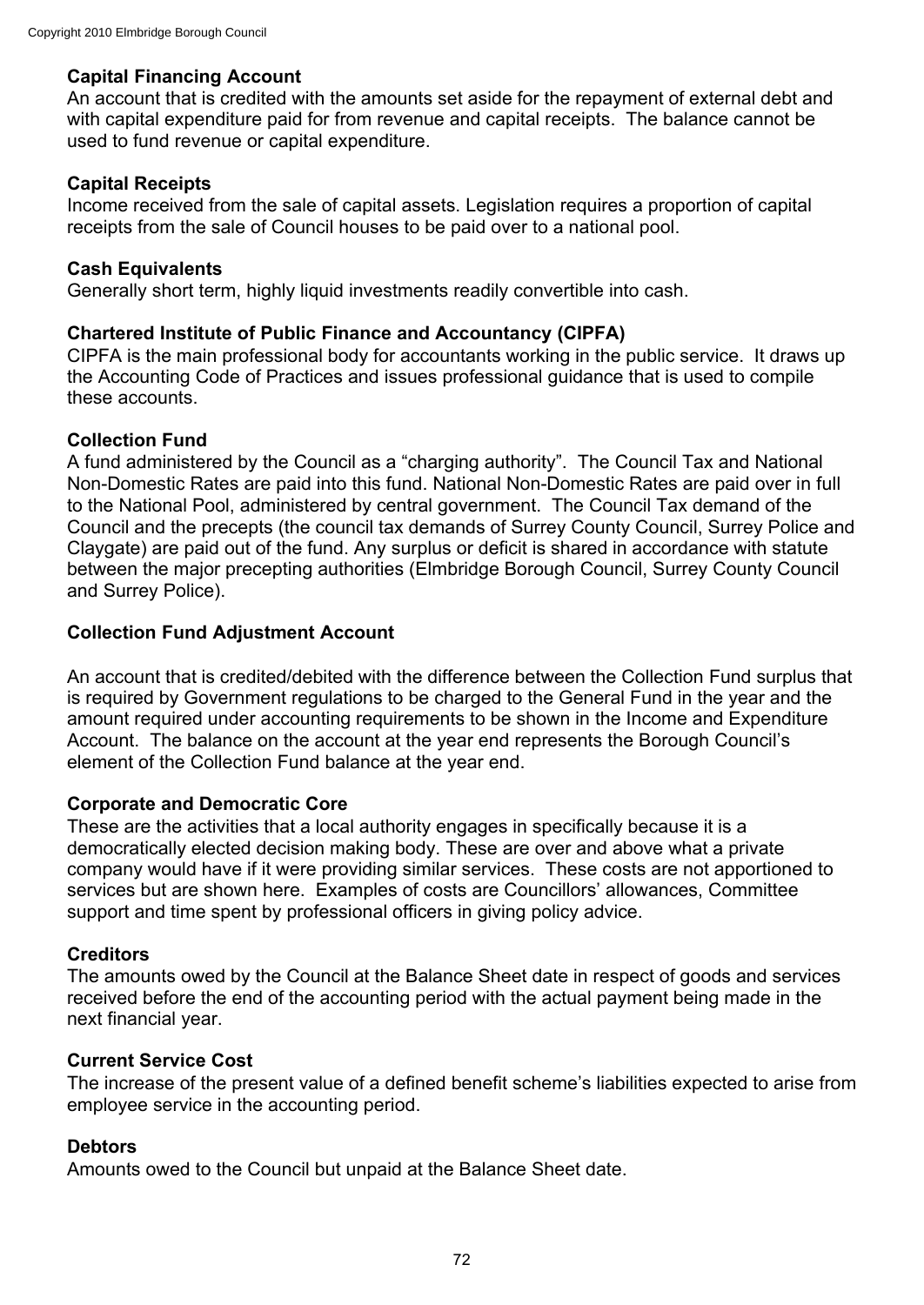# **Revenue Expenditure funded from Capital Resources Under Statute**

Expenditure that can be classified as capital expenditure but which does not result in the acquisition of an asset.

## **Depreciation**

The measure of the cost of the benefit of the fixed asset that have been consumed during the period.

## **Expected Rate of Return on Pensions Assets**

The average rate of return, including both income and changes in fair value but net of scheme expenses, expected over the remaining life of the related obligation on the actual assets held by the scheme.

## **Fees and Charges**

The income raised by charging for goods, services or the use of facilities.

## **Fixed Asset**

A tangible item that yields benefit to the Council for a period of more than one year.

## **Formula Grant**

Central Government financial support towards the general expenditure of local authorities. It consists of two main elements, redistributed business rates and revenue support grant.

## **General Fund**

The main revenue fund of the Council which is used to meet the cost of services paid for from Council Tax, Government Grant and fees and charges.

## **Intangible Assets**

Expenditure on assets, such as software, which are depreciated over their expected life but there is no physical asset.

## **Interest Cost**

The expected increase over the period in the present value of the scheme liabilities because the benefits are one period closer to settlement.

## **LABGI – Local Authority Business Growth Incentive Grant**

A grant payable from the National Non-Domestic Rate National Pool to Councils for the growth, over a year, in the value of Non-Domestic Rateable values in their area.

## **Leasing**

A method of acquiring the use of capital assets for a specified period for which a rental charge is paid.

## **Minimum Revenue Provision**

The minimum amount, prescribed by law, to be set aside each year from revenue to repay the principal amounts of external loans outstanding. The council can set aside amounts in additional to the minimum requirement, known as a voluntary provision for debt redemption.

# **National Non Domestic Rates (NNDR)**

[Also known as Business Rates or Uniform Business Rate (UBR)] Rates from Non Domestic properties, collected locally, are pooled nationally and redistributed from this pool to local authorities on the basis of population.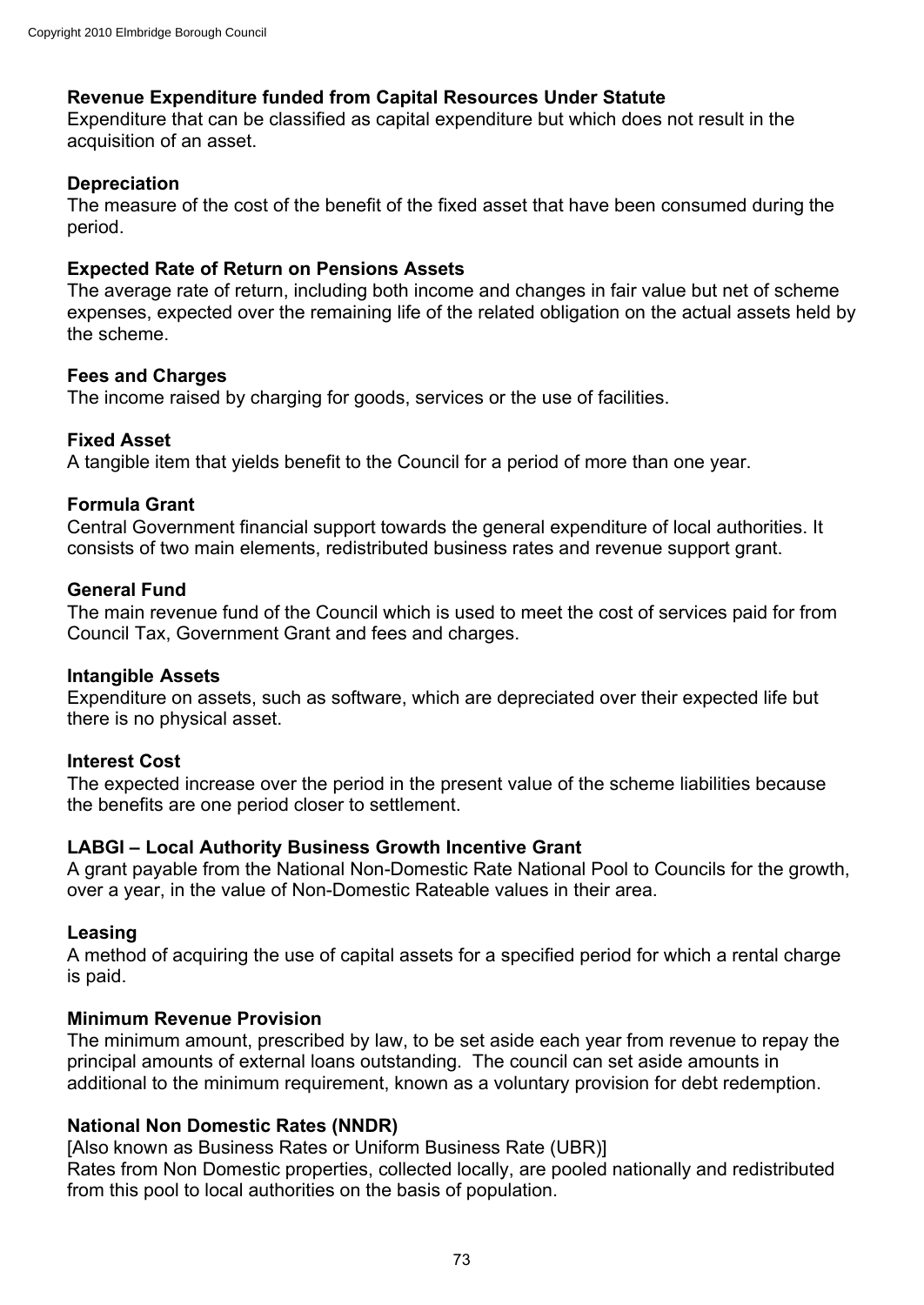## **Precept**

The amount that Surrey County Council, Surrey Police Authority, Elmbridge Borough Council and Claygate Parish Council require the Collection Fund to pay to meet the costs of their services after government grant.

## **Provisions**

Amounts set aside to meet costs which are likely or certain to be incurred, but are uncertain in value or timing.

## **Public Works Loans Board**

A government body that provides loans to local authorities.

## **Reserves**

The accumulated surplus income in excess of expenditure, which can be used to finance future spending and is available to meet unforeseen financial problems.

Earmarked Reserves are amounts set aside for a specific purpose in one financial year and carried forward to meet expenditure in future years.

## **Revenue Expenditure**

The day to day spending on employment costs, other operating costs (accommodation, supplies and services etc.) net of income for fees and charges etc.

## **Specific Government Grants**

Central Government financial support towards particular services which is "ring fenced", i.e. can only be spent on a specific service area or items.